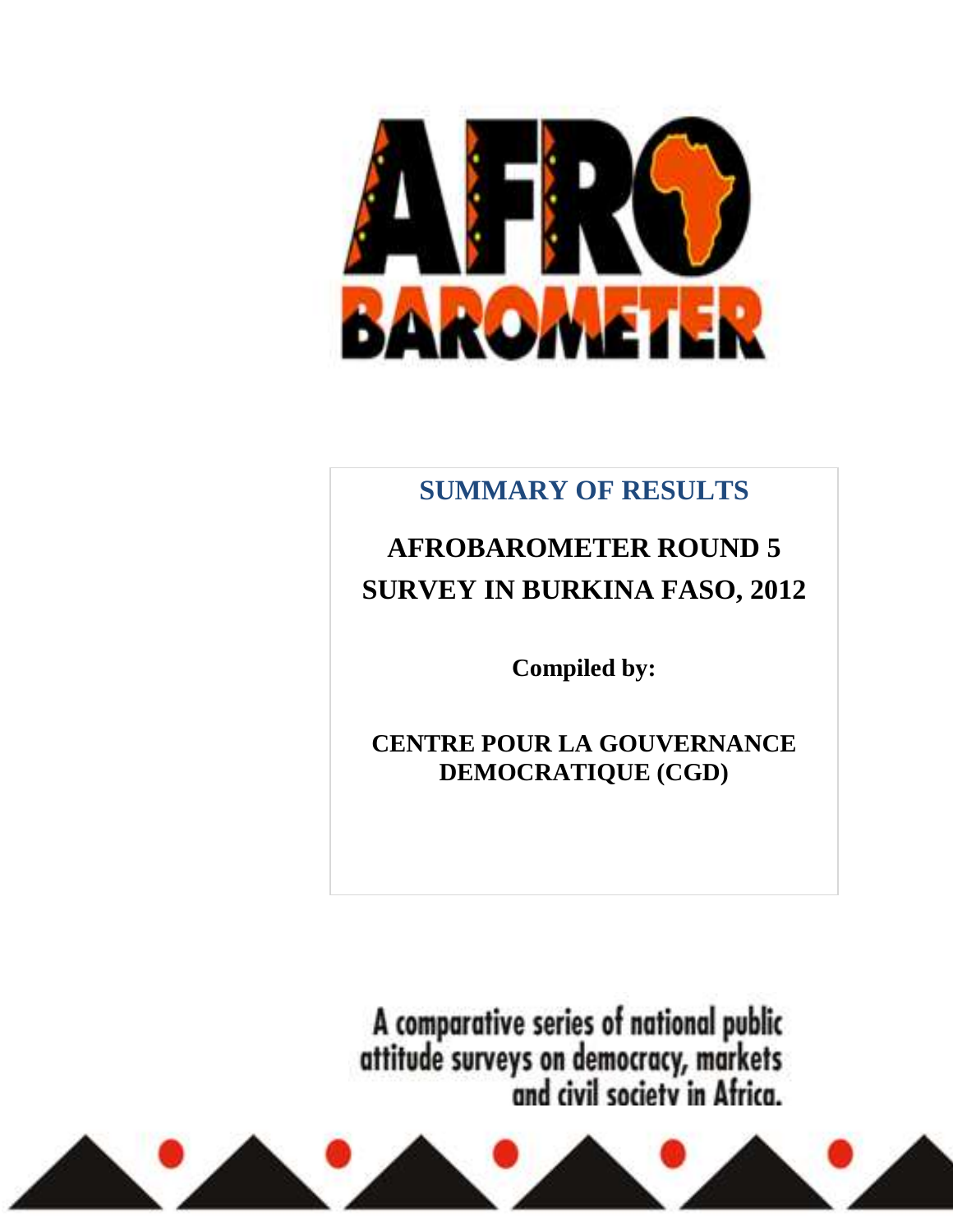## **Afrobarometer Round 5**

## **Summary of Results for BURKINA FASO, 2012**

The Afrobarometer is a comparative series of public attitude surveys that will be covering 35 African countries in Round 5 (2011-2013). Based on representative national samples, the surveys assess citizen attitudes to democracy and governance, markets, and civil society, among other topics. The first round of surveys was conducted between 1999-2001 and covered seven Southern African countries (Botswana, Lesotho, Malawi, Namibia, South Africa, Zambia and Zimbabwe), three countries in West Africa (Ghana, Nigeria and Mali) and two in East Africa (Uganda and Tanzania). Round 2 surveys were completed by November 2003 with four new countries added: Kenya, Senegal, Cape Verde and Mozambique. Round 3 surveys were conducted from March 2005 to February 2006 in the same countries, plus Benin and Madagascar. The  $4<sup>th</sup>$  Round of surveys covered 20 countries between 2008 and 2009, with the addition of Burkina Faso and Liberia.

From December 3-17, 2012, the Afrobarometer surveyed a nationally representative, random, stratified probability sample of 1,200 adult burkinabe. Face-to-face interviews were conducted in the language of the respondent's choice by the Afrobarometer team based at CGD. Local language translations were done in 3 languages: Dioula, Fulfuldé, Mooré. IREEP provided technical backstopping for the survey. One previous Afrobarometer survey was conducted in Burkina Faso in 2008.

The sample was drawn by taking the smallest geographic units, Census Enumeration Areas (EAs), and stratifying all EAs across the country into separate lists according to regions and geographical area (urban/rural). 150 EAs were then randomly selected from these lists with the probability proportionate to its size in the overall population as represented in 2012 population projections provided by the Institute National de la Statistique et de la Démographie (INSD) based on the 2006 RGPH. This ensures that every eligible adult had an equal and known chance of being selected. Eight households were then randomly selected within each EA, and a respondent 18 years of age or older was randomly selected from each household. A gender quota ensured that every other interview must be with a female. A sample of this size is sufficient to yield an overall margin of error of  $+/-$  3 percent at a confidence level of 95 percent.

Below is an outline of the survey findings from all the questions posed to respondents. We also present the findings by some critical demographics such as gender and place of residence (urban-rural).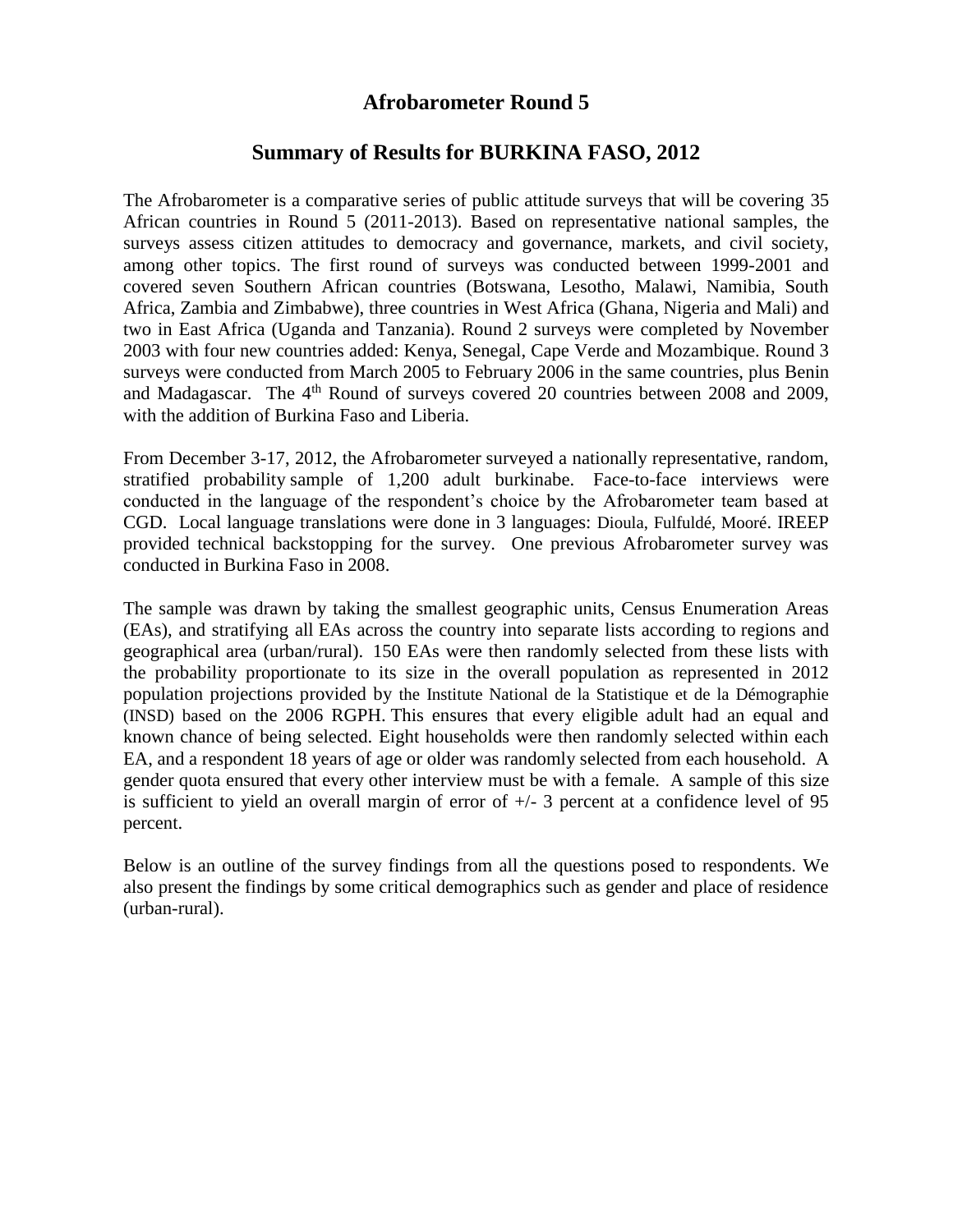*We gratefully acknowledge the support of the UK Department for International Development (DfID), The Mo Ibrahim Foundation, the Swedish International Development Agency (SIDA), and the United States Agency for International Development (USAID) for Afrobarometer Round 5.* 

#### **Contact Information:**

For more information please visit [www.afrobarometer.org,](http://www.afrobarometer.org/) follow us on Twitter at [www.twitter.com/afrobarometer,](http://www.twitter.com/afrobarometer) or contact:

Augustin Loada Richard Houessou Cyriaque Edon National Partner Co Program Manager Program Manager CGD IREEP IREEP

[aloada@hotmail.com](mailto:aloada@hotmail.com) [richelix@yahoo.fr](mailto:richelix@yahoo.fr) [cyriaque.edon@gmail.com](mailto:cyriaque.edon@gmail.com)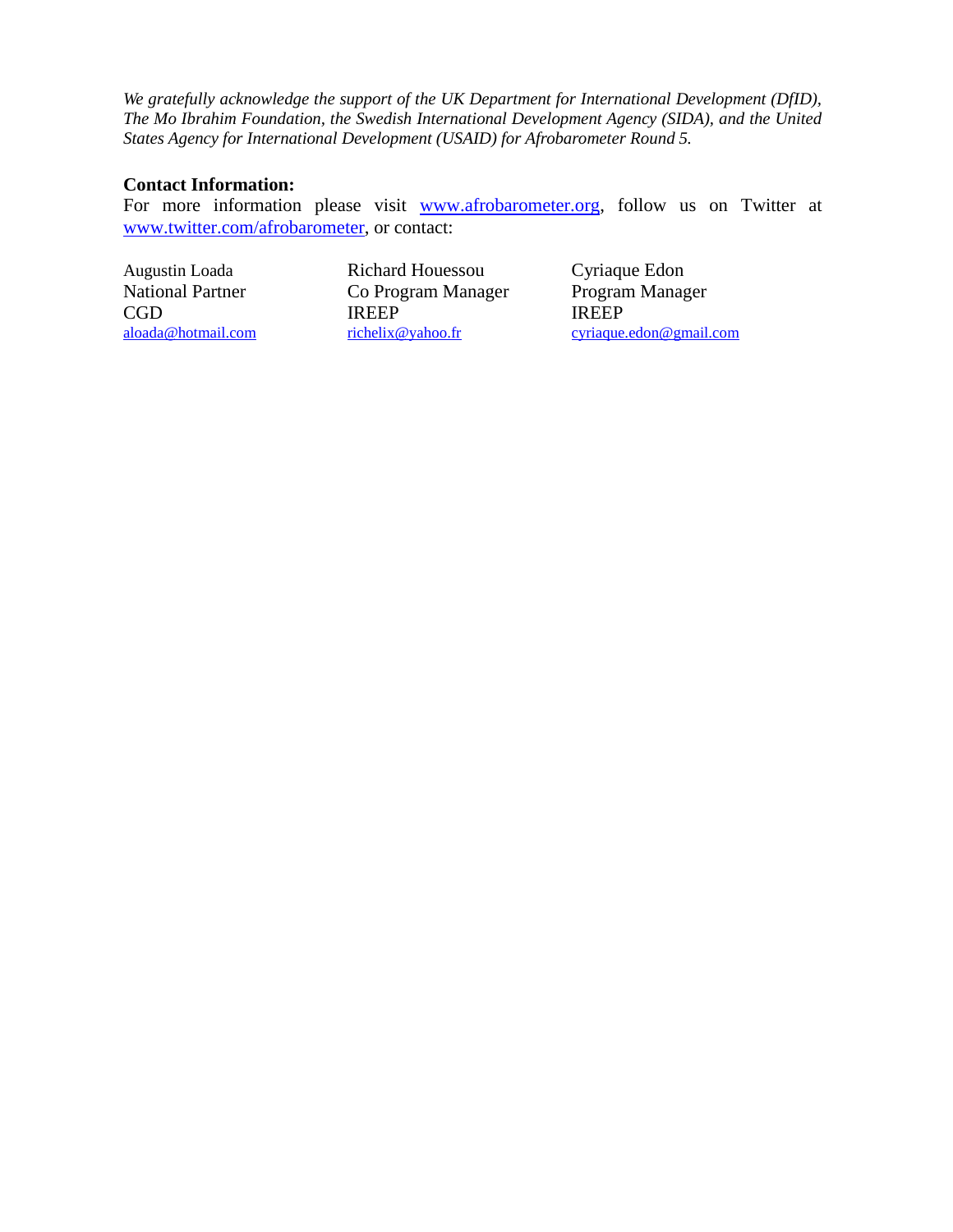

| <b>Dates of Fieldwork:</b>      | December 3-17, 2012                                                                                                                                                                                               |  |  |  |  |  |
|---------------------------------|-------------------------------------------------------------------------------------------------------------------------------------------------------------------------------------------------------------------|--|--|--|--|--|
| Sample size:                    | 1200                                                                                                                                                                                                              |  |  |  |  |  |
| <b>Sampling frame:</b>          | Projections of 2012 population based on the 2006 Recensement Général de la<br>population et de l'habitation (RGPH), produced by the Institute National de la<br>Statistique et de la Démographie (INSD)           |  |  |  |  |  |
| <b>Sample universe:</b>         | Citizens of Burkina Faso who are 18 years and older                                                                                                                                                               |  |  |  |  |  |
| Sample design:                  | Nationally representative, random, clustered, stratified, multi-stage area<br>probability sample                                                                                                                  |  |  |  |  |  |
| <b>Stratification:</b>          | Regions and urban-rural location                                                                                                                                                                                  |  |  |  |  |  |
| <b>Stages:</b>                  | PSUs (from strata), start points, households, respondents                                                                                                                                                         |  |  |  |  |  |
| <b>PSU</b> selection:           | Probability proportionate to population size (PPPS)                                                                                                                                                               |  |  |  |  |  |
| <b>Cluster size:</b>            | 8 households per PSU                                                                                                                                                                                              |  |  |  |  |  |
| <b>Household selection:</b>     | Randomly selected start points, followed by walk pattern using 5/10 interval                                                                                                                                      |  |  |  |  |  |
|                                 | Respondent selection: Gender quota filled by alternating interviews between men and women;<br>respondents of appropriategender listed, after which household member draws<br>a numbered card to select individual |  |  |  |  |  |
| <b>Weighting:</b>               | Weighted to account for individual selection probabilities                                                                                                                                                        |  |  |  |  |  |
| <b>Margin of error:</b>         | $+/-$ 3% at 95% confidence level                                                                                                                                                                                  |  |  |  |  |  |
| <b>Fieldwork by:</b>            | Centre pour la Gouvernance Democratique (Center for Democratic<br>Governance, CGD)                                                                                                                                |  |  |  |  |  |
| <b>Survey languages:</b>        | French, Dioula, Fulfuldé, Mooré                                                                                                                                                                                   |  |  |  |  |  |
| <b>Main researchers:</b>        | Pr. Augustin Loada, Mrs. Rasmata Dikienga                                                                                                                                                                         |  |  |  |  |  |
| <b>Outcome rates:</b>           | 92.5%<br>Contact rate:<br>Cooperation rate:<br>69.9%<br>Refusal rate:<br>8.1%<br>64.6%<br>Response rate:                                                                                                          |  |  |  |  |  |
| <b>EA Substitution Rate: 0%</b> |                                                                                                                                                                                                                   |  |  |  |  |  |

\_\_\_\_\_\_\_\_\_\_\_\_\_\_\_\_\_\_\_\_\_\_\_\_\_\_\_\_\_\_\_\_\_\_\_\_\_\_\_\_\_\_\_\_\_\_\_\_\_\_\_\_\_\_\_\_\_\_\_\_\_\_\_\_\_\_\_\_\_\_\_\_\_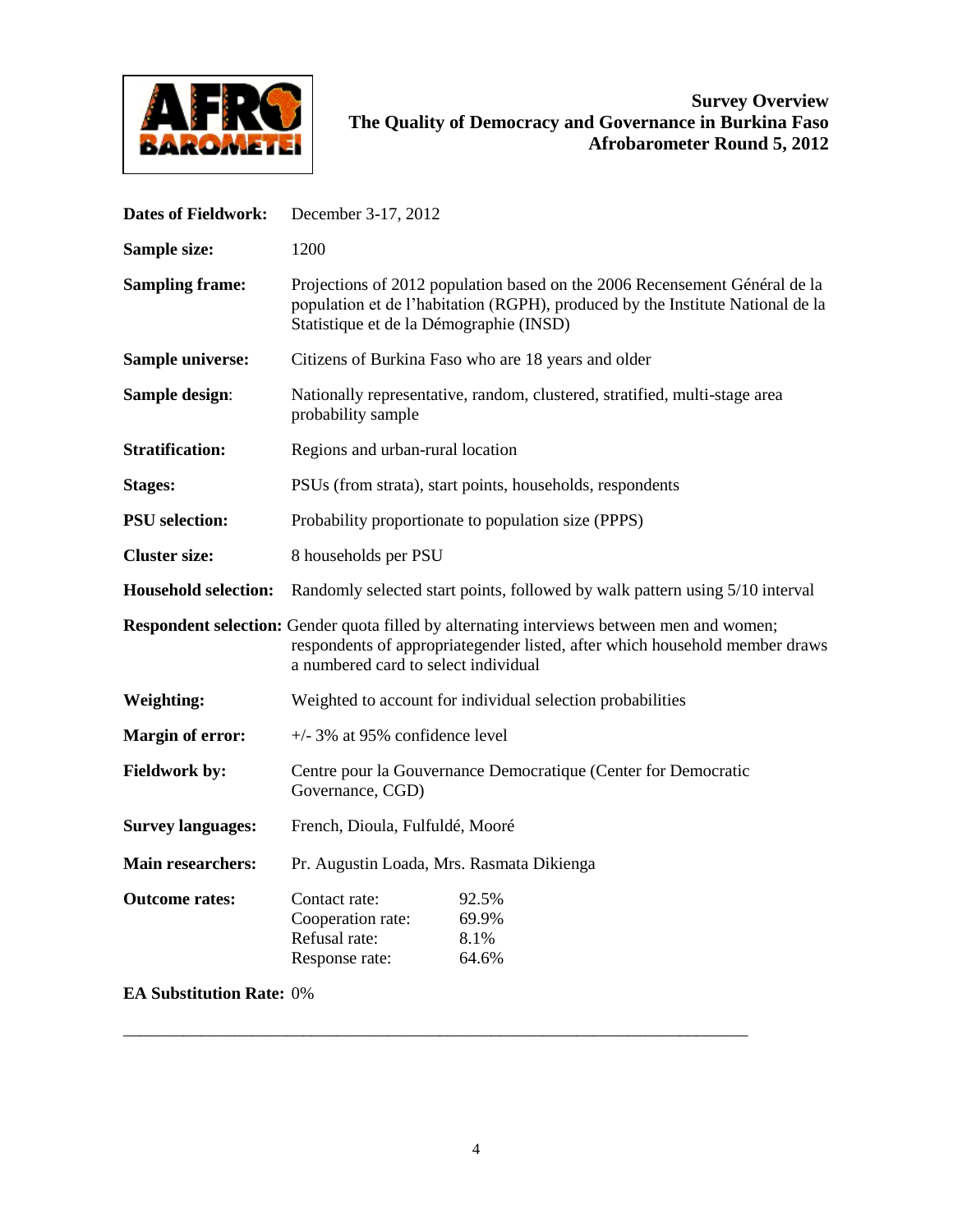**Note:** All figures in the following tables are percentages, rounded to whole numbers. Due to rounding, columns may not add up to exactly 100%. Also note that a figure of "0" reported indicates that at least 1 response, but less than 0.5% of all responses, were in this category, whereas a dash ("-") or blank cell indicates that there were no responses in this category. For Questions 1 through 100, weighted frequency distributions are reported.

|                              | Unweighted      | Weighted        |
|------------------------------|-----------------|-----------------|
|                              | (%)             | (%)             |
| <b>Gender</b>                |                 |                 |
| Male                         | 50              | 50              |
| Female                       | $\overline{50}$ | $\overline{50}$ |
| Total                        | 100             | 100             |
| <b>Location</b>              |                 |                 |
| Urban                        | 26              | 26              |
| Rural                        | $\overline{74}$ | 74              |
| Total                        | 100             | 100             |
| <b>Region</b>                |                 |                 |
| Boucle du Mouhoun            | 10              | 10              |
| Cascades                     | 3               | $\overline{4}$  |
| Centre                       | 13              | 13              |
| Centre-Est                   | $\overline{8}$  | 8               |
| Centre-Nord                  | $\overline{8}$  | $\overline{8}$  |
| Centre-Ouest                 | 9               | $\,8\,$         |
| Centre-Sud                   | $\overline{5}$  | $\overline{5}$  |
| Est                          | $\overline{9}$  | $\overline{8}$  |
| Hauts-Bassins                | 11              | 11              |
| Nord                         | 9               | 8.4             |
| Plateau-Central              | $\overline{5}$  | $\overline{5}$  |
| Sahel                        | $\overline{7}$  | $\overline{7}$  |
| Sud-Ouest                    | 5               | $\overline{5}$  |
| Total                        | 100             | 100             |
| <b>Education</b>             |                 |                 |
| No formal schooling          | 69              | 69              |
| Informal schooling only      | 21              | 21              |
| Primary schooling            | $\overline{3}$  | 3               |
| Secondary school/high school | $\overline{7}$  | $\overline{7}$  |
| Total                        | 100             | 100             |
| <b>Religion</b>              |                 |                 |
| Christian                    | 34              | 33              |
| Muslim                       | $\overline{58}$ | $\overline{59}$ |
| Other                        | $\,8\,$         | $\overline{7}$  |
| Total                        | 0.3             | 0.3             |

## **Demographic Distribution of the Sample**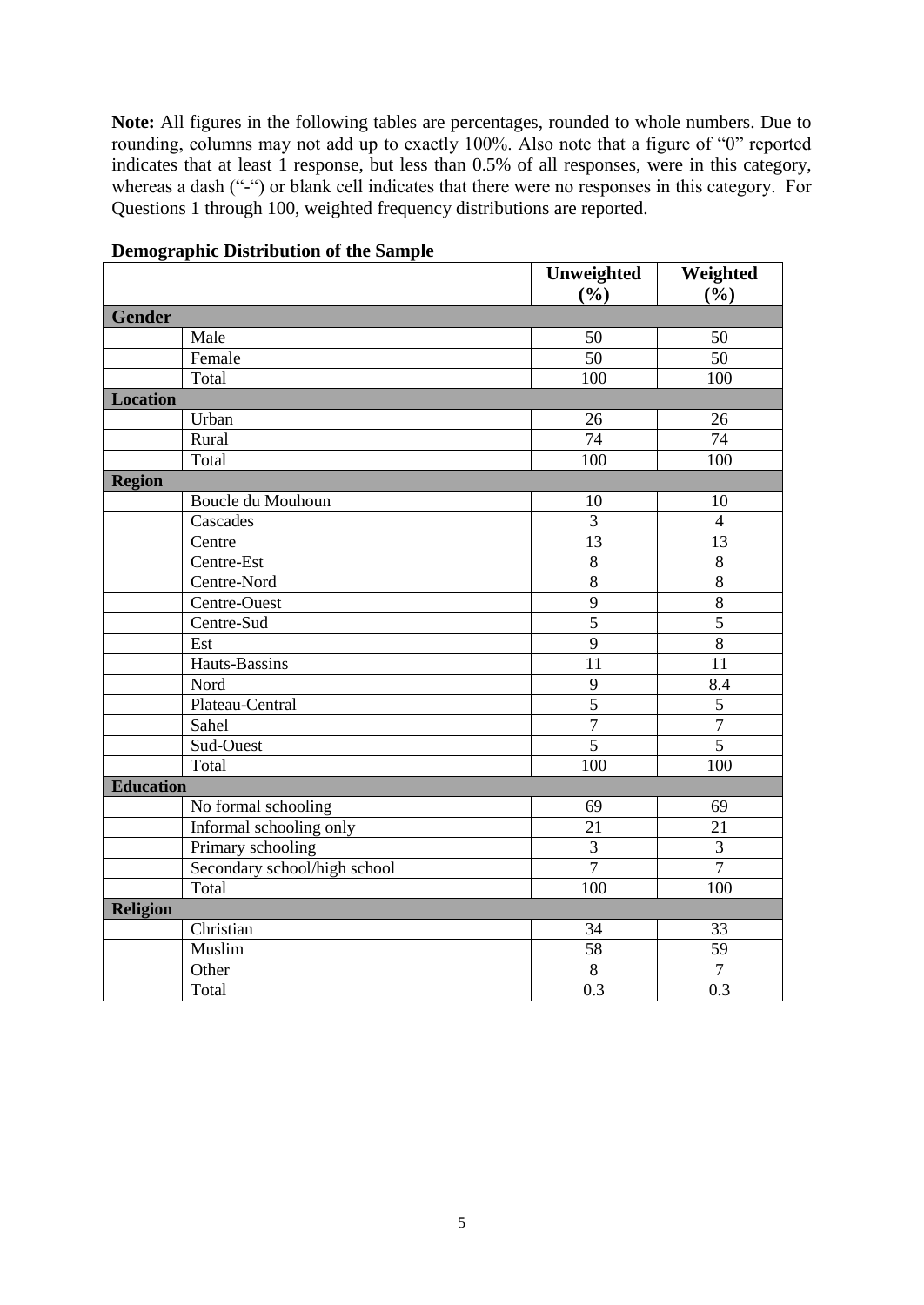## **Q1. How old are you?**

|             | <b>Urban</b> | <b>Rural</b> | <b>Male</b> | Female | <b>Total</b> |
|-------------|--------------|--------------|-------------|--------|--------------|
| 18-25       | 29           | 17           | 16          | 24     | 20           |
| 26-35       | 36           | 31           | 27          | 38     | 32           |
| 36-45       | 15           | 23           | 22          | 20     | 21           |
| 46-55       | 10           | 14           | 16          | 9      | 13           |
| 56-65       | 8            | 9            | 12          | 6      | 9            |
| Over 65     | ◠            | 5            | 6           | າ      | 4            |
| Ne sait pas | 0            |              | 0           | 2      |              |

## **Q2. Which Burkinabe language is your home language?**

|                | <b>Urban</b>   | <b>Rural</b>              | <b>Male</b>              | Female              | <b>Total</b>            |
|----------------|----------------|---------------------------|--------------------------|---------------------|-------------------------|
| English        | $\mathbf 0$    | $\pmb{0}$                 | $\mathbf 0$              | $\mathbf 0$         | $\mathbf 0$             |
| French         | 11             | $\mathsf 3$               | 5                        | 5                   | 5                       |
| Mooré          | 57             | 50                        | 52                       | 52                  | 52                      |
| Dioula         | 12             | $\ensuremath{\mathsf{3}}$ | $\mathbf 5$              | $\overline{7}$      | $\,6\,$                 |
| Fulfuldé       | $\mathsf 3$    | $\boldsymbol{9}$          | $\overline{\mathcal{I}}$ | 8                   | $\overline{\mathbf{7}}$ |
| Gulmacema      | 1              | $\,6\,$                   | $\mathbf 5$              | 5                   | 5                       |
| Gourounsi      | $\mathsf 3$    | $\,6$                     | 5                        | 5                   | 5                       |
| <b>Bissa</b>   | 3              | $\sqrt{5}$                | $\overline{\mathbf{4}}$  | 5                   | $\overline{\mathbf{4}}$ |
| <b>Birifor</b> | $\mathbf 0$    | $\boldsymbol{0}$          | $\mathbf 0$              | $\mathbf 0$         | $\mathbf 0$             |
| Bwamu          | $\overline{2}$ | $\mathsf 3$               | 3                        | $\overline{c}$      | 3                       |
| Dagari         | $\mathbf 1$    | $\overline{c}$            | $\boldsymbol{2}$         | $\overline{c}$      | $\overline{c}$          |
| Fulse          | $\pmb{0}$      | $\boldsymbol{0}$          | $\mathbf 0$              | $\mathbf{1}$        | $\mathbf 0$             |
| Goin           | $\mathbf 1$    | $\boldsymbol{0}$          | $\mathbf{1}$             | $\mathsf{O}\xspace$ | $\mathbf 1$             |
| Karaboro       | $\pmb{0}$      | $\boldsymbol{0}$          | $\mathbf 0$              | $\mathsf{O}\xspace$ | $\pmb{0}$               |
| Kassena        | $\mathbf 1$    | $\boldsymbol{0}$          | $\mathbf{1}$             | $\mathsf{O}\xspace$ | $\mathbf 0$             |
| Lobi           | $\overline{c}$ | $\sqrt{2}$                | $\mathbf{1}$             | $\overline{a}$      | $\overline{c}$          |
| Marka          | $\mathbf 0$    | $\boldsymbol{0}$          | $\mbox{O}$               | $\mathsf 0$         | $\mathbf 0$             |
| Samo           | $\mathbf 0$    | $\overline{c}$            | $\mathbf 1$              | $\mathbf{1}$        | $\mathbf 1$             |
| Sénoufo        | $\mathbf 1$    | $\mathbf{1}$              | $\mathbf{1}$             | $\mathbf{1}$        | $\mathbf{1}$            |
| Sonrai         | $\mathbf 0$    | $\boldsymbol{0}$          | $\mbox{O}$               | $\mathsf{O}\xspace$ | $\mathbf 0$             |
| Toussian       | $\pmb{0}$      | $\mathbf{1}$              | $\mathbf{1}$             | $\mathsf 0$         | 1                       |
| Dafing         | $\mathbf 0$    | $\boldsymbol{2}$          | $\overline{c}$           | $\overline{c}$      | $\overline{c}$          |
| Bobo           | $\overline{c}$ | $\overline{2}$            | $\overline{2}$           | $\mathbf{1}$        | $\overline{2}$          |
| Others         | $\mathbf 1$    | $\boldsymbol{2}$          | $\mathbf{1}$             | $\overline{c}$      | $\overline{c}$          |
| Refused        | $\pmb{0}$      | $\boldsymbol{0}$          | $\mbox{O}$               | $\mathbf 0$         | $\mathbf 0$             |
| Don't know     | $\pmb{0}$      | $\mathbf 0$               | $\mbox{O}$               | $\mathsf 0$         | $\mathbf 0$             |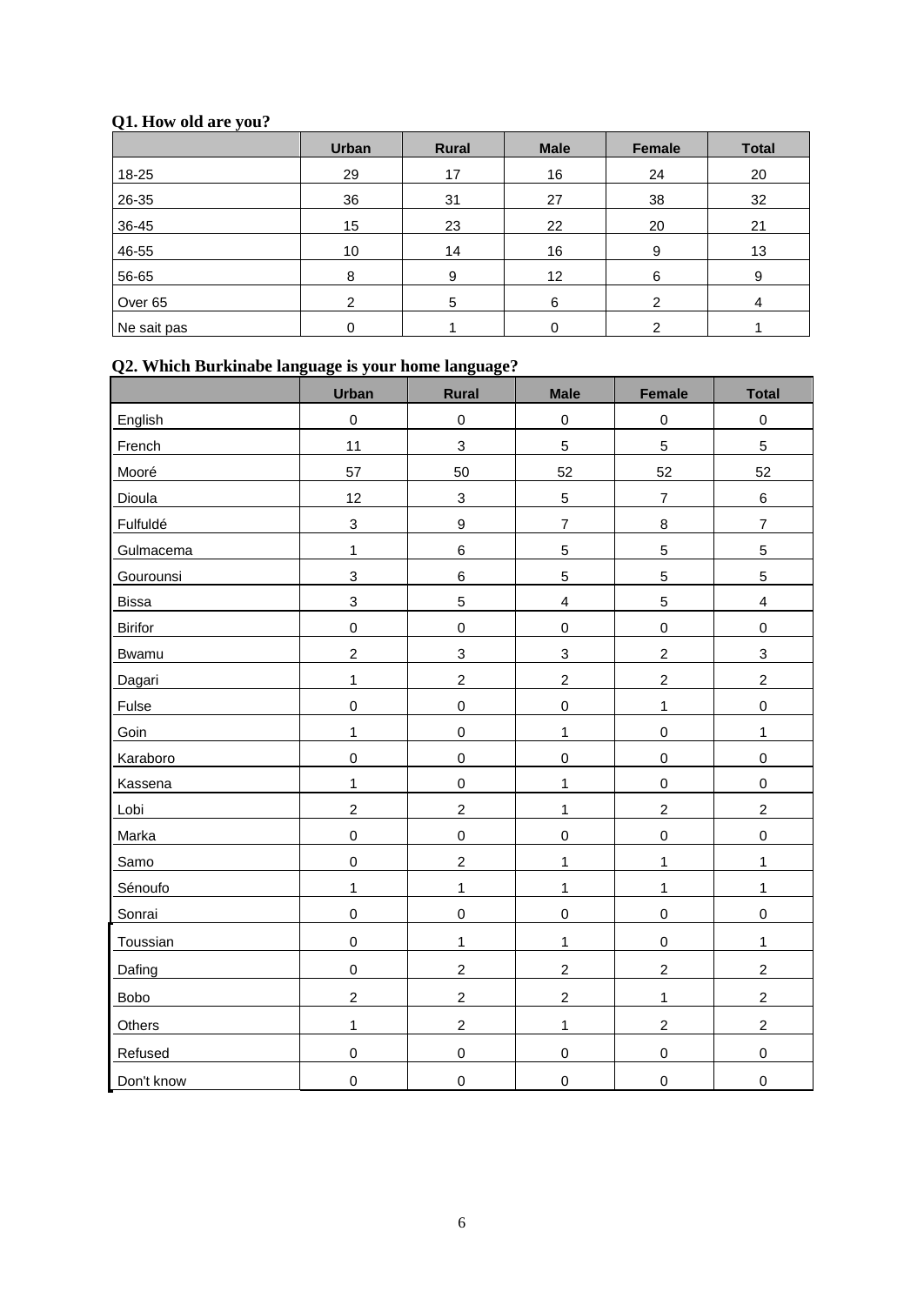|                      | <b>Urban</b> | <b>Rural</b> | <b>Male</b> | Female | <b>Total</b> |
|----------------------|--------------|--------------|-------------|--------|--------------|
| Very Bad             | 11           | 6            | 8           |        |              |
| Fairly bad           | 31           | 32           | 30          | 33     | 31           |
| Neither good nor bad | 16           | 12           | 12          | 14     | 13           |
| Fairly good          | 36           | 38           | 41          | 34     | 38           |
| Very good            | 3            |              | 6           | 6      | 6            |
| Don't know           | 3            | 5            | 3           | 5      |              |

#### **Q3A. In general, how would you describe: The present economic condition of this country ?**

#### **Q3B. In general, how would you describe: Your own present living conditions?**

|                      | <b>Urban</b>   | <b>Rural</b> | <b>Male</b> | Female | <b>Total</b> |
|----------------------|----------------|--------------|-------------|--------|--------------|
| Very Bad             |                | 8            | 8           |        |              |
| Fairly bad           | 32             | 40           | 39          | 37     | 38           |
| Neither good nor bad | 22             | 12           | 14          | 15     | 14           |
| Fairly good          | 37             | 38           | 37          | 39     | 38           |
| Very good            | $\mathfrak{p}$ | 3            | 2           | 3      | 3            |
| Don't know           | 0              |              |             |        |              |

#### **Q4. In general, how do you rate your living conditions compared to those of other Burkinabe?**

|               | <b>Urban</b> | <b>Rural</b> | <b>Male</b> | Female | <b>Total</b> |
|---------------|--------------|--------------|-------------|--------|--------------|
| Much Worse    |              | 3            | 3           | 3      | 3            |
| Worse         | 30           | 35           | 36          | 31     | 34           |
| Same          | 39           | 34           | 33          | 38     | 35           |
| <b>Better</b> | 26           | 22           | 23          | 23     | 23           |
| Much Better   |              |              | 0           |        |              |
| Don't know    |              | 5            |             | 5      |              |

#### **Q5A. Looking back, how do you rate the following compared to twelve months ago: Economic conditions in this country?**

|               | <b>Urban</b> | <b>Rural</b> | <b>Male</b> | Female | <b>Total</b> |
|---------------|--------------|--------------|-------------|--------|--------------|
| Much Worse    | 2            |              | 2           |        | 2            |
| Worse         | 26           | 19           | 22          | 20     | 21           |
| Same          | 36           | 31           | 31          | 33     | 32           |
| <b>Better</b> | 33           | 42           | 41          | 38     | 40           |
| Much Better   | $\Omega$     |              |             |        |              |
| Don't know    | າ            | 6            | 4           |        | 5            |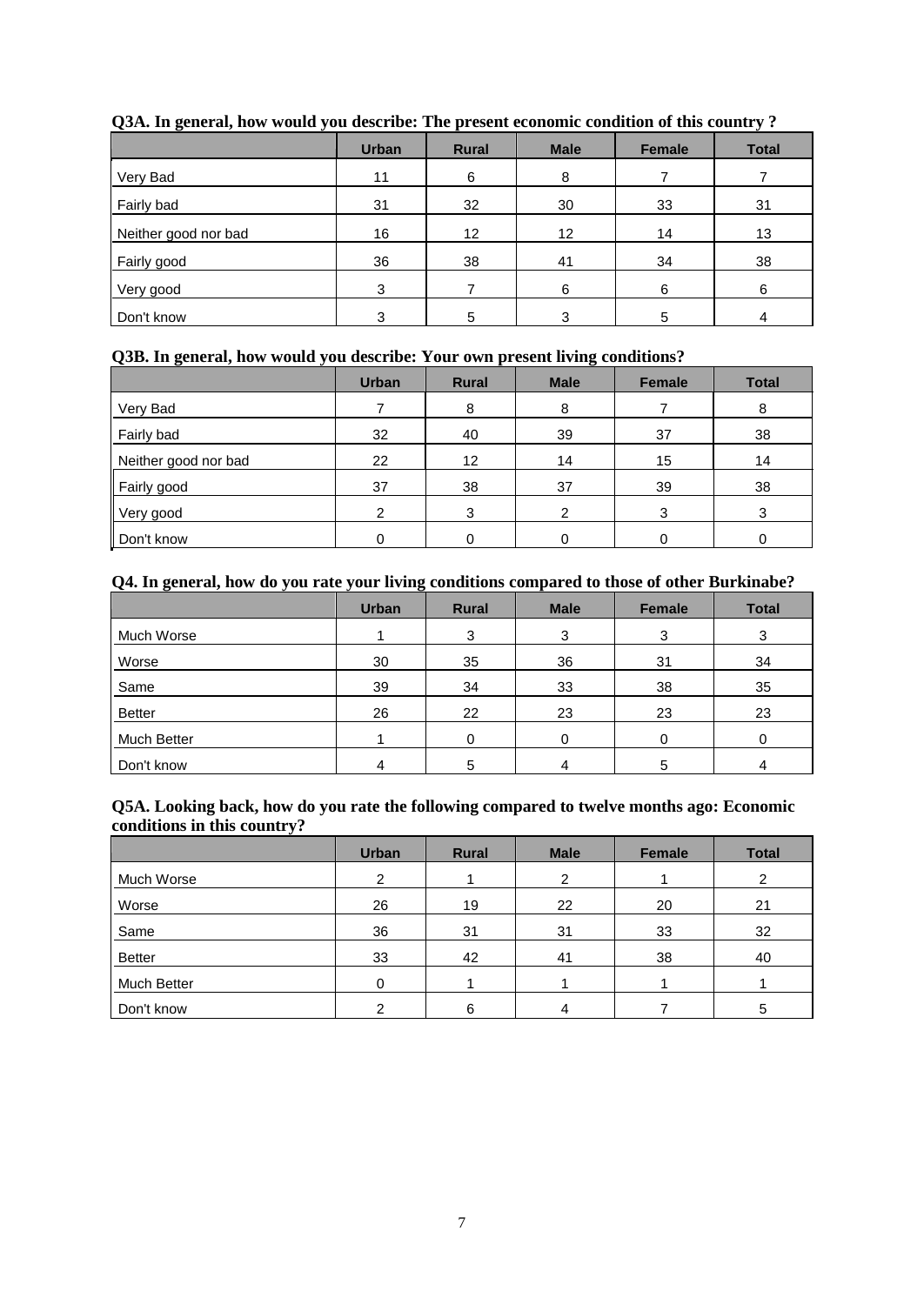|             | <b>Urban</b> | <b>Rural</b> | <b>Male</b> | Female   | <b>Total</b> |
|-------------|--------------|--------------|-------------|----------|--------------|
| Missing     | $\Omega$     | 0            | 0           | $\Omega$ | 0            |
| Much Worse  |              |              |             | 2        |              |
| Worse       | 23           | 25           | 27          | 21       | 24           |
| Same        | 38           | 29           | 28          | 34       | 31           |
| Better      | 36           | 43           | 42          | 41       | 42           |
| Much Better |              |              | 2           |          |              |
| Don't know  |              |              | 0           |          |              |

#### **Q5B. Looking back, how do you rate the following compared to twelve months ago: Your living conditions?**

#### **Q6A. Looking ahead, do you expect the following to be better or worse: Economic conditions in this country in twelve months time?**

|               | <b>Urban</b>      | <b>Rural</b> | <b>Male</b> | Female | <b>Total</b> |
|---------------|-------------------|--------------|-------------|--------|--------------|
| Much Worse    |                   | 0            |             | 0      |              |
| Worse         | 18                | 9            | 12          | 10     | 11           |
| Same          | $12 \overline{ }$ | 9            | 10          | 9      | 10           |
| <b>Better</b> | 49                | 50           | 50          | 50     | 50           |
| Much Better   | 5                 | 11           | 9           | 10     | 10           |
| Don't know    | 14                | 21           | 18          | 20     | 19           |

#### **Q6B. Looking ahead, do you expect the following to be better or worse: Your living conditions in twelve months time?**

|               | <b>Urban</b> | <b>Rural</b> | <b>Male</b> | Female | <b>Total</b> |
|---------------|--------------|--------------|-------------|--------|--------------|
| Much Worse    | 0            | 0            | 0           | 0      |              |
| Worse         | 11           | 8            | 10          | 8      | 9            |
| Same          | 11           | 8            | 8           | 9      |              |
| <b>Better</b> | 55           | 53           | 53          | 54     | 54           |
| Much Better   | 8            | 13           | 12          | 11     | 11           |
| Don't know    | 14           | 18           | 16          | 18     | 17           |

#### **Q7. What about the overall direction of the country? Would you say that the country is going in the wrong direction or going in the right direction?**

|                              | Urban | <b>Rural</b> | <b>Male</b> | <b>Female</b> | Total |
|------------------------------|-------|--------------|-------------|---------------|-------|
| Going in the wrong direction | 49    | 31           | 37          | 33            | 35    |
| Going in the right direction | 47    | 61           | 57          | 59            | 58    |
| Don't know                   | Δ     |              | 6           |               |       |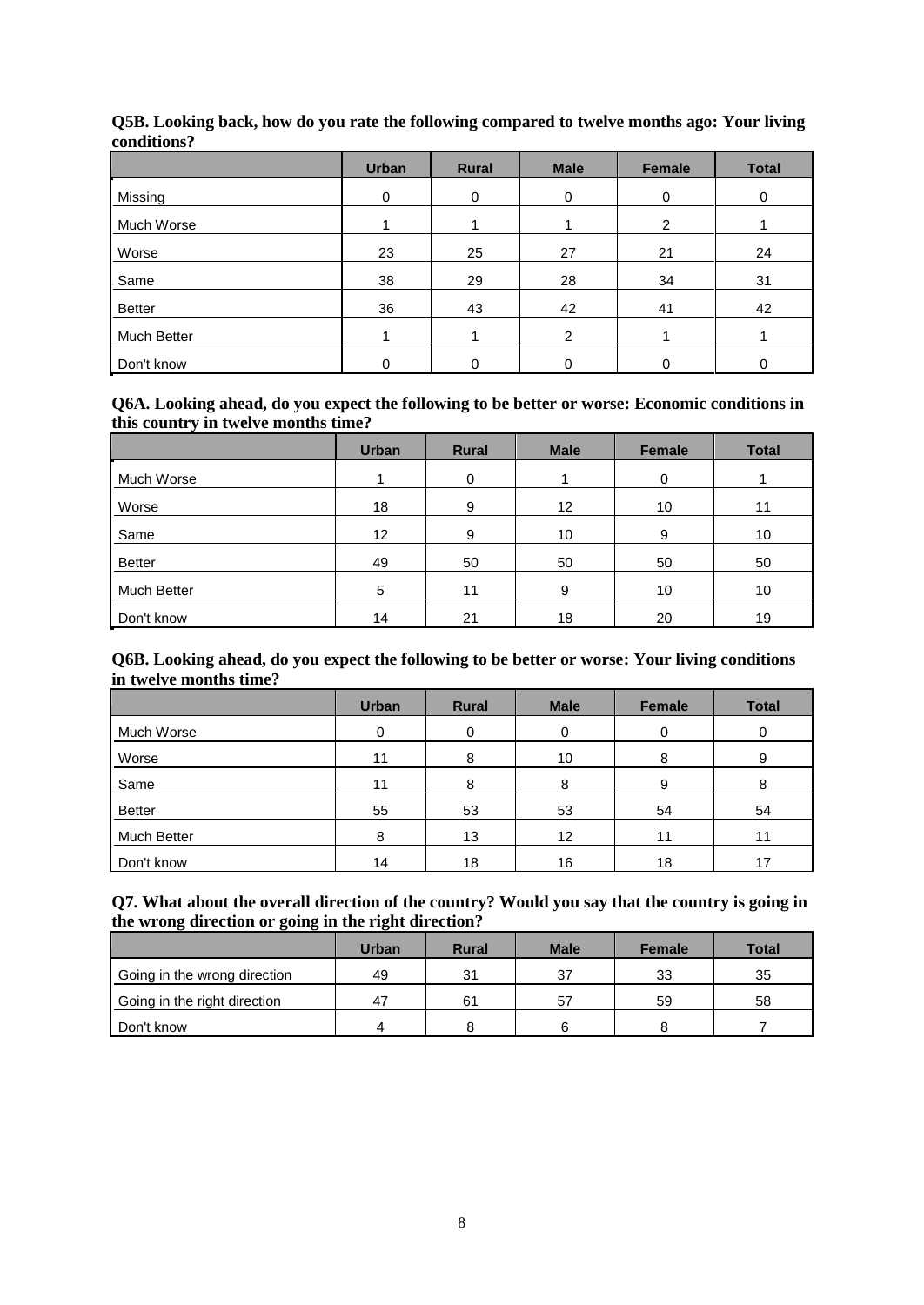|                    | <b>Urban</b> | <b>Rural</b> | <b>Male</b> | Female | <b>Total</b> |
|--------------------|--------------|--------------|-------------|--------|--------------|
| Never              | 61           | 40           | 43          | 48     | 45           |
| Just once or twice |              | 10           | 11          |        | 9            |
| Several times      | 17           | 22           | 20          | 21     | 20           |
| Many times         | 13           | 26           | 24          | 21     | 23           |
| Always             | 3            | ົ            | ົ           | 3      |              |
| Don't Know         | 0            |              |             |        |              |

#### **Q8A. Over the past year, how often, if ever, have you or anyone in your family gone without: Enough food to eat?**

#### **Q8B. Over the past year, how often, if ever, have you or anyone in your family gone without: Enough clean water for home use?**

|                    | <b>Urban</b> | <b>Rural</b> | <b>Male</b>     | <b>Female</b> | <b>Total</b> |
|--------------------|--------------|--------------|-----------------|---------------|--------------|
| Never              | 59           | 30           | 35              | 40            | 38           |
| Just once or twice |              | 8            | 8               |               | 8            |
| Several times      | 14           | 19           | 19              | 17            | 18           |
| Many times         | 17           | 27           | 25              | 23            | 24           |
| Always             | 3            | 16           | 12 <sup>°</sup> | 14            | 13           |
| Don't Know         | 0            |              |                 |               |              |

#### **Q8C. Over the past year, how often, if ever, have you or anyone in your family gone without: Medicines or medical treatment?**

|                    | <b>Urban</b>  | <b>Rural</b> | <b>Male</b> | <b>Female</b> | <b>Total</b> |
|--------------------|---------------|--------------|-------------|---------------|--------------|
| Never              | 52            | 33           | 36          | 40            | 38           |
| Just once or twice | 11            | 11           | 10          | 12            | 11           |
| Several times      | 23            | 26           | 26          | 23            | 25           |
| Many times         | 12            | 23           | 21          | 19            | 20           |
| Always             | $\mathcal{P}$ | 8            |             | 6             | 6            |
| Don't Know         |               |              |             |               |              |

#### **Q8D. Over the past year, how often, if ever, have you or anyone in your family gone without: Enough fuel to cook your food?**

|                    | <b>Urban</b> | Rural | <b>Male</b> | Female | <b>Total</b> |
|--------------------|--------------|-------|-------------|--------|--------------|
| Never              | 42           | 49    | 50          | 45     | 47           |
| Just once or twice | 8            | 10    | 10          | 10     | 10           |
| Several times      | 29           | 22    | 22          | 26     | 24           |
| Many times         | 15           | 12    | 14          | 12     | 13           |
| Always             | 4            | 6     | 4           |        | 6            |
| Don't Know         |              |       |             |        |              |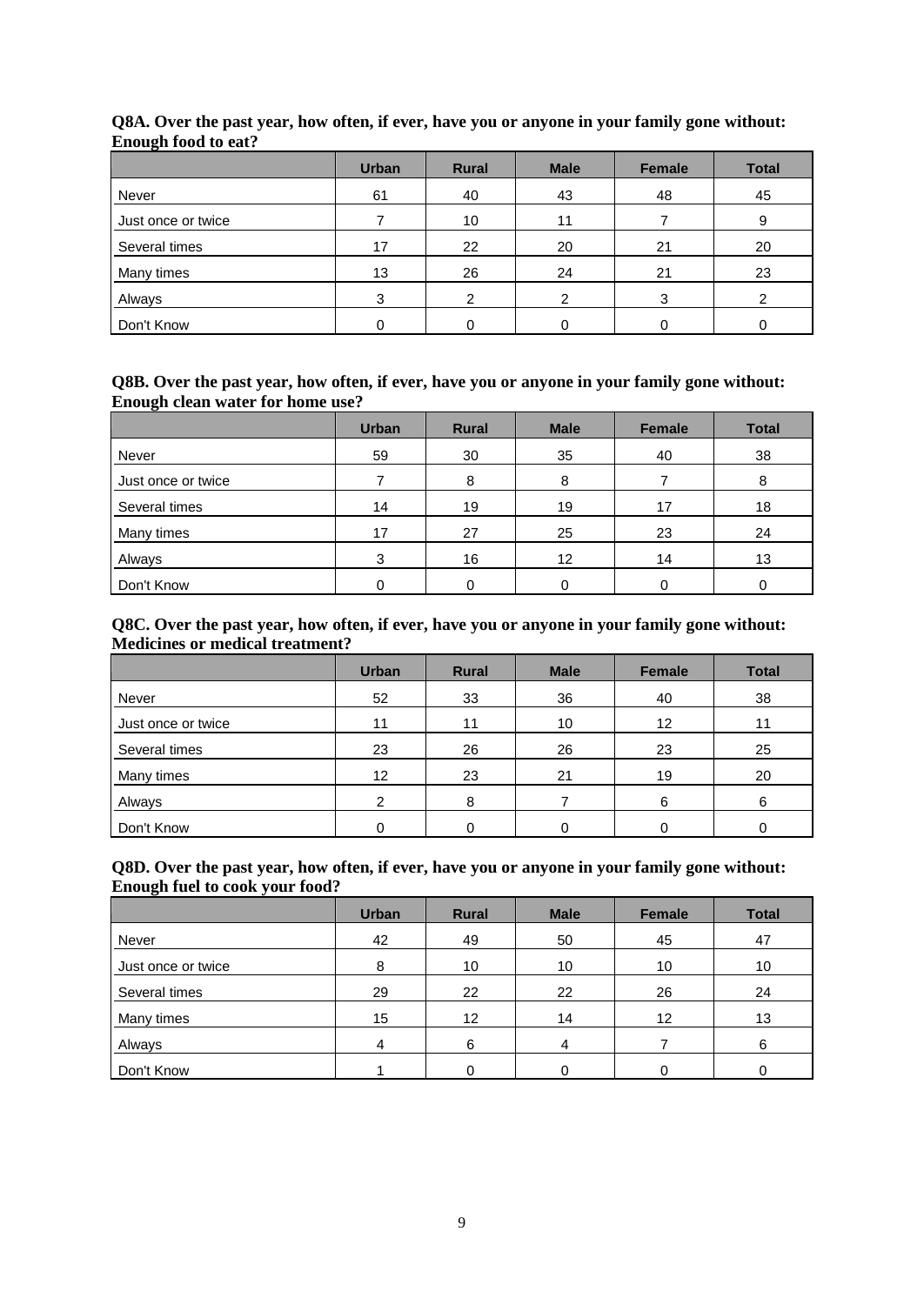|                    | <b>Urban</b> | <b>Rural</b> | <b>Male</b> | Female | <b>Total</b> |
|--------------------|--------------|--------------|-------------|--------|--------------|
| Never              |              | 4            | 4           | 6      | 5            |
| Just once or twice | 5            | 3            |             |        |              |
| Several times      | 27           | 16           | 21          | 18     | 19           |
| Many times         | 34           | 38           | 39          | 35     | 37           |
| Always             | 26           | 38           | 33          | 38     | 35           |
| Don't Know         |              |              |             |        |              |

#### **Q8E. Over the past year, how often, if ever, have you or anyone in your family gone without. A cash income?**

#### **Q9A. Over the past year, how often, if ever, have you or anyone in your family: Felt unsafe walking in your neighbourhood?**

|                    | <b>Urban</b> | <b>Rural</b> | <b>Male</b> | <b>Female</b> | <b>Total</b> |
|--------------------|--------------|--------------|-------------|---------------|--------------|
| Never              | 50           | 57           | 55          | 56            | 55           |
| Just once or twice | 16           | 11           | 11          | 14            | 12           |
| Several times      | 18           | 18           | 18          | 18            | 18           |
| Many times         | 11           | 8            | 10          | 8             |              |
| Always             | 5            | 5            | 6           | 4             |              |
| Don't Know         | 0            |              |             |               |              |

#### **9B. Over the past year, how often, if ever, have you or anyone in your family:Feared crime in your own home?**

|                    | <b>Urban</b> | <b>Rural</b> | <b>Male</b> | Female | <b>Total</b> |
|--------------------|--------------|--------------|-------------|--------|--------------|
| Never              | 63           | 68           | 67          | 67     | 67           |
| Just once or twice | 14           | 9            | 10          | 9      | 10           |
| Several times      | 10           | 12           | 10          | 12     | 11           |
| Many times         | 8            | 6            |             |        |              |
| Always             | 4            | 5            | 5           | 4      | 5            |
| Don't Know         |              |              |             |        |              |

#### **Q10A. During the past year, have you or anyone in your family: Had something stolen from your house?**

|                          | <b>Urban</b> | <b>Rural</b> | <b>Male</b> | <b>Female</b> | <b>Total</b> |
|--------------------------|--------------|--------------|-------------|---------------|--------------|
| <b>No</b>                | 73           | 74           | 69          | 78            | 74           |
| Yes, once                | 11           | 12           | 14          | 10            | 12           |
| Yes, twice               | 9            |              | 8           | 6             |              |
| Yes, three or more times | 8            |              | 9           | 5             |              |
| Don't Know               |              |              |             |               |              |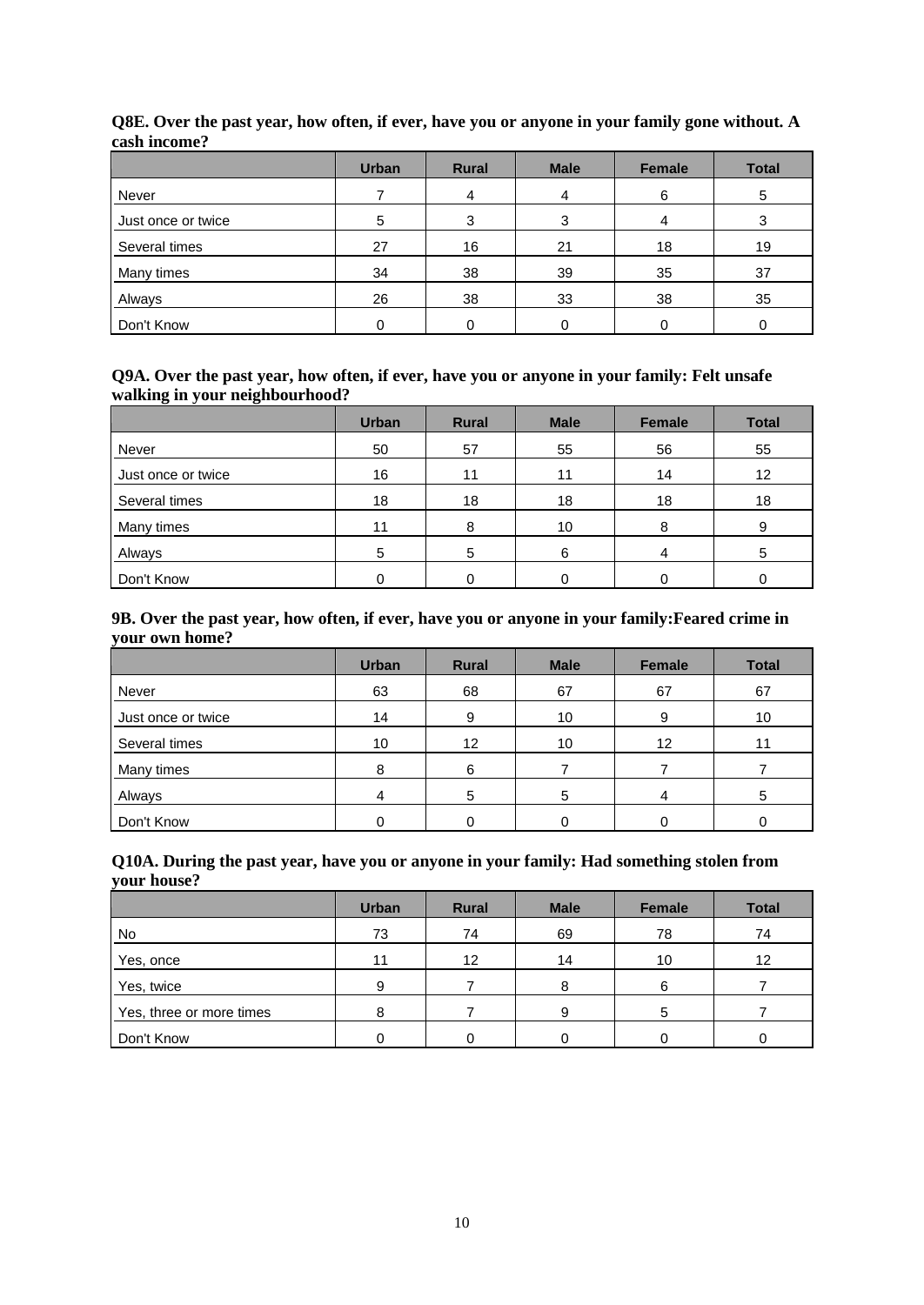|                          | <b>Urban</b> | <b>Rural</b> | <b>Male</b> | <b>Female</b> |    |
|--------------------------|--------------|--------------|-------------|---------------|----|
| No                       | 92           | 97           | 96          | 96            | 96 |
| Yes, once                | 6            |              | ⌒<br>J      | ◠             |    |
| Yes, twice               |              | υ            |             |               | 0  |
| Yes, three or more times |              | J            |             |               |    |
| Don't Know               |              |              |             |               |    |

#### **Q10B. During the past year, have you or anyone in your family: Been physically attacked?**

#### **Q10C. Was any such incident reported to the police?**

|                | <b>Urban</b> | <b>Rural</b> | <b>Male</b> | Female | <b>Total</b> |
|----------------|--------------|--------------|-------------|--------|--------------|
| No             | 20           | 17           | 20          | 16     | 18           |
| Yes            | 10           | 9            | 13          | 6      |              |
| Not applicable | 70           | 73           | 68          |        | 72           |
| Don't know     | C            |              |             |        |              |

#### **Q11. Some people say that many crimes are never reported to the police. Based on your experience, what do you think is the main reason that many people do not report crimes like thefts or attacks to the police when they occur?**

|                                                        | <b>Urban</b> | <b>Rural</b>   | <b>Male</b> | <b>Female</b>  | <b>Total</b> |
|--------------------------------------------------------|--------------|----------------|-------------|----------------|--------------|
| Most people do report crimes to the police             | 20           | 23             | 23          | 22             | 22           |
| People don't have enough time to report<br>crimes      | 5            | 3              | 3           | 4              | 4            |
| No police or police station in the area/too far        | 1            | 6              | 5           | 5              | 5            |
| Police don't listen or care                            | 17           | 10             | 15          | 9              | 12           |
| Police would have demanded money or a<br>bribe to help | 3            | 3              | 3           | 3              | 3            |
| Police wouldn't have been able to do<br>anything       | 16           | $\overline{7}$ | 10          | 10             | 10           |
| Police may be involved in the robbery or<br>assault    | 3            | 1              | 1           | 1              | 1            |
| Victim feared reprisal from attacker                   | 15           | 14             | 14          | 15             | 15           |
| Victim too ashamed or embarrased                       | 3            | 5              | 5           | $\overline{4}$ | 5            |
| Crime was reported to other authority                  | $\Omega$     | 4              | 3           | 3              | 3            |
| Lack of evidence or witnesses                          | $\Omega$     | $\Omega$       | $\Omega$    | 0              | $\Omega$     |
| Criminal unknown / lack of suspect                     | 0            | $\mathbf 0$    | 0           | $\mathbf 0$    | $\Omega$     |
| People fear police / don't trust police                | 0            | 1              | 1           | 1              | 1            |
| Crime was minor                                        | 1            | 0              | 1           | 0              | 0            |
| Criminals were relatives or friends                    | 0            | 1              | 1           | 1              | 1            |
| Don't know how to report / ignorance                   | 4            | 5              | 5           | $\overline{4}$ | 5            |
| People forgive the criminals                           | $\Omega$     | $\Omega$       | 0           | 0              | $\Omega$     |
| Other                                                  | 3            | $\overline{2}$ | 3           | $\overline{2}$ | 3            |
| Don't know                                             | 8            | 12             | 6           | 16             | 11           |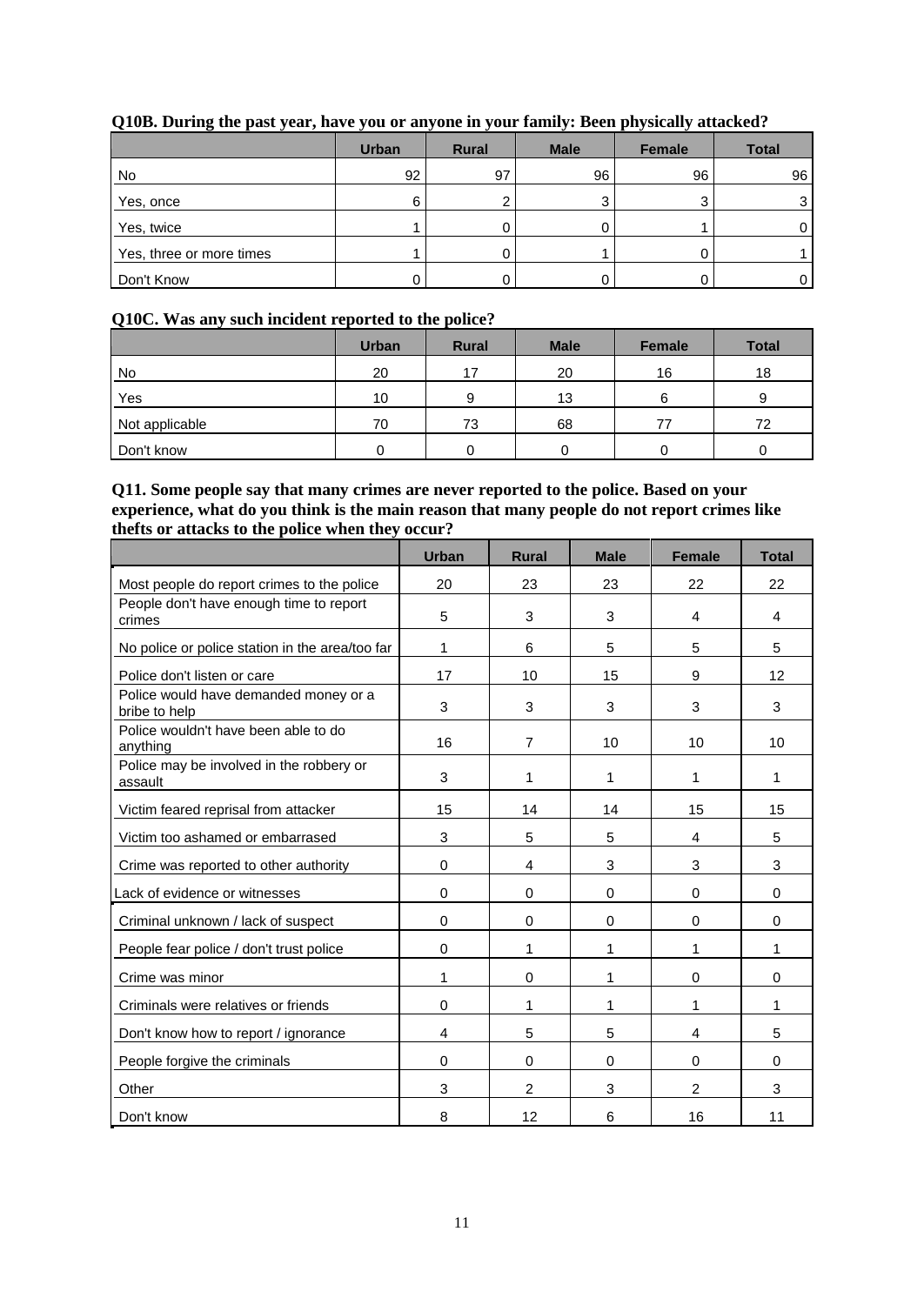|                                                            | <b>Urban</b>   | <b>Rural</b> | <b>Male</b>    | <b>Female</b>  | <b>Total</b>   |
|------------------------------------------------------------|----------------|--------------|----------------|----------------|----------------|
| None Assistance is not available                           | 4              | 2            | 2              | 3              | 2              |
| The police                                                 | 72             | 54           | 61             | 56             | 59             |
| A security service or security company that<br>you pay for | 1              | 2            | 1              | 2              | 2              |
| A traditional leader or traditional court                  | $\overline{2}$ | 18           | 14             | 14             | 14             |
| A street committee or local security<br>organization       | 1              | $\mathbf 0$  | 1              | $\Omega$       | 0              |
| A powerful local person or local gang                      | 0              | 0            | 0              | 0              | 0              |
| You would personally take revenge                          | 1              | 0            | 0              | 0              | 0              |
| You would join with others to take revenge                 | 1              | 0            | 0              | $\Omega$       | 0              |
| Your own family or friends                                 | 14             | 11           | 11             | 13             | 12             |
| The family of the perpetrator                              | 0              | 0            | 0              | 1              | 0              |
| Local government official                                  | 0              | 10           | $\overline{7}$ | $\overline{7}$ | 7              |
| Neighbor                                                   | 0              | 0            | 0              | 0              | 0              |
| Employer or landlord                                       | 0              | 0            | 0              | $\Omega$       | 0              |
| God                                                        | 1              | 0            | 0              | 0              | 0              |
| Other                                                      | $\overline{2}$ | 1            | 1              | 1              | 1              |
| Don't know                                                 | $\overline{2}$ | 1            | 1              | $\overline{2}$ | $\overline{2}$ |

#### **Q12. If you were a victim of crime in this country, who, if anyone, would you go to first for assistance?**

#### **Q13A. How often do you get news from the following sources: Radio?**

|                        | <b>Urban</b> | <b>Rural</b> | <b>Male</b> | <b>Female</b> | <b>Total</b> |
|------------------------|--------------|--------------|-------------|---------------|--------------|
| Never                  | 16           | 18           | 10          | 26            | 18           |
| Less than once a month | 4            | 4            | 4           | 5             | 4            |
| A few times a month    |              | 8            | 5           | 8             |              |
| A few times a week     | 31           | 26           | 26          | 29            | 27           |
| Every day              | 45           | 43           | 55          | 32            | 44           |
| Don't know             |              | ი            | 0           |               |              |

## **Q13B. How often do you get news from the following sources: Television?**

|                        | <b>Urban</b> | <b>Rural</b> | <b>Male</b> | <b>Female</b> | <b>Total</b> |
|------------------------|--------------|--------------|-------------|---------------|--------------|
| Never                  | 20           | 74           | 56          | 64            | 60           |
| Less than once a month | 4            | 5            | 5           | 5             | 5            |
| A few times a month    | 6            | 5            |             | 5             | 6            |
| A few times a week     | 23           | 9            | 15          | 10            | 13           |
| Every day              | 47           | 6            | 17          | 16            | 17           |
| Don't know             | 0            |              |             |               | 0            |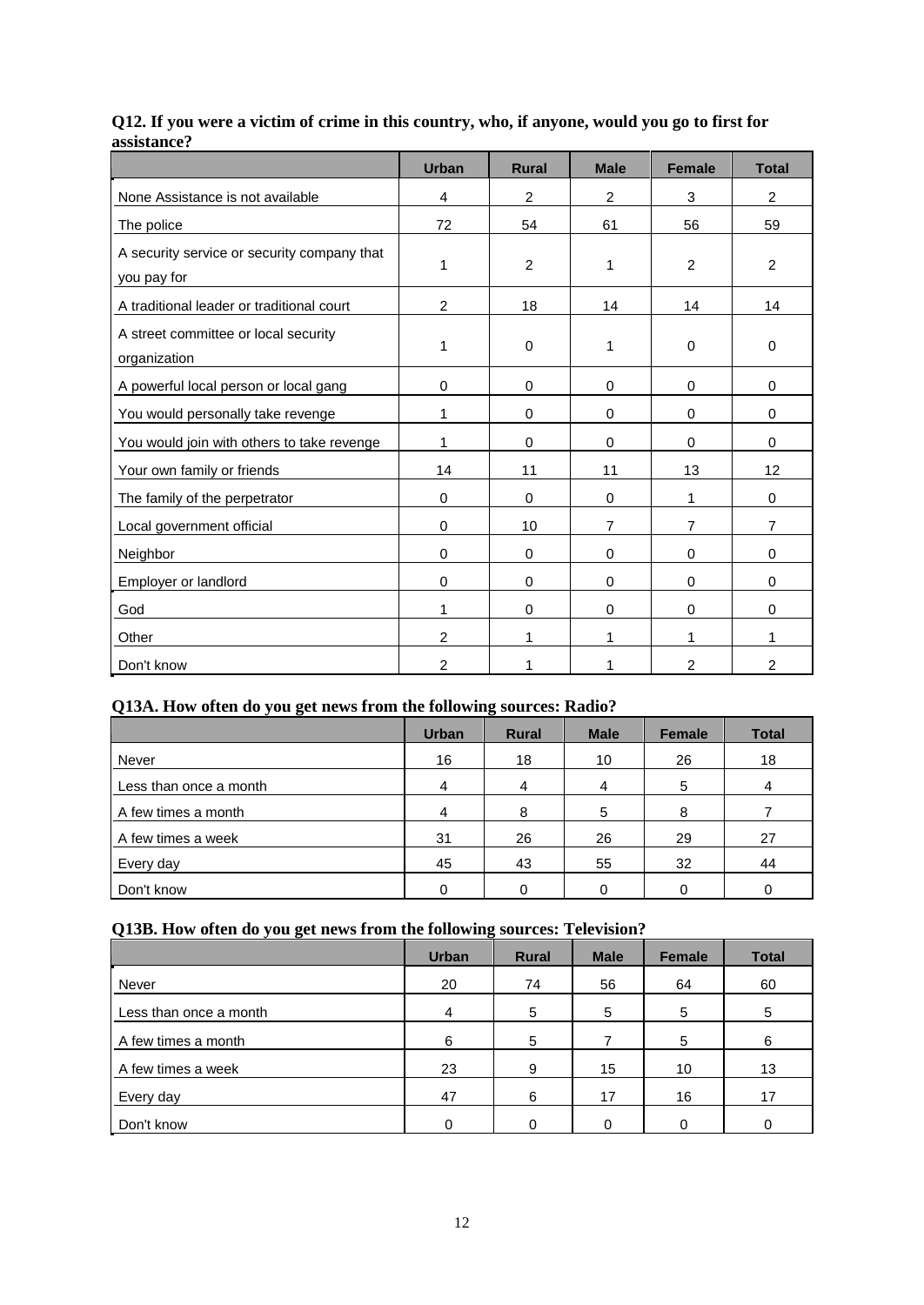|                        | $\overline{ }$ |              | .           |               |              |
|------------------------|----------------|--------------|-------------|---------------|--------------|
|                        | <b>Urban</b>   | <b>Rural</b> | <b>Male</b> | <b>Female</b> | <b>Total</b> |
| Never                  | 63             | 90           | 80          | 86            | 83           |
| Less than once a month | 8              | 3            | 6           |               |              |
| A few times a month    | 12             | 3            | 5           | 5             | 5            |
| A few times a week     | 9              | ≏            | 5           |               |              |
| Every day              | 8              |              |             |               | 3            |
| Don't know             |                |              |             |               |              |

#### **Q13C. How often do you get news from the following sources: Newspapers?**

#### **Q13D. How often do you get news from the following sources: Internet?**

|                        | <b>Urban</b> | <b>Rural</b> | <b>Male</b> | Female | <b>Total</b> |
|------------------------|--------------|--------------|-------------|--------|--------------|
| Never                  | 72           | 95           | 85          | 92     | 89           |
| Less than once a month |              |              | 3           |        |              |
| A few times a month    | 6            |              | 2           | ົ      |              |
| A few times a week     | 11           |              | 5           |        |              |
| Every day              |              |              | 4           |        |              |
| Don't know             |              |              |             |        |              |

#### **Q14. How interested would you say you are in public affairs?**

|                       | <b>Urban</b> | <b>Rural</b> | <b>Male</b> | <b>Female</b> | <b>Total</b> |
|-----------------------|--------------|--------------|-------------|---------------|--------------|
| Not at all interested | 30           | 28           | 23          | 33            | 28           |
| Not very interested   | 28           | 20           | 21          | 23            | 22           |
| Somewhat interested   | 25           | 33           | 33          | 28            | 31           |
| Very interested       | 17           | 19           | 22          | 15            | 18           |
| Don't know            |              |              | ŋ           |               |              |

#### **Q15. When you get together with your friends or family, would you say you discuss political matters?**

|              | <b>Urban</b> | <b>Rural</b> | <b>Male</b> | <b>Female</b> | <b>Total</b> |
|--------------|--------------|--------------|-------------|---------------|--------------|
| Never        | 32           | 41           | 29          | 48            | 39           |
| Occasionally | 46           | 45           | 48          | 43            | 45           |
| Frequently   | 22           | 14           | 23          | 9             | 16           |
| Don't know   |              |              |             |               |              |

#### **Q16. Do you agree or disagree with the following statement: Sometimes politics and government seem so complicated that a person like me cannot really understand what is going on.**

|                             | <b>Urban</b> | <b>Rural</b> | <b>Male</b> | <b>Female</b> | <b>Total</b> |
|-----------------------------|--------------|--------------|-------------|---------------|--------------|
| Strongly agree              | 35           | 40           | 35          | 43            | 39           |
| Agree                       | 28           | 32           | 31          | 30            | 31           |
| Neither agree nor disagree  | 8            | 6            | 8           |               | 6            |
| <b>Disagree</b>             | 16           | 14           | 16          | 13            | 14           |
| Strongly disagree           | 9            | 4            |             | 4             | 5            |
| Don't know/Don't understand |              |              | ◠           |               |              |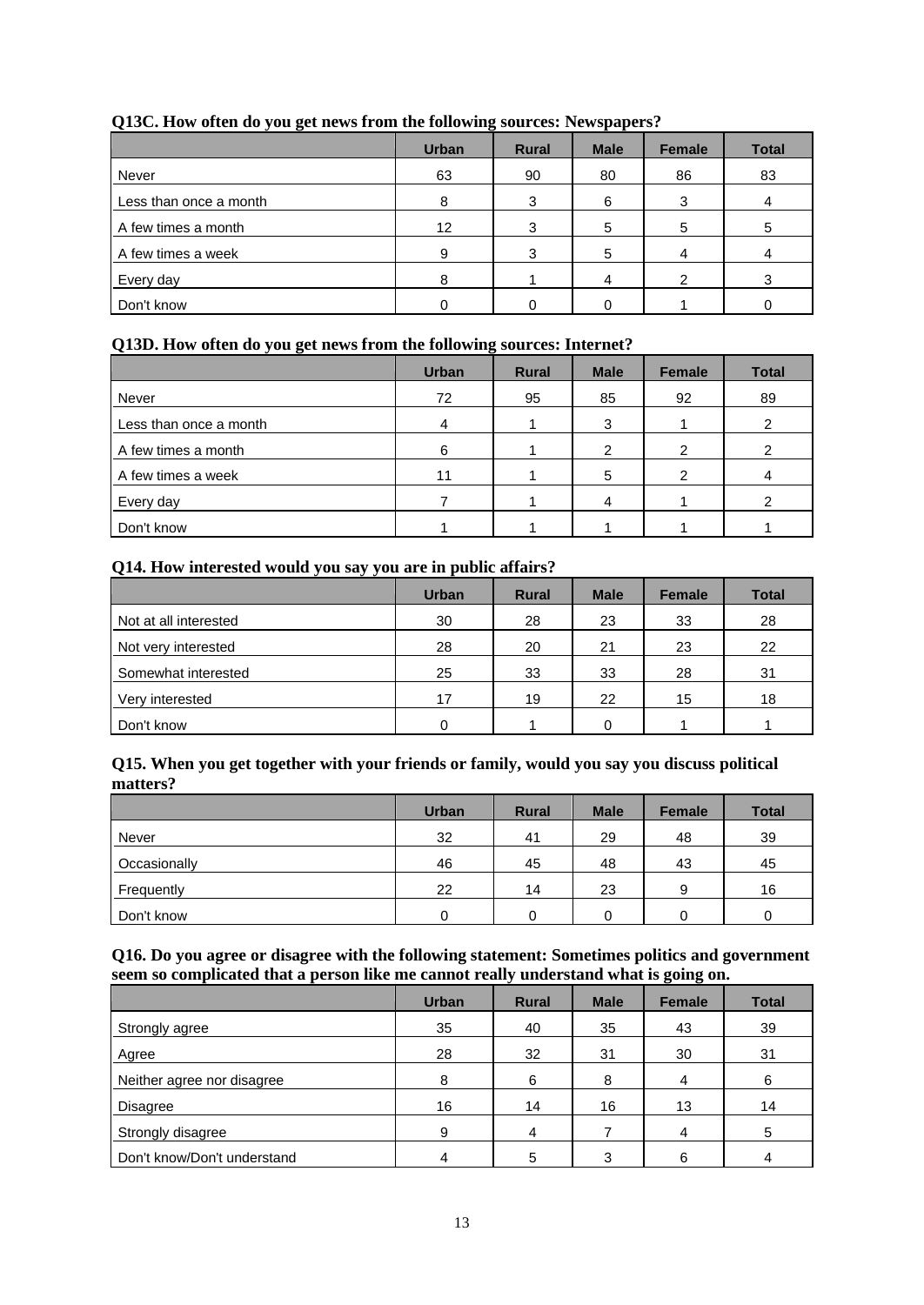|                 | <b>Urban</b> | <b>Rural</b> | <b>Male</b> | <b>Female</b> | <b>Total</b> |
|-----------------|--------------|--------------|-------------|---------------|--------------|
| Not at all free | 11           | 9            | 8           | 10            | 9            |
| Not very free   | 27           | 24           | 22          | 27            | 25           |
| Somewhat free   | 35           | 40           | 39          | 38            | 39           |
| Completely free | 24           | 24           | 28          | 21            | 24           |
| Don't know      | 3            | 3            | ົ           | 4             | 3            |

#### **Q17A. In this country, how free are you: To say what you think?**

#### **Q17B. In this country, how free are you: To join any political organization you want?**

|                 | <b>Urban</b> | <b>Rural</b> | <b>Male</b> | <b>Female</b> | <b>Total</b> |
|-----------------|--------------|--------------|-------------|---------------|--------------|
| Not at all free | 5            | 6            | 5           |               | 6            |
| Not very free   | 8            | 10           | 8           | 11            | 9            |
| Somewhat free   | 37           | 40           | 37          | 41            | 39           |
| Completely free | 48           | 42           | 49          | 38            | 43           |
| Don't know      | າ            | 3            | ົ           |               | 3            |

#### **Q17C. In this country, how free are you: To choose who to vote for without feeling pressured?**

|                 | <b>Urban</b> | <b>Rural</b> | <b>Male</b>    | <b>Female</b> | <b>Total</b> |
|-----------------|--------------|--------------|----------------|---------------|--------------|
| Not at all free |              | 3            | 2              | 3             | 2            |
| Not very free   |              | 6            | $\overline{4}$ |               | 6            |
| Somewhat free   | 20           | 33           | 26             | 32            | 29           |
| Completely free | 75           | 56           | 67             | 55            | 61           |
| Don't know      |              | ົ            |                | າ             | ⌒            |

**Q18. Let's talk for a moment about the kind of society we would like to have in this country. Which of the following statements is closest to your view? Choose Statement 1 or Statement 2. Statement 1: Once in office, elected leaders are obliged to help their home community or group first.**

**Statement 2: Since elected leaders should represent everyone, they should not do anything that favours their own group over others.**

|                            | <b>Urban</b> | <b>Rural</b> | <b>Male</b> | <b>Female</b> | <b>Total</b> |
|----------------------------|--------------|--------------|-------------|---------------|--------------|
| Agree very strongly with 1 |              | 8            | 9           | 6             | 8            |
| Agree with 1               |              | 11           | 10          | 10            | 10           |
| Agree with 2               | 28           | 30           | 28          | 32            | 30           |
| Agree very strongly with 2 | 53           | 49           | 51          | 49            | 50           |
| Agree with neither         | 4            |              | 2           |               |              |
| Don't know                 |              |              |             |               |              |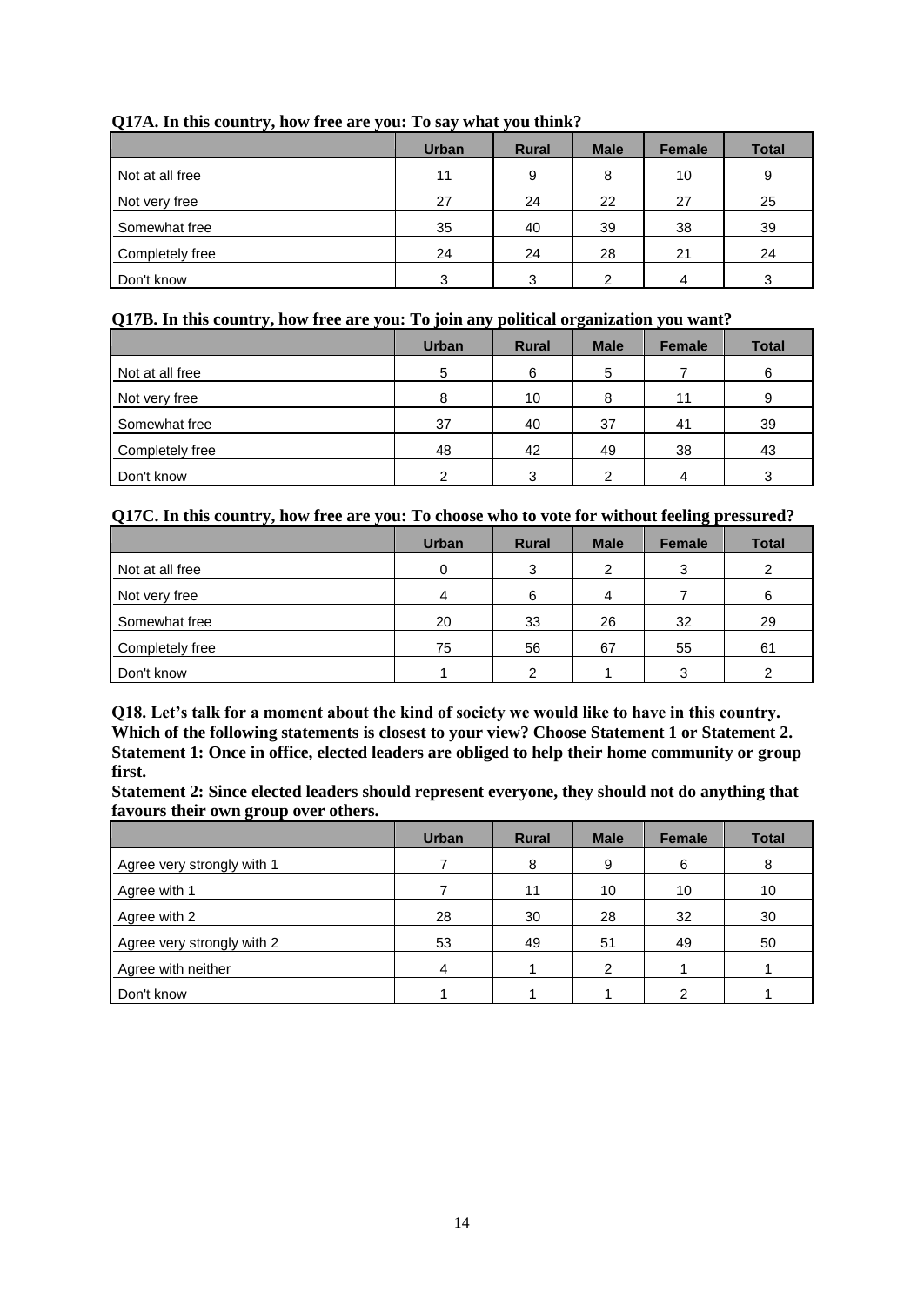**Q19. Which of the following statements is closest to your view? Choose Statement 1or Statement 2.** 

**Statement 1: Government should be able to ban any organization that goes against its policies. Statement 2: We should be able to join any organization, whether or not the government approves of it.**

|                            | <b>Urban</b> | <b>Rural</b> | <b>Male</b> | <b>Female</b> | <b>Total</b> |
|----------------------------|--------------|--------------|-------------|---------------|--------------|
| Agree very strongly with 1 | 5            | 5            | 3           | 6             | 5            |
| Agree with 1               | 6            | 11           | 10          | 10            | 10           |
| Agree with 2               | 38           | 46           | 41          | 47            | 44           |
| Agree very strongly with 2 | 46           | 28           | 40          | 25            | 33           |
| Agree with neither         | 3            | 3            | 3           | 3             | 3            |
| Don't know                 |              |              |             |               | 5            |

**Q20. Which of the following statements is closest to your view? Choose Statement 1 or Statement 2.** 

**Statement 1: The media should have the right to publish any views and ideas without government control.**

**Statement 2: The government should have the right to prevent the media from publishing things that it consider harmful to society.**

|                            | <b>Urban</b> | <b>Rural</b> | <b>Male</b>   | <b>Female</b> | <b>Total</b> |
|----------------------------|--------------|--------------|---------------|---------------|--------------|
| Agree very strongly with 1 | 31           | 29           | 34            | 25            | 29           |
| Agree with 1               | 27           | 29           | 25            | 32            | 28           |
| Agree with 2               | 17           | 19           | 19            | 18            | 19           |
| Agree very strongly with 2 | 17           | 14           | 16            | 13            | 15           |
| Agree with neither         | 5            | 3            | $\mathcal{P}$ | 5             | 3            |
| Don't know                 | 3            |              | 4             |               | 6            |

**Q21. Which of the following statements is closest to your view? Choose Statement 1 or Statement 2.** 

**Statement 1: The government is like a parent. It should decide which is good for us. Statement 2: The government is like our employee. We are the bosses and should tell government what to do.**

|                            | <b>Urban</b> | <b>Rural</b> | <b>Male</b> | <b>Female</b> | <b>Total</b> |
|----------------------------|--------------|--------------|-------------|---------------|--------------|
| Agree very strongly with 1 | 16           | 20           | 17          | 21            | 19           |
| Agree with 1               | 25           | 30           | 25          | 32            | 28           |
| Agree with 2               | 20           | 19           | 21          | 18            | 20           |
| Agree very strongly with 2 | 32           | 26           | 32          | 23            | 28           |
| Agree with neither         | 5            | 3            | 4           | 3             | 3            |
| Don't know                 |              |              |             | 3             |              |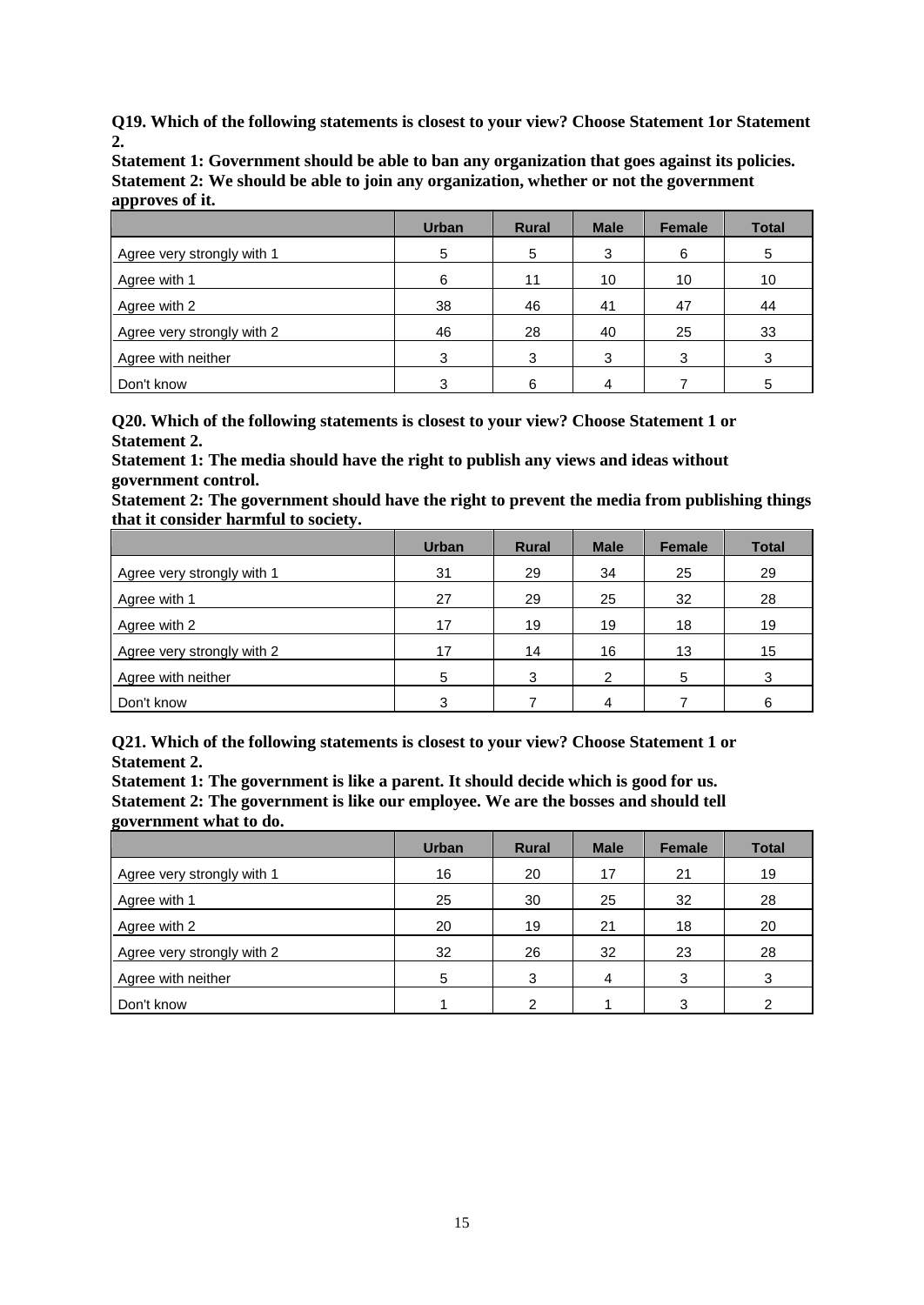**Q22. Which of the following statements is closest to your view? Choose Statement 1 or Statement 2.** 

**Statement 1: Men make better political leaders than women, and should be elected rather than women.**

|                            | <b>Urban</b>      | ັ<br><b>Rural</b> | <b>Male</b> | <b>Female</b> | <b>Total</b> |
|----------------------------|-------------------|-------------------|-------------|---------------|--------------|
| Agree very strongly with 1 | 11                | 16                | 15          | 14            | 15           |
| Agree with 1               | $12 \overline{ }$ | 15                | 15          | 14            | 14           |
| Agree with 2               | 22                | 27                | 25          | 27            | 26           |
| Agree very strongly with 2 | 51                | 38                | 41          | 41            | 41           |
| Agree with neither         | ົ                 | $\mathcal{P}$     | 2           | ົ             | າ            |
| Don't know                 |                   | ົ                 |             |               |              |

**Statement 2: Women should have the same chance of being elected to political office as men.**

**Q23. Which of the following statements is closest to your view? Choose Statement 1 or Statement 2.** 

**Statement 1: In our country, women should have equal rights and receive the same treatment as men do.**

**Statement 2: Women have always been subject to traditional laws and customs, and should remain so.**

|                            | <b>Urban</b>      | <b>Rural</b>      | <b>Male</b> | <b>Female</b> | <b>Total</b> |
|----------------------------|-------------------|-------------------|-------------|---------------|--------------|
| Agree very strongly with 1 | 47                | 36                | 37          | 40            | 39           |
| Agree with 1               | 28                | 31                | 29          | 31            | 30           |
| Agree with 2               | $12 \overline{ }$ | 19                | 18          | 16            | 17           |
| Agree very strongly with 2 | 8                 | $12 \overline{ }$ | 12          | 10            | 11           |
| Agree with neither         |                   | っ                 | 4           |               |              |
| Don't know                 |                   |                   |             |               |              |

**Q24. Which of the following statements is closest to your view? Choose Statement 1 or Statement 2.** 

**Statement 1: If funds for schooling are limited, a boy should always receive an education in school before a girl.**

**Statement 2: If funds for schooling are limited, a family should send the child with the greatest ability to learn.**

|                            | <b>Urban</b> | <b>Rural</b> | <b>Male</b> | <b>Female</b> | <b>Total</b> |
|----------------------------|--------------|--------------|-------------|---------------|--------------|
| Agree very strongly with 1 | 5            | 6            | 6           | 6             | 6            |
| Agree with 1               | 6            |              |             | 6             | 6            |
| Agree with 2               | 20           | 26           | 25          | 25            | 25           |
| Agree very strongly with 2 | 40           | 42           | 43          | 39            | 41           |
| Agree with neither         | 29           | 17           | 18          | 22            | 20           |
| Don't know                 |              |              |             | ົ             |              |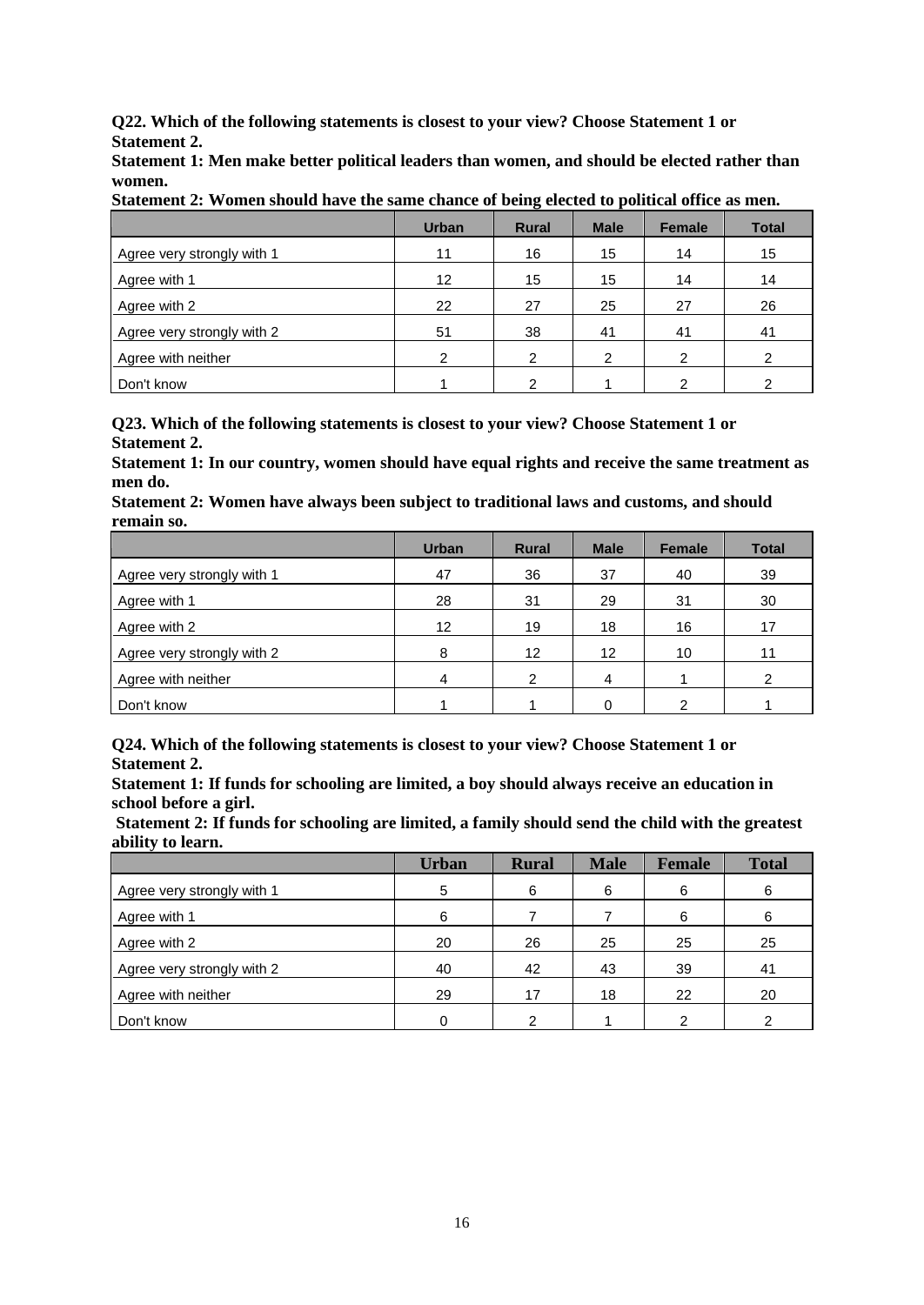**Q25A. Let's turn to your role in the community. Now I am going to read out a list of groups that people join or attend. For each one, could you tell me whether you are an official leader, an active member, an inactive member, or not a member: A religious group that meets outside of regular worship services?**

|                        | <b>Urban</b> | <b>Rural</b> | <b>Male</b> | <b>Female</b> | <b>Total</b> |
|------------------------|--------------|--------------|-------------|---------------|--------------|
| Not a Member           | 68           | 60           | 56          | 68            | 62           |
| Inactive Member        | 22           | 27           | 28          | 24            | 26           |
| <b>Active Member</b>   |              | 8            | 10          | 6             | 8            |
| <b>Official Leader</b> | З            | 4            | 6           |               | 4            |
| Don't Know             |              |              |             |               |              |

**Q25B. Let's turn to your role in the community. Now I am going to read out a list of groups that people join or attend. For each one, could you tell me whether you are an official leader, an active member, an inactive member, or not a member: Some other voluntary association or community group?**

|                        | <b>Urban</b> | <b>Rural</b> | <b>Male</b> | <b>Female</b> | <b>Total</b> |
|------------------------|--------------|--------------|-------------|---------------|--------------|
| Not a Member           | 68           | 57           | 55          | 65            | 60           |
| Inactive Member        | 14           | 22           | 20          | 21            | 20           |
| <b>Active Member</b>   | 11           | 13           | 16          | 8             | 12           |
| <b>Official Leader</b> |              |              | 9           | 5             |              |
| Don't Know             |              |              |             |               |              |

**Q26A. Here is a list of actions that people sometimes take as citizens. For each of these, please tell me whether you, personally, have done any of these things during the past year. If not, would you do this if you had the chance: Attended a community meeting?**

|                                    | <b>Urban</b> | <b>Rural</b> | <b>Male</b> | <b>Female</b> | <b>Total</b> |
|------------------------------------|--------------|--------------|-------------|---------------|--------------|
| No, would never do this            |              | 3            | 4           | 5             | 4            |
| No, but would do if had the chance | 36           | 26           | 20          | 37            | 29           |
| Yes, once or twice                 | 14           | 15           | 14          | 15            | 14           |
| Yes, several times                 | 19           | 34           | 34          | 26            | 30           |
| Yes, often                         | 24           | 22           | 28          | 17            | 22           |
| Don't know                         |              |              |             |               |              |

**Q26B. Here is a list of actions that people sometimes take as citizens. For each of these, please tell me whether you, personally, have done any of these things during the past year. If not, would you do this if you had the chance: Got together with others to raise an issue?**

|                                    | <b>Urban</b> | <b>Rural</b> | <b>Male</b> | <b>Female</b> | <b>Total</b> |
|------------------------------------|--------------|--------------|-------------|---------------|--------------|
| No, would never do this            | 4            | 4            | 3           | 4             | 4            |
| No, but would do if had the chance | 35           | 30           | 24          | 39            | 31           |
| Yes, once or twice                 | 13           | 14           | 14          | 14            | 14           |
| Yes, several times                 | 23           | 32           | 32          | 27            | 30           |
| Yes, often                         | 24           | 19           | 26          | 15            | 20           |
| Don't know                         |              |              |             |               |              |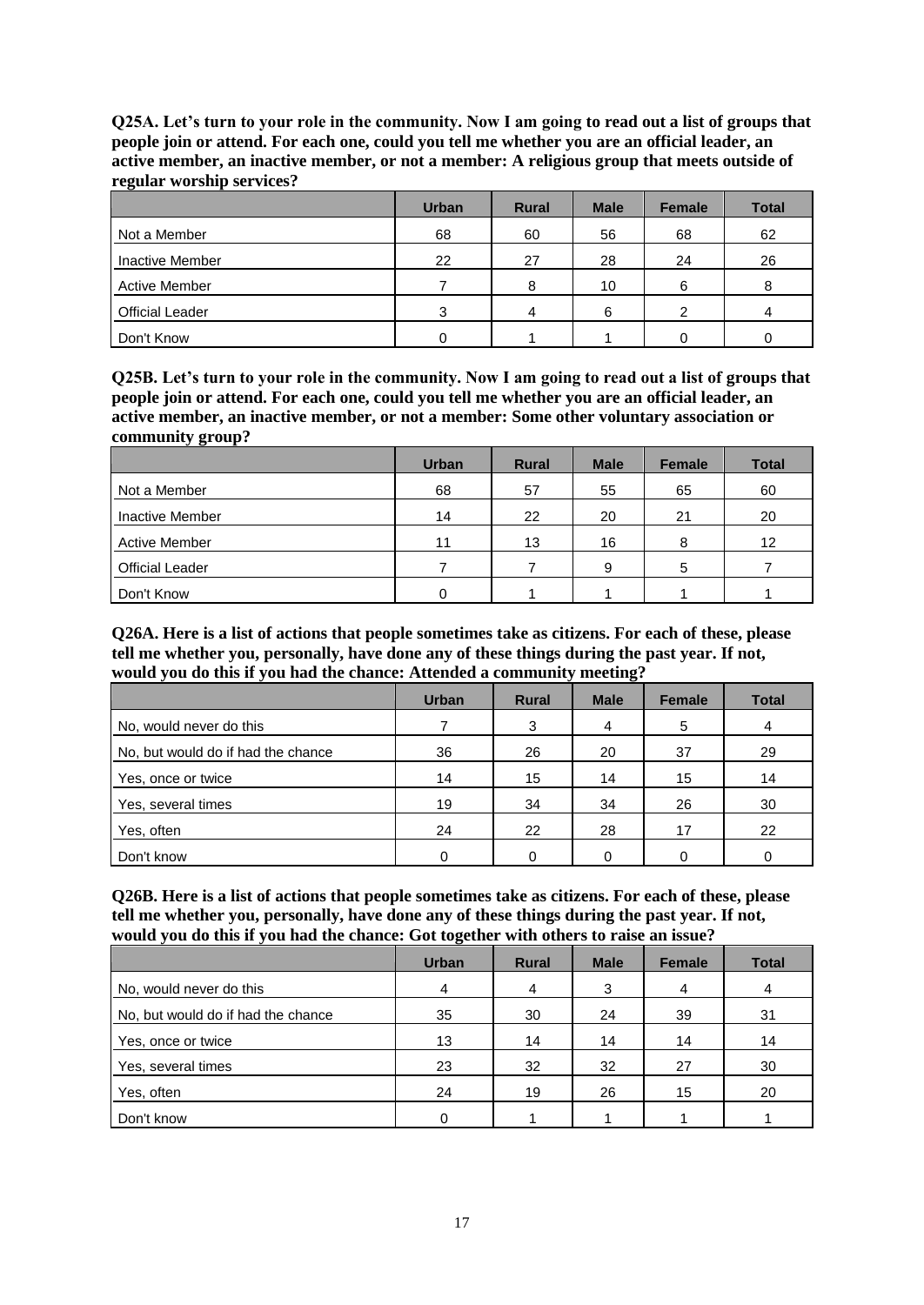**Q26C. Here is a list of actions that people sometimes take as citizens. For each of these, please tell me whether you, personally, have done any of these things during the past year. If not, would you do this if you had the chance: Refused to pay a tax or fee to government?**

|                                    | <b>Urban</b> | <b>Rural</b> | <b>Male</b> | <b>Female</b> | <b>Total</b> |
|------------------------------------|--------------|--------------|-------------|---------------|--------------|
| No, would never do this            | 75           | 69           | 72          | 70            | 71           |
| No, but would do if had the chance | 15           | 16           | 15          | 16            | 16           |
| Yes, once or twice                 | 4            | 3            | 4           | າ             | 3            |
| Yes, several times                 |              | 2            | з           |               |              |
| Yes, often                         |              | ◠            | 2           |               |              |
| Don't know                         |              |              |             | 10            |              |

**Q26D. Here is a list of actions that people sometimes take as citizens. For each of these, please tell me whether you, personally, have done any of these things during the past year. If not, would you do this if you had the chance: Attended a demonstration or protest march?**

|                                    | <b>Urban</b> | <b>Rural</b> | <b>Male</b> | <b>Female</b> | <b>Total</b> |
|------------------------------------|--------------|--------------|-------------|---------------|--------------|
| No, would never do this            | 56           | 58           | 55          | 60            | 58           |
| No, but would do if had the chance | 24           | 27           | 28          | 24            | 26           |
| Yes, once or twice                 | 8            | 5            |             | 5             | 6            |
| Yes, several times                 |              | 4            | 6           | 3             |              |
| Yes, often                         | 6            | ົ            | 4           | ົ             |              |
| Don't know                         |              | 5            |             |               |              |

**Q26E. Here is a list of actions that people sometimes take as citizens. For each of these, please tell me whether you, personally, have done any of these things during the past year. If not, would you do this if you had the chance: Used force or violence for a political cause**

|                                    | <b>Urban</b> | <b>Rural</b> | <b>Male</b> | <b>Female</b> | <b>Total</b> |
|------------------------------------|--------------|--------------|-------------|---------------|--------------|
| No, would never do this            | 90           | 89           | 88          | 90            | 89           |
| No, but would do if had the chance | 8            |              | 8           | 6             |              |
| Yes, once or twice                 |              |              |             |               |              |
| Yes, several times                 |              |              |             |               |              |
| Yes, often                         |              |              |             |               |              |
| Don't know                         |              | З            |             |               |              |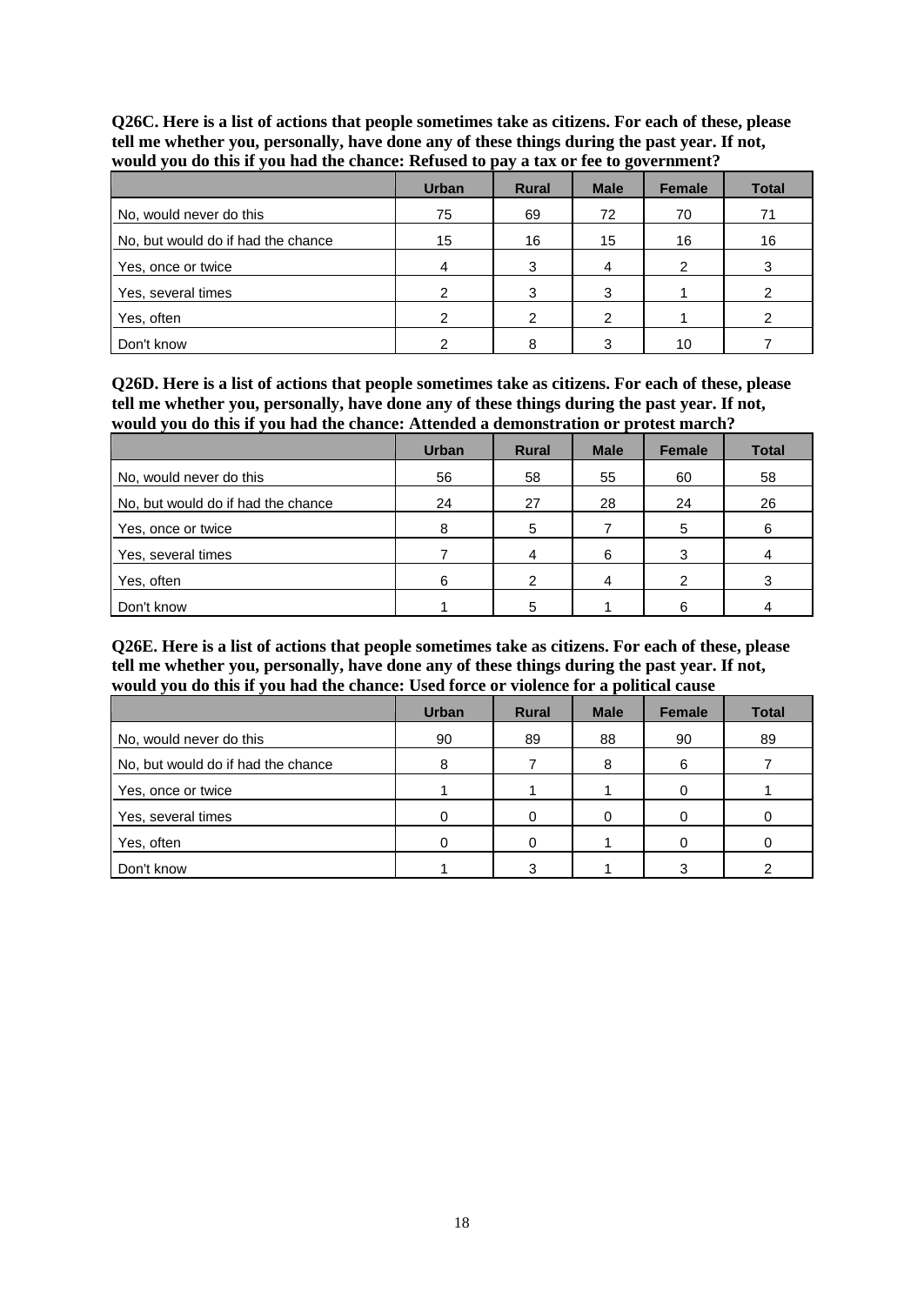|                                                           | Urban | <b>Rural</b> | <b>Male</b>  | <b>Female</b> | <b>Total</b> |
|-----------------------------------------------------------|-------|--------------|--------------|---------------|--------------|
| You were not registered to vote                           | 22    | 16           | 13           | 22            | 17           |
| You voted in the elections                                | 61    | 70           | 74           | 62            | 68           |
| You decided not to vote                                   | 4     |              | 2            | 2             | 2            |
| You could not find the polling station                    | 0     | 0            | 0            | O             | 0            |
| You were prevented from voting                            |       | O            | $\mathbf{0}$ |               |              |
| You did not have time to vote                             |       |              |              |               |              |
| You did not vote because your name not in<br>the register | 0     | $\Omega$     | $\Omega$     | O             |              |
| Did not vote for some other reason                        | 5     | 7            | 6            | 8             |              |
| You were too young to vote                                | 5     | 3            | 3            | 4             | 4            |
| Don't know / Can't remember                               |       |              |              |               |              |

#### **Q27. With regard to the most recent national election in 2010, which statement is true for you?**

#### **Q28. On the whole, how would you rate the freeness and fairness of the last national election, held in 2010 Was it:**

|                                        | <b>Urban</b> | <b>Rural</b> | <b>Male</b> | <b>Female</b> | <b>Total</b> |
|----------------------------------------|--------------|--------------|-------------|---------------|--------------|
| Not free and fair                      | 11           | 3            |             | 3             | 5            |
| Free and fair, with major problems     | 10           | 4            |             |               | 6            |
| Free and fair, but with minor problems | 27           | 15           | 20          | 17            | 18           |
| Completely free and fair               | 37           | 58           | 52          | 54            | 53           |
| Do not understand the question         |              |              |             | ◠             |              |
| Don't know                             | 15           | 18           | 14          | 21            |              |

#### **Q29A. Thinking about the last national election in 2010, did you: Attend a campaign meeting or rally?**

|            | <b>Urban</b> | <b>Rural</b> | <b>Male</b> | <b>Female</b> | <b>Total</b> |
|------------|--------------|--------------|-------------|---------------|--------------|
| <b>No</b>  | 70           | 59           | 55          | 68            | 62           |
| Yes        | 30           | 40           | 44          | 31            | 38           |
| Don't know |              |              |             |               |              |

#### **Q29B. Thinking about the last national election in 2010, did you: Try to persuade others to vote for a certain presidential or legislative candidate or political party?**

|            | <b>Urban</b> | <b>Rural</b> | <b>Male</b> | <b>Female</b> | <b>Total</b> |
|------------|--------------|--------------|-------------|---------------|--------------|
| No         | 77           | 80           | 73          | 86            | 79           |
| Yes        | 22           | 19           | 27          | 13            | 20           |
| Don't know |              |              |             |               |              |

#### **Q29C. Thinking about the last national election in 2010, did you: Work for a candidate or party?**

|            | <b>Urban</b> | <b>Rural</b> | <b>Male</b> | <b>Female</b> | <b>Total</b> |
|------------|--------------|--------------|-------------|---------------|--------------|
| No         | 82           | 79           | 70          | 87            | 80           |
| Yes        | 18           | 20           | 27          | 12            | 19           |
| Don't know |              |              |             |               |              |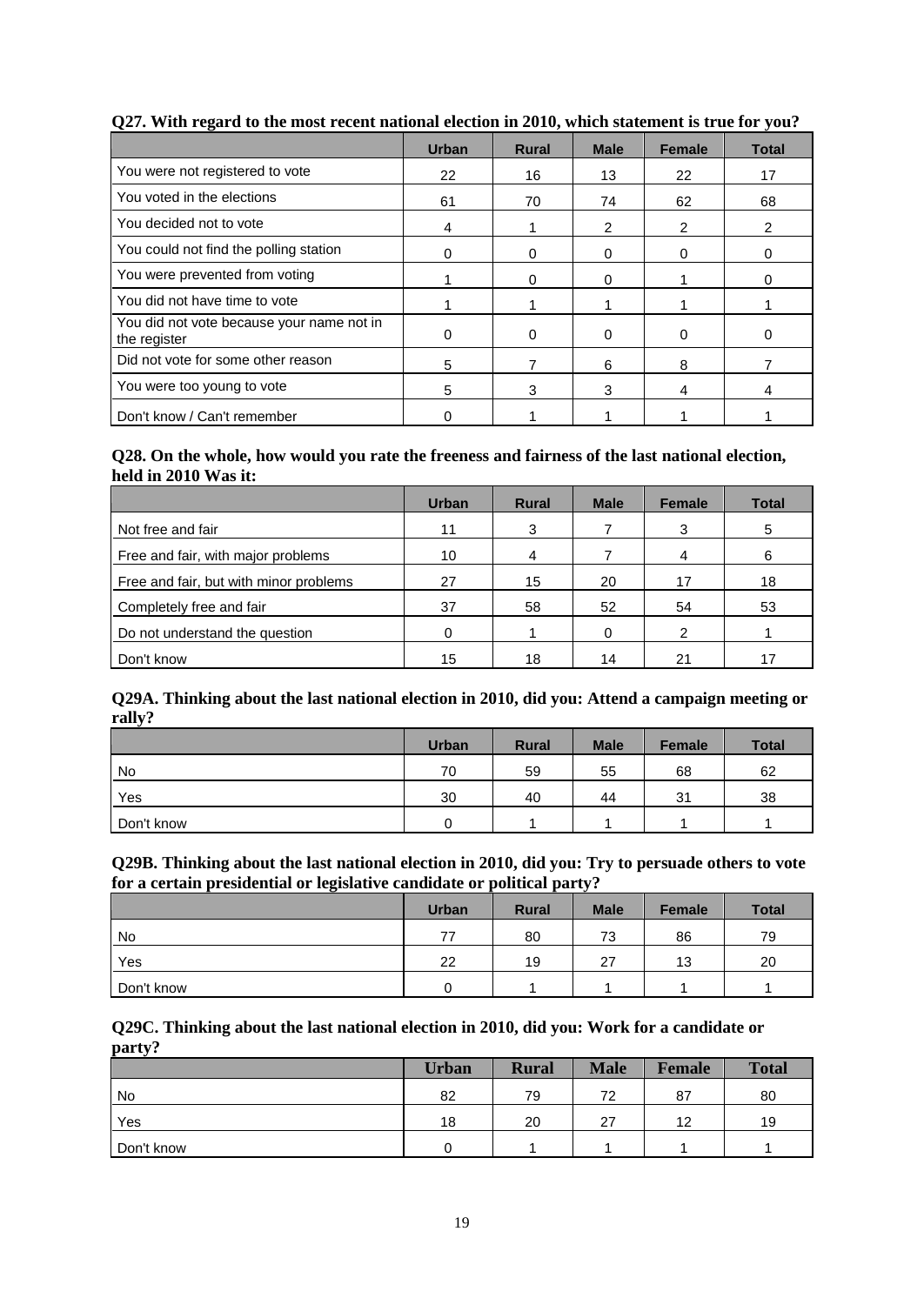|             | <b>Urban</b> | <b>Rural</b> | <b>Male</b> | <b>Female</b> | <b>Total</b> |
|-------------|--------------|--------------|-------------|---------------|--------------|
| Never       | 88           | 63           | 60          | 79            | 69           |
| Only once   | 3            | 6            |             | 4             | 6            |
| A few times | 6            | 20           | 21          | 11            | 16           |
| Often       | 3            | 11           | 12          | 6             | 9            |
| Don't know  |              |              |             |               | 0            |

#### **Q30A. During the past year, how often have you contacted any of the following persons about some important problem or to give them your views: A local government councilor?**

**Q30B. During the past year, how often have you contacted any of the following persons about some important problem or to give them your views: A Member of Parliament?**

|             | Urban | Rural | <b>Male</b> | Female | <b>Total</b> |
|-------------|-------|-------|-------------|--------|--------------|
| Never       | 92    | 91    | 88          | 95     | 92           |
| Only once   | 3     | 4     | 5           | ົ      |              |
| A few times | 4     |       | 5           |        |              |
| Often       |       |       |             |        |              |
| Don't know  |       |       |             |        |              |

**Q30C. During the past year, how often have you contacted any of the following persons about some important problem or to give them your views: An official of a government agency?**

|             | <b>Urban</b> | <b>Rural</b> | <b>Male</b> | Female | <b>Total</b> |
|-------------|--------------|--------------|-------------|--------|--------------|
| Never       | 95           | 94           | 91          | 97     | 94           |
| Only once   | ົ            | റ            | 3           |        | っ            |
| A few times | 3            | 3            | 5           |        |              |
| Often       |              |              |             |        |              |
| Don't know  |              |              |             |        |              |

| Q30D. During the past year, how often have you contacted any of the following persons about |
|---------------------------------------------------------------------------------------------|
| some important problem or to give them your views: A political party official?              |

|             | <b>Urban</b> | <b>Rural</b> | <b>Male</b> | <b>Female</b> | <b>Total</b> |
|-------------|--------------|--------------|-------------|---------------|--------------|
| Never       | 87           | 86           | 79          | 93            | 86           |
| Only once   | 5            | 4            | 6           | 3             | 5            |
| A few times | 4            |              | 11          | ⌒             | 6            |
| Often       | 3            | ົ            | 4           |               | ⌒            |
| Don't know  |              |              |             |               |              |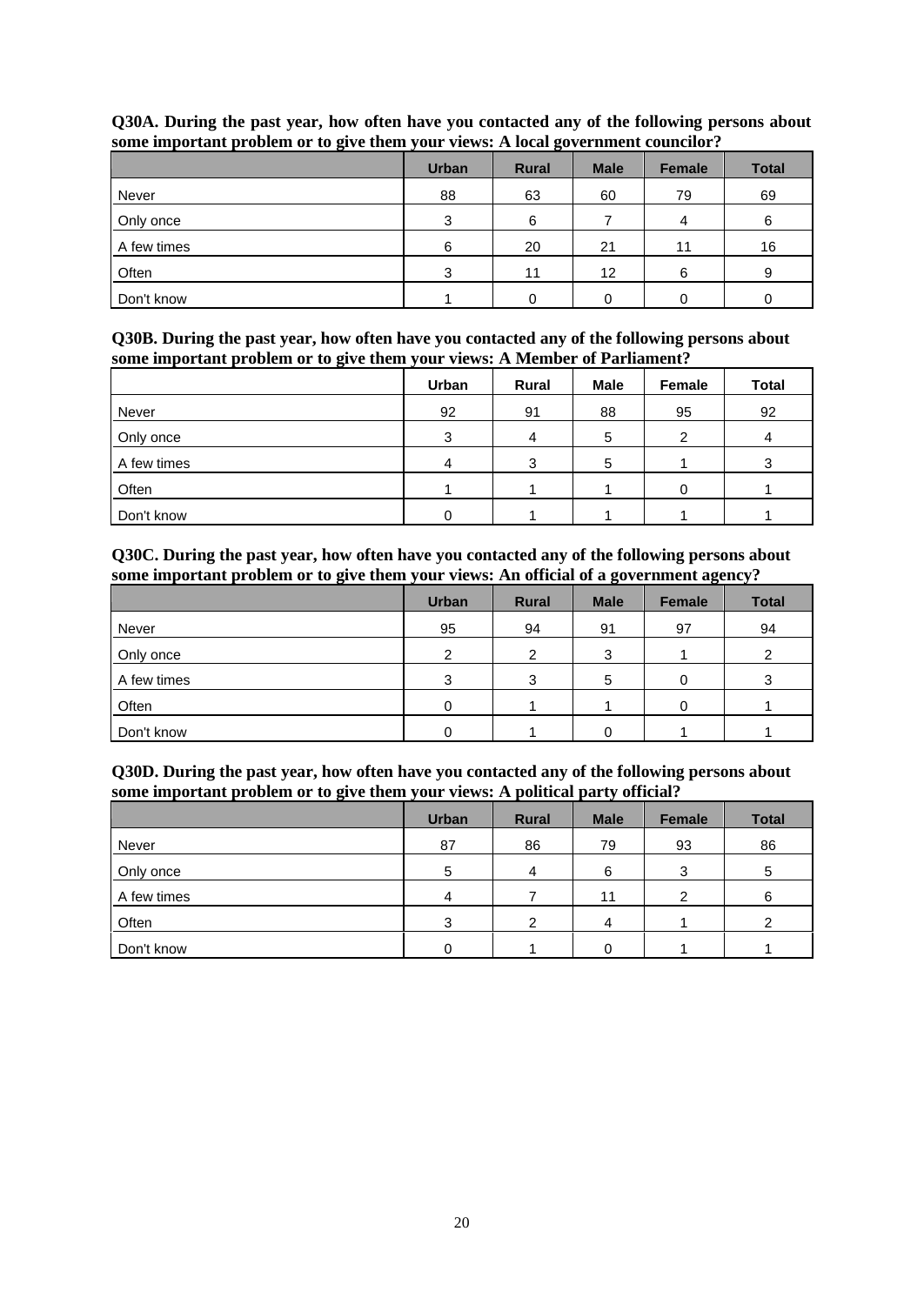| $\tilde{\phantom{a}}$          |              |              |             |        |              |
|--------------------------------|--------------|--------------|-------------|--------|--------------|
|                                | <b>Urban</b> | <b>Rural</b> | <b>Male</b> | Female | <b>Total</b> |
| <b>Strongly Disapprove</b>     | 46           | 28           | 41          | 24     | 32           |
| Disapprove                     | 35           | 46           | 41          | 46     | 43           |
| Neither Approve Nor Disapprove | 3            | 4            | 3           | 4      |              |
| Approve                        | 8            | 13           | 9           | 15     | 12           |
| <b>Strongly Approve</b>        | 3            | 3            | 3           | 4      | 3            |
| Don't Know                     |              | 5            | 3           |        | 5            |

#### **Q31A. There are many ways to govern a country. Would you disapprove or approve of the following alternatives: Only one political party is allowed to stand for election and hold office?**

#### **Q31B. There are many ways to govern a country. Would you disapprove or approve of the following alternatives: The army comes in to govern the country?**

|                                | <b>Urban</b> | <b>Rural</b> | <b>Male</b> | Female | <b>Total</b> |
|--------------------------------|--------------|--------------|-------------|--------|--------------|
| <b>Strongly Disapprove</b>     | 35           | 24           | 34          | 20     | 27           |
| Disapprove                     | 30           | 36           | 33          | 36     | 35           |
| Neither Approve Nor Disapprove | 6            | 8            |             |        |              |
| Approve                        | 20           | 21           | 18          | 23     | 21           |
| <b>Strongly Approve</b>        | 4            | 3            | 4           | 3      | 3            |
| Don't Know                     | 5            | 8            | 5           | 9      |              |

#### **Q31C. There are many ways to govern a country. Would you disapprove or approve of the following alternatives: Elections and Parliament are abolished so that the president can decide everything?**

|                                | <b>Urban</b>  | <b>Rural</b> | <b>Male</b> | <b>Female</b> | <b>Total</b> |
|--------------------------------|---------------|--------------|-------------|---------------|--------------|
| <b>Strongly Disapprove</b>     | 51            | 32           | 44          | 30            | 37           |
| Disapprove                     | 36            | 44           | 41          | 43            | 42           |
| Neither Approve Nor Disapprove |               | 5            | 4           | 5             |              |
| Approve                        |               | 5            | 3           | 6             | 5            |
| <b>Strongly Approve</b>        | $\mathcal{P}$ |              |             | າ             |              |
| Don't Know                     |               | 12           |             | 14            |              |

**Q32. Which of these three statements is closest to your own opinion?** 

**Statement 1: Democracy is preferable to any other kind of government.**

**Statement 2: In some circumstances, a non-democratic government can be preferable.**

**Statement 3: For someone like me, it doesn't matter what kind of government we have.**

|                                                     | <b>Urban</b> | <b>Rural</b> | <b>Male</b> | <b>Female</b> | <b>Total</b> |
|-----------------------------------------------------|--------------|--------------|-------------|---------------|--------------|
| STATEMENT 3: Doesn't matter.                        | 14           | 15           | 11          | 18            | 15           |
| STATEMENT 2: Sometimes non-democratic<br>preferable | 8            | 4            | 8           | 3             | 5            |
| STATEMENT 1: Democracy preferable.                  | 74           | 72           | 77          | 68            | 72           |
| Don't know                                          | 4            | 9            | 5           | 11            |              |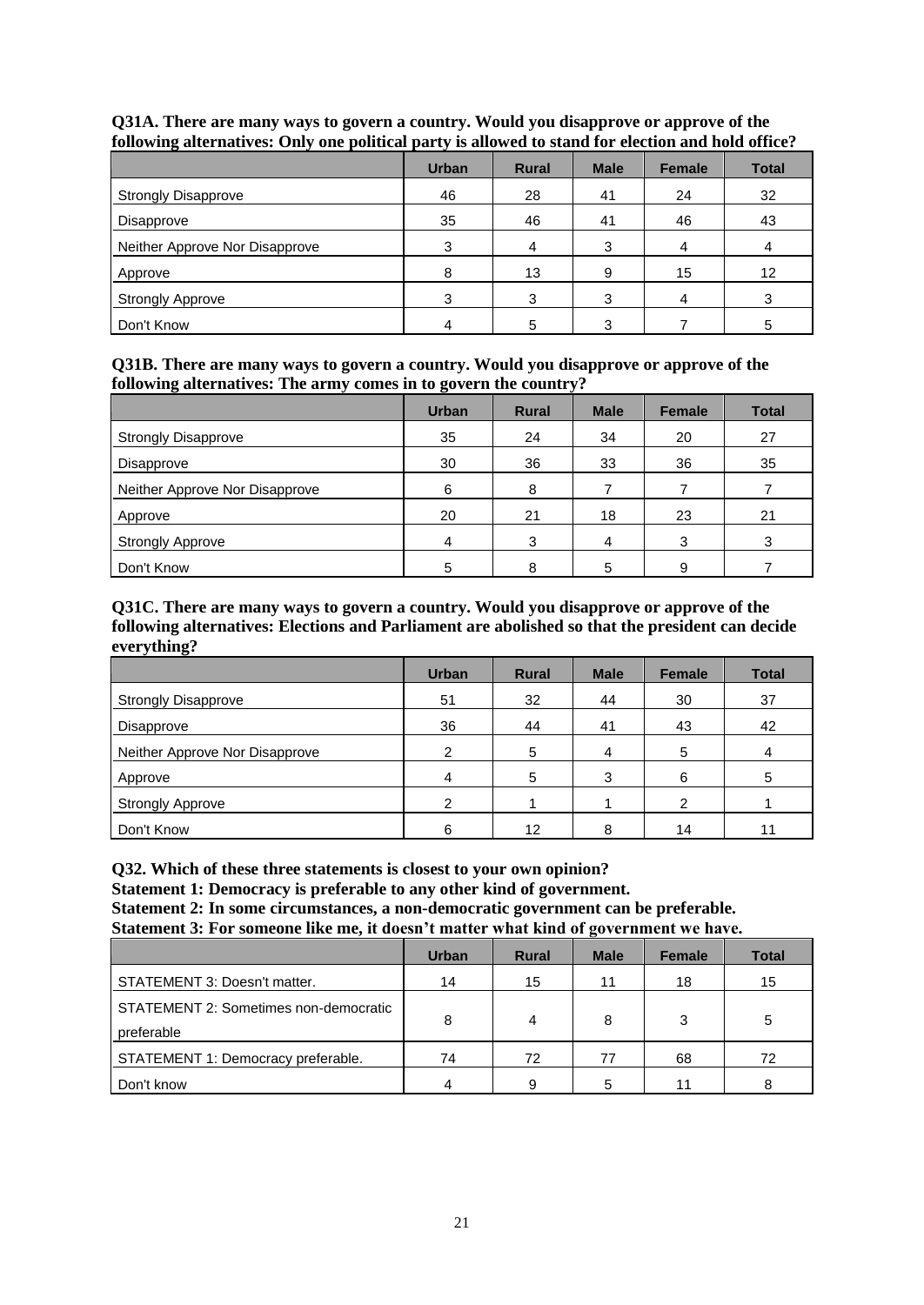**Q33. Which of the following statements is closest to your view? Choose Statement 1 or Statement 2.** 

**Statement 1: It is more important to have a government that can get things done, even if we have no influence over what it does.**

**Statement 2: It is more important for citizens to be able to hold government accountable, even if that means it makes decisions more slowly.**

|                            | <b>Urban</b> | <b>Rural</b> | <b>Male</b> | <b>Female</b> | <b>Total</b> |
|----------------------------|--------------|--------------|-------------|---------------|--------------|
| Agree very strongly with 1 | 16           | 14           | 13          | 16            | 15           |
| Agree with 1               | 28           | 25           | 27          | 25            | 26           |
| Agree with 2               | 26           | 28           | 28          | 27            | 27           |
| Agree very strongly with 2 | 25           | 20           | 26          | 17            | 21           |
| Agree with neither         | 5            | 4            | 4           | 5             | 4            |
| Don't know                 |              | 9            | 3           | 10            |              |

**Q34. Which of the following statements is closest to your view? Choose Statement 1 or Statement 2.** 

**Statement 1: We should choose our leaders in this country through regular, open and honest elections.**

**Statement 2: Since elections sometimes produce bad results, we should adopt other methods for choosing this country's leaders.**

|                            | <b>Urban</b> | <b>Rural</b> | <b>Male</b> | <b>Female</b> | <b>Total</b> |
|----------------------------|--------------|--------------|-------------|---------------|--------------|
| Agree very strongly with 1 | 59           | 54           | 57          | 53            | 55           |
| Agree with 1               | 27           | 37           | 33          | 36            | 34           |
| Agree with 2               | 5            | 4            |             |               |              |
| Agree very strongly with 2 | 5            | 3            | 5           | 2             |              |
| Agree with neither         | 3            |              |             |               |              |
| Don't know                 |              | ົ            |             |               |              |

**Q35. Which of the following statements is closest to your view? Choose Statement 1 or Statement 2.** 

**Statement 1: Political parties create division and confusion; it is therefore unnecessary to have many political parties in Burkina.**

**Statement 2: Many political parties are needed to make sure that Burkinabe have real choices in who governs them.**

|                            | <b>Urban</b> | <b>Rural</b> | <b>Male</b> | <b>Female</b> | <b>Total</b> |
|----------------------------|--------------|--------------|-------------|---------------|--------------|
| Agree very strongly with 1 | 22           | 17           | 20          | 16            | 18           |
| Agree with 1               | 17           | 17           | 14          | 21            | 17           |
| Agree with 2               | 32           | 35           | 33          | 34            | 34           |
| Agree very strongly with 2 | 23           | 23           | 26          | 19            | 23           |
| Agree with neither         | 5            | 4            | 5           | 3             | 4            |
| Don't know                 | 2            | 5            | 3           | .5            |              |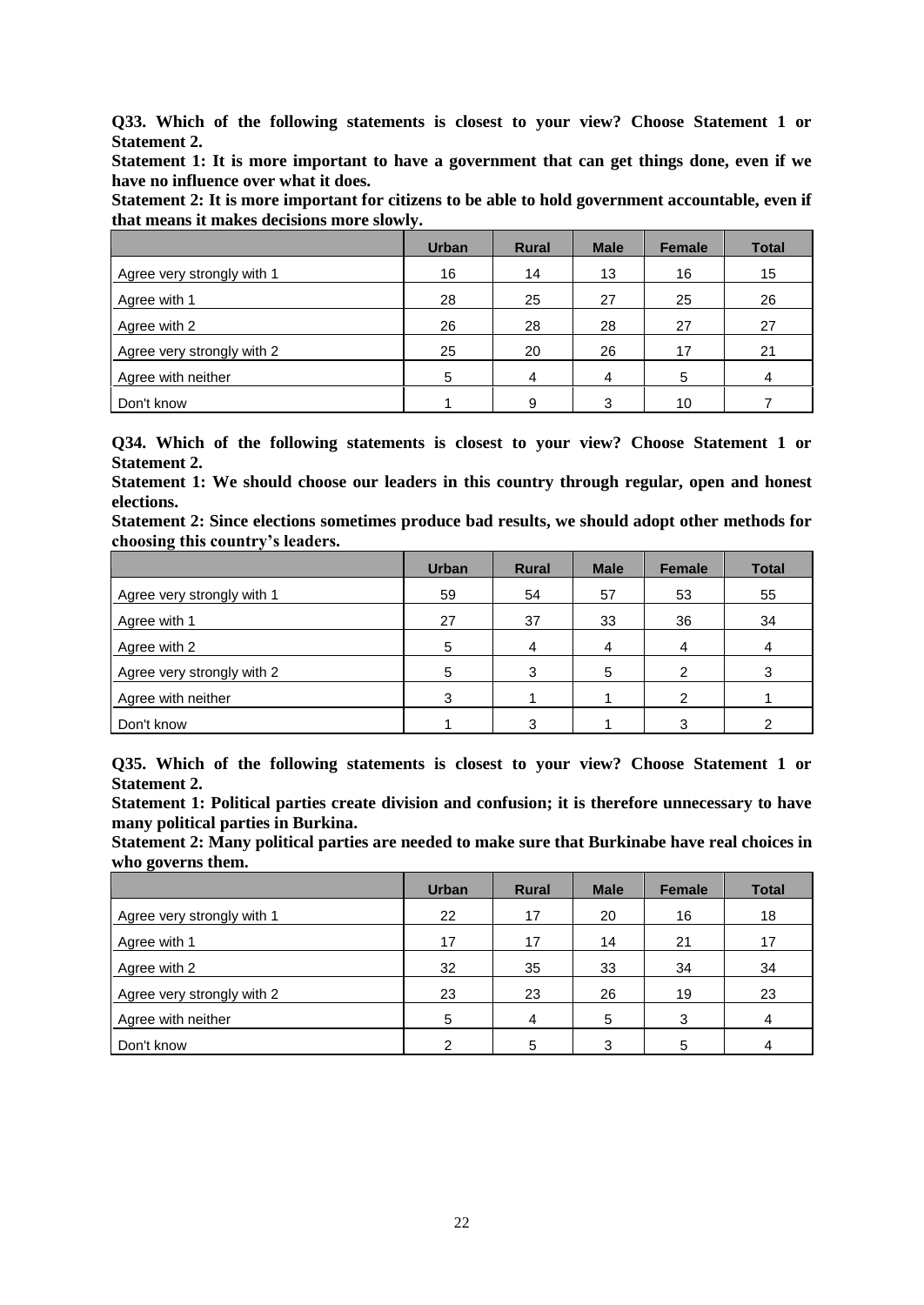**Q36. Which of the following statements is closest to your view? Choose Statement 1 or Statement 2**

**Statement 1: Parliament should ensure that the President of Faso explains to it on a regular basis how his government spends taxpayers' money.**

**Statement 2: The President of Faso should be able to devote his full attention to developing the country rather than wasting time justifying his actions.**

|                            | <b>Urban</b> | <b>Rural</b> | <b>Male</b> | <b>Female</b> | <b>Total</b>      |
|----------------------------|--------------|--------------|-------------|---------------|-------------------|
| Agree very strongly with 1 | 52           | 36           | 45          | 35            | 40                |
| Agree with 1               | 28           | 35           | 33          | 34            | 33                |
| Agree with 2               | 10           | 12           | 10          | 14            | $12 \overline{ }$ |
| Agree very strongly with 2 | 4            | 5            | 4           | 6             | 5                 |
| Agree with neither         | າ            | 3            | 3           | 2             |                   |
| Don't know                 | 4            | 9            | 5           | 9             |                   |

**Q37. Which of the following statements is closest to your view? Choose Statement 1 or Statement 2**

**Statement 1: Opposition parties should regularly examine and criticize government policies and actions.**

| Statement 2: Opposition parties should concentrate on cooperating with government and |  |
|---------------------------------------------------------------------------------------|--|
| helping it develop the country.                                                       |  |

|                            | <b>Urban</b> | <b>Rural</b>  | <b>Male</b> | <b>Female</b> | <b>Total</b> |
|----------------------------|--------------|---------------|-------------|---------------|--------------|
| Agree very strongly with 1 | 19           | 13            | 18          | 11            | 15           |
| Agree with 1               | 15           | 16            | 16          | 15            | 15           |
| Agree with 2               | 35           | 33            | 29          | 37            | 33           |
| Agree very strongly with 2 | 24           | 29            | 28          | 27            | 28           |
| Agree with neither         | 4            | $\mathcal{P}$ | 3           | 2             | 3            |
| Don't know                 | 3            |               | 5           |               | 6            |

**Q38. Which of the following statements is closest to your view? Choose Statement 1 or Statement 2**

**Statement 1: The news media should constantly investigate and report on government mistakes and corruption.**

**Statement 2: Too much reporting on negative events, like government mistakes and corruption, only harms the country.**

|                            | <b>Urban</b> | <b>Rural</b> | <b>Male</b>   | <b>Female</b> | <b>Total</b> |
|----------------------------|--------------|--------------|---------------|---------------|--------------|
| Agree very strongly with 1 | 47           | 35           | 45            | 30            | 38           |
| Agree with 1               | 26           | 32           | 31            | 29            | 30           |
| Agree with 2               | 16           | 17           | 13            | 20            | 16           |
| Agree very strongly with 2 | 6            |              | 6             | 9             |              |
| Agree with neither         | 4            | 3            | $\mathcal{P}$ | 4             | 3            |
| Don't know                 |              |              | っ             | я             |              |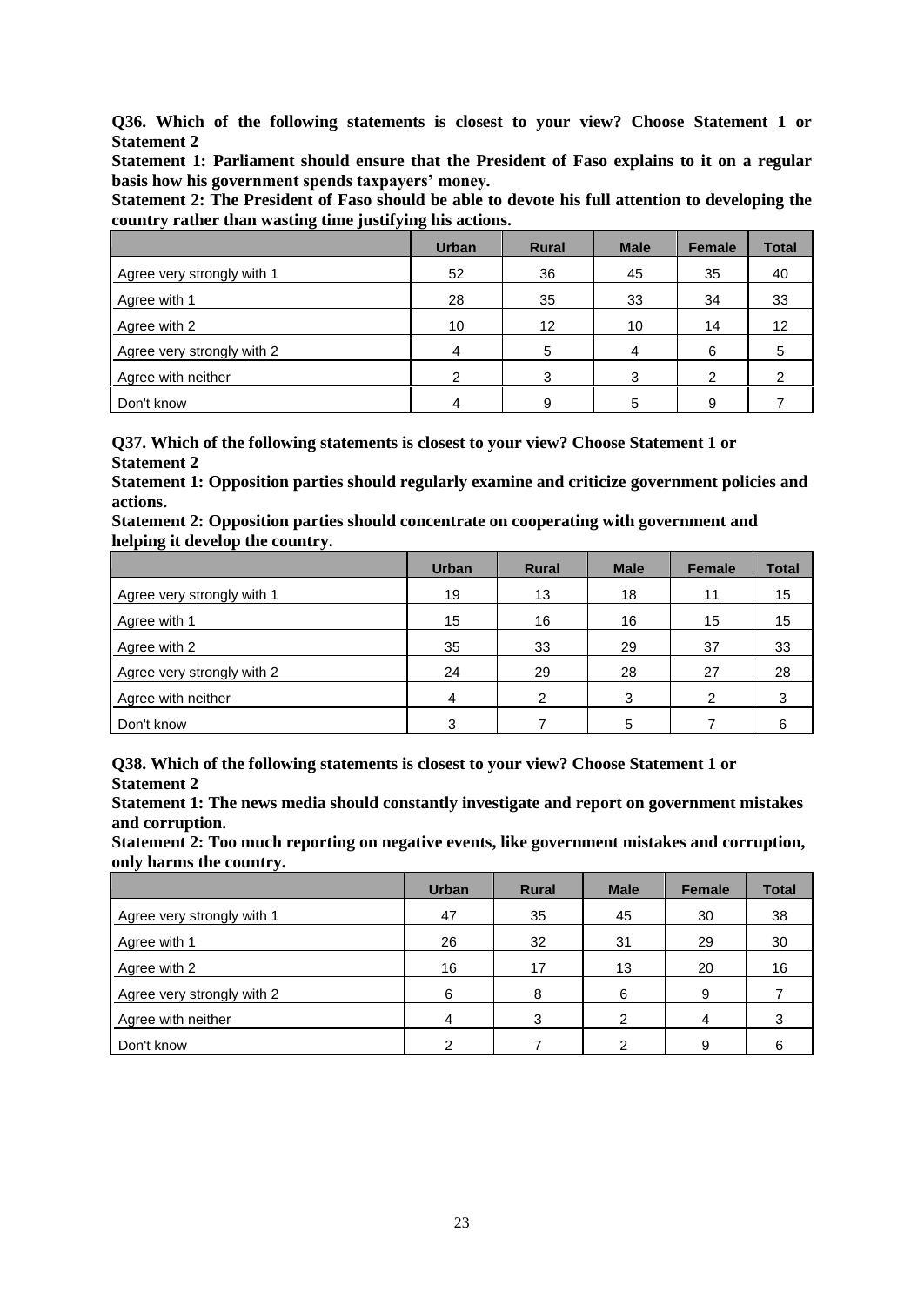**Q39. Which of the following statements is closest to your view? Choose Statement 1 or Statement 2.** 

**Statement 1: Members of Parliament represent the people; therefore they should make laws for this country, even if the President of Faso does not agree.**

**Statement 2: Since the President of Faso represents all of us, he should pass laws without worrying about what Parliament thinks.**

|                            | <b>Urban</b> | <b>Rural</b> | <b>Male</b> | Female | <b>Total</b> |
|----------------------------|--------------|--------------|-------------|--------|--------------|
| Agree very strongly with 1 | 49           | 31           | 44          | 27     | 36           |
| Agree with 1               | 33           | 42           | 37          | 43     | 40           |
| Agree with 2               | 6            | 8            | 6           | 10     |              |
| Agree very strongly with 2 | ≘            |              | 3           |        |              |
| Agree with neither         | 6            | 6            | 5           |        | 6            |
| Don't know                 |              |              | 5           |        |              |

**Q40. Which of the following statements is closest to your view? Choose Statement 1 or Statement 2.** 

**Statement 1: Since the President of Faso was elected to lead the country, he should not be bound by laws or court decisions that he thinks are wrong.** 

**Statement 2: The President of Faso must always obey the laws and the courts, even if he thinks they are wrong.**

|                            | <b>Urban</b> | <b>Rural</b> | <b>Male</b> | Female | <b>Total</b> |
|----------------------------|--------------|--------------|-------------|--------|--------------|
| Agree very strongly with 1 | 8            | 8            | 9           |        | 8            |
| Agree with 1               | 13           | 16           | 13          | 17     | 15           |
| Agree with 2               | 41           | 41           | 40          | 42     | -41          |
| Agree very strongly with 2 | 31           | 23           | 30          | 20     | 25           |
| Agree with neither         | 5            | 5            | 5           | 5      |              |
| Don't know                 |              |              | 2           |        |              |

**Q41. Which of the following statements is closest to your view? Choose Statement 1 or Statement 2.**

**Statement 1: The Constitution should limit the president of Faso to serving a maximum of two terms in office.**

**Statement 2: There should be no constitutional limit on how long the president of Faso can serve.**

|                            | <b>Urban</b> | <b>Rural</b> | <b>Male</b> | <b>Female</b> | <b>Total</b> |
|----------------------------|--------------|--------------|-------------|---------------|--------------|
| Agree very strongly with 1 | 55           | 37           | 47          | 37            | 42           |
| Agree with 1               | 22           | 23           | 20          | 25            | 23           |
| Agree with 2               | 11           | 18           | 14          | 19            | 16           |
| Agree very strongly with 2 | 6            | 11           | 11          | 9             | 10           |
| Agree with neither         | 3            | 5            | 5           |               | 4            |
| Don't know                 |              | 6            | 4           | հ             |              |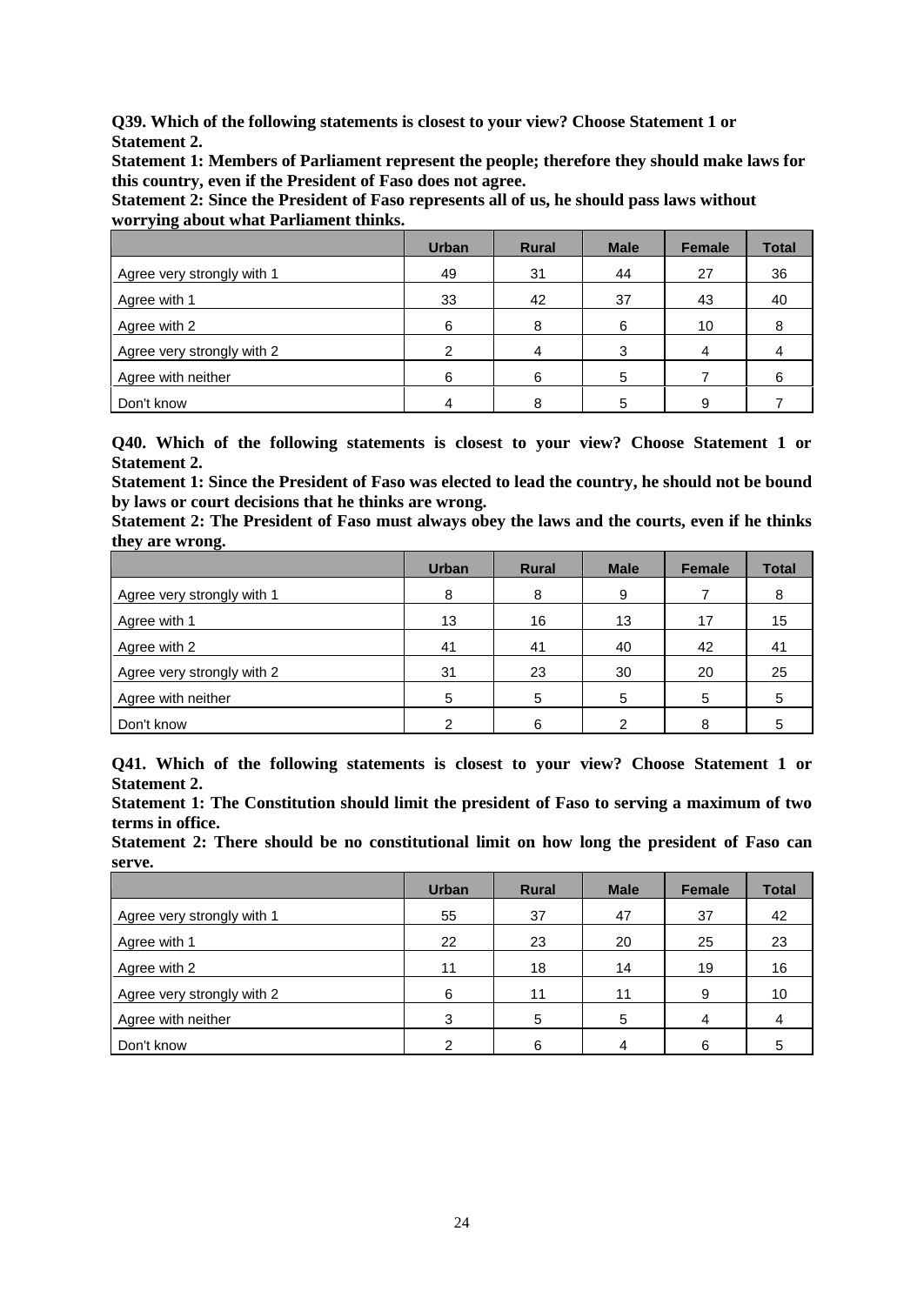|                                      | <b>Urban</b> | <b>Rural</b> | <b>Male</b> | <b>Female</b> | <b>Total</b> |
|--------------------------------------|--------------|--------------|-------------|---------------|--------------|
| Not a democracy                      | 18           | 5            | 11          | 5             | 8            |
| A democracy, with major problems     | 29           | 24           | 31          | 20            | 25           |
| A democracy, but with minor problems | 29           | 32           | 29          | 32            | 31           |
| A full democracy                     | 17           | 26           | 22          | 26            | 24           |
| Do not understand question/democracy |              | 5            | 2           | 6             |              |
| Don't know                           | 6            | 8            | 5           |               |              |

#### **Q42. In your opinion how much of a democracy is Burkina today?**

#### **Q43. Overall, how satisfied are you with the way democracy works in Burkina? Are you:**

|                                 | <b>Urban</b> | <b>Rural</b> | <b>Male</b> | <b>Female</b> | <b>Total</b> |
|---------------------------------|--------------|--------------|-------------|---------------|--------------|
| Burkina Faso is not a democracy |              | 0            |             |               |              |
| Not at all satisfied            | 27           | 10           | 19          | 11            | 15           |
| Not very satisfied              | 32           | 25           | 28          | 26            | 27           |
| Fairly satisfied                | 26           | 34           | 32          | 31            | 32           |
| Very satisfied                  | 10           | 21           | 17          | 20            | 18           |
| Don't Know                      | 4            | 9            | 5           | 11            |              |

**Q44. Many things may be desirable, but not all of them are essential characteristics of democracy. If you have to choose only one of the things that I am going to read, which one would you choose as the most essential characteristic of democracy?**

|                                                                | <b>Urban</b> | <b>Rural</b> | <b>Male</b> | <b>Female</b> | Total |
|----------------------------------------------------------------|--------------|--------------|-------------|---------------|-------|
| Government narrows the gap between the<br>rich and the poor    | 30           | 38           | 31          | 41            | 36    |
| People choose government leaders in free<br>and fair elections | 35           | 26           | 32          | 25            | 28    |
| Government does not waste any public<br>money                  | 13           | 10           | 12          | 11            | 11    |
| People are free to express their political views<br>openly     | 17           | 14           | 20          | 10            | 15    |
| None of these                                                  | 0            | 2            |             | 2             |       |
| Don't know                                                     | 5            | 10           |             | 12            |       |

**Q45. And here is another list. Which one of these things would you choose as the most essential characteristic of democracy?**

|                                                          | <b>Urban</b> | <b>Rural</b>  | <b>Male</b>   | <b>Female</b> | <b>Total</b> |
|----------------------------------------------------------|--------------|---------------|---------------|---------------|--------------|
| Government ensures law and order                         | 21           | 23            | 21            | 24            | 23           |
| Media is free to criticize the things<br>government does | 25           | 14            | 20            | 14            | 17           |
| Government ensures job opportunities for all             | 28           | 33            | 31            | 32            | 31           |
| Multiple parties compete fairly in elections             | 18           | 16            | 19            | 14            | 16           |
| None of these                                            | 2            | $\mathcal{P}$ | $\mathcal{P}$ | 2             | 2            |
| Don't know                                               | 6            | 13            |               | 15            |              |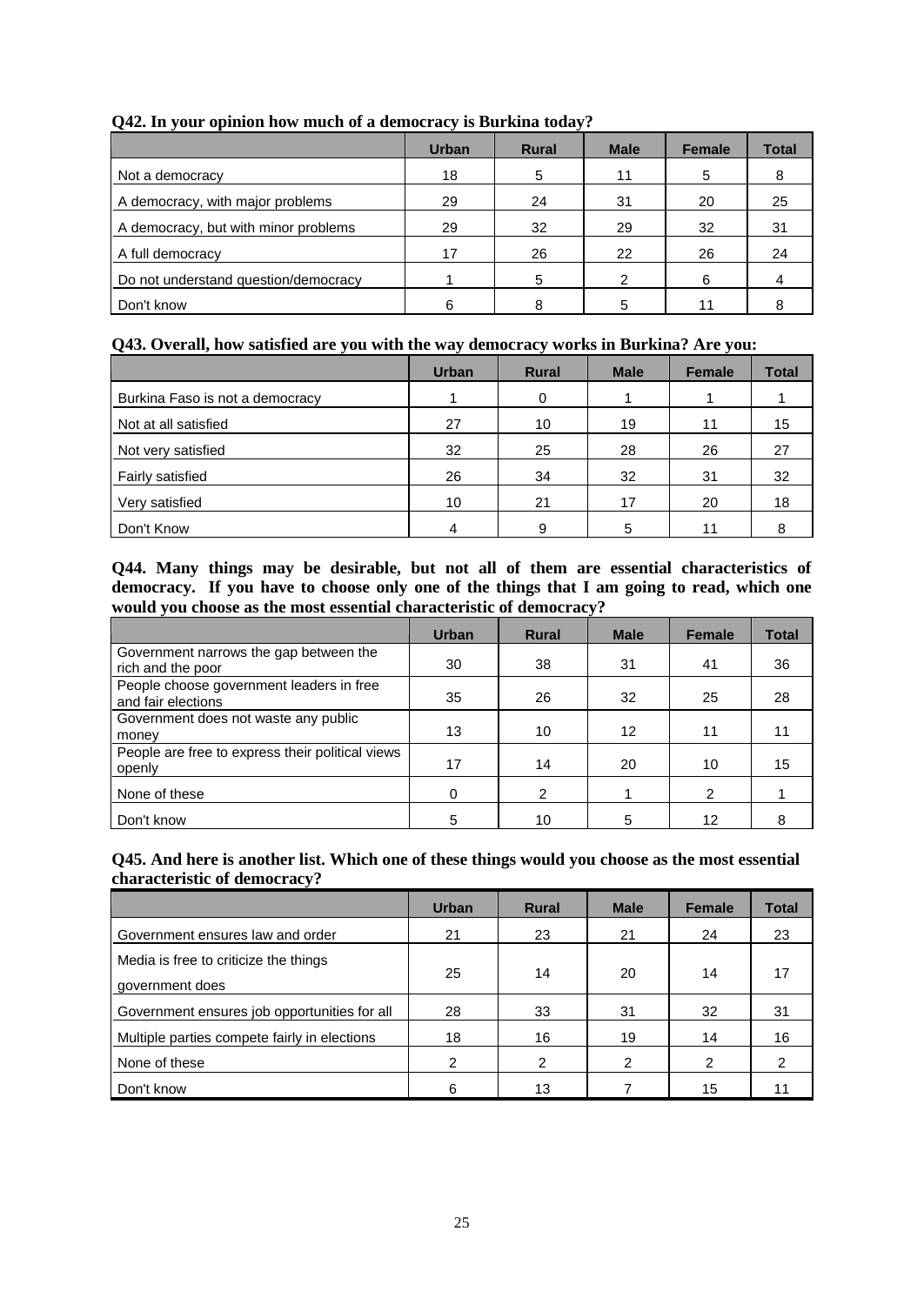|                                        | <b>Urban</b>   | <b>Rural</b>   | <b>Male</b>    | <b>Female</b>  | <b>Total</b> |
|----------------------------------------|----------------|----------------|----------------|----------------|--------------|
| 0                                      | $\overline{7}$ | $\overline{2}$ | 5              | $\overline{2}$ | 4            |
|                                        | 3              | $\overline{2}$ | $\overline{2}$ | $\overline{c}$ | 2            |
| 2                                      | 5              | $\overline{2}$ | 3              | $\overline{2}$ | 3            |
| 3                                      | 5              | $\overline{2}$ | 4              | 2              | 3            |
| 4                                      | 14             | 5              | 10             | 5              | 7            |
| 5                                      | 24             | 23             | 25             | 21             | 23           |
| 6                                      | 8              | 10             | 10             | 10             | 10           |
| 7                                      | 11             | 8              | 8              | 9              | 9            |
| 8                                      | 5              | 7              | $\overline{7}$ | $\overline{7}$ | 7            |
| 9                                      | 2              | 5              | 3              | 4              | 4            |
| 10                                     | 7              | 11             | 8              | 11             | 10           |
| Dont know / havent heard enough to say | 9              | 23             | 13             | 25             | 19           |

**Q46A. On a scale between 0 and 10, where 0 means completely undemocratic and 10 means completely democratic, where would you place each of the following, or haven't you heard enough to say: Our country today?**

**Q46B. On a scale between 0 and 10, where 0 means completely undemocratic and 10 means completely democratic, where would you place each of the following, or haven't you heard enough to say: Our country ten years ago, in 2002?**

|                                        | <b>Urban</b>   | <b>Rural</b>   | <b>Male</b>    | Female         | <b>Total</b> |
|----------------------------------------|----------------|----------------|----------------|----------------|--------------|
| 0                                      | 9              | 4              | 8              | $\overline{2}$ | 5            |
| 1                                      | $\overline{4}$ | $\overline{c}$ | 3              | $\overline{2}$ | 2            |
| 2                                      | $\sqrt{5}$     | 4              | 6              | $\overline{2}$ | 4            |
| 3                                      | 10             | $\overline{7}$ | 10             | 6              | 8            |
| 4                                      | 15             | 11             | 13             | 10             | 12           |
| 5                                      | 18             | 16             | 18             | 15             | 17           |
| 6                                      | 8              | 8              | $\overline{7}$ | 8              | 8            |
| 7                                      | $\overline{5}$ | 7              | 7              | 6              | 6            |
| 8                                      | 5              | 3              | 3              | 4              | 4            |
| 9                                      | 1              | $\overline{2}$ | 1              |                |              |
| 10                                     | 3              | $\overline{4}$ | 3              | 4              | 4            |
| Dont know / havent heard enough to say | 17             | 34             | 20             | 39             | 29           |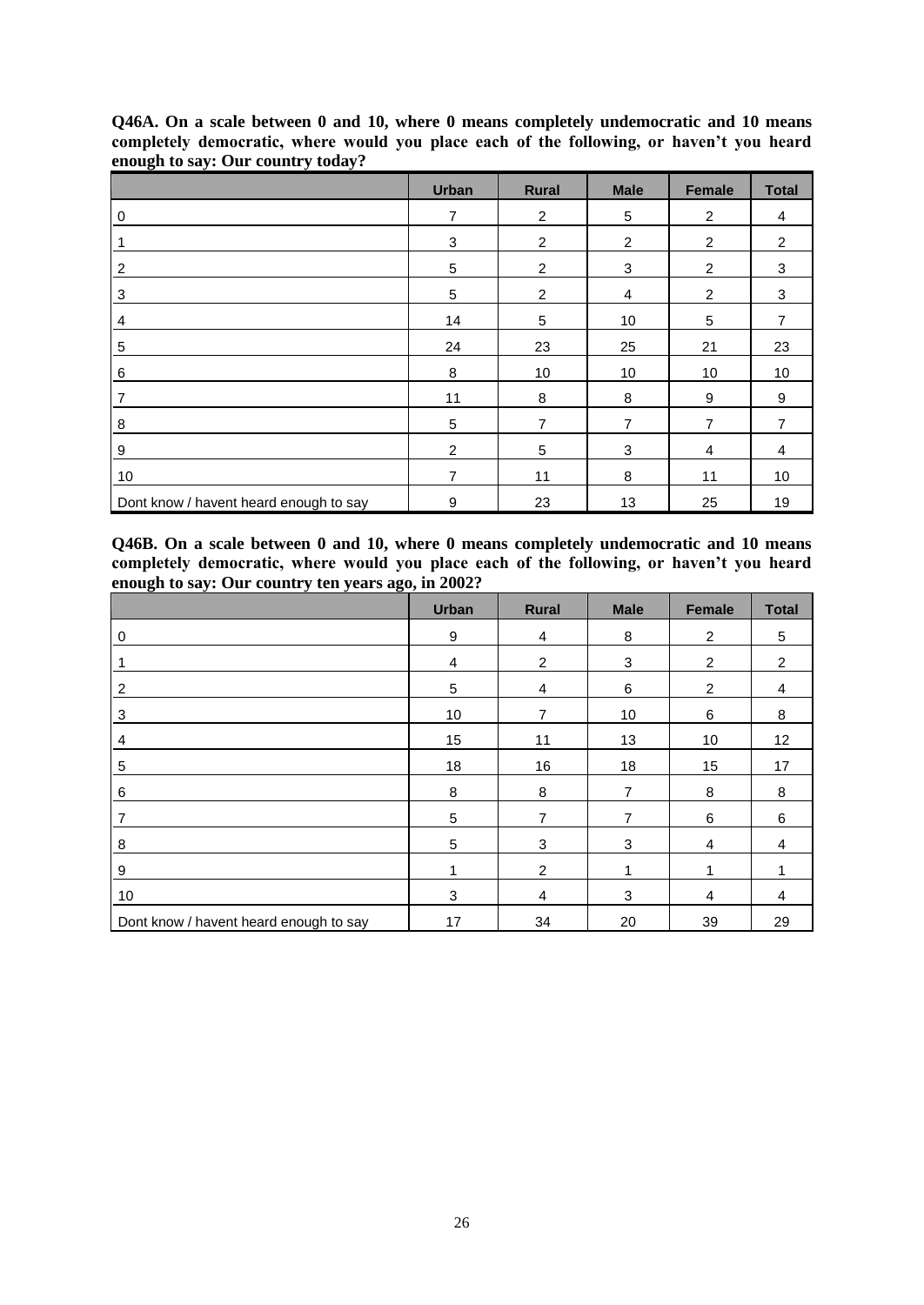|                                        | <b>Urban</b> | <b>Rural</b> | <b>Male</b>    | Female         | <b>Total</b> |
|----------------------------------------|--------------|--------------|----------------|----------------|--------------|
| $\mathbf 0$                            | 19           | 9            | 17             | $\overline{7}$ | 12           |
|                                        | 6            | 5            | $\overline{7}$ | 3              | 5            |
| $\overline{2}$                         | $\bf 8$      | 8            | 9              | 6              | 8            |
| 3                                      | 6            | 9            | 8              | 8              | 8            |
| 4                                      | 8            | 8            | 8              | 8              | 8            |
| 5                                      | 11           | 8            | 10             | 7              | 8            |
| 6                                      | 3            | 2            | 2              | 3              | 2            |
| 7                                      | 6            | 4            | 5              | 4              | 4            |
| 8                                      | 4            | 3            | 5              | 3              | 4            |
| 9                                      | 2            |              | 2              |                |              |
| 10                                     | 4            | 4            | 4              | 4              | 4            |
| Dont know / havent heard enough to say | 23           | 40           | 24             | 47             | 36           |

**Q46C. On a scale between 0 and 10, where 0 means completely undemocratic and 10 means completely democratic, where would you place each of the following, or haven't you heard enough to say: Our country twenty years ago under Blaise Compaore's regime?**

**Q46D. On a scale between 0 and 10, where 0 means completely undemocratic and 10 means completely democratic, where would you place each of the following, or haven't you heard enough to say: And on the same scale, where would you want our country to be in the future?**

|                                        | <b>Urban</b>   | Rural       | <b>Male</b> | Female   | <b>Total</b>   |
|----------------------------------------|----------------|-------------|-------------|----------|----------------|
| 0                                      | $\overline{2}$ | $\mathbf 0$ | 1           | 0        |                |
|                                        | 0              | 0           | 0           | 0        | 0              |
| 2                                      | 0              | 0           |             | 0        | 0              |
| 3                                      |                | $\mathbf 0$ |             | $\Omega$ | $\Omega$       |
| 4                                      |                | 0           |             | 0        |                |
| 5                                      | 5              |             | 3           |          | $\overline{2}$ |
| 6                                      | 1              |             | 2           |          |                |
| 7                                      | 8              | 3           | 5           | 3        | 4              |
| 8                                      | 18             | 9           | 12          | 11       | 12             |
| 9                                      | 15             | 7           | 8           | 10       | 9              |
| 10                                     | 38             | 50          | 49          | 44       | 47             |
| Dont know / havent heard enough to say | 12             | 27          | 18          | 29       | 23             |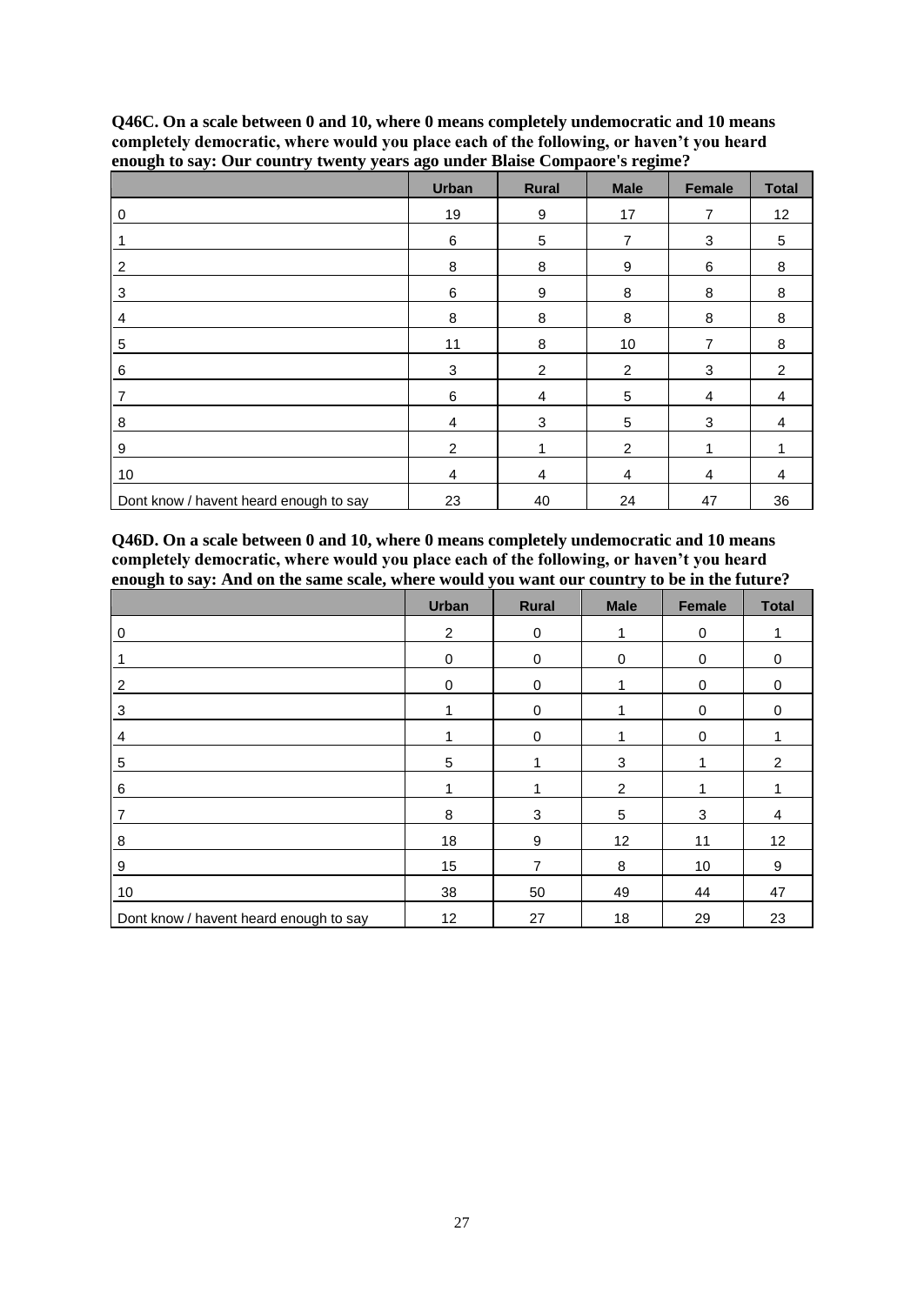|                                        | <b>Urban</b>   | <b>Rural</b>   | <b>Male</b>    | <b>Female</b>  | <b>Total</b> |
|----------------------------------------|----------------|----------------|----------------|----------------|--------------|
| 0                                      | $\overline{c}$ | 0              | 1              | 0              |              |
|                                        |                | $\mathbf 0$    |                | 0              | $\Omega$     |
| 2                                      | $\overline{2}$ |                | 2              |                |              |
| 3                                      |                |                |                | 0              |              |
| 4                                      | $\overline{2}$ |                |                | 2              |              |
| 5                                      | 3              | $\overline{2}$ | 3              | 2              | 3            |
| 6                                      | 4              | 2              | 4              |                | 3            |
| 7                                      | $\overline{4}$ | $\overline{2}$ | 3              | 2              | 2            |
| 8                                      | 10             | 4              | 8              | 3              | 5            |
| 9                                      | 2              | 3              | $\overline{4}$ |                | 3            |
| 10                                     | 8              | 6              | $\,8\,$        | $\overline{4}$ | 6            |
| Dont know / havent heard enough to say | 60             | 79             | 64             | 84             | 74           |

**Q47A. On the same scale, where 0 means completely undemocratic and 10 means completely democratic, where would you place each of the following countries, or haven't you heard enough to say: People's Republic of China?**

**Q47B. On the same scale, where 0 means completely undemocratic and 10 means completely democratic, where would you place each of the following countries, or haven't you heard enough to say: United States of America?**

|                                        | <b>Urban</b> | Rural     | <b>Male</b>    | <b>Female</b>  | <b>Total</b>   |
|----------------------------------------|--------------|-----------|----------------|----------------|----------------|
| 0                                      | 0            | 0         | 0              | 0              | 0              |
|                                        | 0            | $\pmb{0}$ | $\pmb{0}$      | 0              | 0              |
| 2                                      | 0            | 0         | 0              | 0              | $\Omega$       |
| 3                                      | 0            | 0         | $\mathbf 0$    | $\Omega$       | $\Omega$       |
| 4                                      |              |           |                | 0              |                |
| 5                                      |              | 2         | 2              |                | $\overline{2}$ |
| 6                                      | 4            | 2         | 3              | $\overline{2}$ | 2              |
| 7                                      | 5            | 2         | $\overline{2}$ | 4              | 3              |
| 8                                      | 11           | 6         | $\overline{7}$ | 6              |                |
| 9                                      | 17           | 8         | 14             | 6              | 10             |
| 10                                     | 25           | 14        | 23             | 10             | 16             |
| Dont know / havent heard enough to say | 35           | 66        | 46             | 70             | 58             |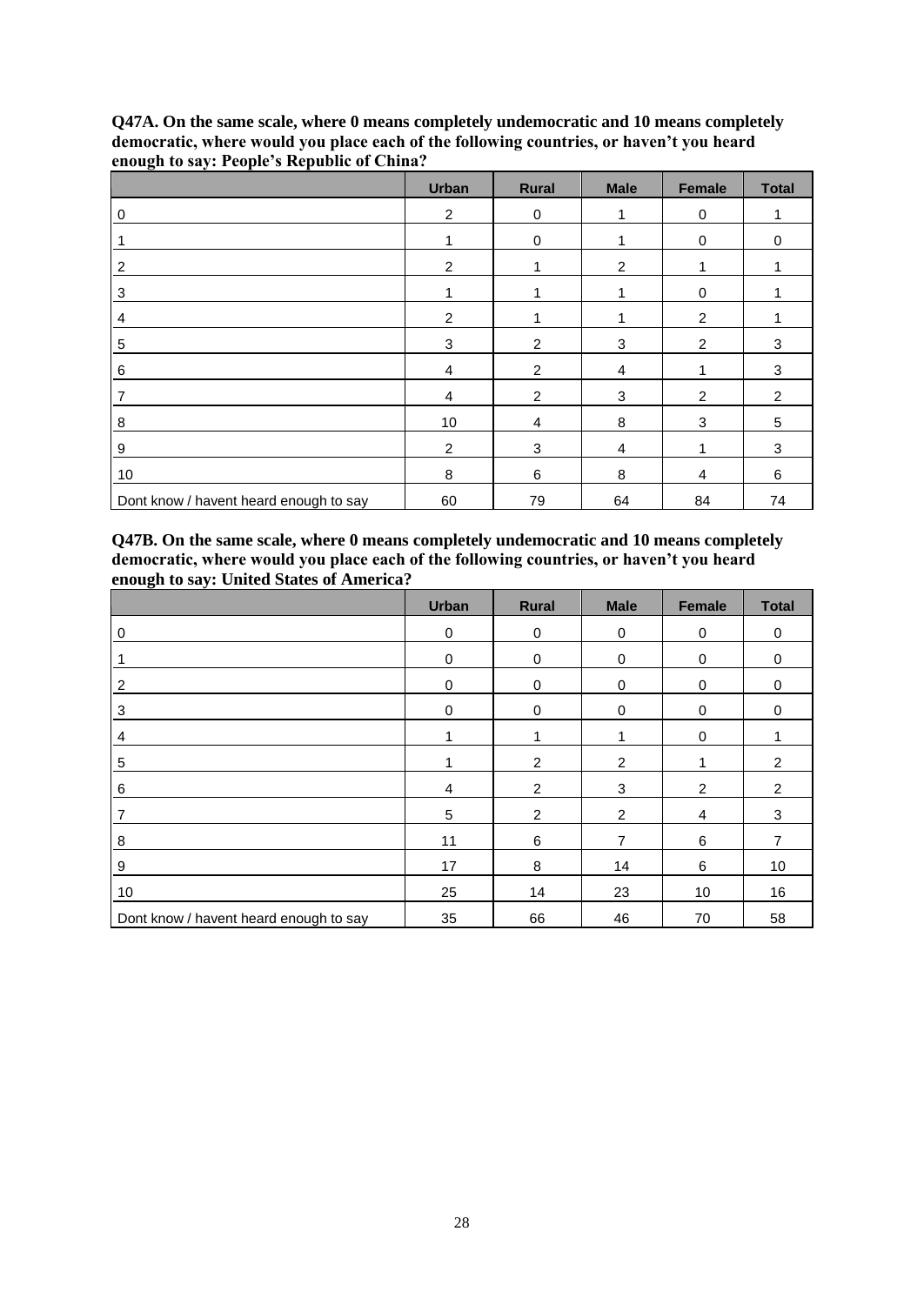|                                        | <b>Urban</b>   | <b>Rural</b> | <b>Male</b>    | <b>Female</b> | <b>Total</b> |
|----------------------------------------|----------------|--------------|----------------|---------------|--------------|
| 0                                      | 1              | 0            | 1              | 0             | 0            |
|                                        |                | 0            | $\mathbf 0$    | 0             | 0            |
| 2                                      | 0              | $\mathbf 0$  | 0              | 0             | 0            |
| 3                                      |                |              |                | $\mathbf 0$   |              |
| 4                                      | 3              |              | 2              |               |              |
| 5                                      | 5              | 3            | 5              | 3             | 4            |
| 6                                      | $\overline{7}$ | 3            | 5              | 3             | 4            |
| 7                                      | 10             | 4            | 8              | 3             | 6            |
| 8                                      | 10             | 4            | 8              | 3             | 6            |
| 9                                      | 5              | 2            | $\overline{4}$ | 2             | 3            |
| 10                                     | 8              | 4            | $\,6\,$        | 3             | 5            |
| Dont know / havent heard enough to say | 50             | 79           | 61             | 81            | 71           |

**Q47C. On the same scale, where 0 means completely undemocratic and 10 means completely democratic, where would you place each of the following countries, or haven't you heard enough to say: South Africa?**

**Q47D. On the same scale, where 0 means completely undemocratic and 10 means completely democratic, where would you place each of the following countries, or haven't you heard enough to say: Zimbabwe?**

|                                        | <b>Urban</b>   | <b>Rural</b>   | <b>Male</b>    | Female         | <b>Total</b>   |
|----------------------------------------|----------------|----------------|----------------|----------------|----------------|
| 0                                      | 5              |                | 3              |                | 2              |
|                                        | $\overline{2}$ |                | 2              | $\Omega$       |                |
| $\overline{2}$                         | 5              |                | 3              |                | 2              |
| 3                                      | 4              | $\overline{2}$ | $\overline{4}$ | 2              | 3              |
| 4                                      | 8              | 2              | 5              | $\overline{2}$ | 4              |
| 5                                      | $\overline{4}$ | 3              | $\overline{4}$ | 2              | 3              |
| 6                                      | 3              | 2              | 3              | 2              | 2              |
| 7                                      |                |                | 2              |                |                |
| 8                                      | 2              | $\Omega$       |                |                |                |
| 9                                      | 2              | $\Omega$       |                |                |                |
| 10                                     | 3              | $\mathfrak{p}$ | 3              | 2              | $\mathfrak{p}$ |
| Dont know / havent heard enough to say | 59             | 84             | 69             | 85             | 77             |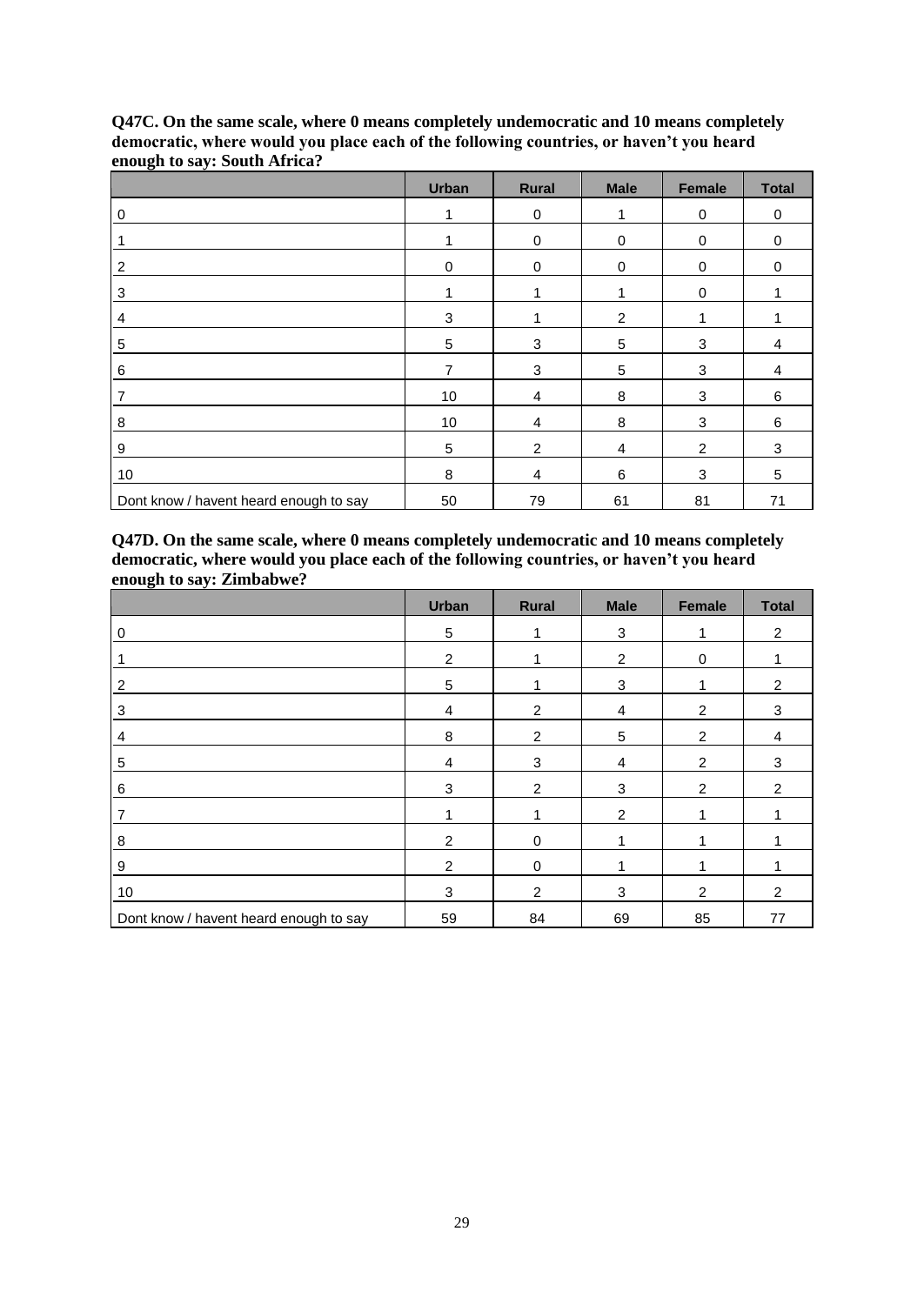|                                        | <b>Urban</b>   | <b>Rural</b>   | <b>Male</b> | <b>Female</b> | <b>Total</b>   |
|----------------------------------------|----------------|----------------|-------------|---------------|----------------|
| $\mathbf 0$                            | $\overline{2}$ | 0              | 1           | 0             |                |
|                                        | 0              | $\mathbf 0$    | 0           | 0             | 0              |
| 2                                      | 1              |                |             | 0             |                |
| 3                                      | 0              | $\mathbf 0$    | 0           | 0             | 0              |
| 4                                      |                |                |             | 0             |                |
| 5                                      | 6              | 4              | $\sqrt{5}$  | 4             | 5              |
| 6                                      | 6              | $\overline{2}$ | 3           | 3             | 3              |
| 7                                      | 9              | 5              | 8           | 3             | 6              |
| 8                                      | 15             | 6              | 10          | 6             | 8              |
| 9                                      | 11             | 5              | 8           | 6             | $\overline{7}$ |
| 10                                     | 15             | 12             | 17          | 9             | 13             |
| Dont know / havent heard enough to say | 34             | 64             | 45          | 68            | 57             |

**Q47E. On the same scale, where 0 means completely undemocratic and 10 means completely democratic, where would you place each of the following countries, or haven't you heard enough to say: France?**

**Q48A. For each of the following statements, please tell me whether you disagree or agree: The courts have the right to make decisions that people always have to abide by.**

|                            | <b>Urban</b> | <b>Rural</b> | <b>Male</b> | <b>Female</b> | <b>Total</b> |
|----------------------------|--------------|--------------|-------------|---------------|--------------|
| <b>Strongly Disagree</b>   |              | 2            | 4           | 3             | 3            |
| <b>Disagree</b>            | 21           | 12           | 14          | 14            | 14           |
| Neither Agree Nor Disagree | 11           | 9            | 10          | 9             | 10           |
| Agree                      | 39           | 50           | 44          | 51            | 47           |
| <b>Strongly Agree</b>      | 20           | 23           | 25          | 19            | 22           |
| Don't know                 | ົ            |              | っ           | 5             |              |

**Q48B. For each of the following statements, please tell me whether you disagree or agree: The police always have the right to make people obey the law.**

|                            | <b>Urban</b> | <b>Rural</b>      | <b>Male</b> | <b>Female</b> | <b>Total</b> |
|----------------------------|--------------|-------------------|-------------|---------------|--------------|
| <b>Strongly Disagree</b>   | 5            | 3                 | 4           | 3             | 3            |
| Disagree                   | 10           | $12 \overline{ }$ | 12          | 11            | 12           |
| Neither Agree Nor Disagree | 8            |                   | 9           | 6             |              |
| Agree                      | 51           | 53                | 48          | 57            | 52           |
| <b>Strongly Agree</b>      | 26           | 23                | 27          | 20            | 24           |
| Don't know                 |              |                   |             | Δ             |              |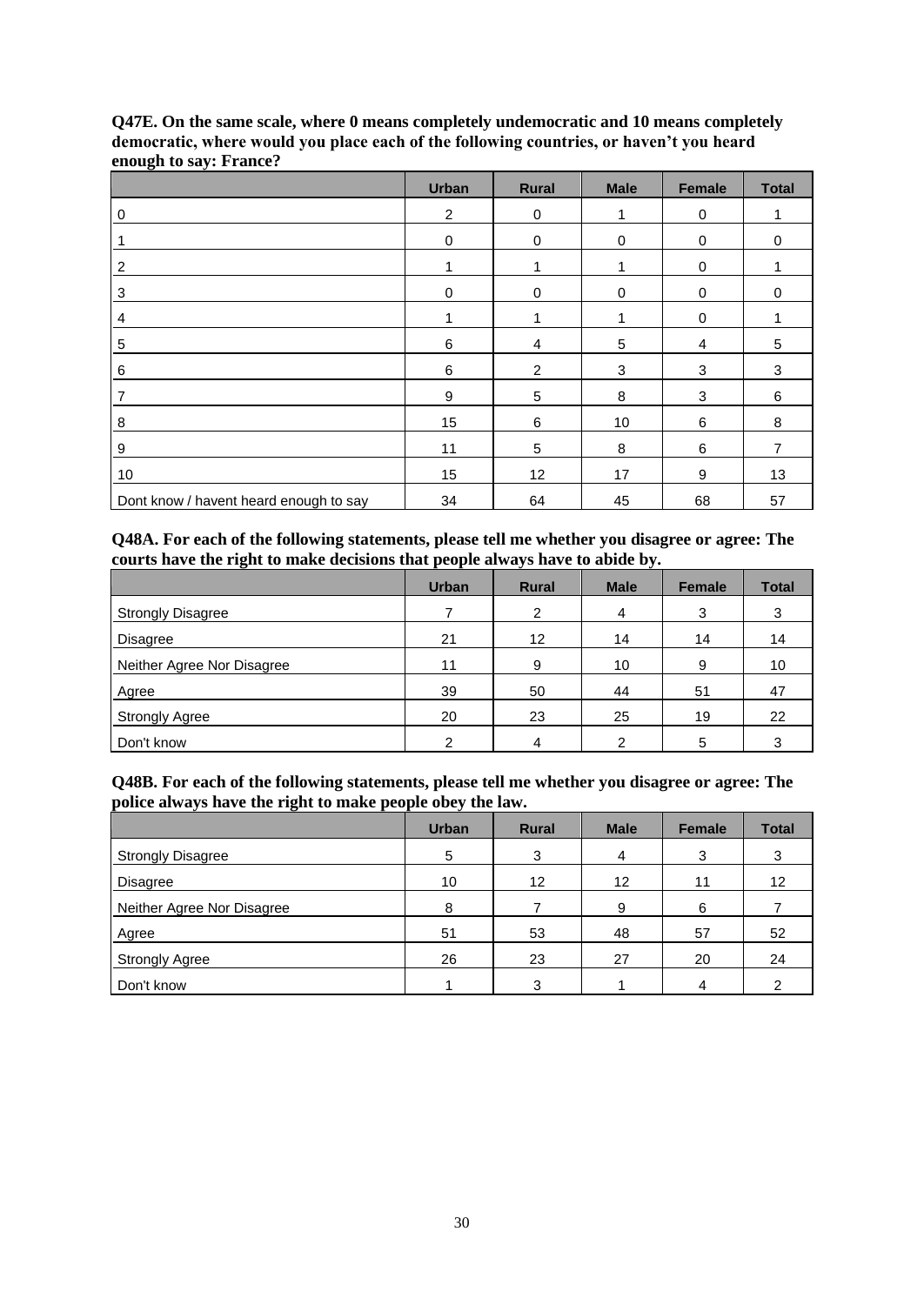|                            | <b>Urban</b> | <b>Rural</b> | <b>Male</b> | Female | <b>Total</b> |
|----------------------------|--------------|--------------|-------------|--------|--------------|
| <b>Strongly Disagree</b>   | 6            |              | 5           | 3      |              |
| Disagree                   | 17           | 21           | 20          | 21     | 20           |
| Neither Agree Nor Disagree | 10           | 10           | 12          | 8      | 10           |
| Agree                      | 42           | 42           | 40          | 44     | 42           |
| <b>Strongly Agree</b>      | 22           | 14           | 18          | 14     | 16           |
| Don't know                 | 3            | 9            | 5           | 9      |              |

**Q48C. For each of the following statements, please tell me whether you disagree or agree: The tax authorities always have the right to make people pay taxes.**

**Q49. Which of the following statements is closest to your view? Choose Statement 1 or Statement 2.** 

**Statement 1: It is important to obey the government in power, no matter who you voted for. Statement 2: It is not necessary to obey the laws of a government that you did not vote for.**

|                            | <b>Urban</b> | <b>Rural</b> | <b>Male</b> | <b>Female</b> | <b>Total</b> |
|----------------------------|--------------|--------------|-------------|---------------|--------------|
| Agree very strongly with 1 | 56           | 46           | 53          | 43            | 48           |
| Agree with 1               | 32           | 41           | 36          | 41            | 38           |
| Agree with 2               | 5            |              | 4           | 8             | 6            |
| Agree very strongly with 2 | 5            | 3            | 4           | 3             |              |
| Agree with neither         | ◠            |              |             |               |              |
| Don't know                 |              |              |             | 3             |              |

**Q50. Which of the following statements is closest to your view? Choose Statement 1 or Statement 2.** 

**Statement 1: Citizens must pay their taxes to the government in order for our country to develop.** 

**Statement 2: The government can find enough resources for development from other sources without having to tax the people.**

|                            | <b>Urban</b> | <b>Rural</b> | <b>Male</b> | <b>Female</b> | <b>Total</b> |
|----------------------------|--------------|--------------|-------------|---------------|--------------|
| Agree very strongly with 1 | 41           | 30           | 36          | 30            | 33           |
| Agree with 1               | 33           | 35           | 33          | 37            | 35           |
| Agree with 2               | 11           | 16           | 15          | 15            | 15           |
| Agree very strongly with 2 | 9            | 9            | 10          | 8             | 9            |
| Agree with neither         | 3            | 4            | 3           | 4             |              |
| Don't know                 | ⌒            | 5            |             | 6             |              |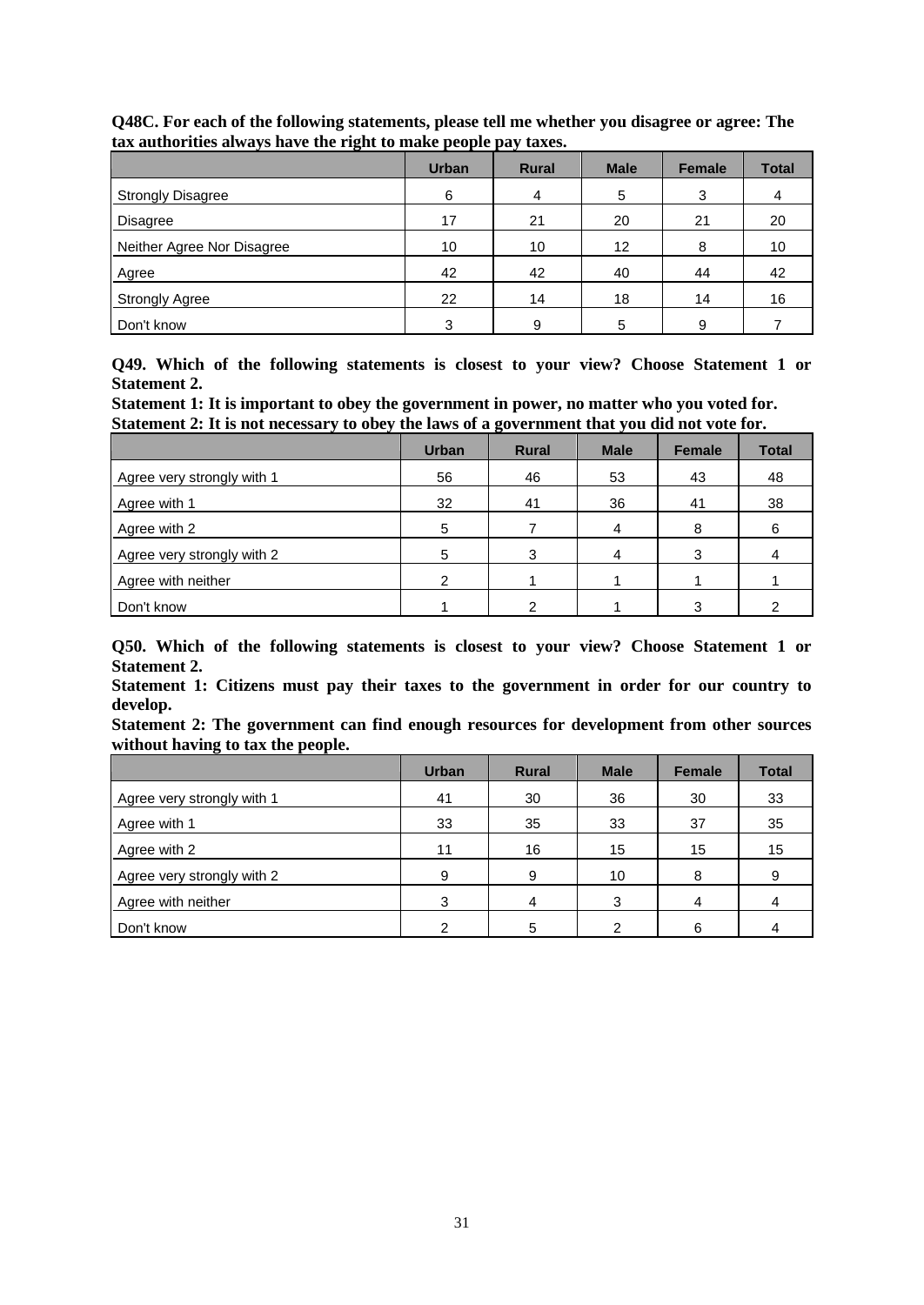**Q51. Which of the following statements is closest to your view? Choose Statement 1 or Statement 2.** 

**Statement 1: It is better to pay higher taxes, if it means that there will be more services provided by government** 

**Statement 2: It is better to pay lower taxes, even if it means there will be fewer services provided by government.**

|                            | <b>Urban</b> | <b>Rural</b> | <b>Male</b> | <b>Female</b> | <b>Total</b> |
|----------------------------|--------------|--------------|-------------|---------------|--------------|
| Agree very strongly with 1 | 26           | 19           | 21          | 20            | 21           |
| Agree with 1               | 29           | 31           | 29          | 32            | 30           |
| Agree with 2               | 19           | 20           | 21          | 19            | 20           |
| Agree very strongly with 2 | 8            | 12           | 13          | 9             | 11           |
| Agree with neither         | 14           | 13           | 13          | 13            | 13           |
| Don't know                 | 3            | 6            | 3           | 8             |              |

#### **Q52A. In your opinion, how often, in this country: Does the news media abuse its freedoms by printing or saying things it knows are not true?**

|            | <b>Urban</b>  | <b>Rural</b> | <b>Male</b> | <b>Female</b> | <b>Total</b> |
|------------|---------------|--------------|-------------|---------------|--------------|
| Never      | 24            | 29           | 30          | 25            | 28           |
| Rarely     | 29            | 26           | 29          | 24            | 27           |
| Often      | 35            | 18           | 24          | 21            | 22           |
| Always     | $\mathcal{P}$ |              | л           |               |              |
| Don't know | 11            | 26           | 16          | 29            | 22           |

#### **Q52B. In your opinion, how often, in this country: Does competition between political parties lead to violent conflict?**

|            | <b>Urban</b> | <b>Rural</b> | <b>Male</b> | <b>Female</b> | <b>Total</b> |
|------------|--------------|--------------|-------------|---------------|--------------|
| Never      | 14           | 29           | 26          | 24            | 25           |
| Rarely     | 19           | 17           | 18          | 17            | 18           |
| Often      | 54           | 42           | 47          | 44            | 45           |
| Always     | 10           | 6            | 6           | 8             |              |
| Don't know | Δ            | 6            | 3           | 8             | 5            |

#### **Q52C. In your opinion, how often, in this country: Does the President of Faso ignore the courts and laws of the country?**

|            | <b>Urban</b> | <b>Rural</b> | <b>Male</b> | <b>Female</b> | <b>Total</b> |
|------------|--------------|--------------|-------------|---------------|--------------|
| Never      | 32           | 36           | 36          | 34            | 35           |
| Rarely     | 17           | 15           | 17          | 14            | 15           |
| Often      | 23           | 14           | 18          | 15            | 16           |
| Always     | 9            | 3            |             | 2             | 4            |
| Don't know | 20           | 32           | 22          | 36            | 29           |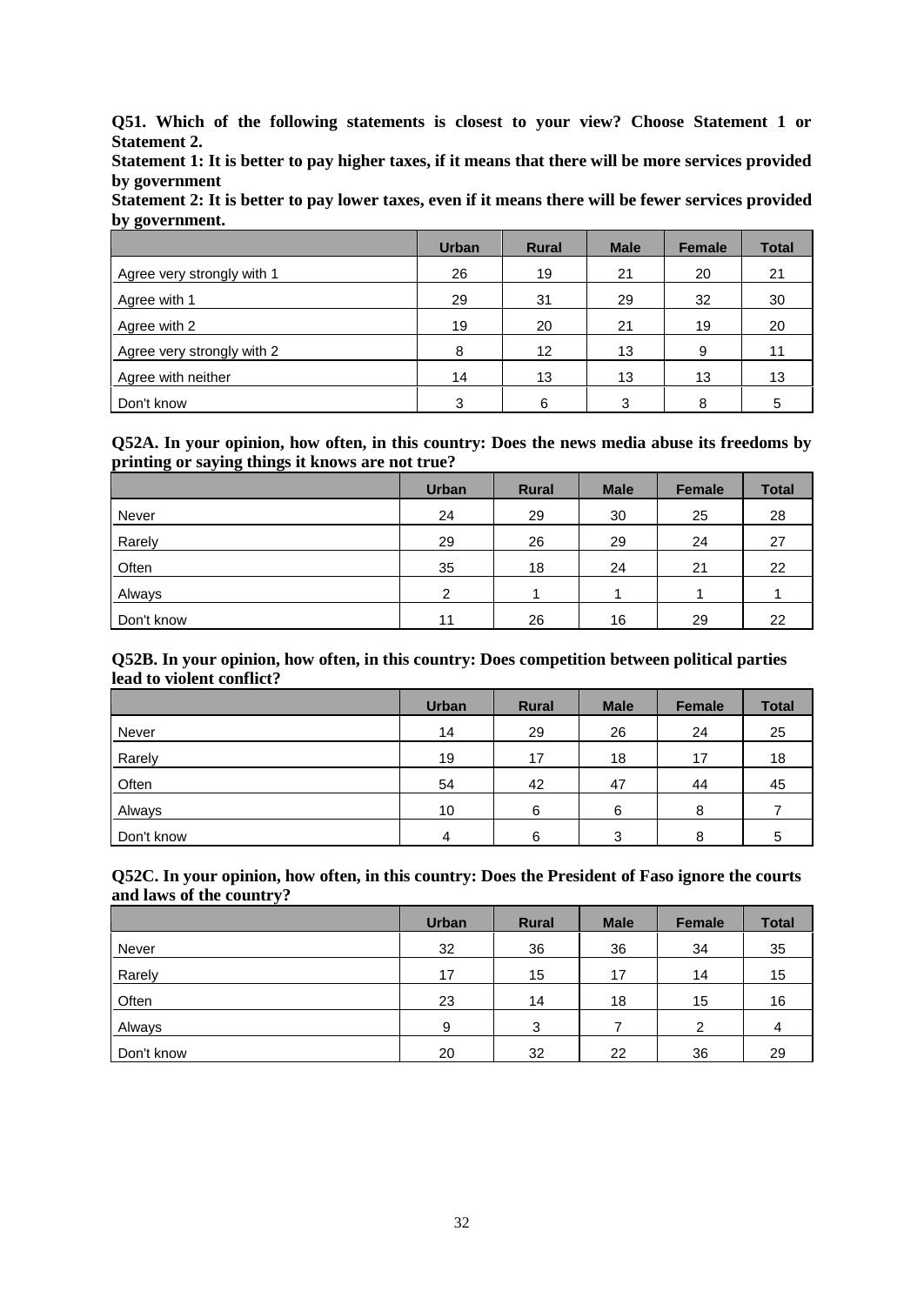|            | <b>Urban</b> | <b>Rural</b> | <b>Male</b> | <b>Female</b> | <b>Total</b> |
|------------|--------------|--------------|-------------|---------------|--------------|
| Never      | 23           | 30           | 29          | 28            | 28           |
| Rarely     | 17           | 15           | 16          | 14            | 15           |
| Often      | 32           | 21           | 29          | 20            | 24           |
| Always     | 8            | ົ            | 4           | 3             | 4            |
| Don't know | 19           | 32           | 22          | 34            | 28           |

#### **Q52D. In your opinion, how often, in this country: Are opposition parties or their supporters silenced by the government?**

#### **Q52E. In your opinion, how often, in this country: Does the President of Faso ignore parliament and just do what he wants?**

|            | <b>Urban</b> | <b>Rural</b>  | <b>Male</b> | <b>Female</b> | <b>Total</b> |
|------------|--------------|---------------|-------------|---------------|--------------|
| Never      | 38           | 39            | 43          | 35            | 39           |
| Rarely     | 15           | 14            | 15          | 13            | 14           |
| Often      | 20           | 13            | 16          | 14            | 15           |
| Always     | 9            | $\mathcal{P}$ | 5           | 2             | 4            |
| Don't know | 19           | 32            | 21          | 36            | 29           |

#### **Q53. In this country, how effective is the news media in revealing government mistakes and corruption?**

|                      | <b>Urban</b> | <b>Rural</b> | <b>Male</b> | <b>Female</b> | <b>Total</b> |
|----------------------|--------------|--------------|-------------|---------------|--------------|
| Not at all effective | 9            | 3            | 5           | 4             | 5            |
| Not very effective   | 27           | 15           | 18          | 18            | 18           |
| Somewhat effective   | 36           | 38           | 39          | 37            | 38           |
| Very effective       | 18           | 21           | 24          | 16            | 20           |
| Don't know           | 10           | 23           | 14          | 25            | 20           |

#### **Q54. During election campaigns in this country, how much do you personally fear becoming a victim of political intimidation or violence?**

|              | <b>Urban</b> | <b>Rural</b> | <b>Male</b> | <b>Female</b> | <b>Total</b> |
|--------------|--------------|--------------|-------------|---------------|--------------|
| A lot        | 3            |              | 6           | 6             | 6            |
| Somewhat     | 3            | 8            | 6           |               | 6            |
| A little bit | 13           | 16           | 13          | 17            | 15           |
| Not at all   | 82           | 68           | 75          | 69            | 72           |
| Don't know   |              |              |             |               |              |

#### **Q55. How likely do you think it is that powerful people can find out how you voted, even though there is supposed to be a secret ballot in this country?**

|                   | <b>Urban</b> | <b>Rural</b> | <b>Male</b> | <b>Female</b> | <b>Total</b> |
|-------------------|--------------|--------------|-------------|---------------|--------------|
| Not at all likely | 86           | 79           | 83          | 79            | 81           |
| Not very likely   | 3            | 6            |             |               |              |
| Somewhat likely   | 5            |              |             | 4             |              |
| Very likely       | 3            |              | 5           | 3             |              |
| Don't know        |              |              | 5           |               |              |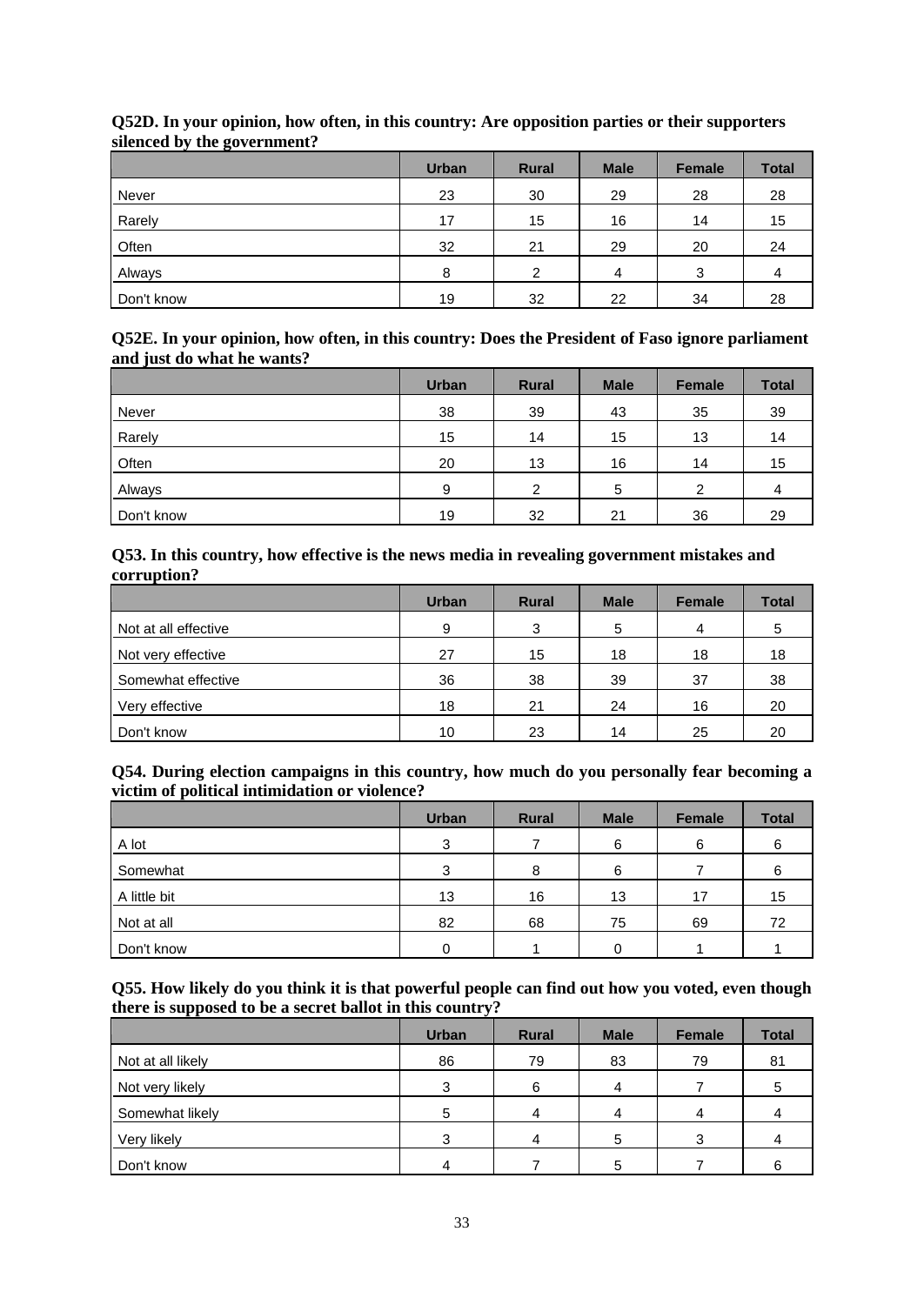|            | <b>Urban</b> | <b>Rural</b> | <b>Male</b> | <b>Female</b> | <b>Total</b> |
|------------|--------------|--------------|-------------|---------------|--------------|
| Never      | 8            | 9            | 11          | 6             | 8            |
| Rarely     | 5            | 6            | 6           | 5             | 5            |
| Often      | 43           | 47           | 44          | 48            | 46           |
| Always     | 43           | 36           | 38          | 37            | 38           |
| Don't know |              | ◠            | ົ           | 3             |              |

#### **Q56A. In your opinion, how often, in this country: do people have to be careful of what they say about politics?**

## **Q56B. In your opinion, how often, in this country: Are people treated unequally under the law?**

|            | <b>Urban</b> | <b>Rural</b> | <b>Male</b> | <b>Female</b> | <b>Total</b> |
|------------|--------------|--------------|-------------|---------------|--------------|
| Never      | 14           | 21           | 19          | 19            | 19           |
| Rarely     | 13           | 13           | 14          | 12            | 13           |
| Often      | 46           | 41           | 41          | 45            | 43           |
| Always     | 24           | 15           | 21          | 15            | 18           |
| Don't know | 3            | 9            | 5           | 10            | 8            |

#### **Q56C. In your opinion, how often, in this country: Are women treated unequally by traditional leaders?**

|            | <b>Urban</b> | <b>Rural</b>      | <b>Male</b> | <b>Female</b> | <b>Total</b> |
|------------|--------------|-------------------|-------------|---------------|--------------|
| Never      | 19           | 29                | 31          | 22            | 26           |
| Rarely     | 10           | $12 \overline{ }$ | 13          | 10            | 11           |
| Often      | 29           | 28                | 27          | 30            | 28           |
| Always     | 36           | 26                | 26          | 31            | 29           |
| Don't know | 6            | 5                 | Δ           |               | 5            |

#### **Q56D. In your opinion, how often, in this country: Are women treated unequally by the police and courts?**

|            | <b>Urban</b> | <b>Rural</b> | <b>Male</b> | <b>Female</b> | <b>Total</b> |
|------------|--------------|--------------|-------------|---------------|--------------|
| Never      | 41           | 42           | 46          | 38            | 42           |
| Rarely     | 19           | 17           | 19          | 16            | 17           |
| Often      | 27           | 21           | 21          | 24            | 22           |
| Always     | 8            | 9            |             | 10            | 8            |
| Don't know | 6            | 11           | 8           | 13            | 10           |

#### **Q56E. In your opinion, how often, in this country: Are women treated unequally by employers?**

|            | <b>Urban</b> | <b>Rural</b> | <b>Male</b> | <b>Female</b> | <b>Total</b> |
|------------|--------------|--------------|-------------|---------------|--------------|
| Never      | 30           | 36           | 38          | 31            | 34           |
| Rarely     | 16           | 15           | 14          | 16            | 15           |
| Often      | 36           | 26           | 29          | 28            | 29           |
| Always     | 12           | 9            | 8           | 11            | 10           |
| Don't know | 6            | 14           | 10          | 14            | 12           |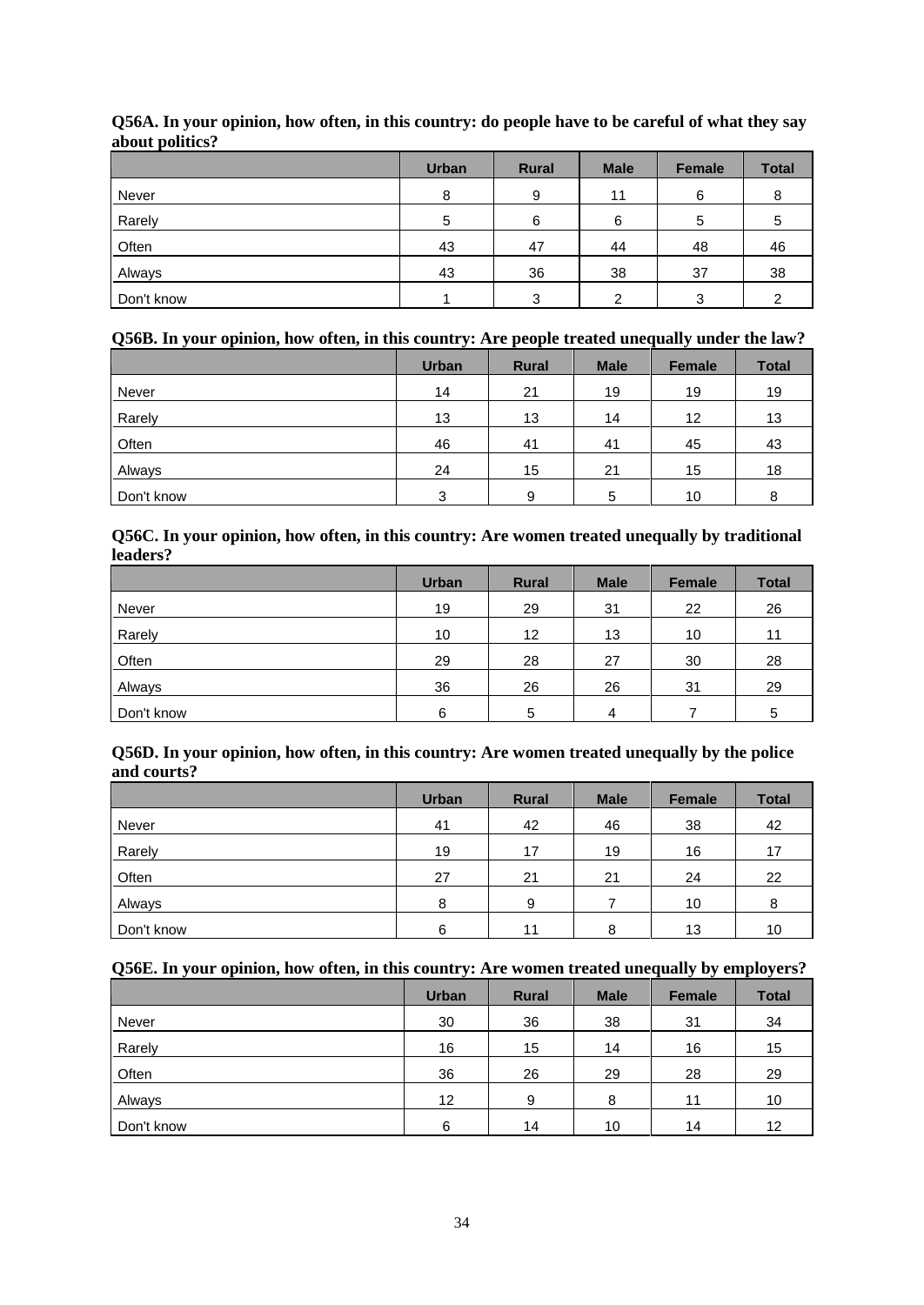|            | <b>Urban</b> | <b>Rural</b> | <b>Male</b> | <b>Female</b> | <b>Total</b> |
|------------|--------------|--------------|-------------|---------------|--------------|
| Never      | 15           | 21           | 18          | 22            | 20           |
| Rarely     | 8            | 8            | 8           | 8             | 8            |
| Often      | 40           | 33           | 38          | 32            | 35           |
| Always     | 30           | 18           | 23          | 19            | 21           |
| Don't know |              | 19           | 13          | 19            | 16           |

#### **Q56F. In your opinion, how often, in this country: Do officials who commit crimes go unpunished?**

**Q56G. In your opinion, how often, in this country: Do ordinary people who break the law go unpunished?**

|            | <b>Urban</b> | <b>Rural</b> | <b>Male</b> | <b>Female</b> | <b>Total</b> |
|------------|--------------|--------------|-------------|---------------|--------------|
| Never      | 50           | 59           | 57          | 56            | 57           |
| Rarely     | 25           | 13           | 15          | 17            | 16           |
| Often      | 14           | 12           | 14          | 11            | 13           |
| Always     |              | 8            | 8           | 8             | 8            |
| Don't know | 4            | 8            | 5           | 9             |              |

#### **Q56H. In your opinion, how often, in this country: Do people obtain household services, like water or electricity, without paying for them?**

|            | <b>Urban</b> | <b>Rural</b> | <b>Male</b> | Female | <b>Total</b> |
|------------|--------------|--------------|-------------|--------|--------------|
| Never      | 84           | 66           | 72          | 69     | 70           |
| Rarely     | 8            | 11           | 9           | 11     | 10           |
| Often      |              | 8            |             |        |              |
| Always     | 0            |              | 0           |        |              |
| Don't know | C            | 14           | 11          | 11     | 11           |

#### **Q56I. In your opinion, how often, in this country: Do people avoid paying the taxes that they owe the government?**

|            | <b>Urban</b> | <b>Rural</b> | <b>Male</b> | <b>Female</b> | <b>Total</b> |
|------------|--------------|--------------|-------------|---------------|--------------|
| Never      | 11           | 28           | 25          | 23            | 24           |
| Rarely     | 19           | 17           | 18          | 17            | 17           |
| Often      | 45           | 31           | 38          | 32            | 35           |
| Always     | 14           | 4            | 8           | 6             |              |
| Don't know | 10           | 19           | 12          | 22            | 17           |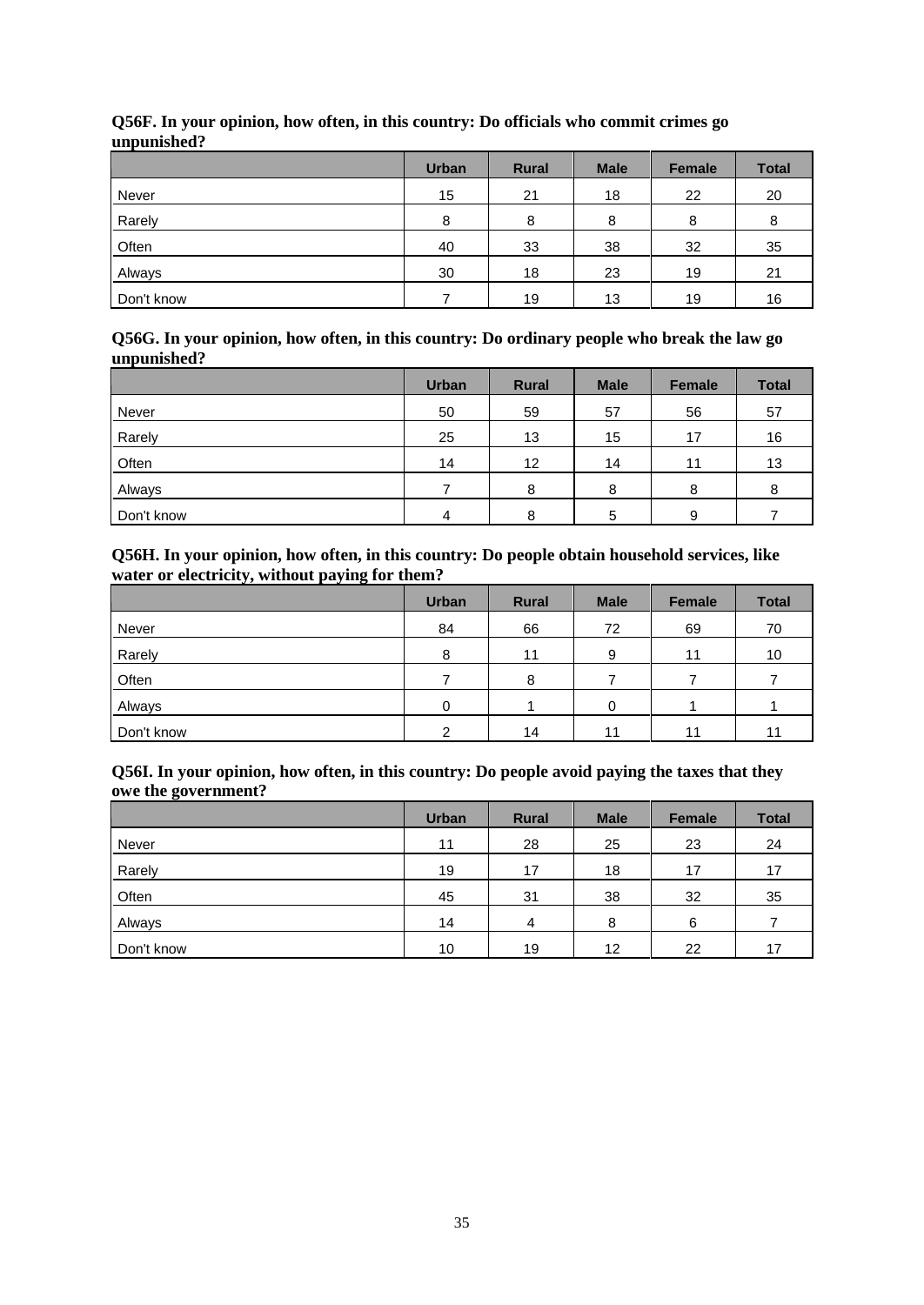#### **Q57. Let me ask you again about the most essential characteristics of democracy. If you have to choose only one of the things that I am going to read, which one would you choose as the most essential characteristic of democracy?**

|                                                           | <b>Urban</b> | <b>Rural</b> | <b>Male</b> | <b>Female</b> | <b>Total</b> |
|-----------------------------------------------------------|--------------|--------------|-------------|---------------|--------------|
| Legislature closely monitors the actions of the President | 33           | 18           | 29          | 14            | 22           |
| Government provides basic necessities for everyone        | 22           | 37           | 24          | 42            | 33           |
| People are free to form organisations to influence gvt.   | 24           | 15           | 22          | 13            | 18           |
| Public services work well and do not break down           | 11           | 15           | 15          | 14            | 14           |
| None of these                                             | 2            | 2            | 3           | 2             |              |
| Don't know                                                |              | 13           | 8           | 15            |              |

#### **Q58. And here is another list. Which one of these things would you choose as the most essential characteristic of democracy?**

|                                                             | Urban | <b>Rural</b>   | <b>Male</b> | <b>Female</b> | Total |
|-------------------------------------------------------------|-------|----------------|-------------|---------------|-------|
| People are free to take part in demonstrations and protests | 18    | 10             | 16          | 9             | 12    |
| Politics is clean and free from corruption                  | 43    | 23             | 32          | 24            | 28    |
| The court protects ordinary people if gyt. mistreats them   | 11    | 15             | 13          | 14            | 14    |
| People receive aid from gvt. when they are in need          | 21    | 38             | 30          | 38            | 34    |
| None of these                                               | 3     | $\overline{2}$ | 2           | 2             | 2     |
| Don't know                                                  | 5     | 12             | 6           | 14            | 10    |

#### **Q59A. How much do you trust each of the following, or haven't you heard enough about them to say: The President?**

|                                 | <b>Urban</b> | <b>Rural</b> | <b>Male</b> | <b>Female</b> | <b>Total</b> |
|---------------------------------|--------------|--------------|-------------|---------------|--------------|
| Not at all                      | 16           | 8            | 13          | 8             | 10           |
| Just a little                   | 22           | 13           | 16          | 16            | 16           |
| Somewhat                        | 25           | 22           | 23          | 22            | 23           |
| A lot                           | 33           | 53           | 46          | 50            | 48           |
| Don't know/Haven't heard enough | 4            | 4            | C           | 5             |              |

#### **59B. How much do you trust each of the following, or haven't you heard enough about them to say: Parliament?**

|                                 | <b>Urban</b> | <b>Rural</b> | <b>Male</b> | <b>Female</b> | <b>Total</b> |
|---------------------------------|--------------|--------------|-------------|---------------|--------------|
| Not at all                      | 23           | 9            | 16          | 9             | 12           |
| Just a little                   | 22           | 15           | 18          | 17            | 17           |
| Somewhat                        | 27           | 24           | 25          | 25            | 25           |
| A lot                           | 22           | 40           | 33          | 38            | 35           |
| Don't know/Haven't heard enough | 5            | 12           | 8           | 12            | 10           |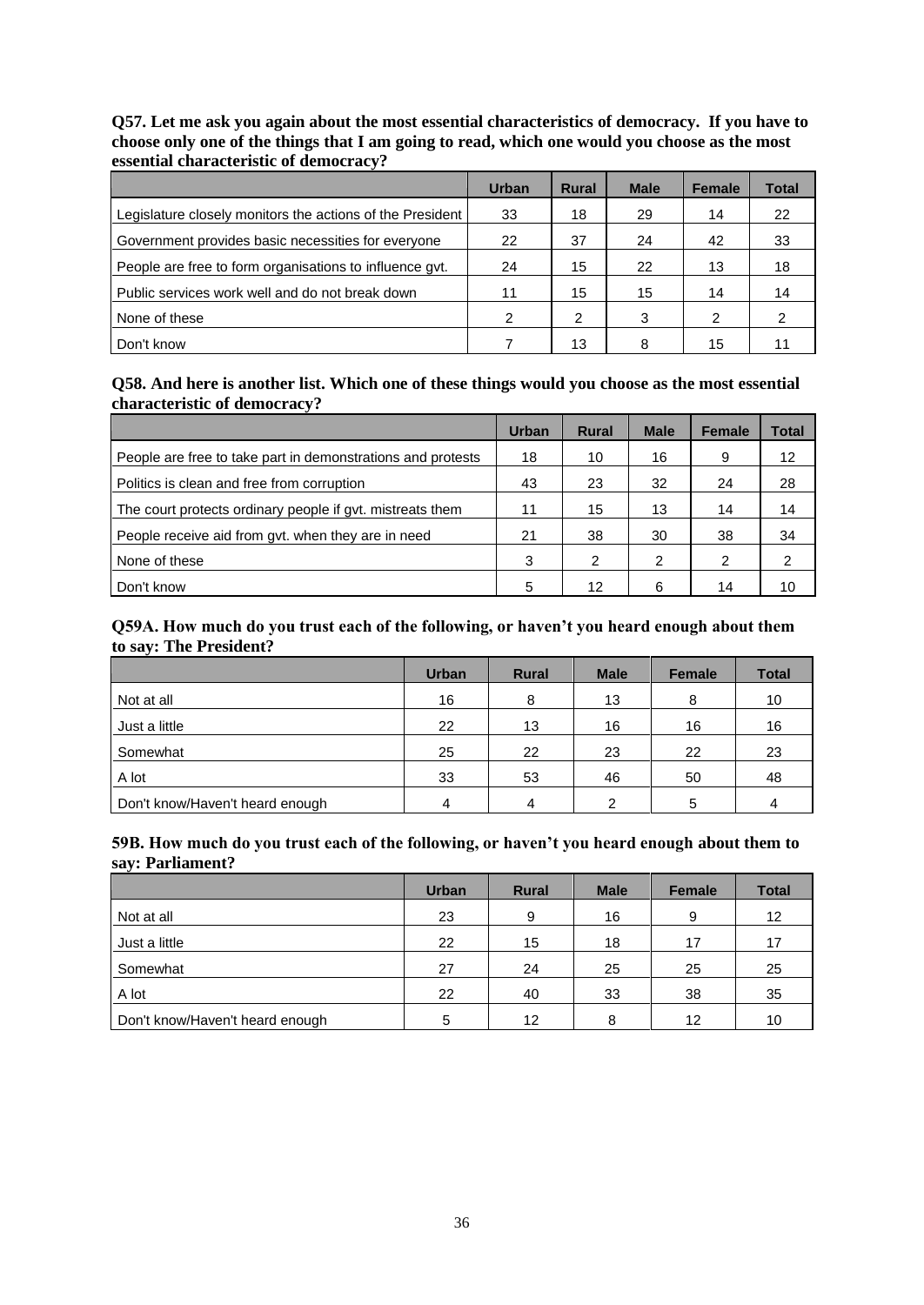|                                 | <b>Urban</b> | <b>Rural</b> | <b>Male</b> | <b>Female</b> | <b>Total</b> |
|---------------------------------|--------------|--------------|-------------|---------------|--------------|
| Not at all                      | 20           | 5            | 11          |               | 9            |
| Just a little                   | 21           | 11           | 14          | 13            | 14           |
| Somewhat                        | 23           | 19           | 21          | 19            | 20           |
| A lot                           | 28           | 46           | 42          | 40            | 41           |
| Don't know/Haven't heard enough | 9            | 19           | 12          | 22            | 17           |

## **Q59C. How much do you trust each of the following, or haven't you heard enough about them to say: The Electoral Commission of Burkina Faso?**

## **Q59D. How much do you trust each of the following, or haven't you heard enough about them to say: The General Directorate of Taxes?**

|                                 | <b>Urban</b> | <b>Rural</b> | <b>Male</b> | <b>Female</b> | <b>Total</b> |
|---------------------------------|--------------|--------------|-------------|---------------|--------------|
| Not at all                      | 25           | 13           | 20          | 12            | 16           |
| Just a little                   | 25           | 16           | 17          | 19            | 18           |
| Somewhat                        | 22           | 23           | 26          | 20            | 23           |
| A lot                           | 18           | 29           | 25          | 27            | 26           |
| Don't know/Haven't heard enough | 10           | 19           | 11          | 22            | 17           |

#### **Q59E. How much do you trust each of the following, or haven't you heard enough about them to say: Your Municipal Council?**

|                                 | <b>Urban</b> | <b>Rural</b> | <b>Male</b> | <b>Female</b> | <b>Total</b> |
|---------------------------------|--------------|--------------|-------------|---------------|--------------|
| Not at all                      | 27           | 9            | 18          | 9             | 14           |
| Just a little                   | 25           | 13           | 16          | 16            | 16           |
| Somewhat                        | 21           | 17           | 19          | 17            | 18           |
| A lot                           | 18           | 57           | 43          | 50            | 47           |
| Don't know/Haven't heard enough |              | 4            | 3           | 8             | 5            |

#### **Q59F. How much do you trust each of the following, or haven't you heard enough about them to say: The Ruling Party?**

|                                 | <b>Urban</b> | <b>Rural</b> | <b>Male</b> | <b>Female</b> | <b>Total</b> |
|---------------------------------|--------------|--------------|-------------|---------------|--------------|
| Not at all                      | 40           | 16           | 27          | 18            | 22           |
| Just a little                   | 20           | 18           | 20          | 17            | 19           |
| Somewhat                        | 13           | 19           | 19          | 15            | 17           |
| A lot                           | 15           | 24           | 21          | 23            | 22           |
| Don't know/Haven't heard enough | 13           | 23           | 13          | 27            | 20           |

#### **Q59G. How much do you trust each of the following, or haven't you heard enough about them to say: Opposition Political Parties?**

|                                 | <b>Urban</b> | <b>Rural</b> | <b>Male</b> | <b>Female</b> | <b>Total</b> |
|---------------------------------|--------------|--------------|-------------|---------------|--------------|
| Not at all                      | 29           | 19           | 24          | 19            | 21           |
| Just a little                   | 32           | 22           | 25          | 24            | 25           |
| Somewhat                        | 17           | 18           | 20          | 15            | 18           |
| A lot                           | 13           | 24           | 22          | 20            | 21           |
| Don't know/Haven't heard enough | 9            | 18           | 9           | 22            | 15           |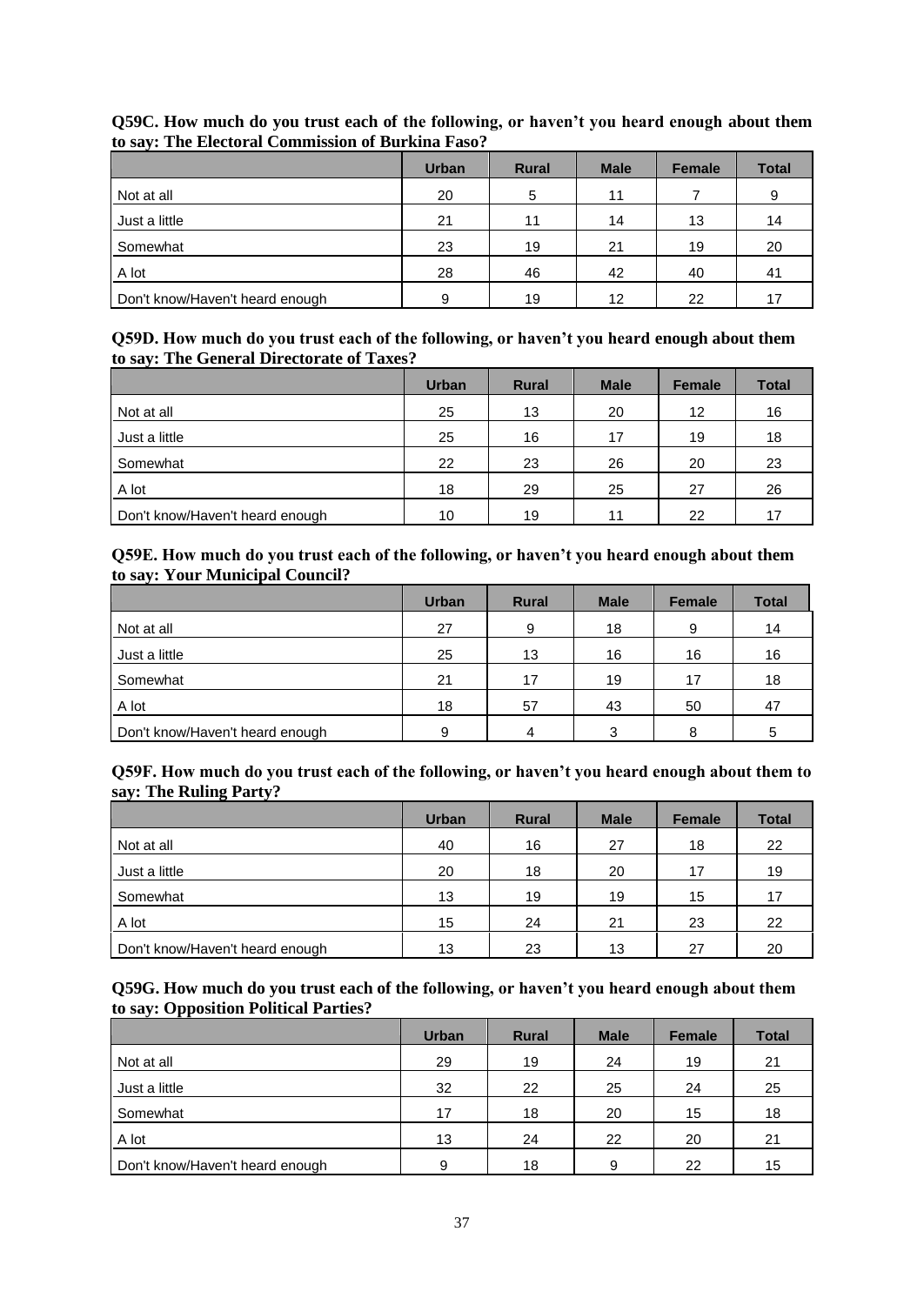|            | <b>Urban</b> | <b>Rural</b> | <b>Male</b> | Female | <b>Total</b> |
|------------|--------------|--------------|-------------|--------|--------------|
| Never      | 84           | 66           | 72          | 69     | 70           |
| Rarely     | 8            | 11           | 9           | 11     | 10           |
| Often      |              | 8            |             |        |              |
| Always     | O            |              | U           |        |              |
| Don't know | ⌒            | 14           | 11          | 11     | 11           |

## **Q59H. How much do you trust each of the following, or haven't you heard enough about them to say: The Police?**

**Q59I. How much do you trust each of the following, or haven't you heard enough about them to say: The army?**

|            | <b>Urban</b> | <b>Rural</b> | <b>Male</b> | <b>Female</b> | <b>Total</b> |
|------------|--------------|--------------|-------------|---------------|--------------|
| Never      | 11           | 28           | 25          | 23            | 24           |
| Rarely     | 19           | 17           | 18          | 17            | 17           |
| Often      | 45           | 31           | 38          | 32            | 35           |
| Always     | 14           | 4            | 8           | 6             |              |
| Don't know | 10           | 19           | 12          | 22            | 17           |

#### **Q59J. How much do you trust each of the following, or haven't you heard enough about them to say: Courts of law?**

|                                 | <b>Urban</b> | <b>Rural</b> | <b>Male</b> | <b>Female</b> | <b>Total</b> |
|---------------------------------|--------------|--------------|-------------|---------------|--------------|
| Not at all                      | 20           |              | 14          |               | 10           |
| Just a little                   | 19           | 15           | 16          | 16            | 16           |
| Somewhat                        | 26           | 22           | 25          | 22            | 23           |
| A lot                           | 28           | 44           | 38          | 42            | 40           |
| Don't know/Haven't heard enough | 6            | 11           |             | 13            | 10           |

#### **Q60A. How many of the following people do you think are involved in corruption, or haven't you heard enough about them to say: The President of Faso and Officials in his Office?**

|                                 | <b>Urban</b> | <b>Rural</b> | <b>Male</b> | <b>Female</b> | <b>Total</b> |
|---------------------------------|--------------|--------------|-------------|---------------|--------------|
| None                            | 13           | 26           | 20          | 25            | 22           |
| Some of them                    | 35           | 29           | 35          | 27            | 31           |
| Most of them                    | 18           | 15           | 16          | 16            | 16           |
| All of them                     | 16           | 6            | 11          |               | 9            |
| Don't Know/Haven't heard enough | 17           | 24           | 18          | 26            | 22           |

#### **Q60B. How many of the following people do you think are involved in corruption, or haven't you heard enough about them to say: Members of Parliament?**

|                                 | <b>Urban</b> | <b>Rural</b> | <b>Male</b> | <b>Female</b> | <b>Total</b> |
|---------------------------------|--------------|--------------|-------------|---------------|--------------|
| None                            | 10           | 20           | 16          | 19            | 18           |
| Some of them                    | 40           | 33           | 38          | 31            | 35           |
| Most of them                    | 20           | 15           | 17          | 16            | 16           |
| All of them                     | 15           | 6            | 10          | 6             | 8            |
| Don't Know/Haven't heard enough | 15           | 26           | 18          | 28            | 23           |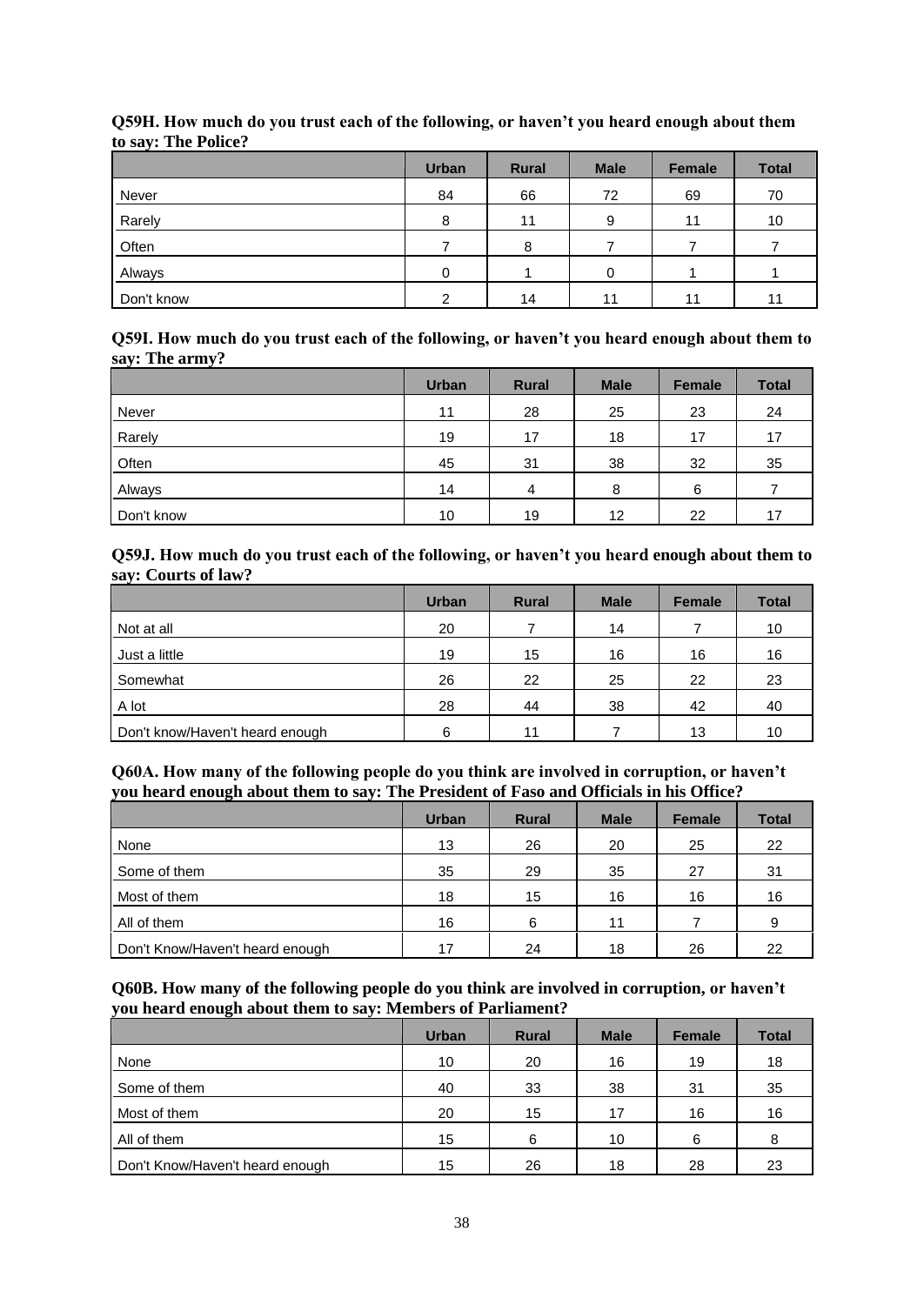|                                 | <b>Urban</b> | <b>Rural</b> | <b>Male</b> | <b>Female</b> | <b>Total</b> |
|---------------------------------|--------------|--------------|-------------|---------------|--------------|
| None                            | 8            | 17           | 14          | 16            | 15           |
| Some of them                    | 33           | 35           | 36          | 33            | 35           |
| Most of them                    | 25           | 17           | 21          | 17            | 19           |
| All of them                     | 21           | 9            | 16          | 8             | 12           |
| Don't Know/Haven't heard enough | 13           | 22           | 14          | 26            | 20           |

## **Q60C. How many of the following people do you think are involved in corruption, or haven't you heard enough about them to say: Government Officials?**

**Q60D. How many of the following people do you think are involved in corruption, or haven't you heard enough about them to say: Local government councilors?**

|                                 | <b>Urban</b> | <b>Rural</b> | <b>Male</b> | <b>Female</b> | <b>Total</b> |
|---------------------------------|--------------|--------------|-------------|---------------|--------------|
| None                            | 8            | 30           | 24          | 25            | 24           |
| Some of them                    | 35           | 34           | 37          | 32            | 34           |
| Most of them                    | 25           | 16           | 19          | 17            | 18           |
| All of them                     | 19           | 5            | 11          | 6             | 9            |
| Don't Know/Haven't heard enough | 12           | 15           | 9           | 19            | 14           |

## **Q60E. How many of the following people do you think are involved in corruption, or haven't you heard enough about them to say: Police?**

|                                 | <b>Urban</b> | <b>Rural</b> | <b>Male</b> | <b>Female</b> | <b>Total</b> |
|---------------------------------|--------------|--------------|-------------|---------------|--------------|
| None                            | 15           | 23           | 22          | 20            | 21           |
| Some of them                    | 37           | 32           | 34          | 33            | 33           |
| Most of them                    | 27           | 22           | 24          | 23            | 23           |
| All of them                     | 14           |              | 11          | 6             | 9            |
| Don't Know/Haven't heard enough |              | 16           | 9           | 18            | 14           |

**Q60F. How many of the following people do you think are involved in corruption, or haven't you heard enough about them to say: Tax Officials , like Ministry of Finance officials or Local Government Tax collectors?**

|                                 | <b>Urban</b> | <b>Rural</b> | <b>Male</b> | <b>Female</b> | <b>Total</b> |
|---------------------------------|--------------|--------------|-------------|---------------|--------------|
| None                            | 9            | 19           | 18          | 14            | 16           |
| Some of them                    | 33           | 27           | 30          | 27            | 29           |
| Most of them                    | 27           | 19           | 22          | 21            | 21           |
| All of them                     | 19           | 9.           | 13          | 10            | 11           |
| Don't Know/Haven't heard enough | 11           | 26           | 16          | 28            | 22           |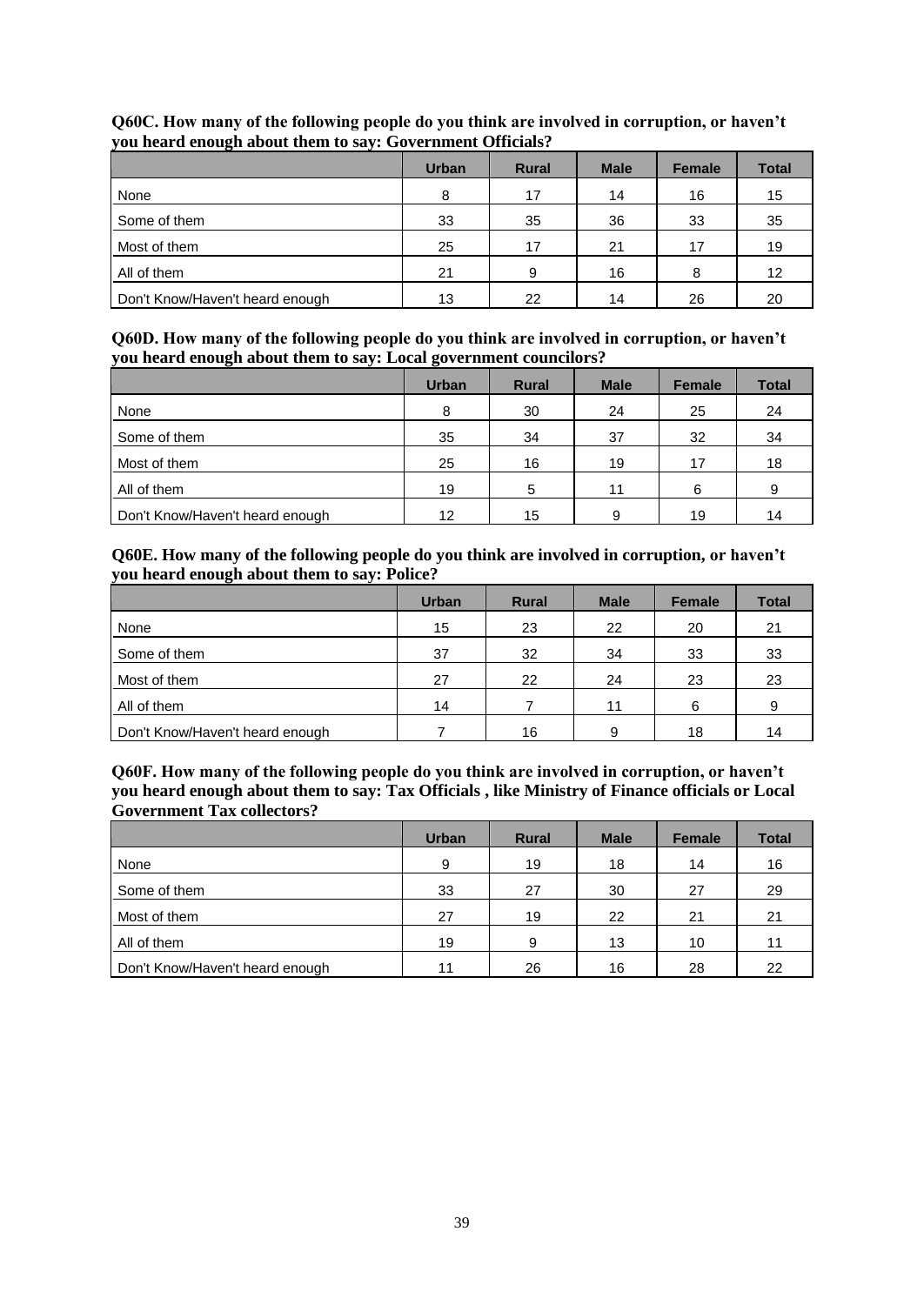|                                 | $\tilde{\phantom{a}}$<br><b>Urban</b> | $\tilde{\phantom{a}}$<br><b>Rural</b> | <b>Male</b> | <b>Female</b> | <b>Total</b> |
|---------------------------------|---------------------------------------|---------------------------------------|-------------|---------------|--------------|
| None                            | 16                                    | 25                                    | 23          | 22            | 23           |
| Some of them                    | 40                                    | 29                                    | 34          | 30            | 32           |
| Most of them                    | 19                                    | 15                                    | 17          | 16            | 16           |
| All of them                     | 13                                    | 6                                     | 10          | 5             | 8            |
| Don't Know/Haven't heard enough | 12                                    | 25                                    | 16          | 27            | 22           |

**Q60G. How many of the following people do you think are involved in corruption, or haven't you heard enough about them to say: Judges and Magistrates?**

**Q61A. In the past year, how often, (if ever, have you had to pay a bribe, give a gift, or do a favor to government officials in order to: Get a document or a permit?**

|                                      | <b>Urban</b> | <b>Rural</b> | <b>Male</b> | <b>Female</b> | <b>Total</b> |
|--------------------------------------|--------------|--------------|-------------|---------------|--------------|
| Never                                | 67           | 61           | 64          | 61            | 62           |
| Once or Twice                        | 9            | 6            | 10          | 4             |              |
| A Few Times                          |              | 4            | 5           |               |              |
| Often                                | з            |              | 3           |               |              |
| No experience with this in past year | 19           | 27           | 18          | 31            | 25           |
| Don't Know                           |              |              |             |               |              |

## **Q61B. In the past year, how often, if ever, have you had to pay a bribe, give a gift, or do a favor to government officials in order to: Get water or sanitation services?**

|                                      | <b>Urban</b> | <b>Rural</b>  | <b>Male</b> | <b>Female</b> | <b>Total</b> |
|--------------------------------------|--------------|---------------|-------------|---------------|--------------|
| Never                                | 55           | 35            | 41          | 40            | 41           |
| Once or Twice                        | 3            | $\mathcal{P}$ | 2           | 2             |              |
| A Few Times                          |              |               |             |               |              |
| Often                                |              |               |             |               |              |
| No experience with this in past year | 41           | 60            | 54          | 57            | 55           |
| Don't Know                           |              |               | ◠           |               |              |

#### **Q61C. In the past year, how often, if ever, have you had to pay a bribe, give a gift, or do a favor to government officials in order to: Get treatment at a local health clinic or hospital?**

|                                      | <b>Urban</b> | <b>Rural</b> | <b>Male</b> | Female | <b>Total</b> |
|--------------------------------------|--------------|--------------|-------------|--------|--------------|
| Never                                | 79           | 81           | 78          | 82     | 80           |
| Once or Twice                        | 4            | 3            | 4           | 2      |              |
| A Few Times                          | 3            | 3            |             |        | 3            |
| Often                                |              |              |             |        |              |
| No experience with this in past year | 13           | 13           | 13          | 13     | 13           |
| Don't Know                           |              |              |             |        |              |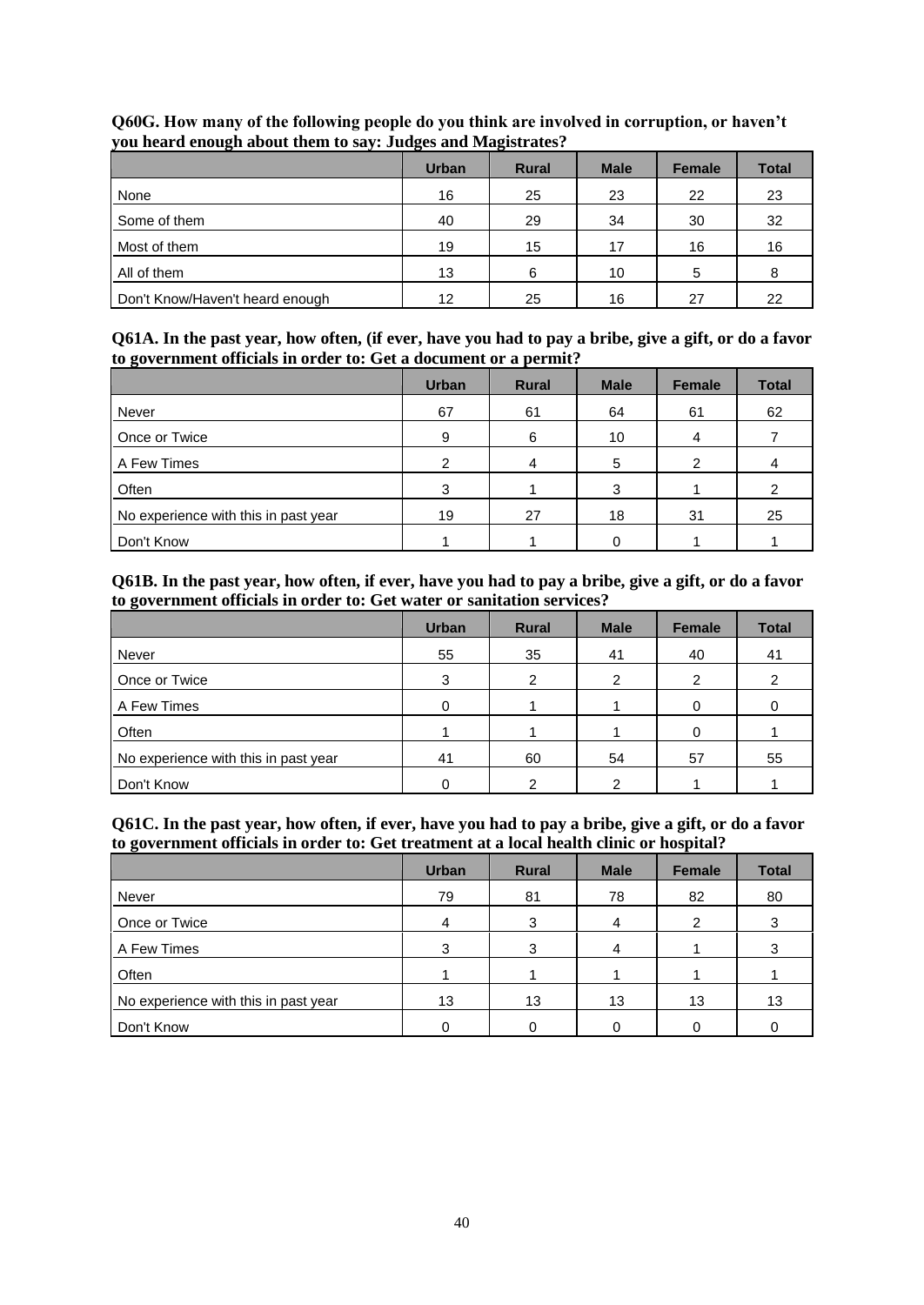|                                      | <b>Urban</b> | <b>Rural</b> | <b>Male</b> | <b>Female</b> | <b>Total</b> |
|--------------------------------------|--------------|--------------|-------------|---------------|--------------|
| Never                                | 56           | 57           | 56          | 57            | 57           |
| Once or Twice                        | 5            | 3            | 5           |               |              |
| A Few Times                          |              | 4            |             | 2             |              |
| Often                                |              |              |             |               |              |
| No experience with this in past year | 29           | 34           | 28          | 38            | 33           |
| Don't Know                           |              |              |             |               |              |

**Q61D. In the past year, how often, if ever, have you had to pay a bribe, give a gift, or do a favor to government officials in order to: Avoid a problem with the police like passing a checkpoint or avoiding a fine or arrest?**

**Q61E. In the past year, how often, if ever, have you had to pay a bribe, give a gift, or do a favor to government officials in order to: Get a place in a primary school for a child?**

|                                      | <b>Urban</b>  | <b>Rural</b> | <b>Male</b> | <b>Female</b> | <b>Total</b> |
|--------------------------------------|---------------|--------------|-------------|---------------|--------------|
| Never                                | 63            | 73           | 71          | 70            | 70           |
| Once or Twice                        | 9             | 4            | 6           | 5             | 5            |
| A Few Times                          | $\mathcal{P}$ | 3            | 3           | 3             |              |
| Often                                |               |              |             |               |              |
| No experience with this in past year | 25            | 19           | 18          | 22            | 20           |
| Don't Know                           |               |              |             |               |              |

**Q61F. And during the last national election in 2010, how often, if ever did a candidate or someone from a political party offer you something, like food or a gift or money, in return for your vote?**

|               | <b>Urban</b> | <b>Rural</b> | <b>Male</b> | <b>Female</b> | <b>Total</b> |
|---------------|--------------|--------------|-------------|---------------|--------------|
| Never         | 86           | 73           | 71          | 82            | 76           |
| Once or Twice | 8            | 14           | 15          | 10            | 12           |
| A Few Times   | 2            | 8            | 8           | 5             | 6            |
| Often         | 4            | 4            | 5           | 2             |              |
| Don't Know    |              | ◠            |             | ົ             |              |

**Q62A. How much of the time do you think the following try their best to listen to what people like you have to say: Members of Parliament?**

|                | <b>Urban</b> | <b>Rural</b> | <b>Male</b> | <b>Female</b> | <b>Total</b> |
|----------------|--------------|--------------|-------------|---------------|--------------|
| Never          | 64           | 57           | 59          | 59            | 59           |
| Only sometimes | 16           | 16           | 20          | 12            | 16           |
| Often          | 10           | 15           | 13          | 14            | 13           |
| Always         | 4            | 3            | 4           | 3             | 3            |
| Don't know     | 6            | 9            | 5           | 12            | 9            |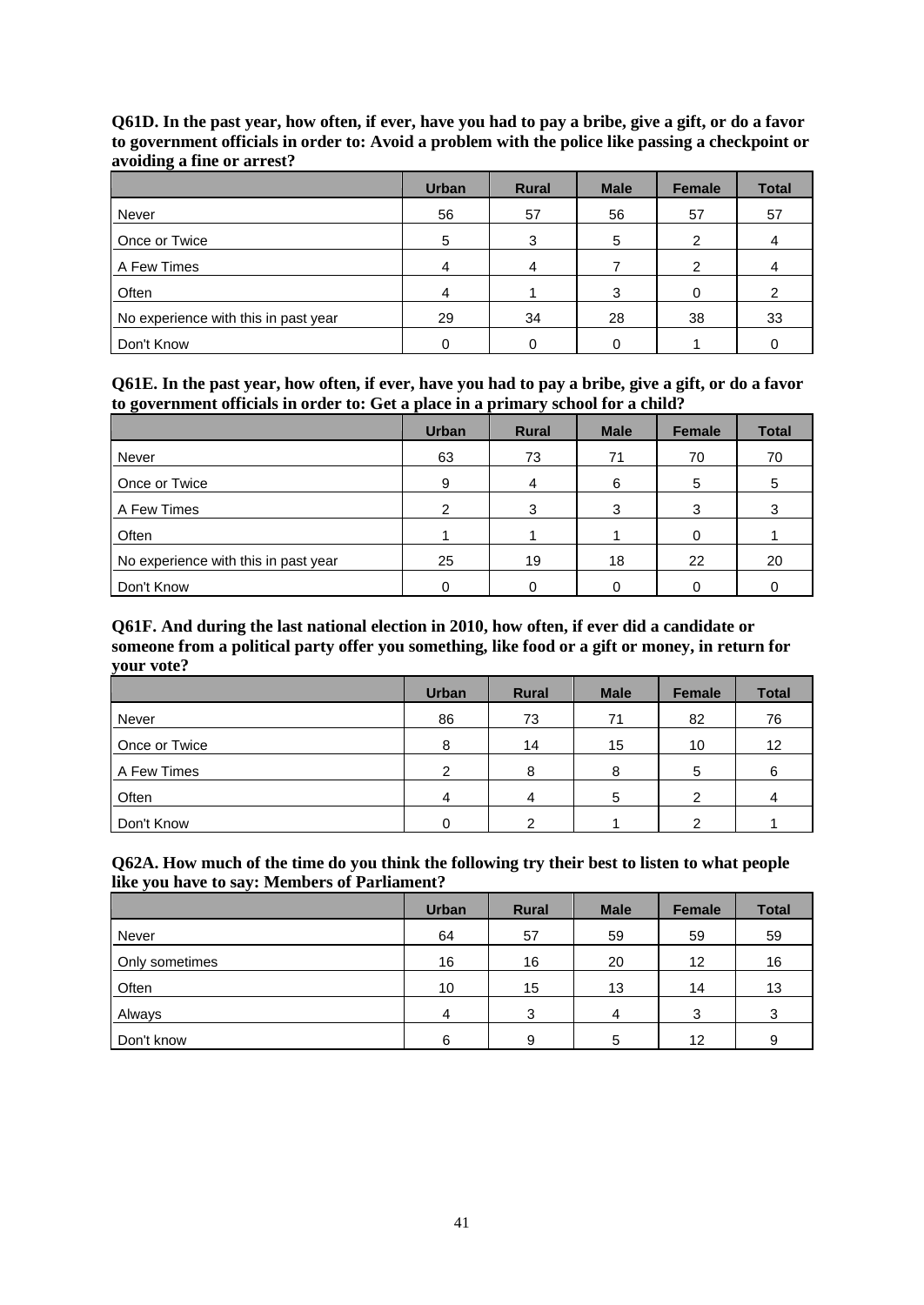| $\ddot{\phantom{1}}$<br>ັ | <b>Urban</b> | <b>Rural</b> | <b>Male</b> | <b>Female</b> | <b>Total</b> |
|---------------------------|--------------|--------------|-------------|---------------|--------------|
| Never                     | 51           | 26           | 30          | 35            | 32           |
| Only sometimes            | 16           | 18           | 19          | 16            | 17           |
| Often                     | 19           | 35           | 31          | 30            | 31           |
| Always                    | 6            | 19           | 17          | 13            | 15           |
| Don't know                | 8            | 3            | 3           | 6             | 4            |

**Q62B. How much of the time do you think the following try their best to listen to what people like you have to say: Local government councilors?**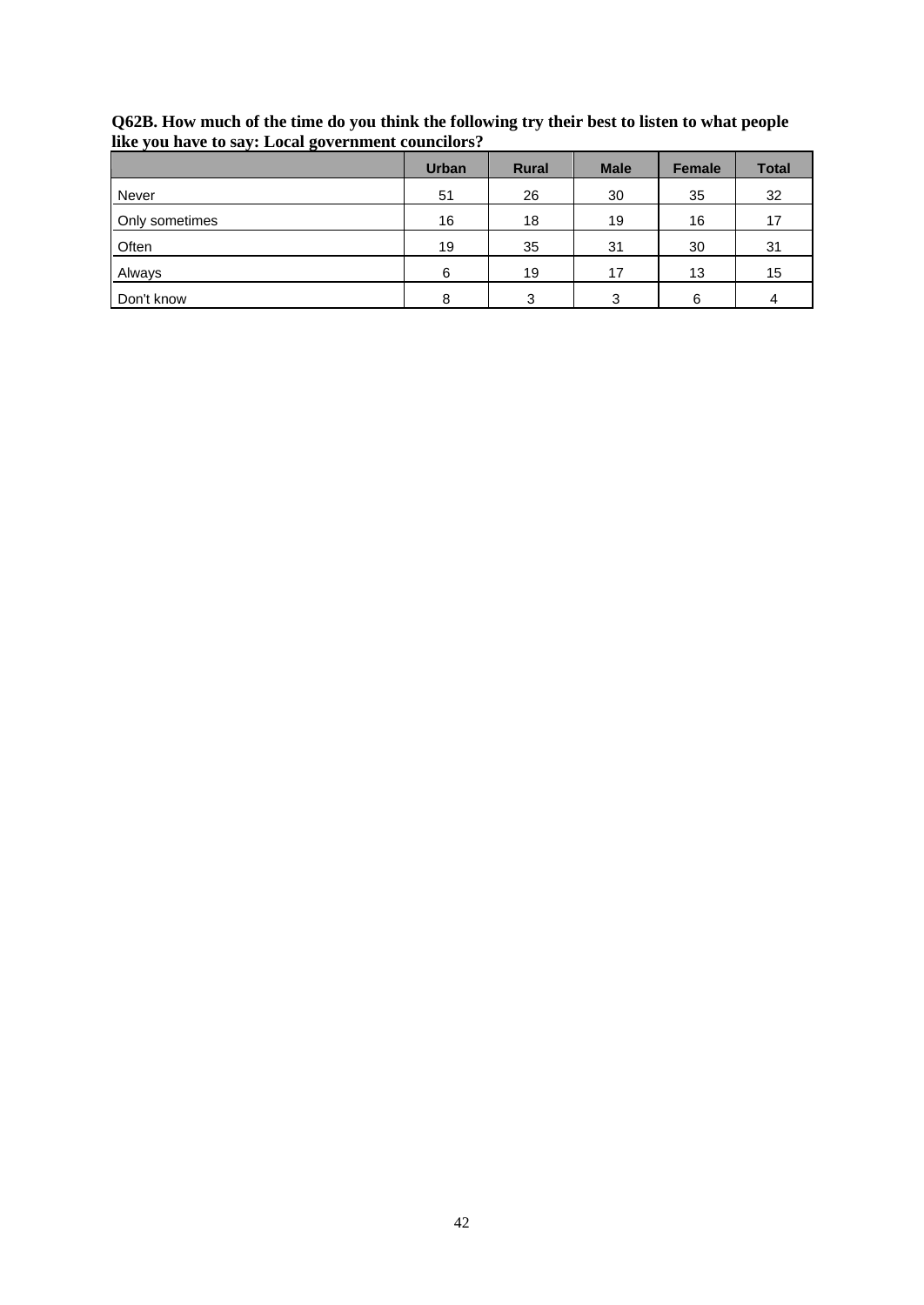|                                        | <b>Urban</b>            | <b>Rural</b>     | <b>Male</b>             | <b>Female</b>             | <b>Total</b>   |
|----------------------------------------|-------------------------|------------------|-------------------------|---------------------------|----------------|
| Nothing/No problems                    | 1                       | 1                | 0                       | 1                         | 1              |
| Management of economy                  | 3                       | 1                | $\overline{\mathbf{c}}$ | 1                         | 1              |
| Wages, incomes and salaries            | 6                       | $\overline{c}$   | 3                       | $\ensuremath{\mathsf{3}}$ | 3              |
| Unemployment                           | 16                      | $\overline{4}$   | $\overline{7}$          | $\overline{7}$            | $\overline{7}$ |
| Poverty/ destitution                   | 6                       | $\,6$            | 4                       | 8                         | 6              |
| Rates and taxes                        | 1                       | $\pmb{0}$        | 0                       | $\pmb{0}$                 | 0              |
| Loans/ credit                          | $\mathbf{1}$            | 1                | 1                       | $\mathbf{1}$              | $\mathbf{1}$   |
| Farming/agriculture                    | $\overline{c}$          | $\,6$            | 6                       | 4                         | 5              |
| Food shortage/ famine                  | 16                      | 10               | 11                      | 12                        | 11             |
| Drought                                | 0                       | $\pmb{0}$        | 0                       | $\pmb{0}$                 | 0              |
| Land                                   | $\mathbf 0$             | 1                | 1                       | $\pmb{0}$                 | $\mathbf{1}$   |
| Transportation                         | $\mathbf 0$             | $\mathbf{1}$     | 1                       | $\pmb{0}$                 | $\mathbf{1}$   |
| Communications                         | 0                       | $\pmb{0}$        | $\mathsf 0$             | $\mathbf 0$               | 0              |
| Infrastructure/ roads                  | 3                       | $\overline{7}$   | 6                       | 5                         | 6              |
| Education                              | 4                       | $\,6$            | 6                       | 5                         | 5              |
| Housing                                | $\overline{c}$          | 1                | 1                       | 1                         | 1              |
| Electricity                            | 1                       | $\boldsymbol{2}$ | 1                       | $\overline{c}$            | 1              |
| Water supply                           | 9                       | 29               | 23                      | 24                        | 23             |
| Orphans/ street children/ homeless     | $\mathbf 0$             | $\mathbf 0$      | $\mathsf 0$             | $\mathbf 0$               | $\mathbf 0$    |
| Services (other)                       | $\mathbf 0$             | $\pmb{0}$        | $\mathsf 0$             | $\pmb{0}$                 | $\mathbf 0$    |
| Health                                 | 20                      | 17               | 16                      | 19                        | 18             |
| <b>AIDS</b>                            | $\,0\,$                 | $\pmb{0}$        | 0                       | $\pmb{0}$                 | $\,0\,$        |
| Sickness/disease                       | $\mathbf 0$             | $\pmb{0}$        | $\mathsf 0$             | $\mathbf 0$               | $\mathbf 0$    |
| Crime and security                     | 3                       | $\sqrt{3}$       | 4                       | 3                         | 3              |
| Corruption                             | $\overline{\mathbf{4}}$ | 1                | 3                       | 1                         | $\overline{c}$ |
| Political violence                     | 0                       | $\pmb{0}$        | 0                       | $\pmb{0}$                 | $\mathbf 0$    |
| Political instability/ ethnic tensions | $\mathbf{1}$            | $\pmb{0}$        | $\pmb{0}$               | $\pmb{0}$                 | $\mathbf 0$    |
| Discrimination/ inequality             | $\mathbf{1}$            | $\pmb{0}$        | 1                       | $\mathbf 0$               | $\mathbf 0$    |
| Gender issues/ women's rights          | 1                       | $\pmb{0}$        | 0                       | $\mathbf 0$               | $\mathbf 0$    |
| Democracy/ political rights            | $\mathbf{1}$            | $\pmb{0}$        | 1                       | $\pmb{0}$                 | 1              |
| War (international)                    | $\mathbf 0$             | $\pmb{0}$        | 0                       | 0                         | 0              |
| Civil war                              | 0                       | $\pmb{0}$        | $\mathsf 0$             | $\mathbf 0$               | $\mathbf 0$    |
| Agricultural marketing                 | 0                       | $\mathbf{1}$     | 1                       | $\mathbf 0$               | $\mathsf 0$    |
| <b>Building Markets</b>                | $\mathbf 0$             | $\pmb{0}$        | $\pmb{0}$               | $\pmb{0}$                 | $\mathbf 0$    |
| Other                                  | $\pmb{0}$               | $\pmb{0}$        | 0                       | $\,0\,$                   | 0              |
| Don't know                             | $\mathbf{1}$            | $\pmb{0}$        | $\pmb{0}$               | 1                         | $\mathbf 0$    |

### **Q63 PT1. In your opinion, what are the most important problems facing this country that government should address?**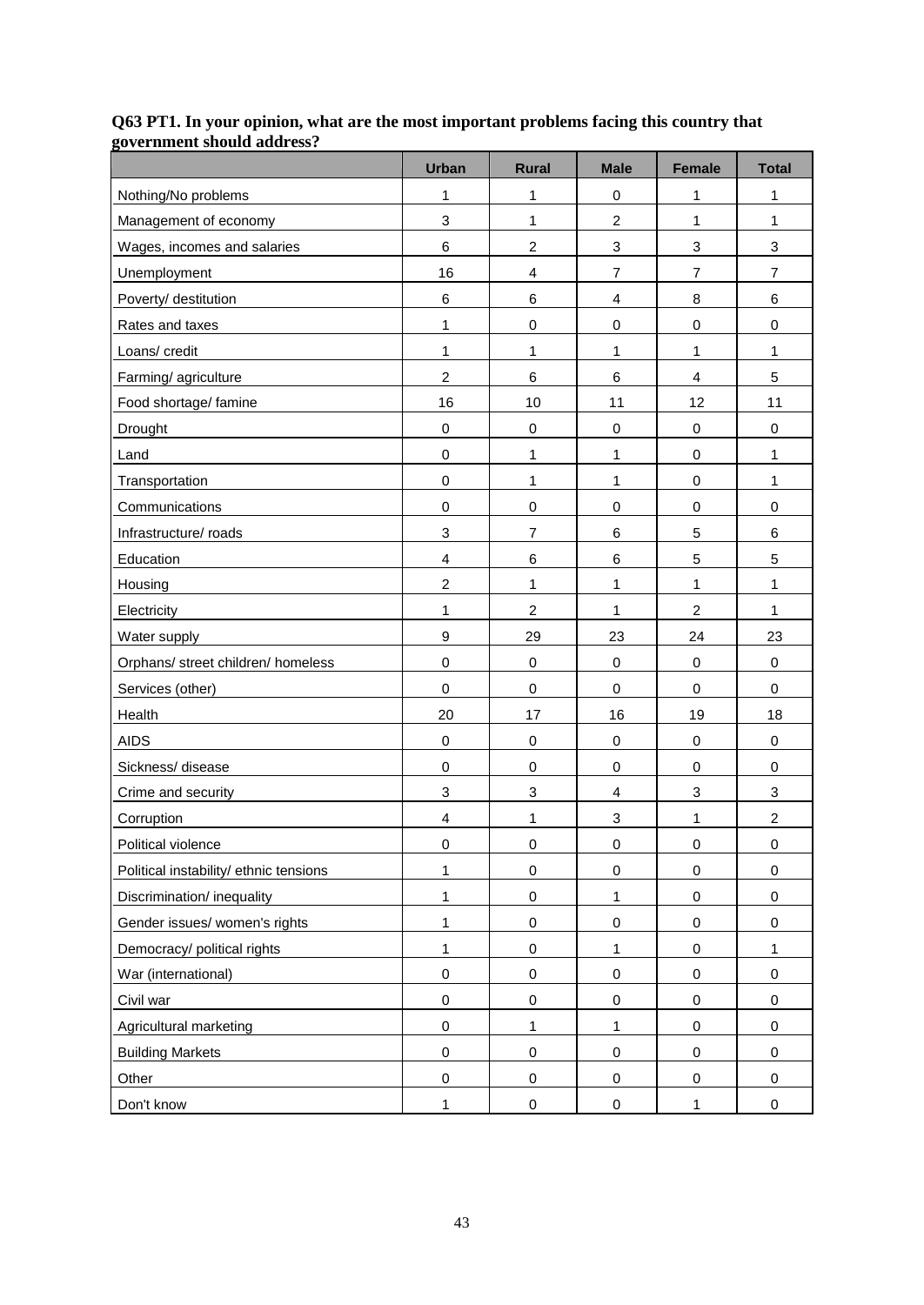|                                        | <b>Urban</b>              | <b>Rural</b>     | <b>Male</b>      | <b>Female</b>             | <b>Total</b>            |
|----------------------------------------|---------------------------|------------------|------------------|---------------------------|-------------------------|
| Management of economy                  | 1                         | 1                | 1                | 1                         | 1                       |
| Wages, incomes and salaries            | 5                         | $\boldsymbol{2}$ | 3                | $\boldsymbol{2}$          | 3                       |
| Unemployment                           | 10                        | $\overline{2}$   | $\sqrt{3}$       | $\overline{\mathbf{4}}$   | 4                       |
| Poverty/ destitution                   | 6                         | 3                | $\overline{4}$   | 4                         | 4                       |
| Rates and taxes                        | $\mathbf 0$               | $\pmb{0}$        | $\mathbf 0$      | 0                         | 0                       |
| Loans/ credit                          | $\mathbf 0$               | 1                | 1                | 1                         | 1                       |
| Farming/agriculture                    | $\overline{c}$            | 5                | 5                | $\overline{\mathbf{4}}$   | $\overline{4}$          |
| Food shortage/ famine                  | $\boldsymbol{9}$          | 14               | 10               | 16                        | 13                      |
| Drought                                | $\mathbf 0$               | 1                | $\boldsymbol{0}$ | 1                         | 1                       |
| Land                                   | $\mathbf 0$               | 1                | 1                | 0                         | 0                       |
| Transportation                         | $\mathbf 0$               | $\pmb{0}$        | 0                | 0                         | 0                       |
| Communications                         | 0                         | $\pmb{0}$        | $\pmb{0}$        | $\,0\,$                   | $\,0\,$                 |
| Infrastructure/ roads                  | 5                         | $\overline{7}$   | $\overline{7}$   | 6                         | $\overline{7}$          |
| Education                              | 12                        | $\boldsymbol{9}$ | 12               | $\overline{7}$            | 10                      |
| Housing                                | 3                         | 1                | $\overline{2}$   | $\overline{c}$            | $\overline{2}$          |
| Electricity                            | $\overline{c}$            | $\overline{c}$   | $\overline{c}$   | $\ensuremath{\mathsf{3}}$ | $\overline{c}$          |
| Water supply                           | $\overline{7}$            | 21               | 15               | 20                        | 17                      |
| Orphans/ street children/ homeless     | 1                         | 1                | 1                | 1                         | 1                       |
| Services (other)                       | 0                         | 1                | $\mathbf 0$      | $\mathbf{1}$              | $\mathbf{1}$            |
| Health                                 | 19                        | 18               | 20               | 16                        | 18                      |
| <b>AIDS</b>                            | 0                         | $\pmb{0}$        | $\mathbf 0$      | 0                         | 0                       |
| Sickness/disease                       | 0                         | 0                | 0                | $\,0\,$                   | 0                       |
| Crime and security                     | 4                         | 1                | $\sqrt{3}$       | 1                         | $\overline{\mathbf{c}}$ |
| Corruption                             | $\overline{4}$            | 1                | $\overline{c}$   | 1                         | 1                       |
| Political violence                     | 0                         | 0                | $\pmb{0}$        | $\,0\,$                   | 0                       |
| Political instability/ ethnic tensions | 1                         | $\mathbf 0$      | 1                | 0                         | $\mathbf 0$             |
| Discrimination/ inequality             | 1                         | $\mathbf 0$      | $\mathbf{1}$     | $\mathbf 0$               | $\mathbf 0$             |
| Gender issues/ women's rights          | $\mathbf 0$               | $\mathbf 0$      | $\pmb{0}$        | $\,0\,$                   | $\mathbf 0$             |
| Democracy/ political rights            | $\mathbf{1}$              | 1                | 1                | 0                         | 1                       |
| War (international)                    | $\mathbf 0$               | $\pmb{0}$        | 0                | 0                         | 0                       |
| Civil war                              | $\mathbf 0$               | $\pmb{0}$        | $\pmb{0}$        | 0                         | $\mathbf 0$             |
| Agricultural marketing                 | $\mathbf 0$               | 1                | 1                | $\mathbf 0$               | $\mathbf{1}$            |
| <b>Building Markets</b>                | $\mathbf 0$               | $\mathbf 0$      | $\pmb{0}$        | $\mathsf 0$               | $\mathbf 0$             |
| Other                                  | $\mathbf 0$               | 1                | 1                | $\mathbf{1}$              | 1                       |
| No further response                    | $\ensuremath{\mathsf{3}}$ | 4                | $\overline{c}$   | $\,$ 5 $\,$               | 4                       |
| Don't know                             | 0                         | $\pmb{0}$        | $\pmb{0}$        | 0                         | 0                       |

#### **Q63 PT2. In your opinion, what are the most important problems facing this country that government should address?**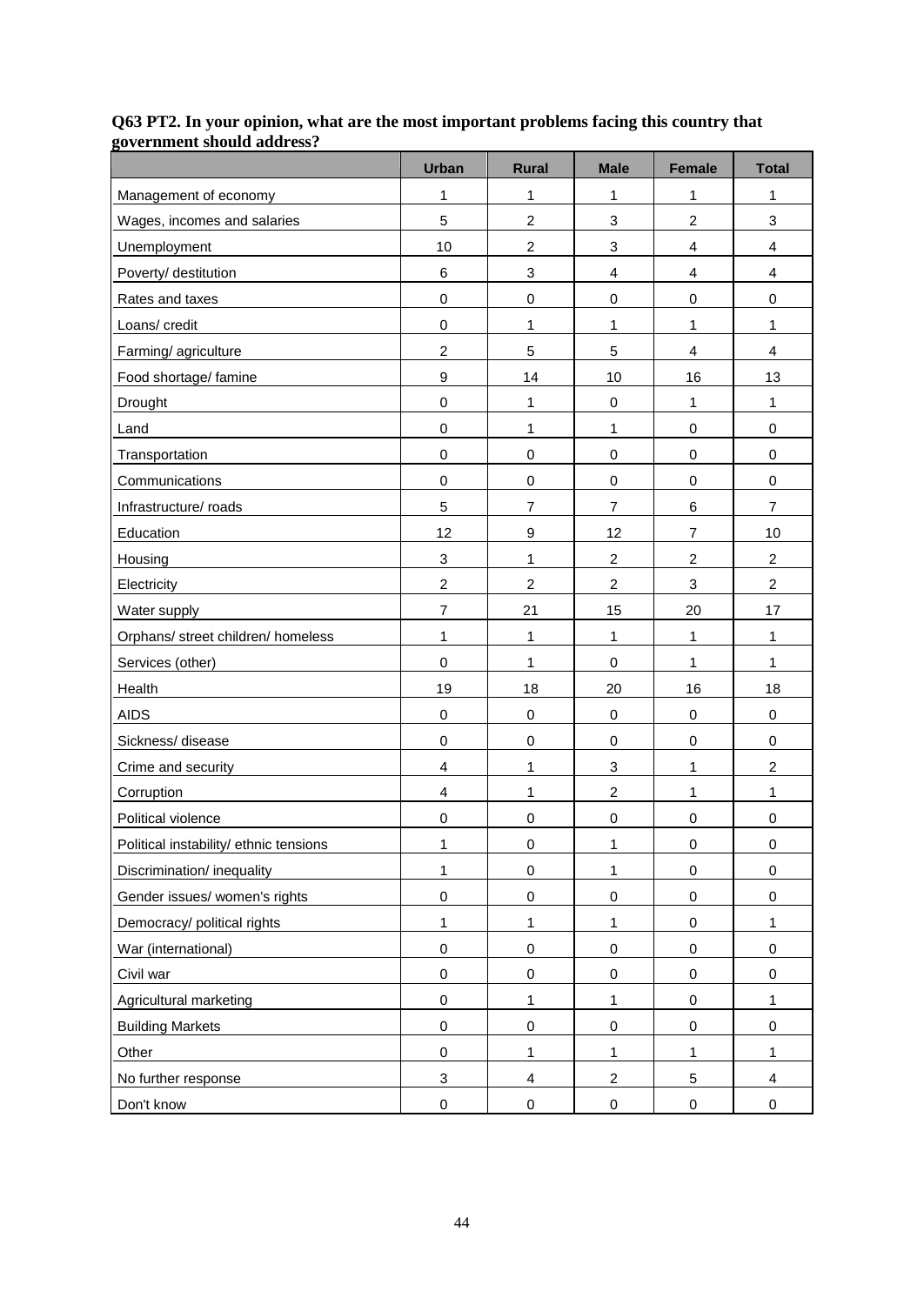|                                        | <b>Urban</b>   | <b>Rural</b>   | <b>Male</b>      | <b>Female</b>  | <b>Total</b>            |
|----------------------------------------|----------------|----------------|------------------|----------------|-------------------------|
| Management of economy                  | $\overline{c}$ | 1              | $\overline{c}$   | 0              | 1                       |
| Wages, incomes and salaries            | $\overline{4}$ | 1              | 1                | 3              | $\overline{\mathbf{c}}$ |
| Unemployment                           | 10             | $\overline{4}$ | $\,6$            | 5              | 6                       |
| Poverty/ destitution                   | 5              | 6              | 5                | 6              | 6                       |
| Rates and taxes                        | 0              | $\pmb{0}$      | $\pmb{0}$        | $\,0\,$        | $\,0\,$                 |
| Loans/ credit                          | 0              | $\overline{c}$ | 1                | $\overline{c}$ | $\overline{c}$          |
| Farming/agriculture                    | 3              | 5              | 5                | $\overline{4}$ | $\overline{4}$          |
| Food shortage/ famine                  | $\overline{7}$ | 8              | $\overline{7}$   | 10             | 8                       |
| Drought                                | $\mathbf 0$    | 1              | 1                | 0              | 1                       |
| Land                                   | 0              | $\pmb{0}$      | 1                | 0              | $\,0\,$                 |
| Transportation                         | 0              | 1              | 1                | 0              | 0                       |
| Communications                         | 0              | $\pmb{0}$      | 1                | $\mathbf 0$    | 0                       |
| Infrastructure/ roads                  | 3              | $\overline{7}$ | $\overline{7}$   | 5              | 6                       |
| Education                              | 8              | $\mathsf g$    | 10               | $\overline{7}$ | $\boldsymbol{9}$        |
| Housing                                | $\overline{4}$ | 1              | 1                | $\overline{c}$ | $\overline{c}$          |
| Electricity                            | $\overline{c}$ | $\overline{c}$ | $\overline{c}$   | 3              | $\overline{c}$          |
| Water supply                           | 5              | 12             | 12               | 8              | 10                      |
| Orphans/ street children/ homeless     | $\mathbf 0$    | $\mathbf 0$    | $\pmb{0}$        | $\mathbf 0$    | $\mathbf 0$             |
| Services (other)                       | $\mathbf 0$    | $\pmb{0}$      | $\boldsymbol{0}$ | 1              | 0                       |
| Health                                 | 20             | 17             | 17               | 19             | 18                      |
| <b>AIDS</b>                            | 0              | $\pmb{0}$      | 0                | $\,0\,$        | 0                       |
| Sickness/disease                       | 0              | $\pmb{0}$      | $\pmb{0}$        | $\mathbf 0$    | $\,0\,$                 |
| Crime and security                     | 3              | 3              | $\sqrt{5}$       | $\overline{c}$ | 3                       |
| Corruption                             | 6              | 1              | $\overline{c}$   | $\overline{c}$ | $\overline{c}$          |
| Political violence                     | 1              | 0              | 0                | 0              | 0                       |
| Political instability/ ethnic tensions | 1              | 1              | 2                | 1              | 1                       |
| Discrimination/ inequality             | $\mathbf 3$    | $\pmb{0}$      | $\mathbf{1}$     | $\mathbf{1}$   | 1                       |
| Gender issues/ women's rights          | $\overline{c}$ | 1              | $\pmb{0}$        | $\overline{c}$ | $\mathbf{1}$            |
| Democracy/ political rights            | $\overline{c}$ | $\pmb{0}$      | 1                | $\pmb{0}$      | $\mathbf{1}$            |
| War (international)                    | $\mathbf 0$    | $\pmb{0}$      | 0                | 0              | $\mathbf 0$             |
| Civil war                              | $\pmb{0}$      | $\pmb{0}$      | $\pmb{0}$        | 0              | $\mathbf 0$             |
| Agricultural marketing                 | $\mathbf 0$    | 1              | 1                | 0              | $\mathbf{1}$            |
| <b>Building Markets</b>                | $\mathbf 0$    | $\mathbf 0$    | $\pmb{0}$        | $\mathbf 0$    | $\mathbf 0$             |
| Other                                  | $\mathbf{1}$   | 1              | 1                | $\mathbf{1}$   | $\mathbf{1}$            |
| No further response                    | 8              | 14             | $\boldsymbol{9}$ | 15             | 12                      |
| Don't know                             | $\pmb{0}$      | $\pmb{0}$      | $\pmb{0}$        | 0              | 0                       |

#### **Q63 PT3. In your opinion, what are the most important problems facing this country that government should address?**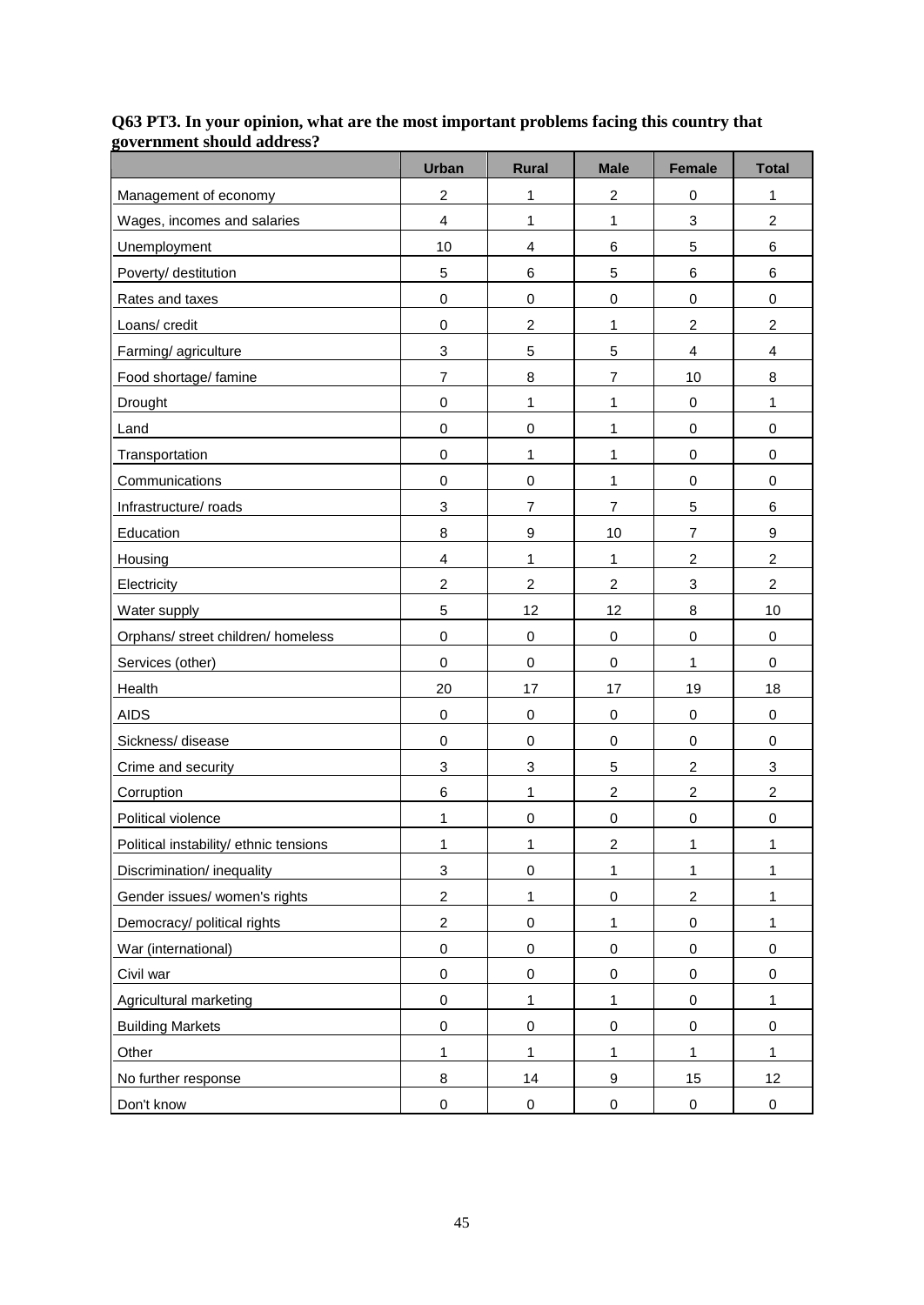|                   | <b>Urban</b>    | <b>Rural</b> | <b>Male</b>     | <b>Female</b>     | <b>Total</b> |
|-------------------|-----------------|--------------|-----------------|-------------------|--------------|
| Not at all likely | 12 <sup>°</sup> |              | 9               |                   | 8            |
| Not very likely   | 17              | 11           | 12 <sup>2</sup> | $12 \overline{ }$ | 12           |
| Somewhat likely   | 29              | 28           | 29              | 28                | 29           |
| Very likely       | 36              | 44           | 42              | 41                | 42           |
| Not Applicable    |                 |              |                 | 2                 |              |
| Don't know        |                 | 9            |                 | 9                 | o            |

## **Q64. Taking the problem that you mentioned first, how likely do you think it is that government will solve this problem within the next five years?**

**Q65A. Now let's speak about the present government of this country. How well or badly would you say the current government is handling the following matters, or haven't you heard enough to say: Managing the economy?**

|                                 | <b>Urban</b> | <b>Rural</b> | <b>Male</b> | <b>Female</b> | <b>Total</b> |
|---------------------------------|--------------|--------------|-------------|---------------|--------------|
| Very Badly                      | 34           | 11           | 19          | 15            | 17           |
| <b>Fairly Badly</b>             | 33           | 38           | 36          | 37            | 37           |
| <b>Fairly Well</b>              | 24           | 32           | 30          | 30            | 30           |
| Very Well                       | 3            | 6            | 6           | 4             | 5            |
| Don't know/Haven't heard enough | 6            | 13           | 8           | 13            | 11           |

**Q65B. Now let's speak about the present government of this country. How well or badly would you say the current government is handling the following matters, or haven't you heard enough to say: Improving the living standards of the poor.**

|                                 | <b>Urban</b> | <b>Rural</b> | <b>Male</b> | <b>Female</b> | <b>Total</b> |
|---------------------------------|--------------|--------------|-------------|---------------|--------------|
| Very Badly                      | 46           | 22           | 32          | 25            | 29           |
| <b>Fairly Badly</b>             | 32           | 44           | 40          | 43            | 41           |
| <b>Fairly Well</b>              | 17           | 25           | 23          | 24            | 23           |
| Very Well                       |              | 4            | ◠           | 3             | 3            |
| Don't know/Haven't heard enough | 2<br>v       | 5            |             | 6             | 4            |

**Q65C. How well or badly would you say the current government is handling the following matters, or haven't you heard enough to say: Creating jobs?**

|                                 | <b>Urban</b> | <b>Rural</b> | <b>Male</b> | <b>Female</b> | <b>Total</b> |
|---------------------------------|--------------|--------------|-------------|---------------|--------------|
| Very Badly                      | 42           | 23           | 31          | 24            | 28           |
| <b>Fairly Badly</b>             | 33           | 46           | 43          | 42            | 43           |
| <b>Fairly Well</b>              | 20           | 21           | 20          | 22            | 21           |
| Very Well                       |              | 3            | 3           | $\mathcal{P}$ | 3            |
| Don't know/Haven't heard enough | 4            |              | 3           | 10            | 6            |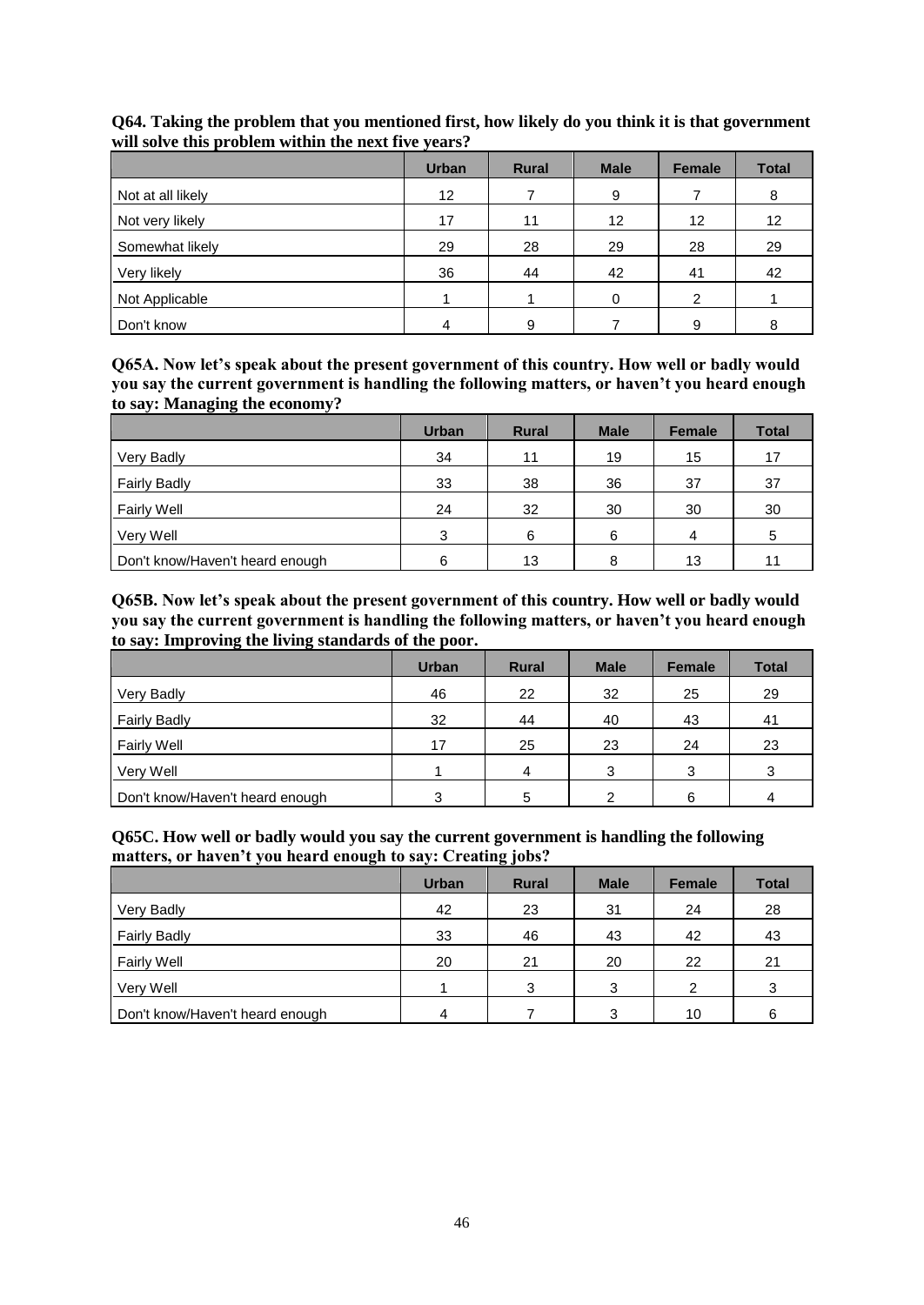| $\overline{ }$                  |              | $\sigma$ .   |             |               |              |
|---------------------------------|--------------|--------------|-------------|---------------|--------------|
|                                 | <b>Urban</b> | <b>Rural</b> | <b>Male</b> | <b>Female</b> | <b>Total</b> |
| Very Badly                      | 54           | 31           | 38          | 35            | 37           |
| <b>Fairly Badly</b>             | 31           | 42           | 39          | 39            | 39           |
| <b>Fairly Well</b>              | 9            | 18           | 16          | 15            | 16           |
| Very Well                       | 2            | 2            | າ           |               | 2            |
| Don't know/Haven't heard enough |              | 9            |             | 10            |              |

## **Q65D. How well or badly would you say the current government is handling the following matters, or haven't you heard enough to say: Keeping prices down?**

**Q65E. How well or badly would you say the current government is handling the following matters, or haven't you heard enough to say: Narrowing gaps between rich and poor?**

|                                 | <b>Urban</b> | <b>Rural</b> | <b>Male</b> | <b>Female</b> | <b>Total</b> |
|---------------------------------|--------------|--------------|-------------|---------------|--------------|
| Very Badly                      | 54           | 27           | 37          | 30            | 34           |
| <b>Fairly Badly</b>             | 28           | 47           | 40          | 44            | 42           |
| <b>Fairly Well</b>              | 13           | 17           | 17          | 16            | 16           |
| Very Well                       |              | っ            | 3           | 2             | 2            |
| Don't know/Haven't heard enough | 5            |              | 4           | 8             | 6            |

## **Q65F. How well or badly would you say the current government is handling the following matters, or haven't you heard enough to say: Reducing crime?**

|                                 | <b>Urban</b> | $\tilde{\phantom{a}}$<br><b>Rural</b> | <b>Male</b> | <b>Female</b> | <b>Total</b> |
|---------------------------------|--------------|---------------------------------------|-------------|---------------|--------------|
| Very Badly                      | 21           | 13                                    | 17          | 13            | 15           |
| <b>Fairly Badly</b>             | 25           | 26                                    | 25          | 26            | 26           |
| <b>Fairly Well</b>              | 43           | 40                                    | 42          | 41            | 41           |
| Very Well                       | 6            | 9                                     | 10          |               | 8            |
| Don't know/Haven't heard enough |              | 12                                    |             | 14            | 10           |

## **Q65G. How well or badly would you say the current government is handling the following matters, or haven't you heard enough to say: Improving basic health services?**

|                                 | <b>Urban</b> | <b>Rural</b> | <b>Male</b> | <b>Female</b> | <b>Total</b> |
|---------------------------------|--------------|--------------|-------------|---------------|--------------|
| Very Badly                      | 17           | 12           | 15          | 12            | 13           |
| <b>Fairly Badly</b>             | 31           | 27           | 27          | 29            | 28           |
| <b>Fairly Well</b>              | 43           | 47           | 45          | 48            | 46           |
| Very Well                       | 5            | 11           | 11          |               | 9            |
| Don't know/Haven't heard enough | 3            | 3            | ົ           | 3             | 3            |

#### **Q65H. How well or badly would you say the current government is handling the following matters, or haven't you heard enough to say: Addressing educational needs?**

|                                 | <b>Urban</b> | --<br><b>Rural</b> | <b>Male</b> | <b>Female</b> | <b>Total</b> |
|---------------------------------|--------------|--------------------|-------------|---------------|--------------|
| Very Badly                      | 16           | 8                  | 11          | 8             | 10           |
| <b>Fairly Badly</b>             | 26           | 24                 | 24          | 25            | 25           |
| <b>Fairly Well</b>              | 49           | 51                 | 50          | 52            | 51           |
| Very Well                       | 6            | 15                 | 13          | 11            | 12           |
| Don't know/Haven't heard enough | 3            | ົ                  |             | 3             | 2            |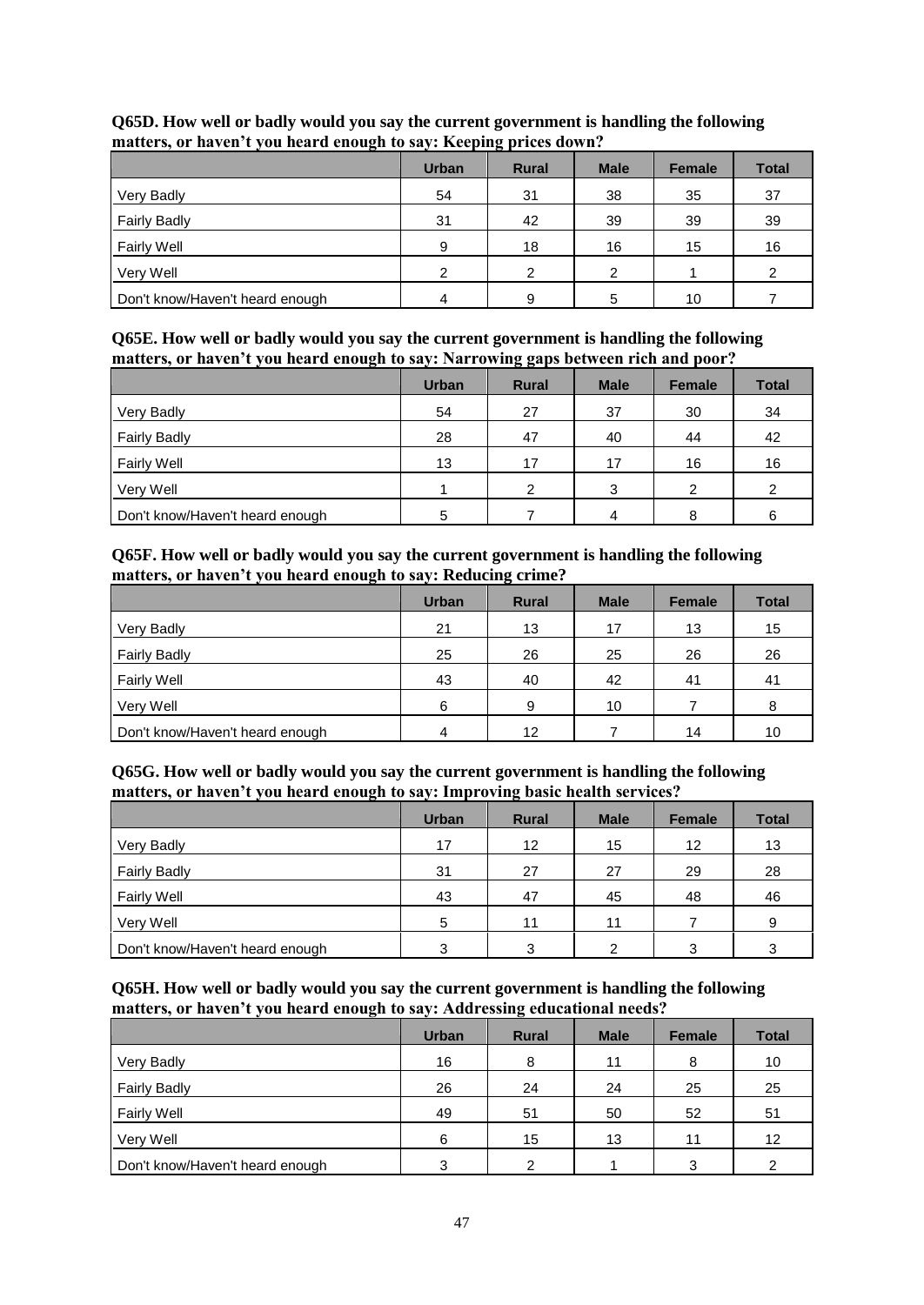| $\sqrt{ }$                      | Urban | 0<br>Rural | Male | Female | Total |
|---------------------------------|-------|------------|------|--------|-------|
| Very Badly                      | 20    | 28         | 25   | 27     | 26    |
| <b>Fairly Badly</b>             | 32    | 35         | 37   | 32     | 35    |
| <b>Fairly Well</b>              | 41    | 23         | 29   | 27     | 28    |
| Very Well                       | 6     | 3          | 5    | 3      |       |
| Don't know/Haven't heard enough |       | 10         |      | 10     |       |

## **Q65I. How well or badly would you say the current government is handling the following matters, or haven't you heard enough to say: Providing water and sanitation services?**

**Q65J. How well or badly would you say the current government is handling the following matters, or haven't you heard enough to say: Ensuring everyone has enough to eat?**

|                                 | <b>Urban</b> | <b>Rural</b> | <b>Male</b> | <b>Female</b> | <b>Total</b> |
|---------------------------------|--------------|--------------|-------------|---------------|--------------|
| Very Badly                      | 40           | 23           | 27          | 28            | 28           |
| <b>Fairly Badly</b>             | 38           | 43           | 44          | 40            | 42           |
| <b>Fairly Well</b>              | 17           | 24           | 21          | 23            | 22           |
| Very Well                       | 3            | 4            | 5           | 2             | 3            |
| Don't know/Haven't heard enough | 3            | 6            | 3           |               | 5            |

## **Q65K. How well or badly would you say the current government is handling the following matters, or haven't you heard enough to say: Fighting corruption in government?**

|                                 | Urban | Rural | Male | Female | Total |
|---------------------------------|-------|-------|------|--------|-------|
| Very Badly                      | 44    | 15    | 28   | 18     | 23    |
| <b>Fairly Badly</b>             | 28    | 28    | 28   | 28     | 28    |
| <b>Fairly Well</b>              | 15    | 22    | 20   | 20     | 20    |
| Very Well                       | 2     | 2     | 3    | 2      | 2     |
| Don't know/Haven't heard enough | 12    | 32    | 21   | 33     | 27    |

#### **Q65L. How well or badly would you say the current government is handling the following matters, or haven't you heard enough to say: Resolving violent conflict between communities?**

|                                 | <b>Urban</b> | <b>Rural</b> | <b>Male</b> | <b>Female</b> | <b>Total</b> |
|---------------------------------|--------------|--------------|-------------|---------------|--------------|
| Very Badly                      | 10           | 4            |             | 4             | 5            |
| <b>Fairly Badly</b>             | 20           | 13           | 15          | 14            | 15           |
| Fairly Well                     | 42           | 50           | 50          | 46            | 48           |
| Very Well                       | 10           | 12           | 12          | 11            | 12           |
| Don't know/Haven't heard enough | 18           | 21           | 16          | 25            | 20           |

## **Q65M. How well or badly would you say the current government is handling the following matters, or haven't you heard enough to say: Combating HIV/AIDS?**

|                                 | <b>Urban</b> | <b>Rural</b> | <b>Male</b> | <b>Female</b> | <b>Total</b> |
|---------------------------------|--------------|--------------|-------------|---------------|--------------|
| Very Badly                      | 4            | 2            | 3           | 3             | 3            |
| <b>Fairly Badly</b>             | 11           | 8            | 8           | 9             | 9            |
| <b>Fairly Well</b>              | 56           | 46           | 50          | 46            | 48           |
| Very Well                       | 26           | 34           | 32          | 32            | 32           |
| Don't know/Haven't heard enough | 4            | 10           |             | 10            | 8            |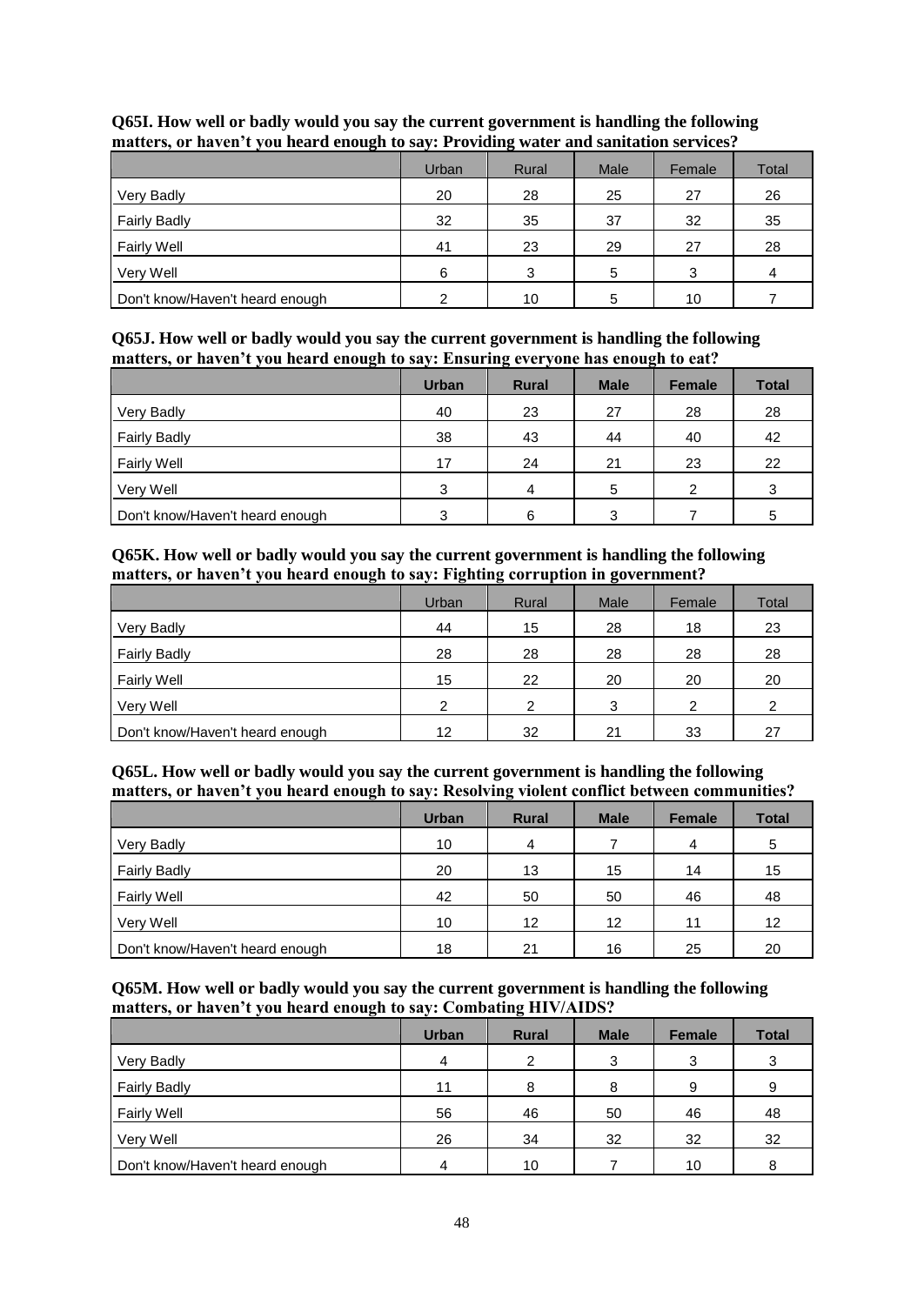| ັ                               |       | ັ     | ັ    |        |       |
|---------------------------------|-------|-------|------|--------|-------|
|                                 | Urban | Rural | Male | Female | Total |
| Very Badly                      | 34    | 34    | 37   | 31     | 34    |
| <b>Fairly Badly</b>             | 35    | 37    | 33   | 40     | 37    |
| <b>Fairly Well</b>              | 27    | 21    | 25   | 20     | 22    |
| Very Well                       | 3     | 3     | っ    | 3      | 3     |
| Don't know/Haven't heard enough |       | 5     |      | 5      |       |

## **Q65N. How well or badly would you say the current government is handling the following matters, or haven't you heard enough to say: Maintaining roads and bridges?**

**Q65O. How well or badly would you say the current government is handling the following matters, or haven't you heard enough to say: Providing a reliable supply of electricity?**

|                                 | Urban | Rural | Male | Female | Total |
|---------------------------------|-------|-------|------|--------|-------|
| Very Badly                      | 25    | 30    | 29   | 28     | 29    |
| <b>Fairly Badly</b>             | 38    | 35    | 36   | 35     | 36    |
| <b>Fairly Well</b>              | 31    | 14    | 19   | 18     | 19    |
| Very Well                       | 4     | າ     | 2    | 2      | 2     |
| Don't know/Haven't heard enough | ⌒     | 19    | 12   | 17     | 15    |

## **Q65P. How well or badly would you say the current government is handling the following matters, or haven't you heard enough to say: Empowering women?**

|                                 | Urban | Rural | Male | Female | Total |
|---------------------------------|-------|-------|------|--------|-------|
| Very Badly                      | 5     | 8     | 5    | 9      |       |
| <b>Fairly Badly</b>             | 20    | 25    | 20   | 27     | 23    |
| <b>Fairly Well</b>              | 61    | 46    | 53   | 47     | 50    |
| Very Well                       | 8     | 13    | 13   | 10     | 12    |
| Don't know/Haven't heard enough |       | 9     | 9    |        | 8     |

**Q66A. What about local government? I do not mean the national government. I mean your Municipal. How well or badly would you say your local government is handling the following matters, or haven't you heard enough about them to say: Maintaining local roads?**

|                                 | <b>Urban</b> | <b>Rural</b>   | <b>Male</b> | <b>Female</b> | <b>Total</b> |
|---------------------------------|--------------|----------------|-------------|---------------|--------------|
| Very Badly                      | 41           | 28             | 36          | 26            | 31           |
| <b>Fairly Badly</b>             | 34           | 44             | 39          | 43            | 41           |
| <b>Fairly Well</b>              | 19           | 21             | 19          | 22            | 21           |
| Very Well                       | 3            | $\mathfrak{p}$ | C           | 3             | 3            |
| Don't know/Haven't heard enough | っ            | 5              | ◠           | 6             | 4            |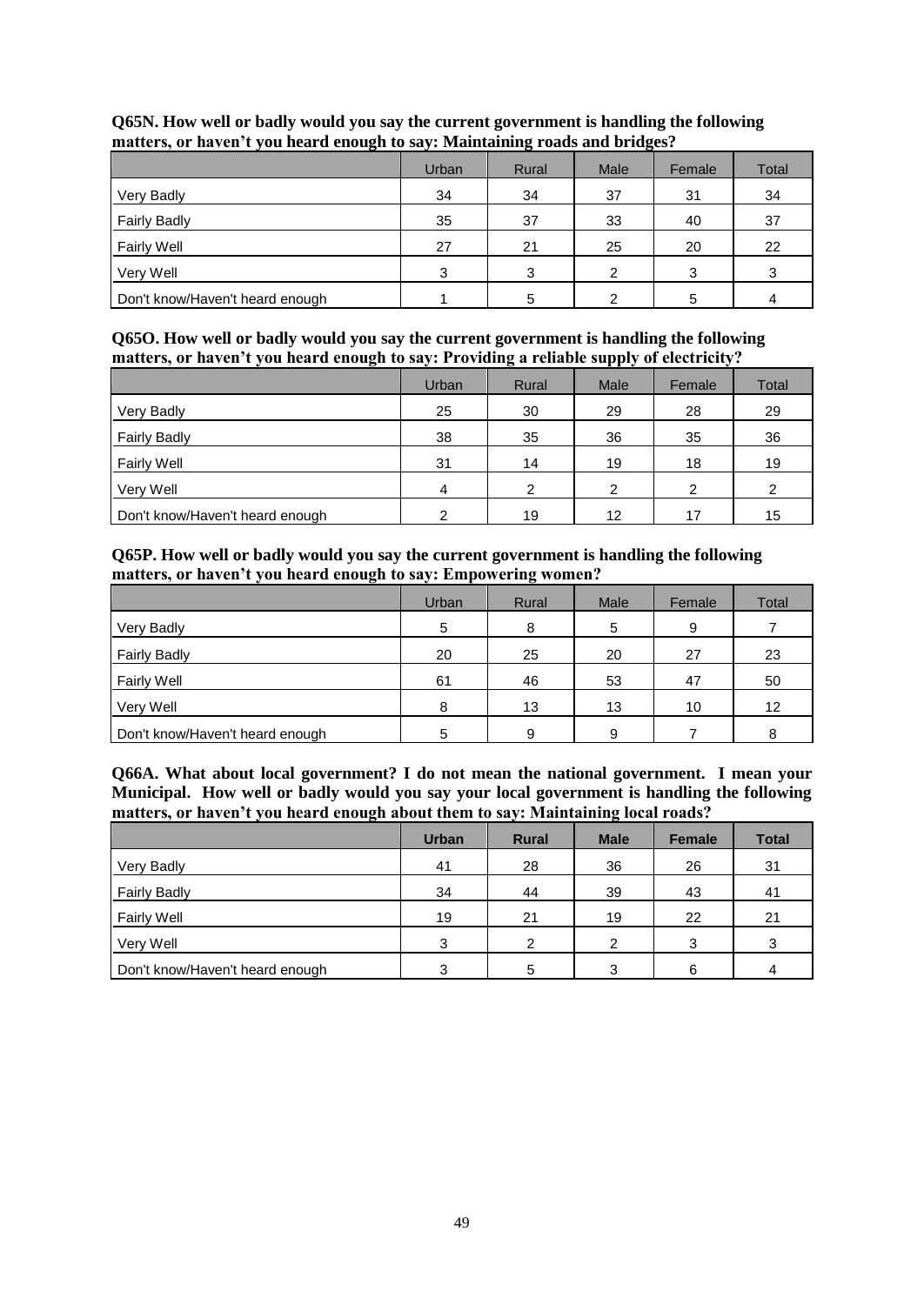|                                 | <b>Urban</b> | <b>Rural</b> | <b>Male</b> | <b>Female</b> | <b>Total</b> |
|---------------------------------|--------------|--------------|-------------|---------------|--------------|
| Very Badly                      | 25           | 16           | 20          | 16            | 18           |
| <b>Fairly Badly</b>             | 29           | 35           | 33          | 34            | 34           |
| Fairly Well                     | 36           | 37           | 36          | 37            | 37           |
| Very Well                       | ົ            | 5            | 4           | 4             |              |
| Don't know/Haven't heard enough |              |              | 6           | 8             |              |

**Q66B. What about local government? I do not mean the national government. I mean your Municipal. How well or badly would you say your local government is handling the following matters, or haven't you heard enough about them to say: Maintaining local market places?**

**Q66C. What about local government? I do not mean the national government. I mean your Municipal. How well or badly would you say your local government is handling the following matters, or haven't you heard enough about them to say: Maintaining health standards, for example, in restaurants and food stalls?**

|                                 | <b>Urban</b>   | <b>Rural</b> | <b>Male</b> | <b>Female</b> | <b>Total</b> |
|---------------------------------|----------------|--------------|-------------|---------------|--------------|
| Missing                         | $\Omega$       | 0            | 0           | 0             | 0            |
| Very Badly                      | 25             | 13           | 18          | 15            | 16           |
| <b>Fairly Badly</b>             | 31             | 34           | 34          | 32            | 33           |
| <b>Fairly Well</b>              | 33             | 34           | 32          | 35            | 34           |
| Very Well                       | $\mathfrak{p}$ | 4            | 4           | 3             | 4            |
| Don't know/Haven't heard enough | 9              | 15           | 11          | 15            | 13           |

**Q66D. What about local government? I do not mean the national government. I mean your Municipal. How well or badly would you say your local government is handling the following matters, or haven't you heard enough about them to say: Keeping our community clean, for example, by having refuse removed?**

|                                 | <b>Urban</b> | <b>Rural</b> | <b>Male</b> | <b>Female</b> | <b>Total</b> |
|---------------------------------|--------------|--------------|-------------|---------------|--------------|
| Very Badly                      | 23           | 14           | 18          | 14            | 16           |
| <b>Fairly Badly</b>             | 24           | 36           | 32          | 33            | 33           |
| <b>Fairly Well</b>              | 42           | 33           | 34          | 36            | 35           |
| Very Well                       | 8            | 6            |             | 6             | 6            |
| Don't know/Haven't heard enough | 3            | 12           | 9           | 11            | 10           |

**Q66E. What about local government? I do not mean the national government. I mean your Municipal. How well or badly would you say your local government is handling the following matters, or haven't you heard enough about them to say: Managing the use of land?**

|                                 | <b>Urban</b> | <b>Rural</b> | <b>Male</b> | <b>Female</b> | <b>Total</b> |
|---------------------------------|--------------|--------------|-------------|---------------|--------------|
| Very Badly                      | 31           | 8            | 17          | 10            | 14           |
| <b>Fairly Badly</b>             | 26           | 24           | 25          | 23            | 24           |
| <b>Fairly Well</b>              | 23           | 45           | 37          | 42            | 39           |
| Very Well                       | 4            | 9            | 9           | 6             |              |
| Don't know/Haven't heard enough | 16           | 15           | 11          | 19            | 15           |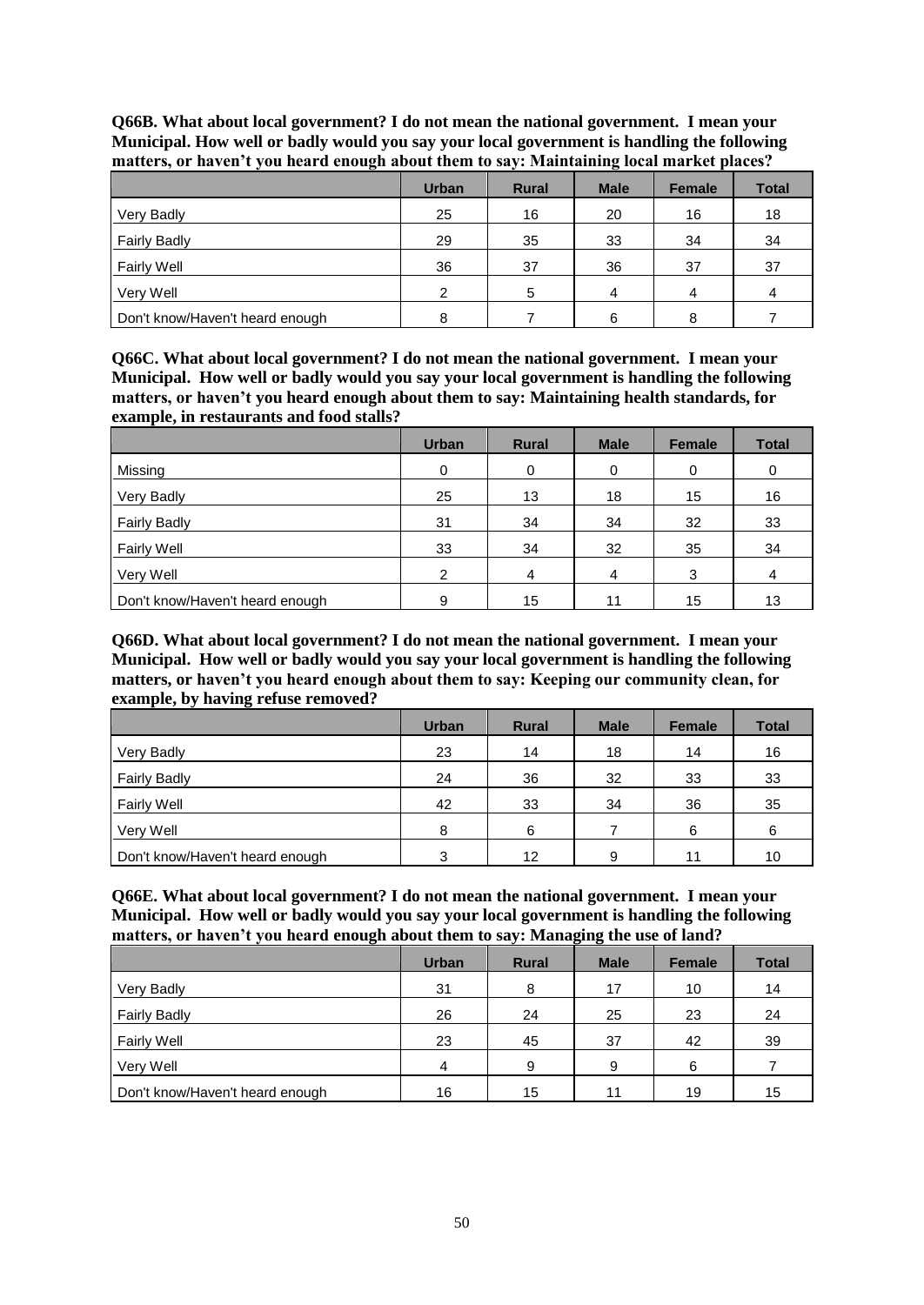|                  | <b>Urban</b> | <b>Rural</b> | <b>Male</b> | Female | <b>Total</b> |
|------------------|--------------|--------------|-------------|--------|--------------|
| Very difficult   | 2            |              |             | 5      | 6            |
| <b>Difficult</b> | 23           | 38           | 34          | 34     | 34           |
| Easy             | 58           | 43           | 45          | 50     | 47           |
| Very easy        | 14           | 9            | 13          | 9      | 11           |
| Never try        | ົ            |              |             | ົ      | 2            |
| Don't know       |              |              |             |        |              |

**Q67A. Based on your experience, how easy or difficult is it to obtain the following services from government? Or do you never try and get these services from government: An identity document, such as a birth certificate, driver's license, passport or voter's card?**

**Q67B. Based on your experience, how easy or difficult is it to obtain the following services from government? Or do you never try and get these services from government: Household services like piped water, electricity or telephone?**

|                  | <b>Urban</b> | <b>Rural</b> | <b>Male</b> | Female            | <b>Total</b> |
|------------------|--------------|--------------|-------------|-------------------|--------------|
| Very difficult   | 11           | 19           | 19          | 15                | 17           |
| <b>Difficult</b> | 46           | 35           | 36          | 40                | 38           |
| Easy             | 28           | 6            | 11          | $12 \overline{ }$ | 12           |
| Very easy        | 3            |              |             | $\mathfrak{p}$    |              |
| Never try        | 11           | 34           | 28          | 27                | 28           |
| Don't know       | າ            | 5            | 4           | 5                 | 4            |

**Q67C. Based on your experience, how easy or difficult is it to obtain the following services from government? Or do you never try and get these services from government: Help from the police?**

|                  | <b>Urban</b> | <b>Rural</b> | <b>Male</b> | Female | <b>Total</b> |
|------------------|--------------|--------------|-------------|--------|--------------|
| Very difficult   |              |              | 8           | 6      |              |
| <b>Difficult</b> | 33           | 32           | 31          | 33     | 32           |
| Easy             | 44           | 36           | 41          | 35     | 38           |
| Very easy        | 3            | 3            | 4           | 2      | 3            |
| Never try        | 10           | 20           | 14          | 21     | 17           |
| Don't know       | 3            | 2            | ົ           | 3      | ⌒            |

**Q67D. Based on your experience, how easy or difficult is it to obtain the following services from government? Or do you never try and get these services from government: A place in a public primary school for a child?**

|                  | <b>Urban</b> | <b>Rural</b> | <b>Male</b> | Female | <b>Total</b> |
|------------------|--------------|--------------|-------------|--------|--------------|
| Very difficult   | 6            | 3            | 5           | 3      | 4            |
| <b>Difficult</b> | 38           | 21           | 26          | 25     | 25           |
| Easy             | 42           | 58           | 54          | 54     | 54           |
| Very easy        | 5            | 9            | 9           |        | 8            |
| Never try        |              |              | 5           | 9      |              |
| Don't know       |              | 2            |             | າ      | 2            |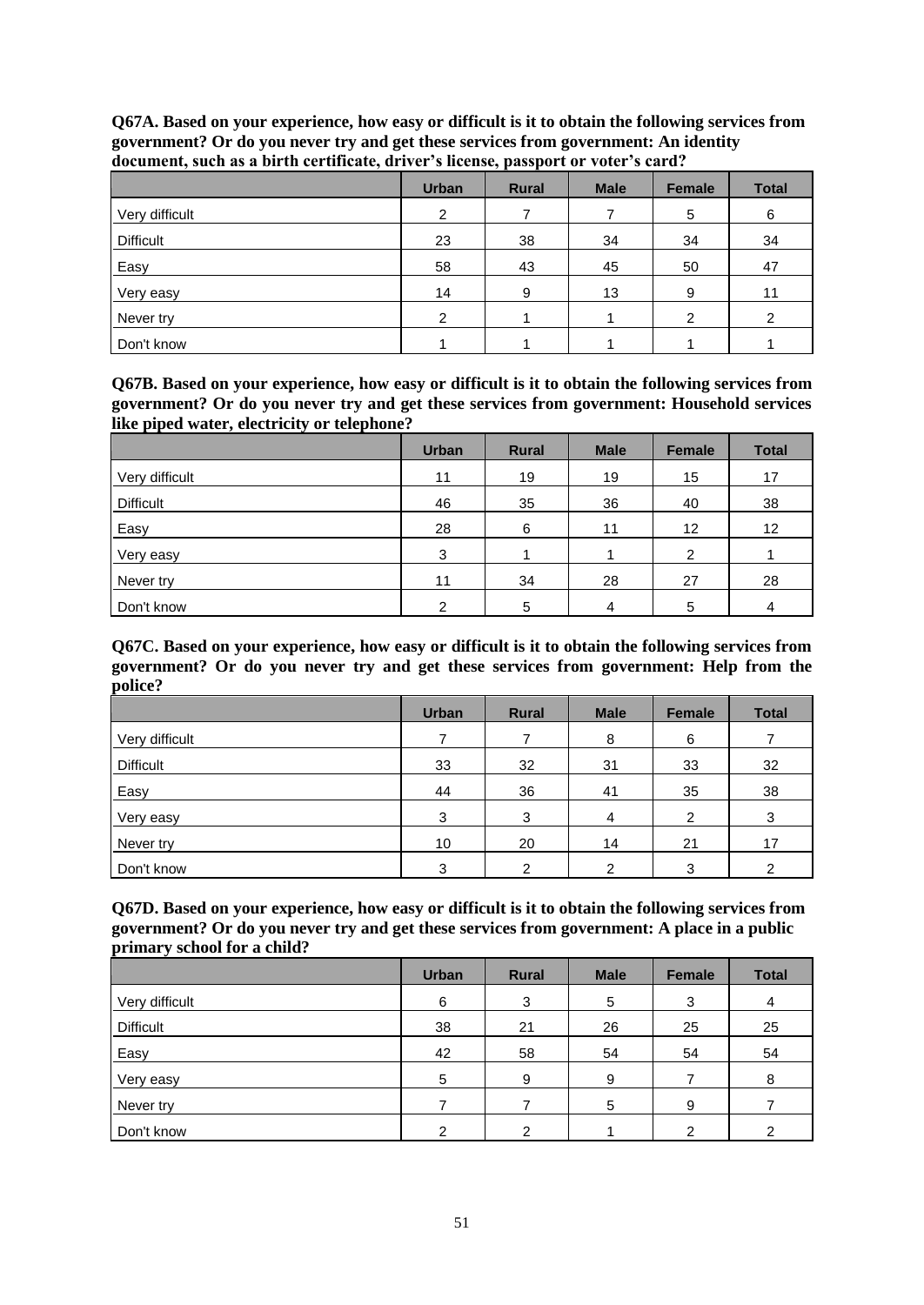|                  | <b>Urban</b>   | <b>Rural</b> | <b>Male</b> | Female | <b>Total</b> |
|------------------|----------------|--------------|-------------|--------|--------------|
| Very difficult   | 13             | 8            | 10          | 9      | 10           |
| <b>Difficult</b> | 43             | 39           | 39          | 40     | 40           |
| Easy             | 39             | 47           | 44          | 45     | 45           |
| Very easy        | $\mathcal{P}$  | 5            | 5           | 4      | 4            |
| Never try        | $\overline{2}$ |              |             |        |              |
| Don't know       |                |              |             |        |              |

**Q67E. Based on your experience, how easy or difficult is it to obtain the following services from government? Or do you never try and get these services from government: Medical treatment at a public clinic or hospital?**

#### **Q68A. Have you encountered any of these problems with your local public schools during the past 12 months: Services are too expensive / unable to pay?**

|                                                   | <b>Urban</b> | <b>Rural</b> | <b>Male</b> | <b>Female</b> | <b>Total</b> |
|---------------------------------------------------|--------------|--------------|-------------|---------------|--------------|
| Never                                             | 34           | 39           | 40          | 34            | 37           |
| Once or Twice                                     | 15           | 17           | 17          | 16            | 16           |
| A Few Times                                       | 9            | 15           | 13          | 13            | 13           |
| Often                                             |              | 10           | 9           | 9             | 9            |
| No experience with public schools in past<br>year | 34           | 20           | 20          | 27            | 23           |
| Don't Know                                        |              |              |             |               |              |

#### **Q68B. Have you encountered any of these problems with your local public schools during the past 12 months: Lack of textbooks or other supplies?**

|                                                | <b>Urban</b> | <b>Rural</b> | <b>Male</b> | <b>Female</b> | <b>Total</b> |
|------------------------------------------------|--------------|--------------|-------------|---------------|--------------|
| Never                                          | 35           | 43           | 42          | 39            | 41           |
| Once or Twice                                  | 14           | 15           | 15          | 14            | 15           |
| A Few Times                                    | 11           | 14           | 14          | 12            | 13           |
| <b>Often</b>                                   |              | 5            | 5           | 5             | 5            |
| No experience with public schools in past year | 34           | 20           | 20          | 27            | 23           |
| Don't Know                                     | 2            | 3            | 3           | 3             | 3            |

#### **Q68C. Have you encountered any of these problems with your local public schools during the past 12 months: Poor teaching?**

|                                                | Urban | Rural | <b>Male</b> | Female | Total |
|------------------------------------------------|-------|-------|-------------|--------|-------|
| Never                                          | 33    | 54    | 48          | 49     | 49    |
| Once or Twice                                  | 8     | 8     | 9           |        | 8     |
| A Few Times                                    | 10    | 8     | 10          |        |       |
| Often                                          | 11    | 4     | 8           | 4      |       |
| No experience with public schools in past year | 34    | 20    | 20          | 27     | 23    |
| Don't Know                                     | 4     | 6     | 5           | 6      |       |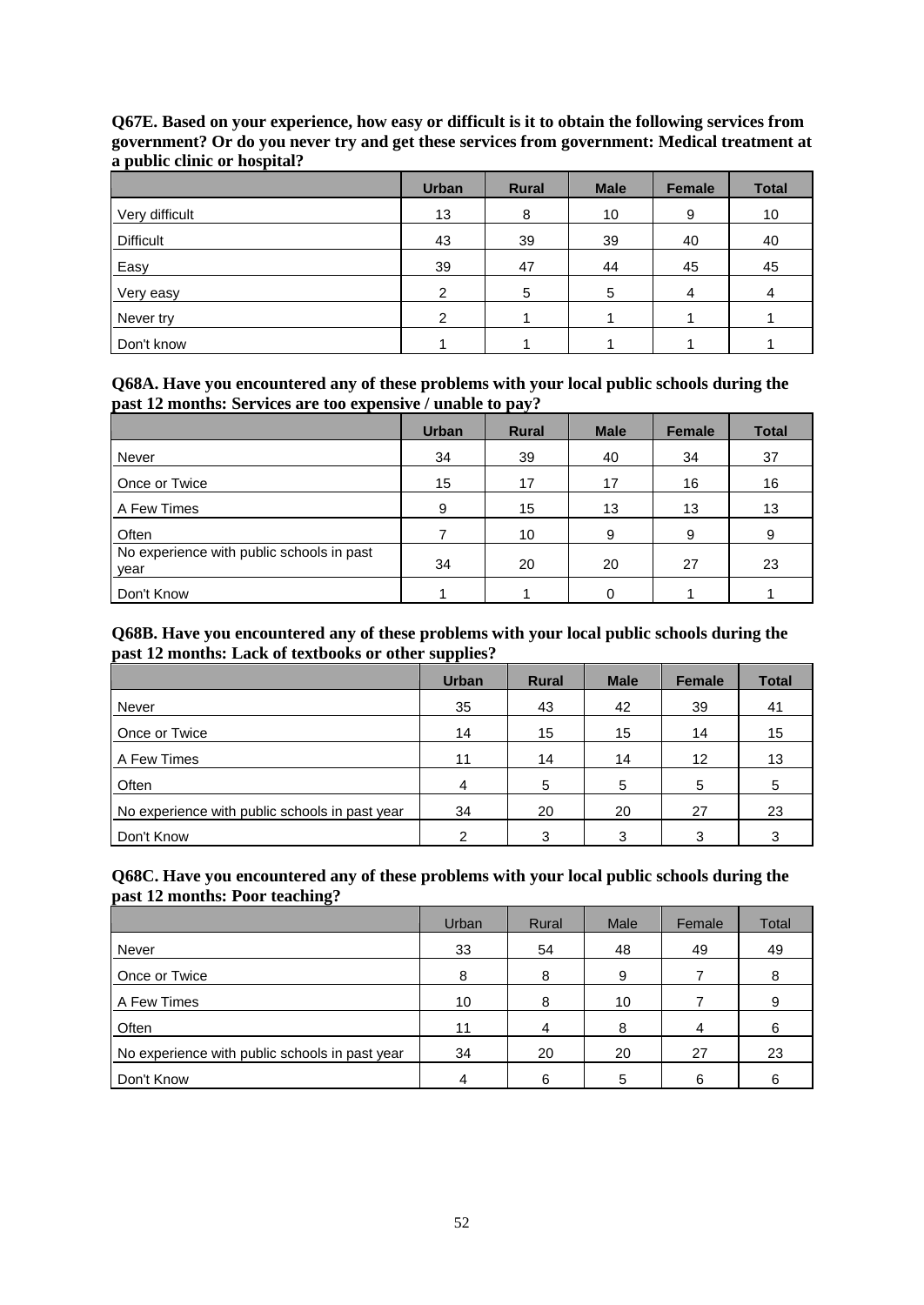|                                                | <b>Urban</b> | <b>Rural</b> | <b>Male</b> | <b>Female</b> | <b>Total</b> |
|------------------------------------------------|--------------|--------------|-------------|---------------|--------------|
| Never                                          | 31           | 50           | 45          | 45            | 45           |
| Once or Twice                                  | 10           | 9            | 10          | 9             | 9            |
| A Few Times                                    | 10           | 11           | 13          | 9             | 11           |
| Often                                          | 12           |              | 10          | 6             | 8            |
| No experience with public schools in past year | 34           | 20           | 20          | 27            | 23           |
| Don't Know                                     | 3            | 3            | 2           | 5             | っ            |

## **Q68D. Have you encountered any of these problems with your local public schools during the past 12 months: Absent teachers?**

#### **Q68E. Have you encountered any of these problems with your local public schools during the past 12 months: Overcrowded classrooms?**

|                                                | <b>Urban</b>    | <b>Rural</b> | <b>Male</b> | Female | <b>Total</b> |
|------------------------------------------------|-----------------|--------------|-------------|--------|--------------|
| Never                                          | 12 <sup>2</sup> | 29           | 25          | 24     | 24           |
| Once or Twice                                  | 6               | 9            | 8           | 8      | 8            |
| A Few Times                                    | 9               | 15           | 14          | 12     | 13           |
| Often                                          | 34              | 25           | 29          | 26     | 28           |
| No experience with public schools in past year | 34              | 20           | 20          | 27     | 23           |
| Don't Know                                     | 3               | 3            | 3           | 3      |              |

## **Q68F. Have you encountered any of these problems with your local public schools during the past 12 months: Poor conditions of facilities?**

|                                                | <b>Urban</b> | <b>Rural</b> | <b>Male</b>       | <b>Female</b> | <b>Total</b>    |
|------------------------------------------------|--------------|--------------|-------------------|---------------|-----------------|
| Never                                          | 25           | 46           | 40                | 41            | 41              |
| Once or Twice                                  | 9            | 8            | 8                 | 9             | 8               |
| A Few Times                                    | 11           | 12           | $12 \overline{ }$ | 11            | 12 <sup>2</sup> |
| Often                                          | 16           | 12           | 17                | 10            | 13              |
| No experience with public schools in past year | 34           | 20           | 20                | 27            | 23              |
| Don't Know                                     |              | 2            | 2                 | 3             | 3               |

#### **Q69A. Have you encountered any of these problems with your local public clinic or hospital during the past 12 months: Services are too expensive / unable to pay?**

|                                                | <b>Urban</b> | <b>Rural</b> | <b>Male</b> | <b>Female</b> | <b>Total</b> |
|------------------------------------------------|--------------|--------------|-------------|---------------|--------------|
| Never                                          | 27           | 33           | 32          | 30            | 31           |
| Once or Twice                                  | 20           | 18           | 17          | 21            | 19           |
| A Few Times                                    | 21           | 26           | 22          | 27            | 24           |
| <b>Often</b>                                   | 18           | 18           | 20          | 16            | 18           |
| No experience with public clinics in past year | 14           | 6            | 9           | 6             | 8            |
| Don't Know                                     |              |              |             |               | 0            |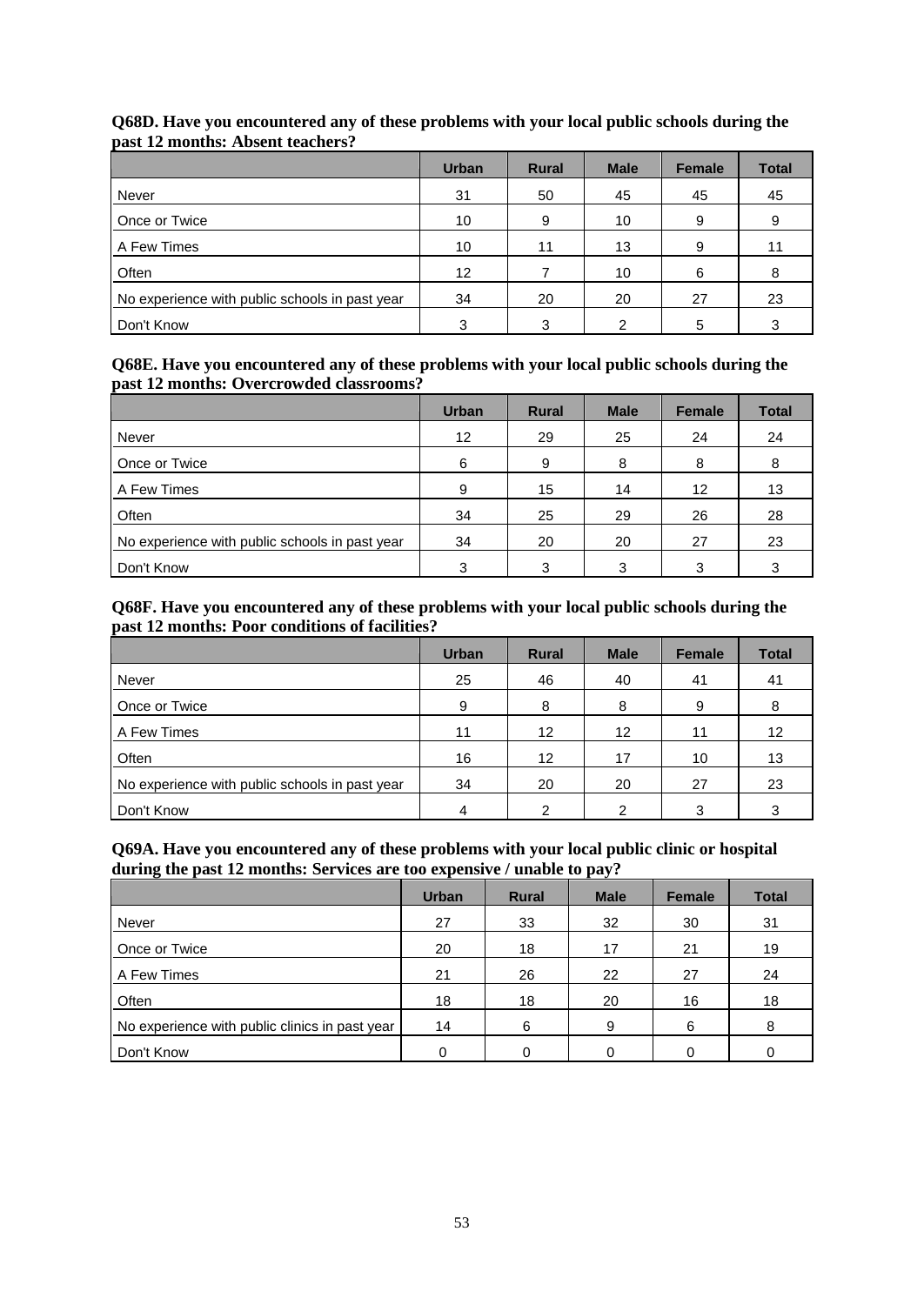|                                                | <b>Urban</b> | <b>Rural</b> | <b>Male</b> | <b>Female</b> | <b>Total</b> |
|------------------------------------------------|--------------|--------------|-------------|---------------|--------------|
| Never                                          | 34           | 36           | 36          | 35            | 36           |
| Once or Twice                                  | 20           | 20           | 18          | 22            | 20           |
| A Few Times                                    | 17           | 27           | 24          | 25            | 24           |
| Often                                          | 15           | 11           | 13          | 11            | 12           |
| No experience with public clinics in past year | 14           | 6            | 9           | 6             | 8            |
| Don't Know                                     |              |              |             | 0             |              |

## **Q69B. Have you encountered any of these problems with your local public clinic or hospital during the past 12 months: Lack of medicines or other supplies?**

#### **Q69C. Have you encountered any of these problems with your local public clinic or hospital during the past 12 months: Lack of attention or respect from staff?**

|                                                | <b>Urban</b>      | <b>Rural</b>    | <b>Male</b> | Female | <b>Total</b> |
|------------------------------------------------|-------------------|-----------------|-------------|--------|--------------|
| Never                                          | 37                | 60              | 52          | 57     | 54           |
| Once or Twice                                  | $12 \overline{ }$ | 12 <sup>2</sup> | 11          | 13     | 12           |
| A Few Times                                    | 21                | 14              | 17          | 15     | 16           |
| Often                                          | 17                | 8               | 11          | 9      | 10           |
| No experience with public clinics in past year | 14                | 6               | 9           | 6      | 8            |
| Don't Know                                     |                   |                 |             |        |              |

## **Q69D. Have you encountered any of these problems with your local public clinic or hospital during the past 12 months: Absent doctors?**

|                                                | <b>Urban</b> | <b>Rural</b>      | <b>Male</b> | <b>Female</b>     | <b>Total</b> |
|------------------------------------------------|--------------|-------------------|-------------|-------------------|--------------|
| Never                                          | 43           | 59                | 52          | 57                | 55           |
| Once or Twice                                  | 10           | 11                | 9           | $12 \overline{ }$ | 11           |
| A Few Times                                    | 16           | 11                | 14          | 11                | 13           |
| Often                                          | 15           | $12 \overline{ }$ | 14          | 12 <sup>2</sup>   | 13           |
| No experience with public clinics in past year | 14           | 6                 | 9           | 6                 | 8            |
| Don't Know                                     |              | 2                 |             | ົ                 |              |

#### **Q69E. Have you encountered any of these problems with your local public clinic or hospital during the past 12 months: Long waiting time?**

|                                                | <b>Urban</b>      | <b>Rural</b> | <b>Male</b> | <b>Female</b> | <b>Total</b> |
|------------------------------------------------|-------------------|--------------|-------------|---------------|--------------|
| Never                                          | 8                 | 23           | 19          | 20            | 20           |
| Once or Twice                                  | $12 \overline{ }$ | 15           | 15          | 13            | 14           |
| A Few Times                                    | 29                | 32           | 30          | 33            | 31           |
| Often                                          | 37                | 24           | 27          | 27            | 27           |
| No experience with public clinics in past year | 14                | 6            | 9           | 6             | 8            |
| Don't Know                                     |                   |              |             |               |              |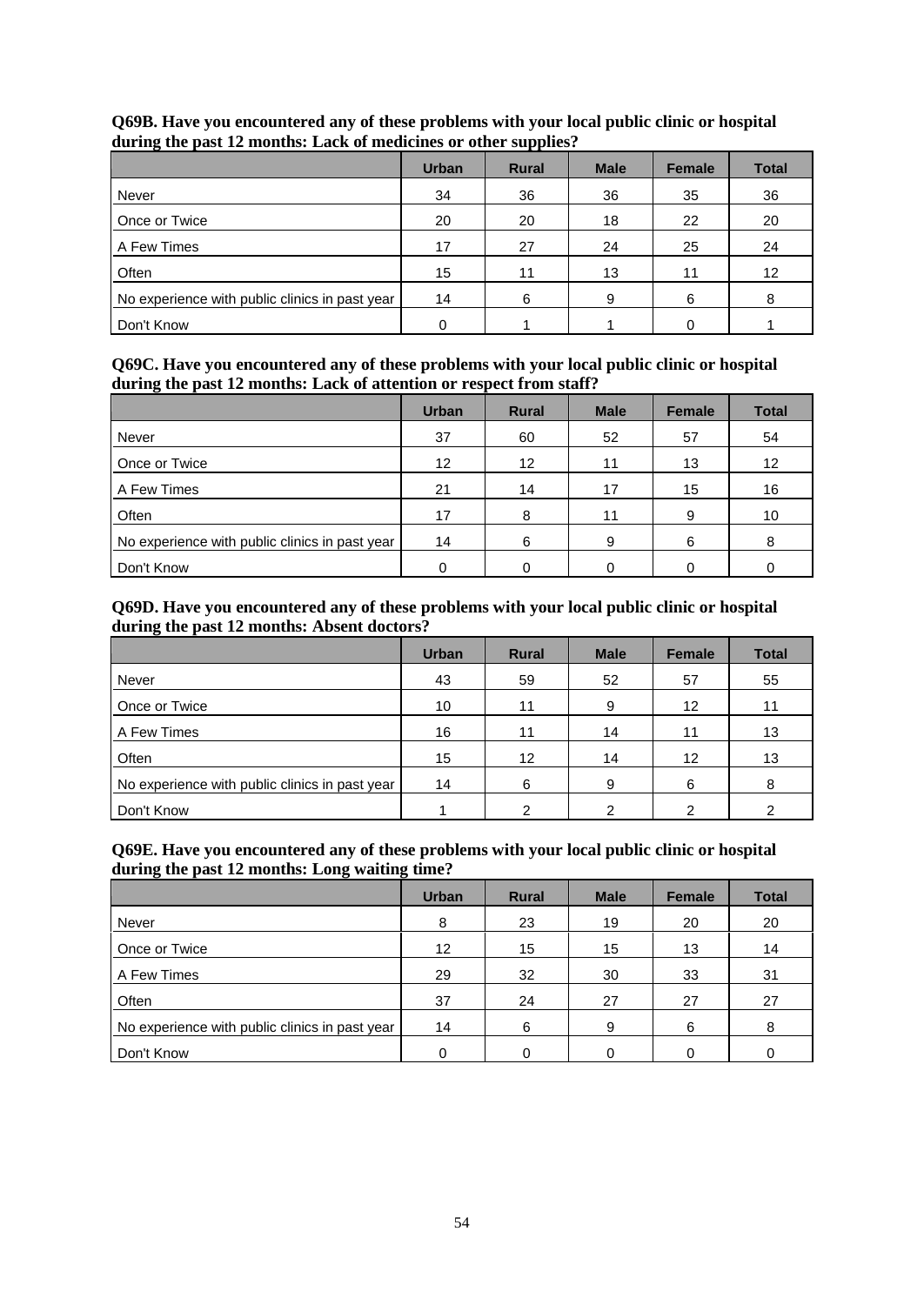|                                                | <b>Urban</b> | <b>Rural</b> | <b>Male</b> | <b>Female</b> | <b>Total</b> |
|------------------------------------------------|--------------|--------------|-------------|---------------|--------------|
| Never                                          | 31           | 58           | 49          | 53            | 51           |
| Once or Twice                                  | 10           | 10           | 10          | 10            | 10           |
| A Few Times                                    | 21           | 13           | 16          | 14            | 15           |
| Often                                          | 20           | 8            | 13          | 10            | 12           |
| No experience with public clinics in past year | 14           | 6            | q           | 6             | 8            |
| Don't Know                                     |              | 5            |             | 6             | 5            |

## **Q69F. Have you encountered any of these problems with your local public clinic or hospital during the past 12 months: Dirty facilities?**

#### **Q70A. Do you or anyone in this household receive any of the following: Free visits or medicines from a public or government-run health clinic or hospital?**

|            | <b>Urban</b> | <b>Rural</b> | <b>Male</b> | Female | <b>Total</b> |
|------------|--------------|--------------|-------------|--------|--------------|
| No         | 92           | 83           | 83          | 87     | 85           |
| Yes        |              | 16           | 15          | 13     | 14           |
| Don't know |              |              |             |        |              |

#### **Q70B. Do you or anyone in this household receive any of the following: Food for children from a government-run school feeding program?**

|            | <b>Urban</b> | <b>Rural</b> | <b>Male</b> | Female   | <b>Total</b> |
|------------|--------------|--------------|-------------|----------|--------------|
| No         | 76           | 43           | 50          | 53       | 52           |
| Yes        | 23           | 53           | 47          | 43       | 45           |
| Don't know |              | 4            |             | ົ<br>. . | ◠            |

#### **Q71A. Do you approve or disapprove of the way the following people have performed their jobs over the past twelve months, or haven't you heard enough about them to say: President Blaise COMPAORE?**

|                                 | <b>Urban</b> | <b>Rural</b> | <b>Male</b> | <b>Female</b> | <b>Total</b> |
|---------------------------------|--------------|--------------|-------------|---------------|--------------|
| <b>Strongly Disapprove</b>      | 19           | 4            | 10          | 6             | 8            |
| Disapprove                      | 22           | 18           | 19          | 19            | 19           |
| Approve                         | 39           | 52           | 48          | 50            | 49           |
| <b>Strongly Approve</b>         | 14           | 20           | 19          | 17            | 18           |
| Don't know/Haven't heard enough | հ            | 6            |             | 8             | 6            |

| Q71B. Do you approve or disapprove of the way the following people have performed their jobs |
|----------------------------------------------------------------------------------------------|
| over the past twelve months, or haven't you heard enough about them to say: Your Member of   |
| <b>Parliament?</b>                                                                           |

|                                 | <b>Urban</b> | <b>Rural</b> | <b>Male</b> | <b>Female</b> | <b>Total</b> |
|---------------------------------|--------------|--------------|-------------|---------------|--------------|
| <b>Strongly Disapprove</b>      | 21           | 5            | 12          | 6             | 9            |
| Disapprove                      | 27           | 20           | 24          | 20            | 22           |
| Approve                         | 29           | 39           | 35          | 38            | 36           |
| <b>Strongly Approve</b>         | 10           | 14           | 12          | 13            | 13           |
| Don't know/Haven't heard enough | 13           | 22           | 17          | 23            | 20           |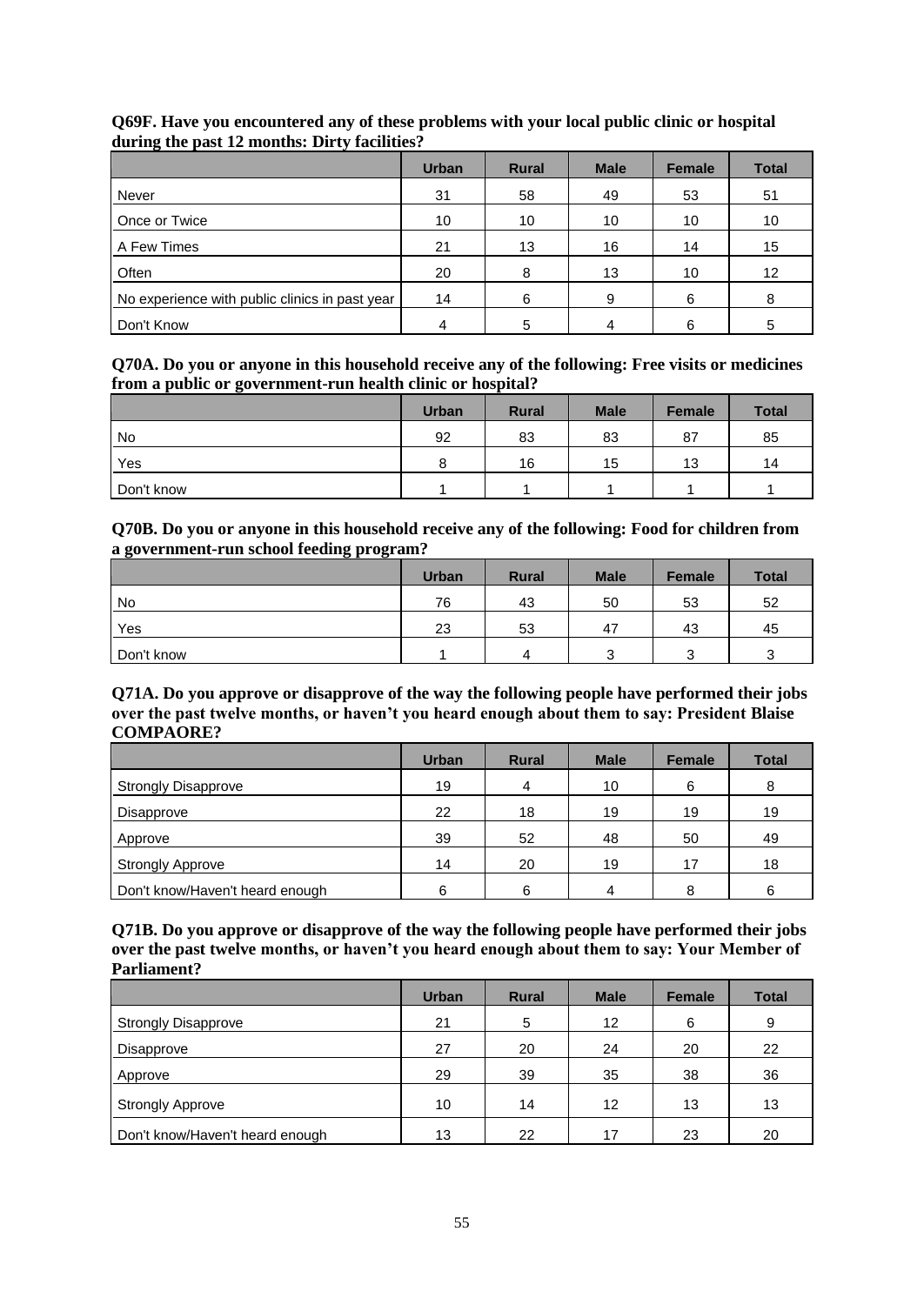|                                 | <b>Urban</b> | <b>Rural</b> | <b>Male</b> | <b>Female</b> | <b>Total</b> |
|---------------------------------|--------------|--------------|-------------|---------------|--------------|
| <b>Strongly Disapprove</b>      | 21           | 5            | 13          | 6             | 10           |
| Disapprove                      | 26           | 16           | 19          | 18            | 19           |
| Approve                         | 32           | 48           | 42          | 46            | 44           |
| <b>Strongly Approve</b>         | 8            | 24           | 21          | 19            | 20           |
| Don't know/Haven't heard enough | 13           | 6            | 5           | 11            | 8            |

**Q71C. Do you approve or disapprove of the way the following people have performed their jobs over the past twelve months, or haven't you heard enough about them to say: Your Elected Assembly man/woman?**

#### **Q72A. Who should be responsible for: Making sure that, once elected, Members of Parliament do their jobs?**

|                              | <b>Urban</b> | <b>Rural</b> | <b>Male</b> | <b>Female</b> | <b>Total</b> |
|------------------------------|--------------|--------------|-------------|---------------|--------------|
| The president/executive      | 26           | 30           | 29          | 29            | 29           |
| The parliament/local council | 19           | 15           | 18          | 14            | 16           |
| Their political party        | 9            |              | 8           |               | 8            |
| The voters                   | 34           | 27           | 33          | 26            | 29           |
| No one                       |              |              |             | 2             |              |
| Don't know                   | 11           | 19           |             | 23            | 17           |

#### **Q72B. Who should be responsible for: Making sure that, once elected, local government councilors do their jobs?**

|                              | <b>Urban</b> | <b>Rural</b> | <b>Male</b> | <b>Female</b> | <b>Total</b> |
|------------------------------|--------------|--------------|-------------|---------------|--------------|
| The president/executive      | 13           | 13           | 11          | 15            | 13           |
| The parliament/local council | 23           | 25           | 27          | 21            | 24           |
| Their political party        |              | 9            | 9           | 8             | 9            |
| The voters                   | 42           | 36           | 41          | 34            | 38           |
| No one                       | 2            | 2            |             | 2             | 2            |
| Don't know                   | 13           | 15           |             | 18            | 15           |

#### **Q72C. Who should be responsible for: Making sure that, once elected, the president of Faso does his job?**

|                              | <b>Urban</b>   | <b>Rural</b> | <b>Male</b> | <b>Female</b> | <b>Total</b> |
|------------------------------|----------------|--------------|-------------|---------------|--------------|
| The president/executive      | 8              | 9            | 10          | 8             | 9            |
| The parliament/local council | 33             | 27           | 34          | 24            | 29           |
| Their political party        |                | 5            |             | 5             |              |
| The voters                   | 39             | 30           | 34          | 31            | 32           |
| No one                       | $\mathfrak{p}$ | 6            | 4           | 5             | 5            |
| Don't know                   | 13             | 23           | 14          | 27            | 21           |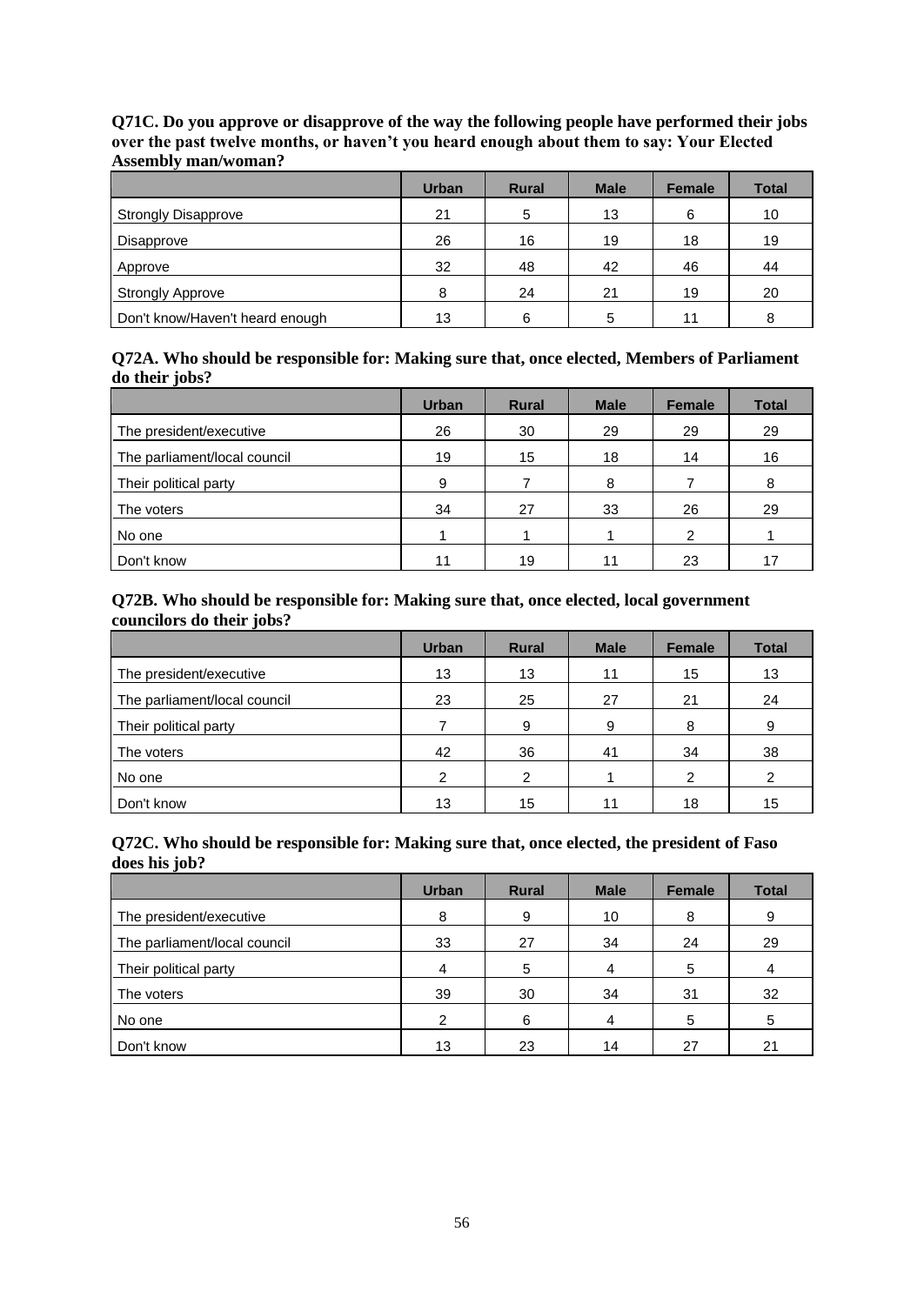**Q73A. Regardless of whether you are able to pay them, are you required to pay each of the following, or haven't you been able to find out about this: "Value added tax" on the food or goods that you buy from shops or traders?**

|                              | <b>Urban</b> | <b>Rural</b> | <b>Male</b> | <b>Female</b> | <b>Total</b> |
|------------------------------|--------------|--------------|-------------|---------------|--------------|
| No, I am not required to pay | 34           | 32           | 36          | 30            | 33           |
| Yes, I am required to pay    | 63           | 59           | 58          | 61            | 60           |
| Refused                      | O            | 0            |             | 0             | 0            |
| Don't know                   | ◠            | 9            | 6           | 9             | 8            |

**Q73B. Regardless of whether you are able to pay them, are you required to pay each of the following, or haven't you been able to find out about this: License fees to local government, for example, for a bicycle, cart, business or market stall?**

|                              | <b>Urban</b> | <b>Rural</b> | <b>Male</b> | <b>Female</b> | <b>Total</b> |
|------------------------------|--------------|--------------|-------------|---------------|--------------|
| No, I am not required to pay | 19           | 22           | 21          | 21            | 21           |
| Yes, I am required to pay    | 78           | 72           | 75          | 72            | 74           |
| Don't know                   |              | h            |             |               | 5            |

**Q73C. Regardless of whether you are able to pay them, are you required to pay each of the following, or haven't you been able to find out about this: Property rates or taxes?**

|                              | <b>Urban</b> | <b>Rural</b> | <b>Male</b> | <b>Female</b> | <b>Total</b> |
|------------------------------|--------------|--------------|-------------|---------------|--------------|
| No, I am not required to pay | 21           | 25           | 24          | 23            | 24           |
| Yes, I am required to pay    | 72           | 56           | 62          | 58            | 60           |
| Don't know                   |              | 18           | 13          | 18            | 15           |

**Q73D. Regardless of whether you are able to pay them, are you required to pay each of the following, or haven't you been able to find out about this: If you have paid employment, are you required to pay an income tax, that is, a tax deducted from your wages by your employer?**

|                              | <b>Urban</b> | <b>Rural</b> | <b>Male</b> | <b>Female</b> | <b>Total</b> |
|------------------------------|--------------|--------------|-------------|---------------|--------------|
| No, I am not required to pay | 4            | 2            | ົ           |               |              |
| Yes, I am required to pay    | 15           | 5            | 10          | 5             |              |
| Not applicable               | 70           | 86           | 77          | 87            | 82           |
| Don't know                   |              |              |             |               |              |

**Q73E. Regardless of whether you are able to pay them, are you required to pay each of the following, or haven't you been able to find out about this: If you are self employed, are you required to pay a tax on the earnings from your business or job?**

|                              | <b>Urban</b> | <b>Rural</b> | <b>Male</b> | <b>Female</b> | <b>Total</b> |
|------------------------------|--------------|--------------|-------------|---------------|--------------|
| No, I am not required to pay |              | 6            |             | 6             | 6            |
| Yes, I am required to pay    | 15           | 9            | 13          | 8             | 11           |
| Not applicable               | 77           | 84           | 80          | 85            | 82           |
| Don't know                   |              |              |             |               |              |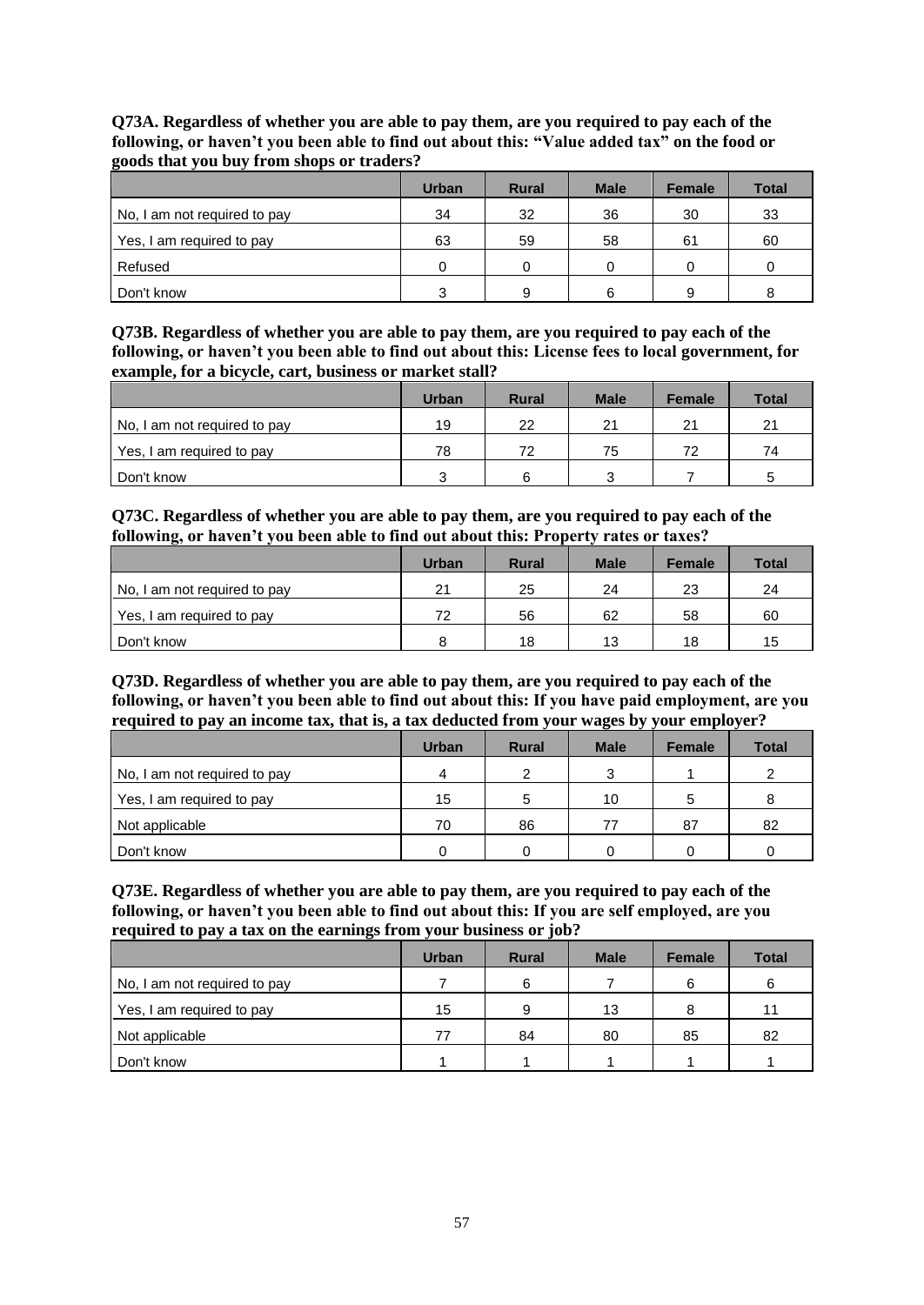|             | <b>Urban</b> | <b>Rural</b> | <b>Male</b> | <b>Female</b> | <b>Total</b> |
|-------------|--------------|--------------|-------------|---------------|--------------|
| Never       | 95           | 97           | 96          | 97            | 96           |
| Only once   |              |              | ົ           | 0             |              |
| A Few Times |              |              |             | 0             |              |
| Often       |              | 0            | 0           | 0             | 0            |
| Don't Know  | ົ            | າ            |             | ≘<br>د        | ົ            |

**Q74. In the last year, how often have powerful people or groups other than government, such as criminals or gangs, made people in your community or neighborhood pay them money in return for protecting them, their property or their businesses?**

**Q75A. Based on your experience, how easy or difficult is it to do each of the following: To find out what taxes and fees you are supposed to pay to the government?**

|                  | <b>Urban</b> | <b>Rural</b>   | <b>Male</b> | Female | <b>Total</b> |
|------------------|--------------|----------------|-------------|--------|--------------|
| Very easy        | 9            | $\mathfrak{p}$ | 5           | 3      | 4            |
| Easy             | 32           | 18             | 24          | 18     | 21           |
| <b>Difficult</b> | 34           | 45             | 41          | 43     | 42           |
| Very difficult   | 15           | 21             | 21          | 18     | 20           |
| Don't know       | 10           | 14             | 9           | 17     | 13           |

**Q75B. Based on your experience, how easy or difficult is it to do each of the following: To find out how government uses the revenues from people's taxes and fees?**

|                  | <b>Urban</b> | <b>Rural</b> | <b>Male</b> | <b>Female</b> | <b>Total</b> |
|------------------|--------------|--------------|-------------|---------------|--------------|
| Very easy        | $\Omega$     |              |             |               |              |
| Easy             | 12           | 6            | 9           |               | 8            |
| <b>Difficult</b> | 44           | 47           | 45          | 47            | 46           |
| Very difficult   | 35           | 31           | 35          | 30            | 32           |
| Don't know       | 9            | 14           | 10          | 16            | 13           |

**Q75C. Based on your experience, how easy or difficult is it to do each of the following: To avoid paying the income or property taxes that you owe to government?**

|                  | <b>Urban</b> | <b>Rural</b> | <b>Male</b> | Female | <b>Total</b> |
|------------------|--------------|--------------|-------------|--------|--------------|
| Very easy        |              |              | 2           | 0      |              |
| Easy             | 15           |              | 10          | 9      | 9            |
| <b>Difficult</b> | 43           | 42           | 42          | 43     | 43           |
| Very difficult   | 31           | 30           | 32          | 28     | 30           |
| Don't know       |              | 3            | ົ           | າ      | 2            |
| Refused          | 9            | 17           | 12          | 17     | 15           |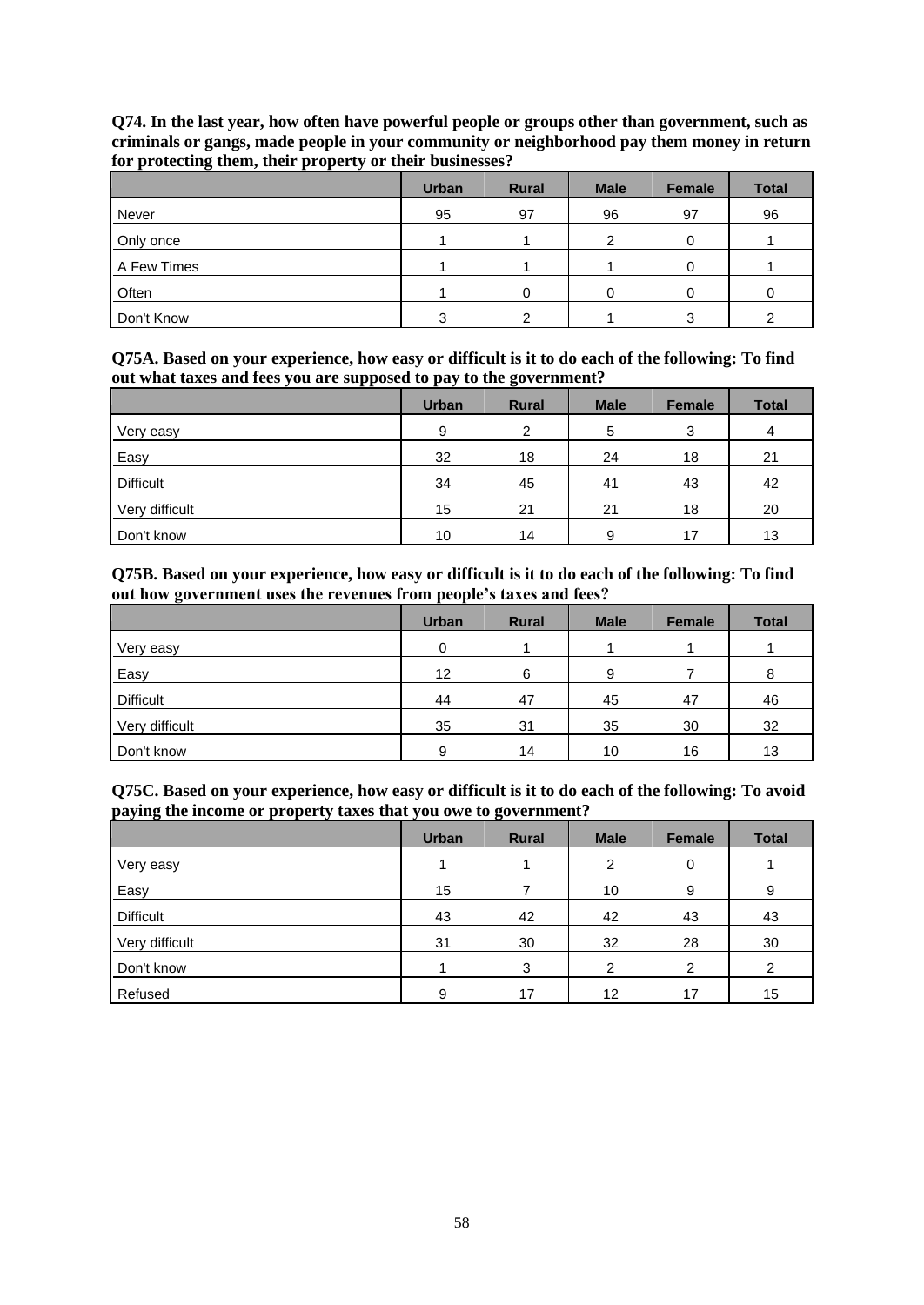**Q76A. I am now going to ask you about a range of different actions that some people take. For each of the following, please tell me whether you think the action is not wrong at all, wrong but understandable, or wrong and punishable: Not paying for the services they receive from government?**

|                          | <b>Urban</b> | <b>Rural</b> | <b>Male</b> | <b>Female</b> | <b>Total</b> |
|--------------------------|--------------|--------------|-------------|---------------|--------------|
| Not wrong at all         | 8            | 12           | 12          | 10            | 11           |
| Wrong but understandable | 59           | 49           | 52          | 52            | 52           |
| Wrong and punishable     | 30           | 32           | 33          | 29            | 31           |
| Don't know               | $\mathbf{r}$ | 8            | ≘           | 9             | 6            |

**Q76B. I am now going to ask you about a range of different actions that some people take. For each of the following, please tell me whether you think the action is not wrong at all, wrong but understandable, or wrong and punishable: Not paying the taxes they owe on their income?**

|                          | <b>Urban</b> | <b>Rural</b> | <b>Male</b> | <b>Female</b> | <b>Total</b> |
|--------------------------|--------------|--------------|-------------|---------------|--------------|
| Not wrong at all         | 4            | 12           | 10          | 9             | 10           |
| Wrong but understandable | 49           | 42           | 44          | 44            | 44           |
| Wrong and punishable     | 43           | 39           | 43          | 38            | 40           |
| Don't know               | ົ            |              | ົ           | 9             | 6            |

#### **Q77. What do you think is the main reason that some people avoid paying government the taxes and fees that they owe?**

|                                                         | <b>Urban</b>   | <b>Rural</b>   | <b>Male</b>     | <b>Female</b>  | <b>Total</b>   |
|---------------------------------------------------------|----------------|----------------|-----------------|----------------|----------------|
| People don't avoid paying                               | 3              | 5              | 5               | 3              | 4              |
| The tax system is unfair                                | 4              | 6              | 7               | 4              | 6              |
| The taxes are too high                                  | 17             | 9              | 12 <sup>2</sup> | 10             | 11             |
| People cannot afford to pay                             | 41             | 47             | 43              | 48             | 46             |
| The poor services they receive from<br>government       | 5              | $\overline{4}$ | 5               | 3              | 4              |
| Government does not listen to them                      | 0              | 1              | 0               | 1              |                |
| Government wastes tax money                             | 9              | 4              | 6               | 4              | 5              |
| Government officials steal tax money                    | 3              | 3              | 3               | $\overline{2}$ | 3              |
| They know they will not be caught                       | 2              | $\overline{2}$ | 3               | $\overline{2}$ | 2              |
| Greed / Selfishness                                     | 1              | 1              | 1               | $\Omega$       |                |
| Ignorance, don't know how to pay or don't<br>understand | 3              | 3              | 4               | $\overline{2}$ | 3              |
| Other                                                   | $\overline{2}$ | 2              | 2               | $\overline{2}$ | $\overline{2}$ |
| Don't know                                              | 10             | 14             | 8               | 18             | 13             |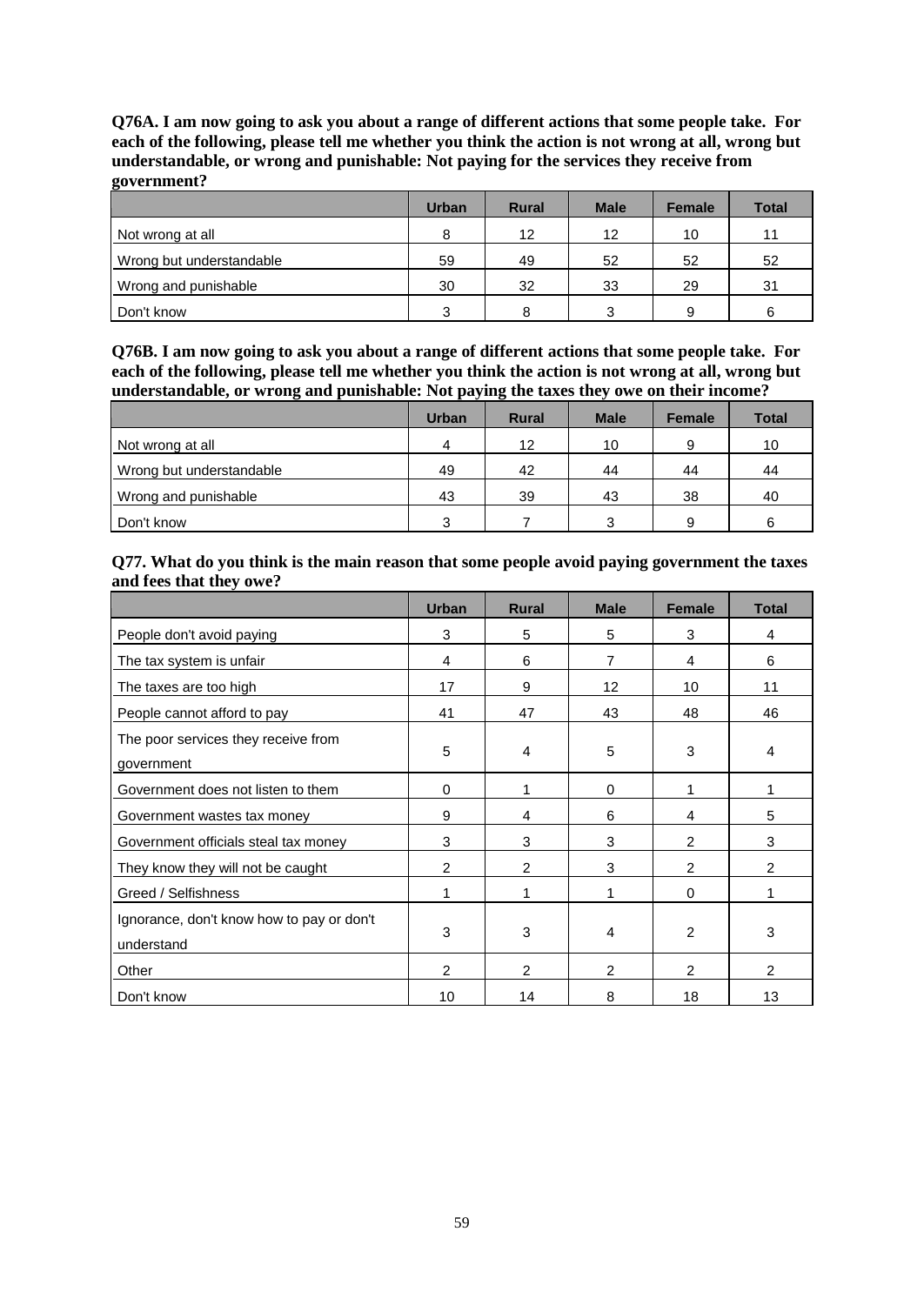**Q78. Which of the following statements is closest to your view? Choose Statement 1 or Statement 2.** 

| $\beta$ archiefle $\alpha$ , in this country, it is sometimes necessary to use violence in support or a just cause. |              |              |                   |               |              |  |
|---------------------------------------------------------------------------------------------------------------------|--------------|--------------|-------------------|---------------|--------------|--|
|                                                                                                                     | <b>Urban</b> | <b>Rural</b> | <b>Male</b>       | <b>Female</b> | <b>Total</b> |  |
| Agree very strongly with 1                                                                                          | 48           | 37           | 40                | 40            | 40           |  |
| Agree with 1                                                                                                        | 27           | 40           | 36                | 37            | 36           |  |
| Agree with 2                                                                                                        | 14           | 13           | $12 \overline{ }$ | 15            | 13           |  |
| Agree very strongly with 2                                                                                          | 6            |              |                   | 3             | 5            |  |
| Agree with neither                                                                                                  |              | 3            |                   |               |              |  |
| Don't know                                                                                                          |              |              |                   |               |              |  |

**Statement 1: The use of violence is never justified in Burkinabe politics today.**

**Statement 2: In this country, it is sometimes necessary to use violence in support of a just cause.**

#### **Q78A1. In your opinion, how much does the African Union do to help this country, or haven't you heard enough to say?**

|                     | <b>Urban</b> | <b>Rural</b> | <b>Male</b>       | <b>Female</b> | <b>Total</b> |
|---------------------|--------------|--------------|-------------------|---------------|--------------|
| Do nothing, no help | 10           |              | 9                 | 5             |              |
| Help a little bit   | 15           | 11           | $12 \overline{ }$ | 12            | 12           |
| Help somewhat       | 19           | 12           | 17                | 11            | 14           |
| Help a lot          | 29           | 17           | 24                | 17            | 20           |
| Don't know          | 27           | 53           | 38                | 55            | 47           |

**Q79-BFO. Which of the following statements is closest to your view? Choose Statement 1 or Statement 2.**

**Statement 1: Traditional leaders shouldremain non-partisanand notstand for electionunder the bannerof a political party.**

**Statement 2: Traditional leaders have theright to joina political partyandstand for electionunder the bannerof a political party.**

|                            | <b>Urban</b> | <b>Rural</b> | <b>Male</b> | <b>Female</b> | <b>Total</b> |
|----------------------------|--------------|--------------|-------------|---------------|--------------|
| Agree very strongly with 1 | 47           | 39           | 47          | 36            | 41           |
| Agree with 1               | 16           | 21           | 19          | 21            | 20           |
| Agree with 2               | 19           | 16           | 14          | 19            | 16           |
| Agree very strongly with 2 | 11           | 16           | 15          | 16            | 15           |
| Agree with neither         | 2            |              | 2           |               |              |
| Don't know                 | 5            | 6            | 4           |               | 6            |

### **Q80A-BFO. Candidates for parliamentary elections should be able tostandindependently ofpolitical parties.**

|                             | <b>Urban</b> | <b>Rural</b> | <b>Male</b> | <b>Female</b> | <b>Total</b> |
|-----------------------------|--------------|--------------|-------------|---------------|--------------|
| Desagree very strongly with | 22           | 15           | 19          | 15            | 17           |
| Desagree with               | 24           | 30           | 28          | 29            | 29           |
| Not agree and not desagree  | 3            | 5            | 5           | 4             |              |
| Agree with                  | 31           | 31           | 29          | 33            | 31           |
| Agree very strongly with    | 11           | 10           | 14          | 8             | 11           |
| Don't Know                  | 8            | 9            | 5           | 12            | 9            |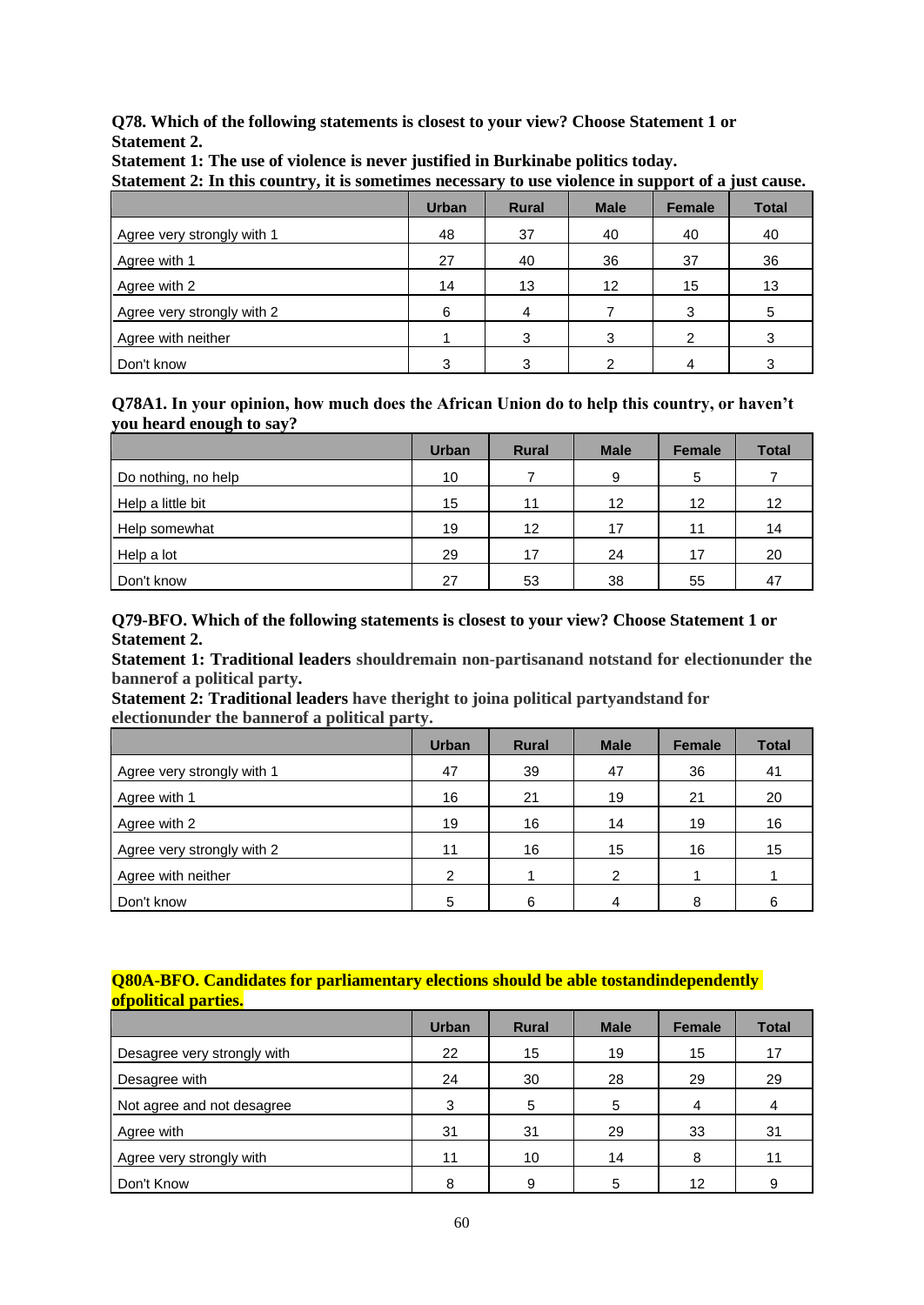| <b>DOME DECIDE</b>          |              |              |             |               |              |
|-----------------------------|--------------|--------------|-------------|---------------|--------------|
|                             | <b>Urban</b> | <b>Rural</b> | <b>Male</b> | <b>Female</b> | <b>Total</b> |
| Desagree very strongly with | 22           | 15           | 20          | 14            | 17           |
| Desagree with               | 24           | 32           | 29          | 30            | 30           |
| Not agree and not desagree  | 4            | 4            |             | 4             |              |
| Agree with                  | 30           | 30           | 28          | 32            | 30           |
| Agree very strongly with    | 12           | 11           | 14          | 9             | 11           |
| Don't Know                  | 8            | 8            | 5           | 12            | 8            |

#### **Q80B-BFO**.**Candidates formunicipal elections should beable to stand independently ofpolitical parties.**

#### **Q80C-BFO. The Constitution must beamended to allowPresident BlaiseCompaoretostandin 2015 for a new presidential term.**

|                            | <b>Urban</b> | <b>Rural</b> | <b>Male</b> | <b>Female</b> | <b>Total</b> |
|----------------------------|--------------|--------------|-------------|---------------|--------------|
| Disagree very strongly     | 48           | 30           | 41          | 29            | 35           |
| <b>Disagree</b>            | 19           | 20           | 18          | 21            | 20           |
| Neither agree nor disagree | 4            |              | 5           | 6             | 6            |
| Agree                      | 12           | 20           | 15          | 20            | 18           |
| Agree very strongly        | 10           | 14           | 13          | 12            | 13           |
| Don't Know                 |              | 10           | 8           | 11            |              |

#### **Q81-BFO.Please tell me whetheryou agreeor disagree withthe inclusion of anamnesty clausein our constitutionthat grantsfull immunitytoheads of stateofBurkina Fasofor the period running from 1960to 11 June2012.**

|                            | <b>Urban</b> | <b>Rural</b> | <b>Male</b> | <b>Female</b> | <b>Total</b> |
|----------------------------|--------------|--------------|-------------|---------------|--------------|
| Disagree very strongly     | 26           | 33           | 30          | 32            | 31           |
| <b>Disagree</b>            | 17           | 15           | 14          | 16            | 15           |
| Neither agree nor disagree | 5            | 3            | 4           | 3             | 3            |
| Agree                      | 14           | 15           | 14          | 15            | 15           |
| Agree very strongly        | 27           | 21           | 28          | 17            | 22           |
| Don't Know                 | 11           | 14           | 9           | 17            | 13           |

**Q82-BFO**.**Which of the following statements is closest to your view? Choose Statement 1 or Statement 2.**

**Statement 1:The creation of asecondparliamentary chamberis a goodthing because itwill strengthen theparliament,andthusdemocracyin our country.**

**Statement 2:The creation of asecondparliamentary chamberis nota good thing,because it willresult inadditional costs toour democracy.**

|                            | <b>Urban</b> | <b>Rural</b> | <b>Male</b>       | <b>Female</b> | <b>Total</b> |
|----------------------------|--------------|--------------|-------------------|---------------|--------------|
| Agree very strongly with 1 | 11           | 9            | $12 \overline{ }$ | 8             | 10           |
| Agree with 1               | 13           | 13           | 12                | 14            | 13           |
| Agree with 2               | 24           | 24           | 23                | 25            | 24           |
| Agree very strongly with 2 | 35           | 25           | 33                | 22            | 28           |
| Agree with neither         | 3            | 3            | 3                 | 4             | 3            |
| Don't know                 | 14           | 24           | 16                | 27            | 22           |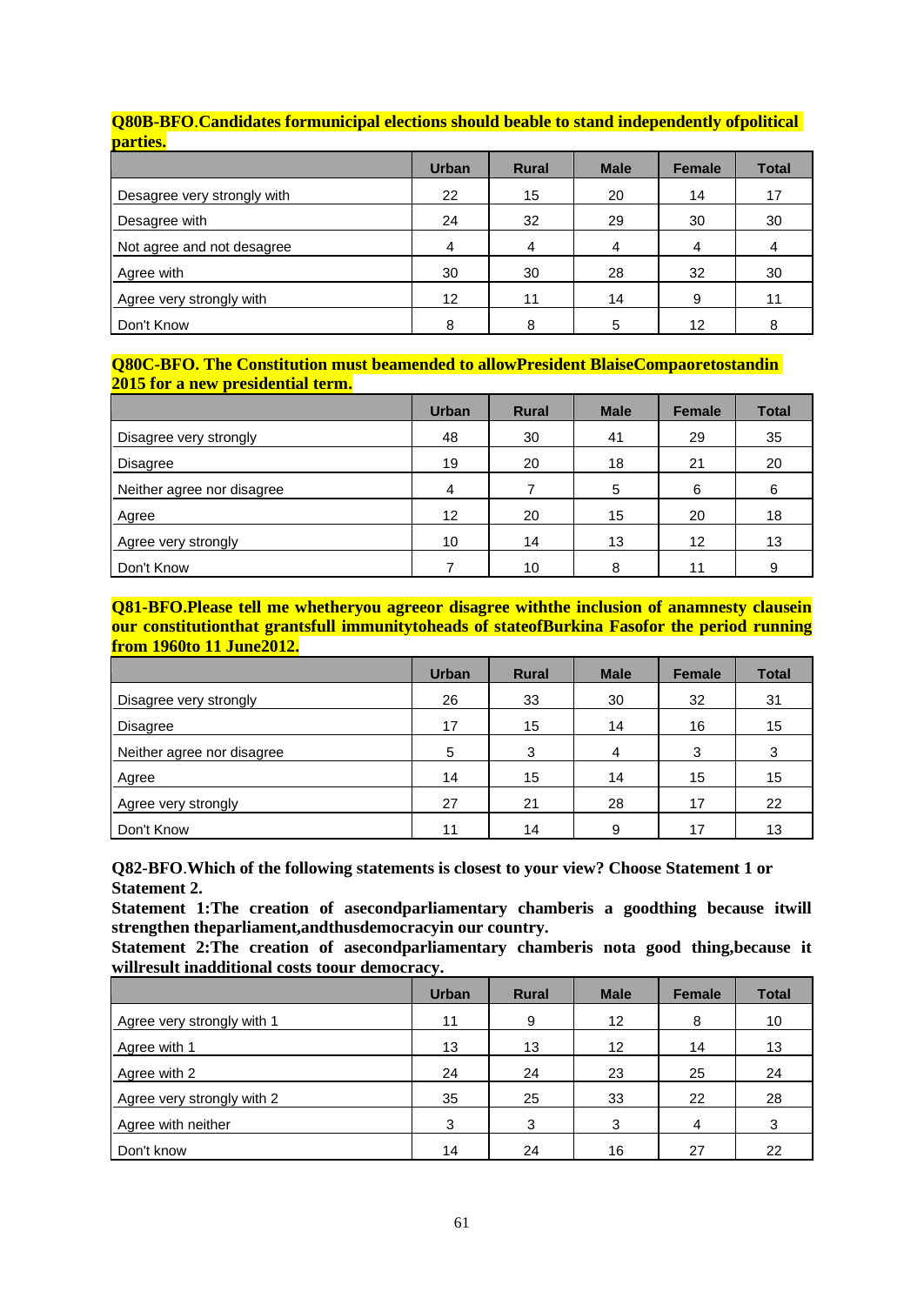**Q83. Not asked in Burkina Faso.**

|                                                             | <b>Urban</b>            | Rural                     | <b>Male</b>               | <b>Female</b>  | <b>Total</b>   |
|-------------------------------------------------------------|-------------------------|---------------------------|---------------------------|----------------|----------------|
| Mossi                                                       | 62                      | 50                        | 53                        | 53             | 53             |
| Dioula                                                      | 5                       | $\mathbf{1}$              | $\mathbf{1}$              | $\mathfrak{Z}$ | $\overline{2}$ |
| Peulh                                                       | 4                       | $\boldsymbol{9}$          | $\overline{7}$            | 8              | $\bf 8$        |
| Goumantche                                                  | $\overline{c}$          | $\overline{7}$            | 6                         | $\overline{5}$ | $\overline{5}$ |
| Gourounsi                                                   | 6                       | 6                         | $\overline{7}$            | $\overline{5}$ | $\,6$          |
| <b>Bissa</b>                                                | 4                       | 5                         | $\overline{\mathbf{4}}$   | $\,6$          | $\overline{5}$ |
| Bobo                                                        | $\overline{\mathbf{4}}$ | 3                         | 3                         | 3              | 3              |
| <b>Birifor</b>                                              | 0                       | $\mathbf 0$               | $\mathbf 0$               | $\pmb{0}$      | $\mathbf 0$    |
| Dagari                                                      | $\mathbf{1}$            | $\overline{c}$            | $\overline{c}$            | $\overline{c}$ | $\overline{c}$ |
| Lobi                                                        | $\mathbf{1}$            | $\mathbf{1}$              | $\mathbf{1}$              | 1              | $\mathbf{1}$   |
| Samo                                                        | $\mathbf{1}$            | $\overline{c}$            | $\mathbf{1}$              | $\overline{c}$ | $\overline{c}$ |
| Sénoufo                                                     | $\overline{c}$          | $\overline{c}$            | $\overline{c}$            | $\mathbf{1}$   | $\overline{c}$ |
| Bwaba                                                       | 3                       | $\ensuremath{\mathsf{3}}$ | $\ensuremath{\mathsf{3}}$ | 3              | 3              |
| Goin                                                        | $\overline{\mathbf{c}}$ | $\mathbf{1}$              | 1                         | 1              | $\mathbf{1}$   |
| Yanan                                                       | 0                       | $\mathbf{1}$              | $\mathbf{1}$              | 1              | $\mathbf{1}$   |
| Marka                                                       | $\mathbf{1}$            | $\mathbf{1}$              | $\mathbf{1}$              | 1              | $\mathbf{1}$   |
| Kassena                                                     | 0                       | $\mathbf 0$               | $\mathbf 0$               | $\mathbf 0$    | $\mathbf 0$    |
| <b>FULSE</b>                                                | $\mathsf 0$             | $\mathbf{1}$              | $\mathbf 0$               | $\mathbf{1}$   | $\mathbf{1}$   |
| <b>TOUSSIAN</b>                                             | 0                       | $\mathbf{1}$              | $\mathbf{1}$              | $\mathbf{1}$   | $\mathbf{1}$   |
| <b>DAFING</b>                                               | 0                       | $\overline{c}$            | $\boldsymbol{2}$          | $\mathbf{1}$   | $\overline{c}$ |
| Burkinabe only or "doesn't think of self in those<br>terms" | $\mathbf 0$             | $\mathbf 0$               | $\mathsf 0$               | $\mathsf 0$    | $\mathbf 0$    |
| Others                                                      | 1                       | 3                         | $\boldsymbol{2}$          | $\overline{c}$ | $\overline{c}$ |
| Refused                                                     | $\mathbf{1}$            | $\mathbf 0$               | $\mathbf 0$               | $\pmb{0}$      | $\pmb{0}$      |
| Don't know                                                  | 0                       | $\mathsf 0$               | $\mathbf 0$               | $\mathbf 0$    | $\mathbf 0$    |

**Q84. Let us get back to talking about you. What is your ethnic community, cultural group or tribe?**

## **Q85A. How often are \_\_\_\_\_\_\_\_\_\_\_s [Respondent's Ethnic Group] treated unfairly by the government?**

|                | <b>Urban</b> | <b>Rural</b> | <b>Male</b> | <b>Female</b> | <b>Total</b> |
|----------------|--------------|--------------|-------------|---------------|--------------|
| Never          | 77           | 73           | 76          | 72            | 74           |
| Sometimes      | 9            | 12           | 11          | 11            | 11           |
| Often          |              |              | 6           |               | 6            |
| Always         |              | 4            | 4           | 4             |              |
| Not applicable |              | 0            | 0           |               |              |
| Don't know     | 5            | 3            |             | 6             |              |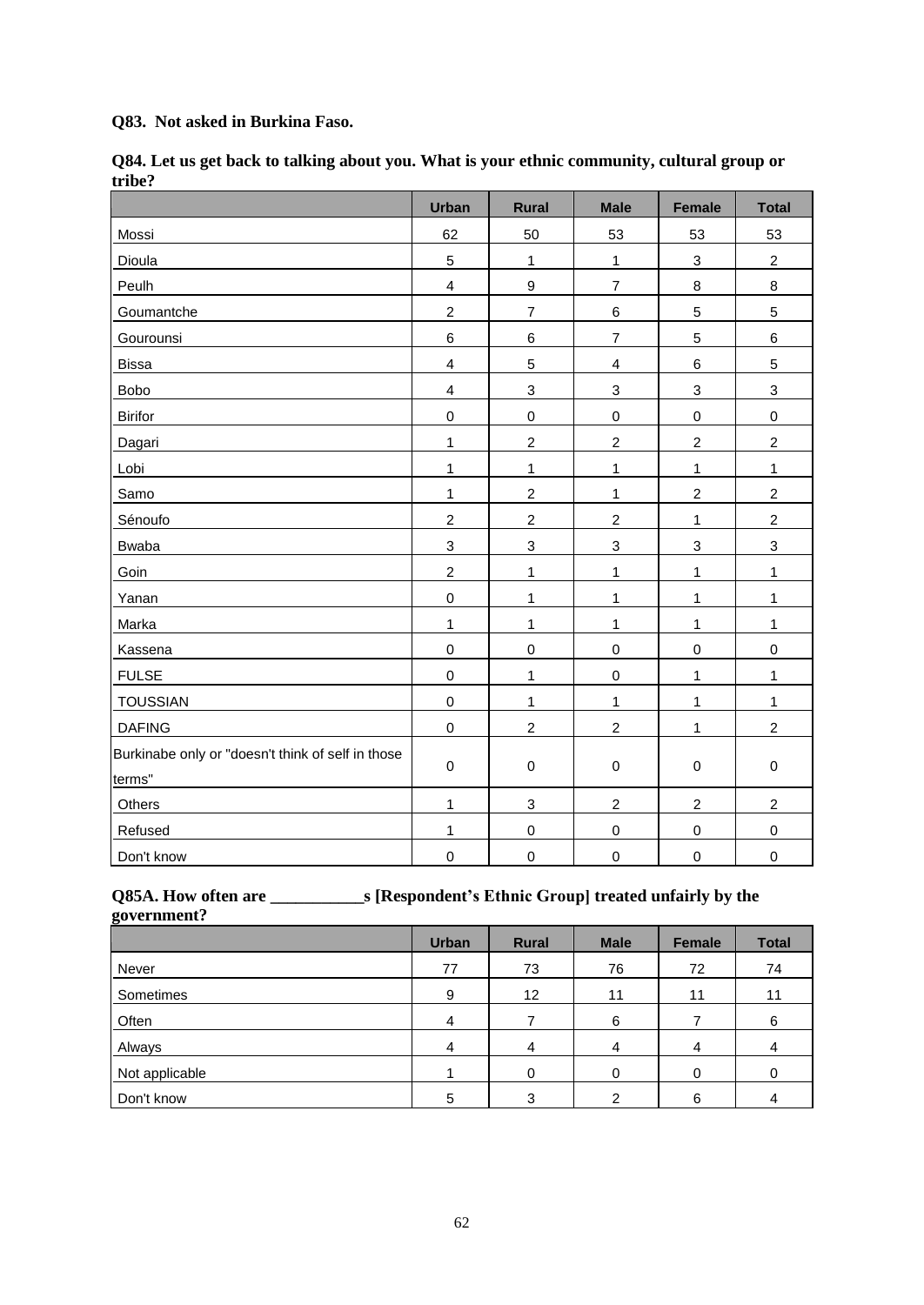| .                                         | <b>Urban</b> | $\overline{ }$<br><b>Rural</b> | <b>Male</b> | -<br><b>Female</b> | <b>Total</b> |
|-------------------------------------------|--------------|--------------------------------|-------------|--------------------|--------------|
| feel only [ethnic group]                  | 6            | 5                              | 4           |                    | 5            |
| I feel more [ethnic group] than Burkinabe | 9            | 11                             | 10          | 11                 | 10           |
| feel equally Burkinabe and [ethnic group] | 38           | 34                             | 35          | 35                 | 35           |
| I feel more Burkinabe than [ethnic group] | 15           | 12                             | 13          | 12                 | 13           |
| I feel only Burkinabe                     | 31           | 38                             | 39          | 33                 | 36           |
| Not applicable                            |              | 0                              | 0           | 0                  |              |
| Don't know                                |              |                                |             |                    |              |

## **Q85B. Let us suppose that you had to choose between being a Burkinabe and being a \_\_\_\_\_\_\_\_ [Respondent's Ethnic Group]. Which of the following best expresses your feelings?**

#### **Q85C. Please tell me whether you agree or disagree with the following statement: It makes you proud to be called a Burkinabe.**

|                            | <b>Urban</b> | <b>Rural</b> | <b>Male</b> | Female | <b>Total</b> |
|----------------------------|--------------|--------------|-------------|--------|--------------|
| <b>Strongly Disagree</b>   | 10           | 13           | 11          | 13     | 12           |
| Disagree                   |              | 0            |             |        |              |
| Neither Agree Nor Disagree | 3            |              |             | 2      |              |
| Agree                      | 17           | 18           | 17          | 19     | 18           |
| <b>Strongly Agree</b>      | 68           | 67           | 70          | 65     | 67           |
| Don't know                 | ი            |              |             |        |              |

**Q86A. In your opinion, which of the following people have a right to be a citizen of Burkina? A citizen would have the right to get a Burkinabe passport and to vote in Burkinabe elections if they are at least 18 years old: A person born in Burkina with one Burkinabe and one non-Burkinabe parent?**

|            | <b>Urban</b> | <b>Rural</b> | <b>Male</b> | <b>Female</b> | <b>Total</b> |
|------------|--------------|--------------|-------------|---------------|--------------|
| No         | 10           | 11           | 10          |               | 10           |
| Yes        | 88           | 86           | 88          | 85            | 86           |
| Don't know | ⌒            | 4            | ⌒           | 4             |              |

**Q86B. In your opinion, which of the following people have a right to be a citizen of Burkina? A citizen would have the right to get a Burkinabe passport and to vote in Burkinabe elections if they are at least 18 years old: A person born in Burkina with two non-Burkinabe parents?**

|            | <b>Urban</b> | <b>Rural</b> | <b>Male</b> | Female | <b>Total</b> |
|------------|--------------|--------------|-------------|--------|--------------|
| No         | 35           | 42           | 39          | 42     | 40           |
| Yes        | 63           | 55           | 59          | 55     | 57           |
| Don't know | ົ            | ີ            |             |        |              |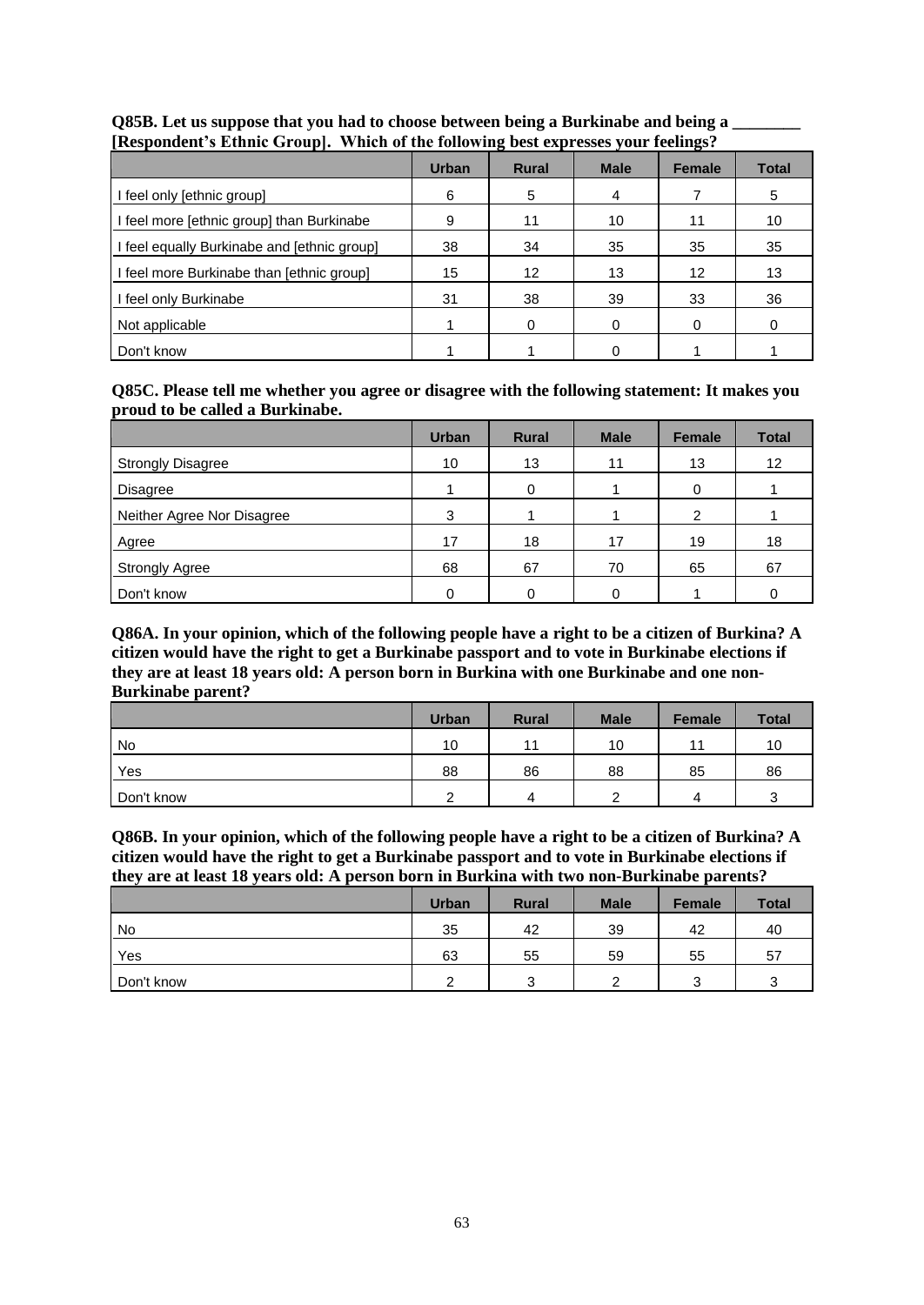**Q86C. In your opinion, which of the following people have a right to be a citizen of Burkina? A citizen would have the right to get a Burkinabe passport and to vote in Burkinabe elections if they are at least 18 years old: The wife of a Burkinabeman, even if she was born outside of Burkina?**

|            | <b>Urban</b> | <b>Rural</b> | <b>Male</b> | <b>Female</b> | <b>Total</b> |
|------------|--------------|--------------|-------------|---------------|--------------|
| No         | 15           | 28           | 23          | 27            | 25           |
| Yes        | 83           | 67           | 74          | 69            | 71           |
| Don't know |              | ວ            | ◠           | Λ             |              |

**Q86D. In your opinion, which of the following people have a right to be a citizen of Burkina? A citizen would have the right to get a Burkinabe passport and to vote in Burkinabe elections if they are at least 18 years old: The husband of a Burkinabe woman, even if he was born outside of Burkina?**

|            | <b>Urban</b> | <b>Rural</b> | <b>Male</b> | Female | <b>Total</b> |
|------------|--------------|--------------|-------------|--------|--------------|
| No         | 28           | 43           | 38          | 41     | 39           |
| Yes        | 69           | 52           | 58          | 55     | 56           |
| Don't know | ⌒            | b            | л           |        | д            |

**Q86E. In your opinion, which of the following people have a right to be a citizen of Burkina? A citizen would have the right to get a Burkinabe passport and to vote in Burkinabe elections if they are at least 18 years old: A person who came from another country, but who has lived and worked in Burkina for many years, and wishes to make Burkina his or her home?**

|            | <b>Urban</b> | <b>Rural</b> | <b>Male</b> | Female | <b>Total</b> |
|------------|--------------|--------------|-------------|--------|--------------|
| No         | 15           | 32           | 26          | 29     | 28           |
| Yes        | 83           | 65           | 72          | 67     | 70           |
| Don't know | ົ            | $\sqrt{2}$   |             | ົ<br>ີ | ⌒            |

**Q86F. In your opinion, which of the following people have a right to be a citizen of Burkina? A citizen would have the right to get a Burkinabe passport and to vote in Burkinabe elections if they are at least 18 years old: A person who wishes to hold dual citizenship, that is, to be a citizen both of Burkina and some other country?**

|            | <b>Urban</b> | <b>Rural</b> | <b>Male</b> | Female | <b>Total</b> |
|------------|--------------|--------------|-------------|--------|--------------|
| No         | 59           | 66           | 65          | 62     | 64           |
| Yes        | 37           | 28           | 32          | 30     | 31           |
| Don't know | 4            |              | ີ           | 8      | R            |

**Q87. Let's turn to your views on your fellow citizens. Generally speaking, would you say that most people can be trusted or that you must be very careful in dealing with people?**

|                            | <b>Urban</b> | <b>Rural</b> | <b>Male</b> | <b>Female</b> | <b>Total</b> |
|----------------------------|--------------|--------------|-------------|---------------|--------------|
| Must be very careful       | 81           | 62           | 70          | 63            | 67           |
| Most people can be trusted | 18           | 36           | 28          | 35            | 32           |
| Don't know                 |              |              |             |               | ົ            |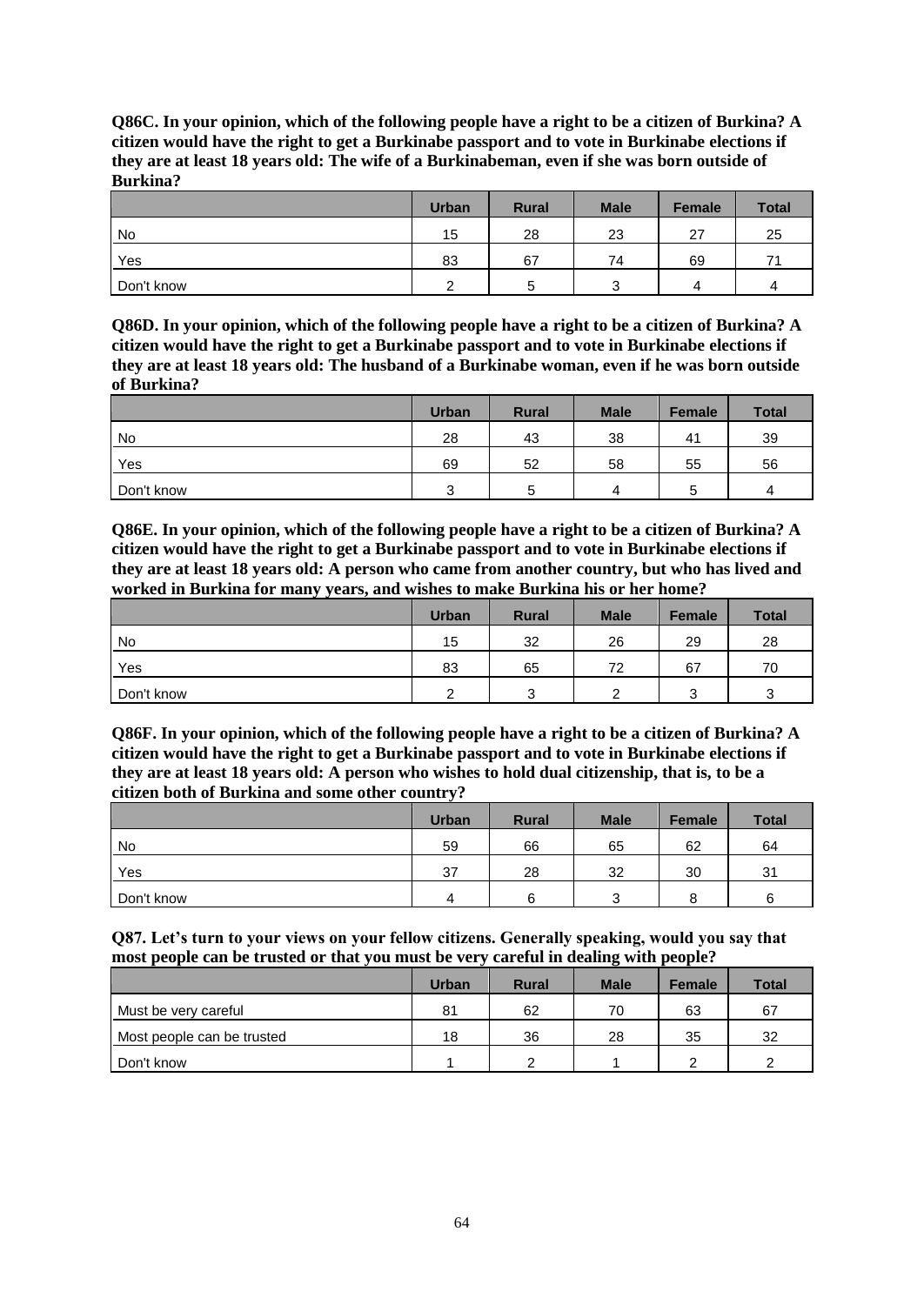| $\sim$<br>. . |               | $\mathbf{v}$ |             |               |              |
|---------------|---------------|--------------|-------------|---------------|--------------|
|               | <b>Urban</b>  | <b>Rural</b> | <b>Male</b> | <b>Female</b> | <b>Total</b> |
| Not at all    | $\mathcal{P}$ |              | 2           |               |              |
| Just a little | 5             | ົ            | 4           | ⌒             | ົ            |
| Somewhat      | 17            |              | 11          | 9             | 10           |
| A lot         | 76            | 89           | 83          | 88            | 86           |
| Don't know    |               |              |             |               |              |

## **Q88A. How much do you trust each of the following types of people: Your relatives?**

## **Q88B. How much do you trust each of the following types of people: Your neighbors?**

|               | <b>Urban</b> | <b>Rural</b> | <b>Male</b> | <b>Female</b> | <b>Total</b> |
|---------------|--------------|--------------|-------------|---------------|--------------|
| Not at all    | 15           | 6            | 9           | 8             | 8            |
| Just a little | 22           | 11           | 13          | 14            | 13           |
| Somewhat      | 38           | 31           | 35          | 30            | 32           |
| A lot         | 26           | 52           | 42          | 48            | 45           |
| Don't know    | 0            |              |             | 0             | 0            |

## **Q88C. How much do you trust each of the following types of people: Other people you know?**

|               | <b>Urban</b> | <b>Rural</b>   | <b>Male</b> | <b>Female</b> | <b>Total</b> |
|---------------|--------------|----------------|-------------|---------------|--------------|
| Not at all    | 25           | 18             | 19          | 21            | 20           |
| Just a little | 35           | 27             | 29          | 28            | 29           |
| Somewhat      | 29           | 30             | 31          | 29            | 30           |
| A lot         | 10           | 23             | 19          | 20            | 19           |
| Don't know    |              | $\mathfrak{p}$ |             |               |              |

## **Q89A. Do you feel close to any particular political party?**

|                             | <b>Urban</b> | <b>Rural</b> | <b>Male</b> | <b>Female</b> | <b>Total</b> |
|-----------------------------|--------------|--------------|-------------|---------------|--------------|
| No, not close to any party  | 48           | 27           | 29          | 35            | 32           |
| Yes, feels close to a party | 48           | 69           | 68          | 58            | 63           |
| Refused to answer           |              | ⌒            |             | າ             | ົ            |
| Don't know                  | 3            | ຈ            | ົ           | Δ             | 3            |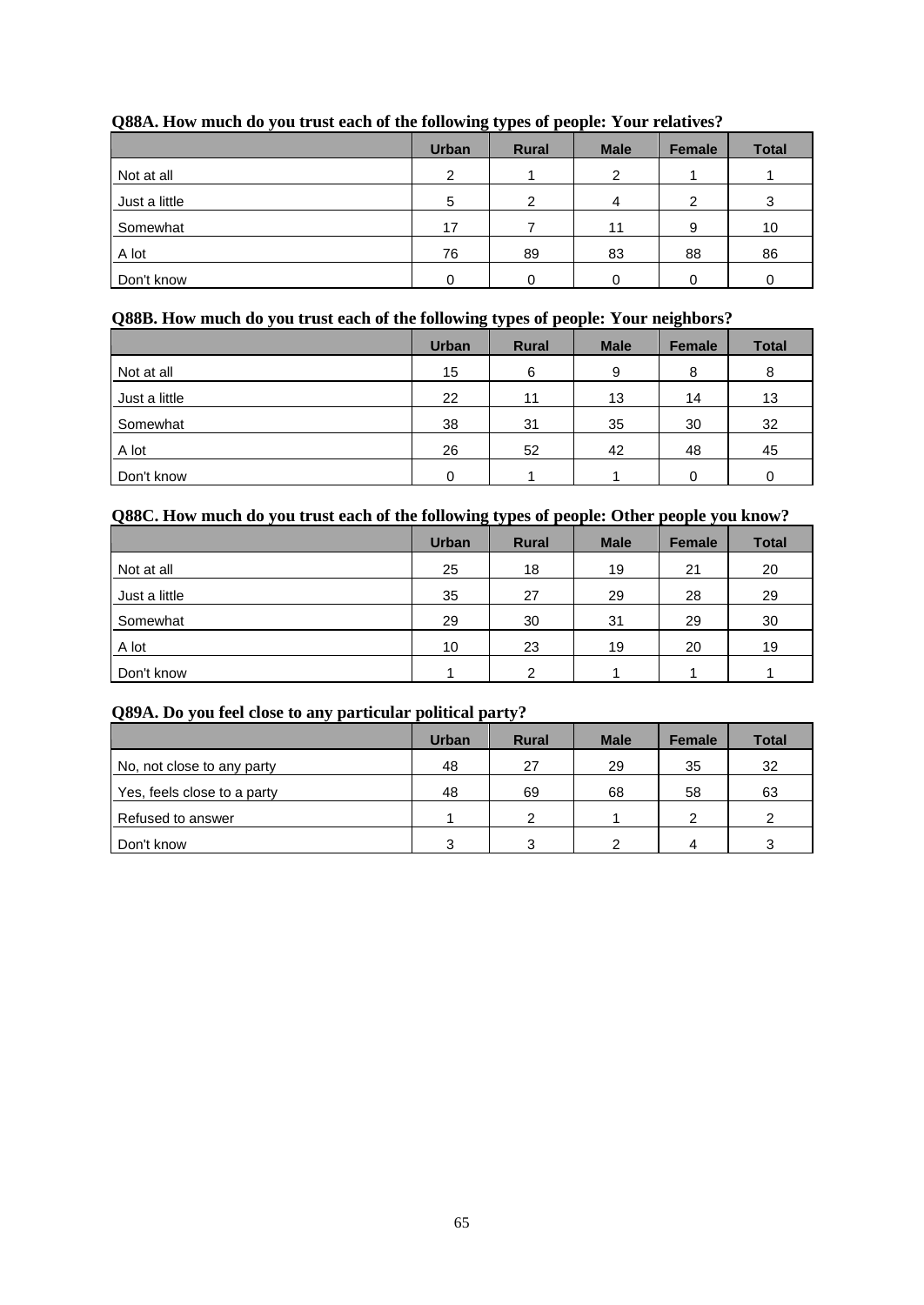## **Q89B. Which party is that?**

|                                        | <b>Urban</b>   | <b>Rural</b> | <b>Male</b>    | <b>Female</b> | <b>Total</b>   |
|----------------------------------------|----------------|--------------|----------------|---------------|----------------|
| ADF/RDA de Gilbert Noël OUEDRAOGO      | 3              | 7            | $\overline{7}$ | 5             | 6              |
| CDP de Assimi KOUANDA                  | 26             | 44           | 40             | 40            | 40             |
| CFD/B de Amadou Diemdioda DICKO        | 0              | 1            | 1              | 1             | 1              |
| Le Faso Autrement de Ablassé OUEDRAOGO | 1              | 0            | $\Omega$       | 0             | 0              |
| PDP/PS de François O. KABORE           | 0              | 0            | $\Omega$       | 0             | 0              |
| PAREN du Pr. Laurent Bado              | 0              | 0            | 0              | 0             | 0              |
| PDS de Sambo Issouf BA                 | 1              | 0            | 0              | 0             | 0              |
| UNDD de Me.HermannYAMEOGO              | 0              | $\Omega$     | $\Omega$       | $\Omega$      | $\Omega$       |
| UNIR/PS de Me. Bénéwendé Stanislas     |                |              |                |               |                |
| <b>SANKARA</b>                         | 2              | 1            | 3              |               | $\mathcal{P}$  |
| UPC de Zéphirin DIABRE                 | 8              | 6            | 8              | 5             | $\overline{7}$ |
| UPR de Toussaint Abel COULIBALY        | $\overline{2}$ | 1            | 1              |               | 1              |
| PDS/METBA                              | 0              | 1            | 1              | 0             | 1              |
| Others                                 | 1              | 1            | $\mathcal{P}$  | 1             | 1              |
| Not Applicable                         | 52             | 31           | 32             | 42            | 37             |
| Refused to answer                      | 4              | 4            | 4              | 4             | 4              |
| Don't know                             | 0              |              | $\Omega$       |               | 1              |

#### **Q90A. Which of these things do you personally own: Radio?**

|               | <b>Urban</b> | <b>Rural</b> | <b>Male</b> | <b>Female</b> | <b>Total</b> |
|---------------|--------------|--------------|-------------|---------------|--------------|
| No, don't own | 26           | 39           | 19          | 51            | 35           |
| Yes, do own   | 74           | 61           | 81          | 49            | 65           |
| Don't know    |              |              |             |               |              |

## **Q90B. Which of these things do you personally own: Television?**

|               | <b>Urban</b> | <b>Rural</b> | <b>Male</b> | <b>Female</b> | <b>Total</b> |
|---------------|--------------|--------------|-------------|---------------|--------------|
| No, don't own | 47           | 87           | 71          | 81            | 76           |
| Yes, do own   | 53           | 13           | 29          | 19            | 24           |
| Don't know    |              |              |             |               |              |

## **Q90C. Which of these things do you personally own: Motor vehicle, car or motorcycle?**

|               | <b>Urban</b> | <b>Rural</b> | <b>Male</b> | <b>Female</b> | <b>Total</b> |
|---------------|--------------|--------------|-------------|---------------|--------------|
| No, don't own | 43           | 69           | 51          | 73            | 62           |
| Yes, do own   | 57           | 31           | 49          | 27            | 38           |
| Don't know    |              |              |             |               |              |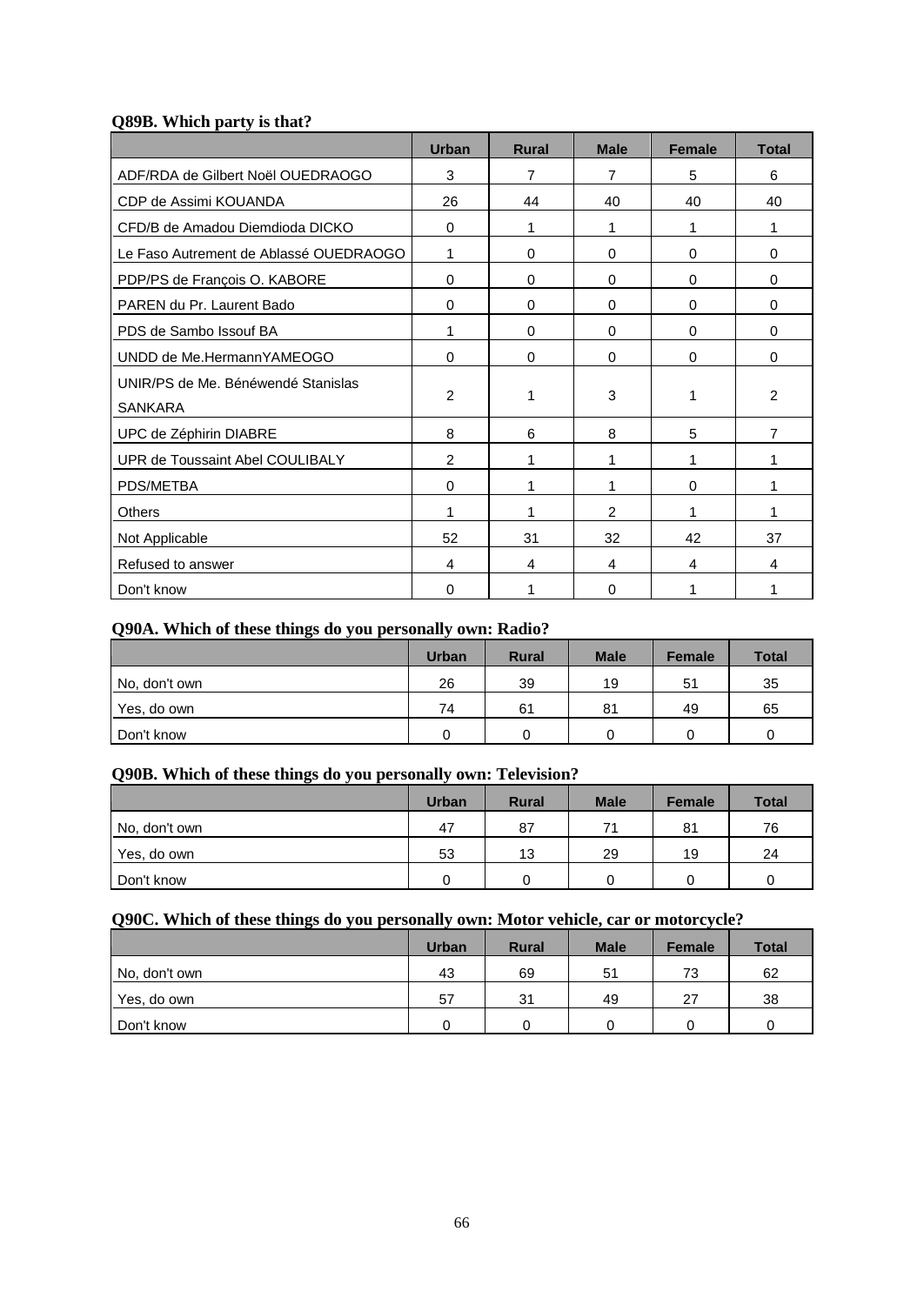| Q91A. How often do you use: A computer? |  |  |
|-----------------------------------------|--|--|
|-----------------------------------------|--|--|

|                        | <b>Urban</b> | <b>Rural</b> | <b>Male</b> | Female | <b>Total</b> |
|------------------------|--------------|--------------|-------------|--------|--------------|
| Never                  | 68           | 97           | 86          | 92     | 89           |
| Less than once a month |              |              | 2           |        |              |
| A few times a month    | 5            |              | 2           |        |              |
| A few times a week     | 14           |              | 6           | 3      | 5            |
| Every day              | я            |              | 4           | ົ      |              |
| Don't know             |              |              |             |        |              |

## **Q91B. How often do you use: The Internet?**

|                        | <b>Urban</b> | <b>Rural</b> | <b>Male</b> | <b>Female</b> | <b>Total</b> |
|------------------------|--------------|--------------|-------------|---------------|--------------|
| Never                  | 72           | 95           | 86          | 92            | 89           |
| Less than once a month |              |              | 2           |               |              |
| A few times a month    |              |              | 2           |               |              |
| A few times a week     | 15           |              | 6           | 3             | 5            |
| Every day              | 6            |              |             |               |              |
| Don't know             |              |              |             |               |              |

## **Q92. Do you ever use a mobile phone? If so, who owns the mobile phone that you use most often?**

|                                                               | Urban | <b>Rural</b> | <b>Male</b> | <b>Female</b> | <b>Total</b> |
|---------------------------------------------------------------|-------|--------------|-------------|---------------|--------------|
| No, I never use a mobile phone                                | 2     | 13           | 5           | 15            | 10           |
| Yes, I use a mobile phone that I own                          | 90    | 63           | 86          | 53            | 70           |
| Yes, I use a mobile owned by someone else<br>in my household  | 8     | 21           |             | 28            | 18           |
| Yes, I use a mobile owned by someone else<br>outside my hhold | 0     | 3            |             | 3             | 2            |
| Don't know                                                    |       |              |             |               |              |

## **Q93A. How often do you normally use a mobile phone to: Make or receive a call?**

|                             | <b>Urban</b>  | <b>Rural</b> | <b>Male</b> | <b>Female</b> | <b>Total</b> |
|-----------------------------|---------------|--------------|-------------|---------------|--------------|
| Never                       | $\mathcal{P}$ | 13           | 5           | 15            | 10           |
| Less than one time per day  | 16            | 29           | 15          | 36            | 26           |
| One or two times per day    | 25            | 22           | 24          | 21            | 23           |
| Three or four times per day | 20            | 16           | 24          | 11            | 17           |
| Five or more times per day  | 36            | 19           | 31          | 16            | 24           |
| Don't know                  |               |              |             |               |              |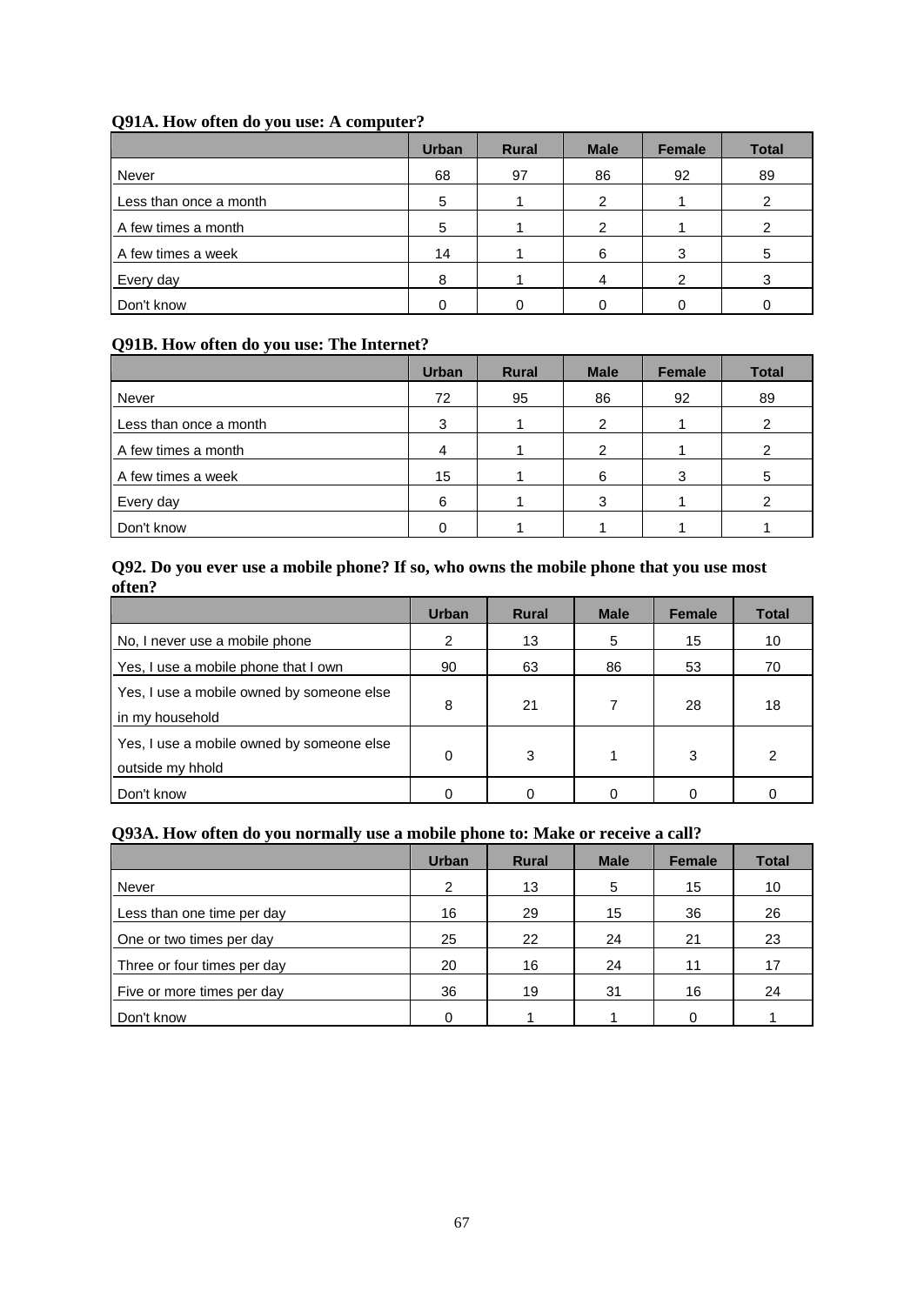|                             | <b>Urban</b> | <b>Rural</b> | <b>Male</b> | <b>Female</b> | <b>Total</b> |
|-----------------------------|--------------|--------------|-------------|---------------|--------------|
| Never                       | 38           | 75           | 59          | 72            | 65           |
| Less than one time per day  | 16           |              | 11          | 8             | 10           |
| One or two times per day    | 14           | 9            | 11          | 9             | 10           |
| Three or four times per day | 11           | 4            | я           |               | 6            |
| Five or more times per day  | 21           | 5            | 11          |               |              |
| Don't know                  |              |              |             |               |              |

**Q93B. How often do you normally use a mobile phone to: Send or receive a text message or SMS?**

## **Q93C. How often do you normally use a mobile phone to: Send or receive money or pay a bill?**

|                             | <b>Urban</b> | <b>Rural</b> | <b>Male</b> | <b>Female</b> | <b>Total</b> |
|-----------------------------|--------------|--------------|-------------|---------------|--------------|
| Never                       | 94           | 95           | 93          | 96            | 95           |
| Less than one time per day  | 5            | 4            | 5           | 3             |              |
| One or two times per day    |              |              |             |               |              |
| Three or four times per day |              |              |             |               |              |
| Five or more times per day  |              |              |             |               |              |
| Don't know                  |              |              |             |               |              |

## **Q94. How many mobile phones are owned in total by members of your household, including yourself?**

|                         | <b>Urban</b>            | Rural                     | <b>Male</b>             | Female           | <b>Total</b>            |
|-------------------------|-------------------------|---------------------------|-------------------------|------------------|-------------------------|
| $\pmb{0}$               | $\mathbf{1}$            | $\overline{7}$            | $\overline{4}$          | $\boldsymbol{7}$ | 5                       |
| $\mathbf{1}$            | 13                      | 20                        | $16\,$                  | $20\,$           | 18                      |
| $\overline{c}$          | 23                      | 23                        | 21                      | 25               | 23                      |
| 3                       | 16                      | 16                        | $17\,$                  | 15               | 16                      |
| $\overline{\mathbf{4}}$ | $\boldsymbol{9}$        | 11                        | 12                      | $\boldsymbol{9}$ | 10                      |
| $\,$ 5 $\,$             | 12                      | $\bf 8$                   | $10\,$                  | $\boldsymbol{9}$ | 9                       |
| 6                       | $\boldsymbol{7}$        | $\sqrt{5}$                | 5                       | 5                | 5                       |
| $\overline{\mathbf{7}}$ | $\,6$                   | $\mathsf 3$               | $\overline{\mathbf{4}}$ | $\mathsf 3$      | $\overline{\mathbf{4}}$ |
| 8                       | $\overline{\mathbf{4}}$ | $\mathbf{1}$              | $\overline{c}$          | $\boldsymbol{2}$ | $\overline{c}$          |
| $\boldsymbol{9}$        | $\overline{c}$          | $\mathbf 1$               | $\mathbf{1}$            | $\mathbf{1}$     | $\mathbf 1$             |
| $10$                    | $\boldsymbol{2}$        | $\ensuremath{\mathsf{3}}$ | $\overline{\mathbf{4}}$ | $\boldsymbol{2}$ | 3                       |
| 11                      | $\mathbf{1}$            | $\mathbf 0$               | $\mathsf{O}\xspace$     | $\mathsf 0$      | $\pmb{0}$               |
| 12                      | $\mathbf{1}$            | $\mathbf 0$               | $\mathbf{1}$            | $\mathbf 0$      | $\mathbf{1}$            |
| 13                      | $\mathbf 0$             | $\mathbf 0$               | $\pmb{0}$               | $\mathbf 1$      | $\mathbf 0$             |
| 15                      | $\mathbf{1}$            | $\mathbf 0$               | $\mathbf{1}$            | $\mathbf 0$      | $\mathsf 0$             |
| $16\,$                  | $\mathbf 0$             | $\mathbf 0$               | $\mathsf 0$             | $\mathsf 0$      | $\mathsf{O}\xspace$     |
| $17\,$                  | $\mathbf 0$             | $\mathbf 0$               | $\pmb{0}$               | $\mathbf 0$      | $\mathbf 0$             |
| 18                      | $\mathbf{1}$            | $\mathbf 0$               | $\mathbf 0$             | $\mathbf 0$      | $\mathbf 0$             |
| $20\,$                  | $\mathbf 0$             | $\mathbf 0$               | $\mathbf{1}$            | $\mathbf 0$      | $\mathsf 0$             |
| 30                      | $\mathbf 0$             | $\mathbf 0$               | $\pmb{0}$               | $\mathbf 0$      | $\mathbf 0$             |
| 40                      | $\mathbf 0$             | $\mathbf 0$               | $\pmb{0}$               | $\mathbf 0$      | $\mathbf 0$             |
| Don't know              | $\mathbf{1}$            | $\mathbf 1$               | 1                       | $\mathbf{1}$     | $\mathbf 1$             |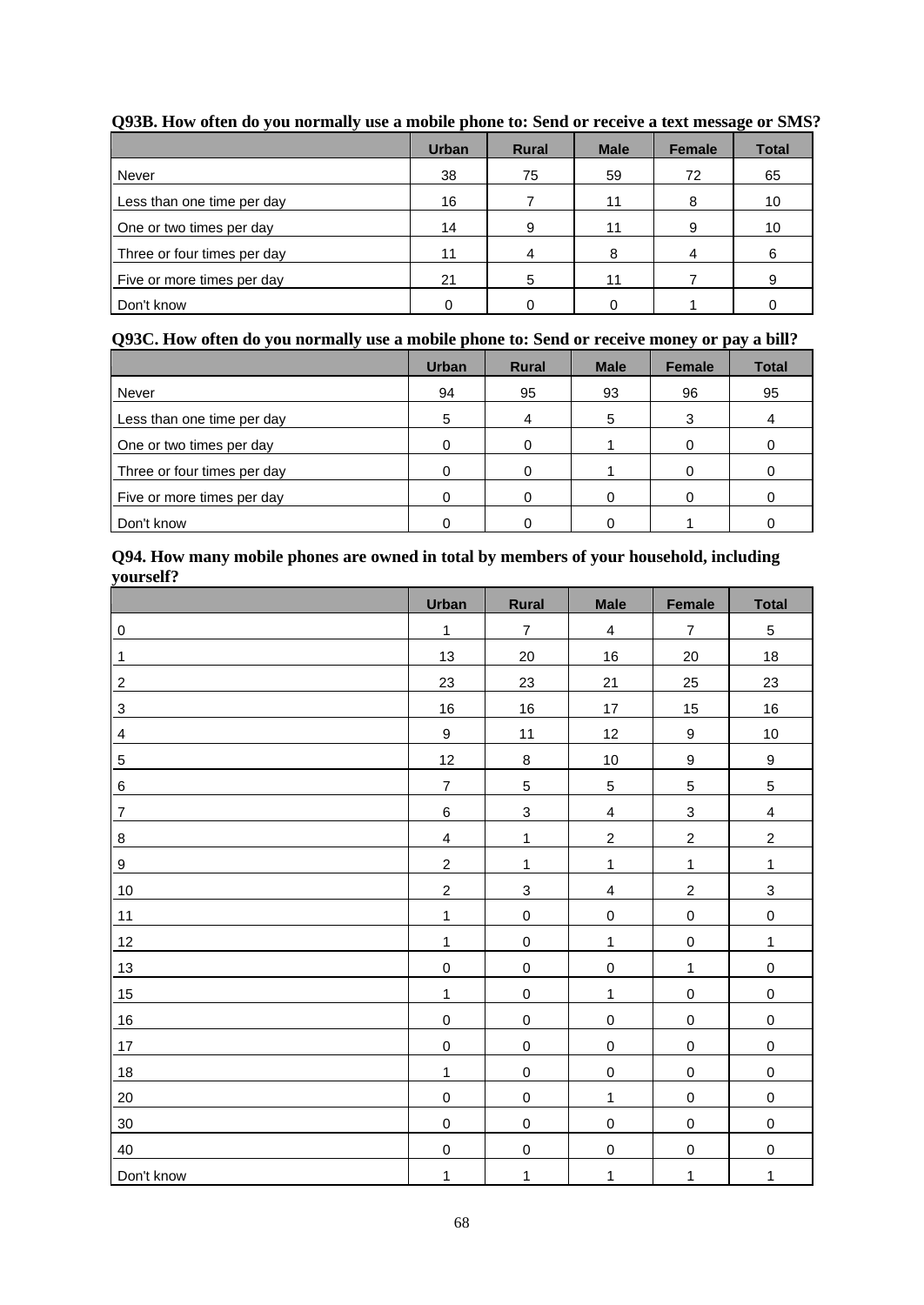|                      | <b>Urban</b> | <b>Rural</b> | <b>Male</b> | <b>Female</b> | <b>Total</b> |  |
|----------------------|--------------|--------------|-------------|---------------|--------------|--|
| Inside the house     | 6            |              |             | ົ             |              |  |
| Inside the compound  | 52           | 6            | 17          | 19            | 18           |  |
| Outside the compound | 42           | 94           | 81          | 79            | 80           |  |
| Don't know           |              |              |             |               |              |  |

## **Q95A. Please tell me whether each of the following are available inside your house, inside your compound, or outside your compound: your main source of water for household use?**

**Q95B. Please tell me whether each of the following are available inside your house, inside your compound, or outside your compound: A toilet or latrine**

|                      | <b>Urban</b> | <b>Rural</b> | <b>Male</b> | <b>Female</b> | <b>Total</b> |
|----------------------|--------------|--------------|-------------|---------------|--------------|
| Inside the house     | 2            | 19           | 15          | 15            | 15           |
| Inside the compound  | 13           | 4            |             | 6             |              |
| Outside the compound | 77           | 47           | 54          | 55            | 55           |
| Don't know           | 8            | 30           | 24          | 24            | 24           |
| Refused              |              |              |             |               |              |

#### **Q96. Do you have a job that pays a cash income? If yes, is it full-time or part-time? If no, are you presently looking for a job?**

|                  | <b>Urban</b> | <b>Rural</b> | <b>Male</b> | <b>Female</b> | <b>Total</b> |
|------------------|--------------|--------------|-------------|---------------|--------------|
| No (not looking) | 33           | 52           | 43          | 50            | 47           |
| No (looking)     | 38           | 34           | 34          | 36            | 35           |
| Yes, part time   | 9            |              | 9           | 6             | 8            |
| Yes, full time   | 21           |              | 14          |               | 11           |
| Don't know       |              | 0            |             |               |              |

## **Q97. What is the highest level of education you have completed?**

|                                               | Urban          | <b>Rural</b> | <b>Male</b> | <b>Female</b>  | <b>Total</b> |
|-----------------------------------------------|----------------|--------------|-------------|----------------|--------------|
| No formal schooling                           | 23             | 53           | 37          | 53             | 45           |
| Informal schooling only                       | 5              | 18           | 20          | 9              | 15           |
| Some primary schooling                        | 13             | 10           | 10          | 11             | 11           |
| Primary school completed                      | 5              | 4            | 5           | 3              | 4            |
| Some secondary school/high school             | 32             | 12           | 17          | 18             | 17           |
| Secondary school completed/high school        |                | 2            | 4           | 3              | 3            |
| Post-secondary qualifications, not university | $\overline{2}$ | 0            |             | $\Omega$       | 0            |
| Some university                               | 8              |              | 3           | $\overline{2}$ | 3            |
| University completed                          | 3              | $\Omega$     |             |                |              |
| Post-graduate                                 | 2              | $\Omega$     |             | $\Omega$       |              |
| Don't know                                    |                | 0            |             |                |              |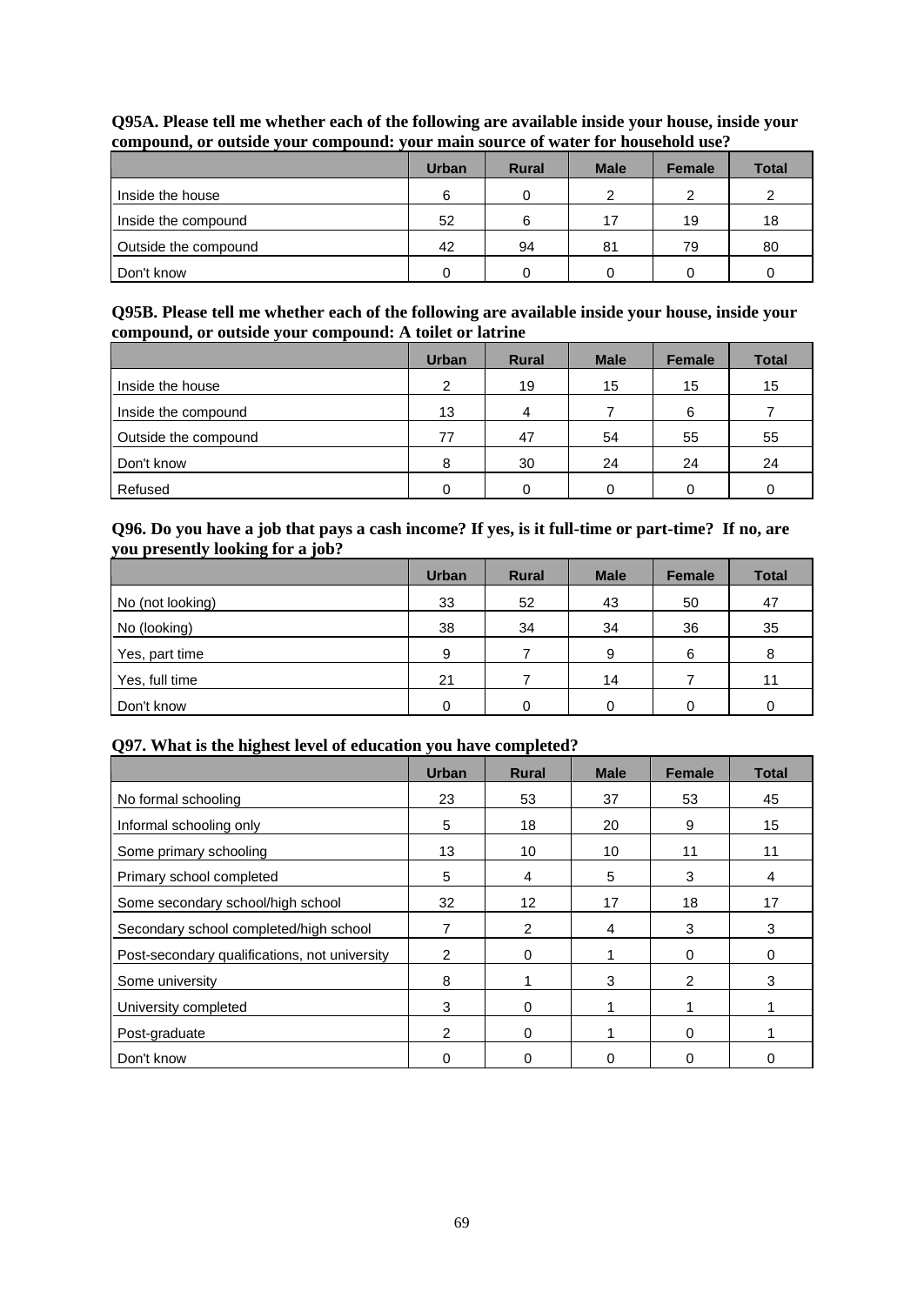|                                         | <b>Urban</b>            | <b>Rural</b>              | <b>Male</b>               | <b>Female</b>           | <b>Total</b>              |
|-----------------------------------------|-------------------------|---------------------------|---------------------------|-------------------------|---------------------------|
| None                                    | $\mathbf 0$             | $\pmb{0}$                 | $\mathbf 0$               | $\mathbf 0$             | $\pmb{0}$                 |
| Christian only                          | $\overline{7}$          | $\overline{7}$            | 8                         | 6                       | $\overline{7}$            |
| Roman Catholic                          | 26                      | 15                        | 17                        | 18                      | 18                        |
| Orthodox                                | $\mathbf 0$             | $\mathbf 0$               | $\mathbf 0$               | $\pmb{0}$               | $\mathbf 0$               |
| Coptic                                  | $\mathbf 0$             | $\,0\,$                   | 1                         | $\mathsf 0$             | $\,0\,$                   |
| Anglican                                | $\mathbf 0$             | $\pmb{0}$                 | $\mathbf 0$               | $\pmb{0}$               | $\pmb{0}$                 |
| Lutheran                                | $\mathbf 0$             | $\pmb{0}$                 | $\mathbf 0$               | $\pmb{0}$               | $\mathbf 0$               |
| Methodist                               | $\mathbf 0$             | $\pmb{0}$                 | $\mathbf 0$               | $\pmb{0}$               | $\pmb{0}$                 |
| Presbyterian                            | $\mathbf 0$             | $\pmb{0}$                 | $\mathbf 0$               | $\mathsf 0$             | $\mathbf 0$               |
| <b>Baptist</b>                          | $\mathbf 0$             | 1                         | $\mathbf 0$               | 1                       | $\pmb{0}$                 |
| Quaker/Friends                          | $\mathbf 0$             | $\pmb{0}$                 | $\mathbf 0$               | $\pmb{0}$               | $\pmb{0}$                 |
| Mennonite                               | $\mathbf 0$             | $\mathbf 0$               | $\mathbf 0$               | 0                       | $\,0\,$                   |
| Evangelical                             | 6                       | $\ensuremath{\mathsf{3}}$ | $\ensuremath{\mathsf{3}}$ | $\overline{\mathbf{4}}$ | $\ensuremath{\mathsf{3}}$ |
| Pentecostal                             | $\overline{\mathbf{4}}$ | 3                         | 3                         | 4                       | $\overline{4}$            |
| Independent                             | $\mathbf 0$             | $\pmb{0}$                 | $\mathbf 0$               | $\pmb{0}$               | $\pmb{0}$                 |
| Jehovah's Witness                       | $\mathbf 0$             | $\pmb{0}$                 | $\pmb{0}$                 | $\pmb{0}$               | $\pmb{0}$                 |
| Seventh Day Adventist                   | $\mathbf 0$             | $\mathbf 0$               | $\mathbf 0$               | $\mathsf 0$             | $\,0\,$                   |
| Mormon                                  | $\mathbf 0$             | $\pmb{0}$                 | $\mathbf 0$               | 0                       | $\mathbf 0$               |
| Muslim only                             | 55                      | 59                        | 56                        | 59                      | 58                        |
| Sunni only                              | 1                       | $\pmb{0}$                 | $\mathbf 0$               | $\pmb{0}$               | $\pmb{0}$                 |
| Ismaeli                                 | $\mathbf 0$             | $\pmb{0}$                 | $\mathbf 0$               | $\pmb{0}$               | $\pmb{0}$                 |
| Mouridiya Brotherhood                   | $\mathbf 0$             | $\mathbf 0$               | $\mathbf 0$               | $\mathsf 0$             | $\pmb{0}$                 |
| Tijaniya Brotherhood                    | 1                       | 1                         | 1                         | 1                       | 1                         |
| Qadiriya Brotherhood                    | $\mathbf 0$             | $\pmb{0}$                 | $\mathbf 0$               | $\pmb{0}$               | $\mathbf 0$               |
| Shia only                               | $\mathbf 0$             | $\mathbf 0$               | $\mathbf 0$               | $\mathbf 0$             | $\pmb{0}$                 |
| Traditional/ethnic religion             | 1                       | $\mathbf{Q}$              | 9                         | 5                       | $\overline{7}$            |
| Hindu                                   | 0                       | $\pmb{0}$                 | 0                         | $\pmb{0}$               | $\,0\,$                   |
| Bahai                                   | $\pmb{0}$               | $\pmb{0}$                 | $\mathbf 0$               | 0                       | $\pmb{0}$                 |
| Agnostic(Do not know if there is a God) | $\mathsf 0$             | $\pmb{0}$                 | $\mathbf 0$               | $\mathsf 0$             | $\pmb{0}$                 |
| Atheist(Do not believe in a God)        | $\mathsf 0$             | $\pmb{0}$                 | $\mathbf 0$               | $\pmb{0}$               | $\,0\,$                   |
| Dutch Reformed                          | $\pmb{0}$               | $\pmb{0}$                 | 0                         | 0                       | $\pmb{0}$                 |
| Calvinist                               | $\mathbf 0$             | $\pmb{0}$                 | 0                         | $\pmb{0}$               | $\,0\,$                   |
| Church of Christ                        | $\mathsf 0$             | $\pmb{0}$                 | $\,0\,$                   | 0                       | $\pmb{0}$                 |
| Zionist Christian Church                | $\mathsf 0$             | $\pmb{0}$                 | $\pmb{0}$                 | 0                       | $\,0\,$                   |
| Other                                   | $\pmb{0}$               | $\pmb{0}$                 | $\pmb{0}$                 | $\pmb{0}$               | $\,0\,$                   |
| Refused                                 | 0                       | $\pmb{0}$                 | 0                         | $\pmb{0}$               | $\pmb{0}$                 |
| Don't know                              | $\pmb{0}$               | $\pmb{0}$                 | $\mathbf 0$               | $\pmb{0}$               | $\pmb{0}$                 |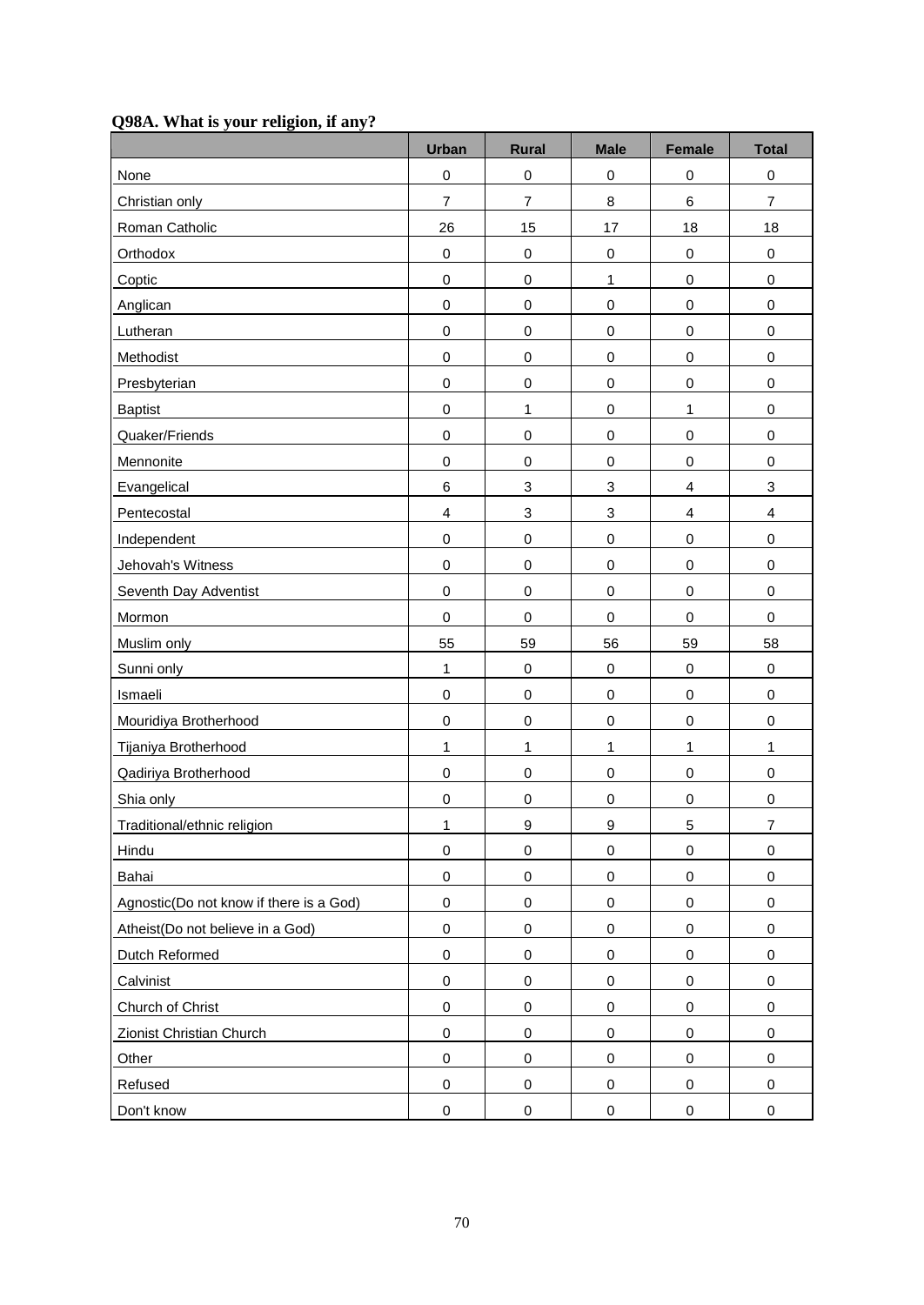## **Q98B. How important is religion in your life?**

|                      | <b>Urban</b> | <b>Rural</b> | <b>Male</b> | <b>Female</b> | <b>Total</b> |
|----------------------|--------------|--------------|-------------|---------------|--------------|
| Not at all important | ົ            |              | 2           |               |              |
| Not very important   |              |              | 3           |               |              |
| Somewhat important   | 10           | 9            | 9           | 9             |              |
| Very important       | 81           | 82           | 81          | 83            | 82           |
| Refused to answer    | 3            | 4            | 4           | 3             |              |
| Don't know           |              |              |             |               |              |

# **Q99. If a presidential election were held tomorrow, which party's candidate would you vote for?**

|                                                  | <b>Urban</b> | <b>Rural</b>   | <b>Male</b>    | <b>Female</b> | <b>Total</b>   |
|--------------------------------------------------|--------------|----------------|----------------|---------------|----------------|
| ADF/RDA de Gilbert Noël OUEDRAOGO                | 3            | 7              | 6              | 6             | 6              |
| CDP de Assimi KOUANDA                            | 36           | 47             | 45             | 44            | 45             |
| CFD/B de Amadou Diemdioda DICKO                  | $\Omega$     | $\Omega$       | 1              | $\Omega$      | $\Omega$       |
| Le Faso Autrement de Ablassé<br><b>OUEDRAOGO</b> | 1            | 0              | $\Omega$       | $\Omega$      | $\Omega$       |
| PDP/PS de François O. KABORE                     | $\Omega$     | 0              | $\Omega$       | $\Omega$      | $\Omega$       |
| PAREN du Pr Laurent BADO                         | 1            | 0              | 1              | $\Omega$      | $\Omega$       |
| PDS de Sambo Issouf BA                           | 1            | 1              | 1              | 1             | 1              |
| UNDD de Me. Hermann YAMEOGO                      | $\Omega$     | 0              | 1              | $\Omega$      | 0              |
| UNIR/PS de Me; Bénéwendé Stanislas<br>Sankara    | 3            | 2              | 4              | 2             | 3              |
| UPC de Zéphirin DIABRE                           | 17           | 8              | 13             | 8             | 10             |
| UPR de Toussaint Abel COULIBALY                  | 1            | 1              | $\overline{2}$ | 1             | 1              |
| PDS/METBA                                        | $\Omega$     | 1              | 1              | $\Omega$      | 1              |
| Would vote for candidate and not party           | $\Omega$     | $\Omega$       | $\Omega$       | $\Omega$      | $\Omega$       |
| Others                                           | 2            | $\overline{c}$ | 1              | 2             | $\overline{2}$ |
| Would not vote                                   | 4            | 1              | $\overline{2}$ | 1             | $\overline{c}$ |
| Refused to answer                                | 5            | 4              | 5              | 4             | 4              |
| Don't know                                       | 24           | 25             | 20             | 30            | 25             |